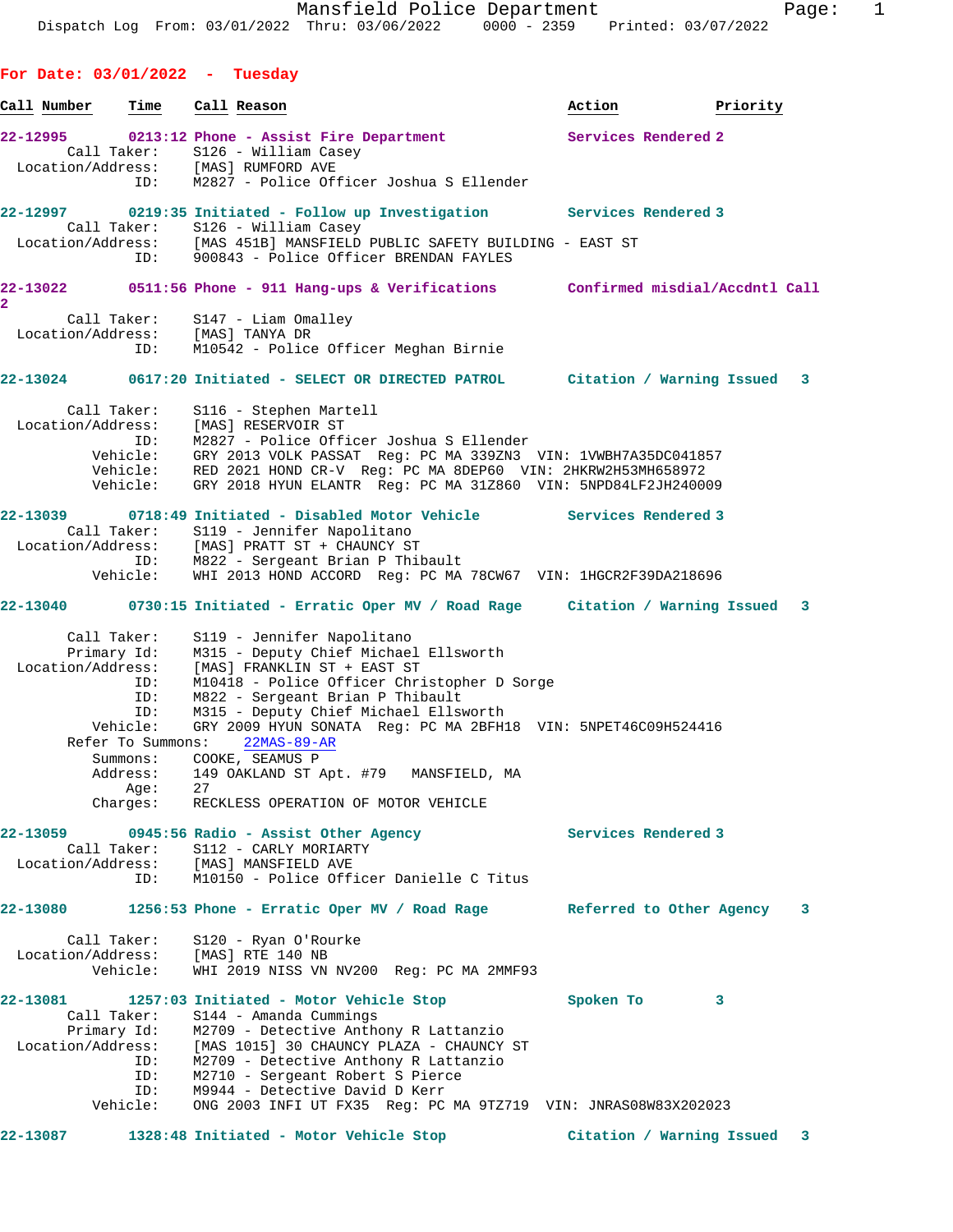Mansfield Police Department Fage: 2 Dispatch Log From: 03/01/2022 Thru: 03/06/2022 0000 - 2359 Printed: 03/07/2022 Call Taker: S144 - Amanda Cummings Primary Id: M10120 - Police Officer Gregg S Kennedy Location/Address: [MAS] EAST ST + BRANCH ST ID: M10120 - Police Officer Gregg S Kennedy Vehicle: SIL 2010 MALIBU Reg: PC RI SJ808 VIN: 1G1ZC5EB9AF249362 **22-13089 1346:26 Initiated - Follow up Investigation Services Rendered 3**  Call Taker: S144 - Amanda Cummings Location/Address: [MAS 452A] EDGEWOOD CONDOS 6 ERICK RD PH 1 BOX 9840(G) - ERICK RD ID: M9945 - Police Officer Michael N Fenore M10418 - Police Officer Christopher D Sorge **22-13090 1352:49 Walk-In - Assist Other Agency Services Rendered 3**  Call Taker: M2438 - Support Staff Matthew Todesco Location/Address: [MAS H2502] 5 SQUIRE AVE - SQUIRE AVE ID: M2710 - Sergeant Robert S Pierce **22-13094 1400:15 Walk-In - Assist Citizen - P S A Civil Matter 3**  Call Taker: M2438 - Support Staff Matthew Todesco Location/Address: [MAS H2246] 14 PINTO WAY - PINTO WAY ID: M2710 - Sergeant Robert S Pierce **22-13102 1434:09 Initiated - Follow up Investigation Services Rendered 3**  Call Taker: S144 - Amanda Cummings Primary Id: M9945 - Police Officer Michael N Fenore Location/Address: [MAS 28B] BASE BUILDING 110 FORBES BLVD. BOX 8760 - FORBES BLVD ID: M9945 - Police Officer Michael N Fenore M10418 - Police Officer Christopher D Sorge **22-13103 1438:03 Initiated - Follow up Investigation Services Rendered 3**  Call Taker: S142 - Savannah Karch Location/Address: [MAS H2502] 5 SQUIRE AVE - SQUIRE AVE ID: M2710 - Sergeant Robert S Pierce **22-13106 1450:24 Initiated - Follow up Investigation Services Rendered 3**  Call Taker: S144 - Amanda Cummings Vicinity of: [MAS 61] CES INC 137 HIGH ST BOX 5800 - HIGH ST ID: M9945 - Police Officer Michael N Fenore M10418 - Police Officer Christopher D Sorge **22-13117 1546:02 Phone - Motor Veh Acc - No Injury Services Rendered 1**  Call Taker: S120 - Ryan O'Rourke Location/Address: [MAS H5656] 100 JEWELL ST - JEWELL ST ID: M2708 - Sergeant Jeffrey G Bombard ID: M10120 - Police Officer Gregg S Kennedy ID: M10819 - Police Officer Beau J Palanza ID: M10150 - Police Officer Danielle C Titus Vehicle: BLU 2009 CHEV SILVERADO Reg: PC MA 1VBW96 VIN: 3GCEK23369G150849 Vehicle: WHI 2019 FORD TRANSIT Reg: CO MA V61566 VIN: 1FDBW7PM4KKB26938 **22-13136 1741:02 Phone - Erratic Oper MV / Road Rage Gone on Arrival 3**  Call Taker: S120 - Ryan O'Rourke Location/Address: [MAS 849B120B] 287 SCHOOL ST. SUITE 120 - SCHOOL ST ID: M10904 - Police Officer Bryan Hurley Vehicle: WHI 2016 CHEV SILVER Reg: CO MA S66092 VIN: 1GB5KYCGXGZ211322 **22-13152 1849:47 911 - 911 Hang-ups & Verifications Unfounded/Unverifed 2** Call Taker: S143 - Fournier Elin Location/Address: [MAS 12] MANSFIELD HIGH SCHOOL - EAST ST ID: M10819 - Police Officer Beau J Palanza **22-13154 1856:46 Initiated - Community Policing Services Rendered 3**  Call Taker: S126 - William Casey Location/Address: [MAS 12] MANSFIELD HIGH SCHOOL - EAST ST ID: M10819 - Police Officer Beau J Palanza **22-13155 1914:18 Initiated - SELECT OR DIRECTED PATROL Services Rendered 3**  Call Taker: S126 - William Casey Location/Address: [MAS] WINTHROP AVE + CHAUNCY ST

ID: M10904 - Police Officer Bryan Hurley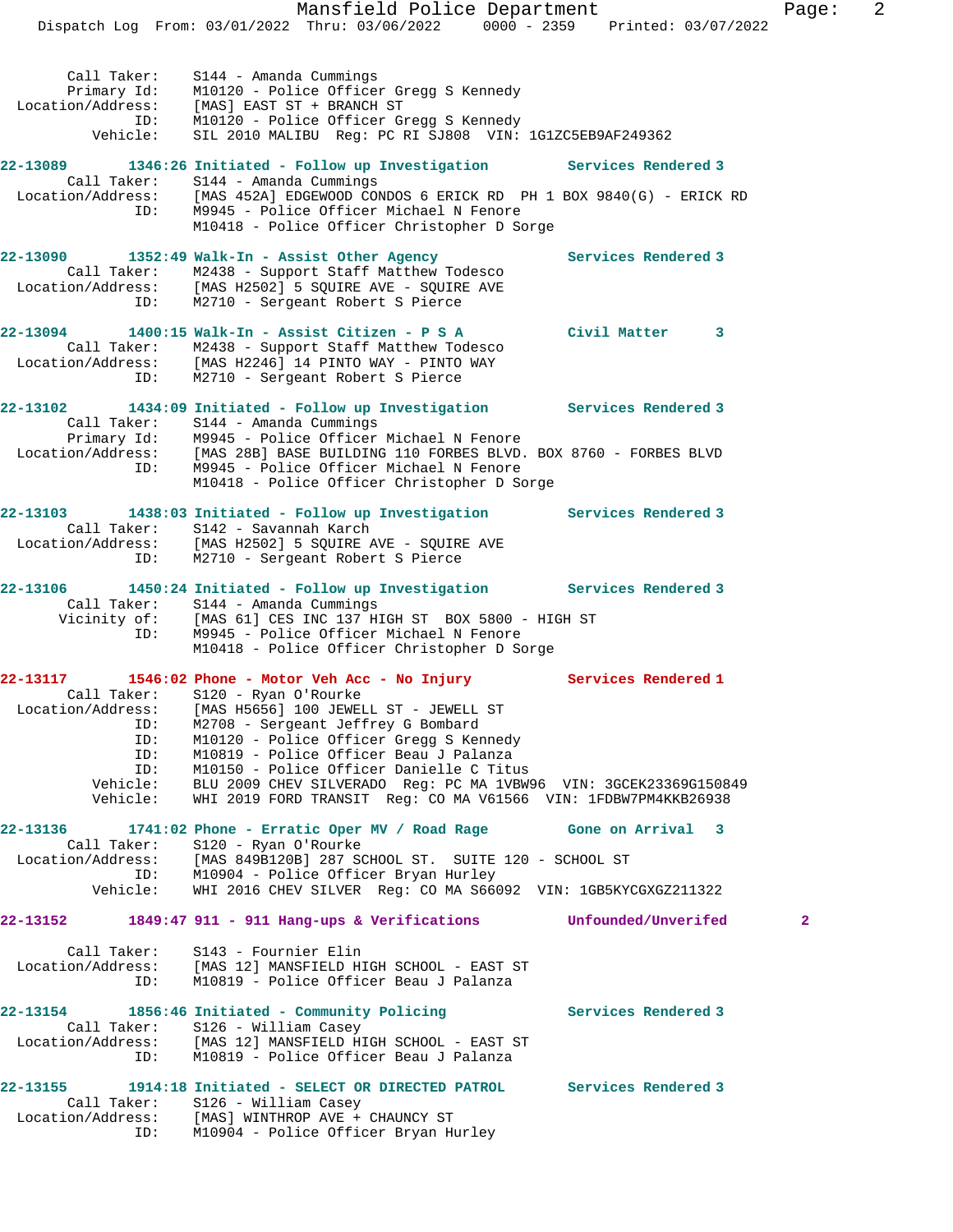|                                                                                       |                                                                                                                                    | Mansfield Police Department<br>Dispatch Log From: 03/01/2022 Thru: 03/06/2022 0000 - 2359 Printed: 03/07/2022                                                                                                                                                                                                                                                                                                                                                                                                         |                                | 3<br>Page: |
|---------------------------------------------------------------------------------------|------------------------------------------------------------------------------------------------------------------------------------|-----------------------------------------------------------------------------------------------------------------------------------------------------------------------------------------------------------------------------------------------------------------------------------------------------------------------------------------------------------------------------------------------------------------------------------------------------------------------------------------------------------------------|--------------------------------|------------|
|                                                                                       |                                                                                                                                    | 22-13171 2023:26 Initiated - Motor Vehicle Stop                 Citation / Warning Issued   3                                                                                                                                                                                                                                                                                                                                                                                                                         |                                |            |
| Call Taker:<br>Primary Id:<br>Vehicle:                                                | S126 - William Casey<br>ID:                                                                                                        | M10904 - Police Officer Bryan Hurley<br>Location/Address: [MAS 244A] 4 CORNERS CITGO 4 SOUTH MAIN ST BOX 6000 - SOUTH MAIN ST<br>M10904 - Police Officer Bryan Hurley<br>GRY 2018 INFI Q50 Reg: PC MA 1KHZ66 VIN: JN1EV7AR1JM436284                                                                                                                                                                                                                                                                                   |                                |            |
|                                                                                       | Call Taker: S126 - William Casey                                                                                                   | 22-13174 2037:51 Phone - Assist Fire Department Services Rendered 2<br>Location/Address: [MAS H566] 180 RUMFORD AVE UNIT 2 - RUMFORD AVE<br>ID: M10904 - Police Officer Bryan Hurley                                                                                                                                                                                                                                                                                                                                  |                                |            |
| 3                                                                                     | 22-13194 2349:10 911 - OFFICER WANTED                                                                                              |                                                                                                                                                                                                                                                                                                                                                                                                                                                                                                                       | Confirmed misdial/Accdntl Call |            |
|                                                                                       | Call Taker: S143 - Fournier Elin                                                                                                   | Location/Address: [MAS H458] 428 FRANKLIN ST - FRANKLIN ST<br>ID: M10512 - Police Officer Derek M Stark                                                                                                                                                                                                                                                                                                                                                                                                               |                                |            |
|                                                                                       | For Date: $03/02/2022 -$ Wednesday                                                                                                 |                                                                                                                                                                                                                                                                                                                                                                                                                                                                                                                       |                                |            |
|                                                                                       |                                                                                                                                    | 22-13239 0303:15 Initiated - Parking Violations Building Checked / Secured 3                                                                                                                                                                                                                                                                                                                                                                                                                                          |                                |            |
|                                                                                       | Call Taker: S126 - William Casey<br>ID:                                                                                            | Location/Address: [MAS 1039] CENTRAL BUSINESS DISTRICT - NORTH MAIN ST<br>M10542 - Police Officer Meghan Birnie                                                                                                                                                                                                                                                                                                                                                                                                       |                                |            |
| $\mathbf{2}$                                                                          |                                                                                                                                    | 22-13247     0519:45 911 - 911 Hang-ups & Verifications      Confirmed misdial/Accdntl Call                                                                                                                                                                                                                                                                                                                                                                                                                           |                                |            |
| Call Taker:                                                                           | S143 - Fournier Elin<br>ID:                                                                                                        | Location/Address: [MAS H5466] 5 FULLER PL - FULLER PL<br>M10542 - Police Officer Meghan Birnie                                                                                                                                                                                                                                                                                                                                                                                                                        |                                |            |
|                                                                                       |                                                                                                                                    |                                                                                                                                                                                                                                                                                                                                                                                                                                                                                                                       | Investigated - Report Taken 1  |            |
| ID:<br>Vehicle:<br>Towed:<br>Released To:<br>Vehicle:<br>Towed:<br>Refer To Accident: | Location/Address: [MAS] MAPLE ST + FRANKLIN ST<br>ID:<br>ID:<br>Released To: CARVALHO On: $03/02/2022$ @ 1421<br>$22MAS - 70 - AC$ | Call Taker: S126 - William Casey<br>Primary Id: M10821 - Police Officer Mark O'Connor<br>M2515 - Sergeant David Schepis<br>M10821 - Police Officer Mark O'Connor<br>M10542 - Police Officer Meghan Birnie<br>RED 2022 HYUN UT TUCSON Reg: PC MA 3JTK94 VIN: 5NMJACAE4NH017131<br>For: Accident By: Central Street Garage To: Central Street Garage<br>THOMAS On: 03/02/2022 @ 1216<br>BLK 2018 MAZD CX5 Reg: PC MA 3KXN69 VIN: JM3KFBBM0J0320527<br>For: Accident By: Central Street Garage To: Central Street Garage |                                |            |
| Call Taker:                                                                           | S135 - Michael Chisholm                                                                                                            | 22-13267 0712:49 Phone - Motor Veh Acc - No Injury Services Rendered 1                                                                                                                                                                                                                                                                                                                                                                                                                                                |                                |            |
| Vicinity of:<br>Vehicle:<br>Vehicle:                                                  | ID:<br>ID:                                                                                                                         | [MAS 1002] SCHOOL ZONE - EAST ST<br>M10821 - Police Officer Mark O'Connor<br>M10542 - Police Officer Meghan Birnie<br>BLK 2013 AUDI A7 Reg: PC MA 355LR8 VIN: WAUYGAFCXDN060606<br>WHI 2018 CHEV MALIBU Req: PC MA 7JF844 VIN: 1G1ZD5ST4JF270968                                                                                                                                                                                                                                                                      |                                |            |
|                                                                                       |                                                                                                                                    |                                                                                                                                                                                                                                                                                                                                                                                                                                                                                                                       | Citation / Warning Issued 3    |            |
| Call Taker:<br>Primary Id:<br>Location/Address:<br>Vehicle:                           | S118 - Jarred Kohler<br>[MAS] MAPLE ST<br>ID:                                                                                      | M10821 - Police Officer Mark O'Connor<br>M10821 - Police Officer Mark O'Connor<br>BRO 2013 HOND CIVIC Req: PC MA 34YZ18 VIN: 19XFB2F53DE264765                                                                                                                                                                                                                                                                                                                                                                        |                                |            |
|                                                                                       |                                                                                                                                    | 22-13275 0745:02 Initiated - Motor Vehicle Stop                                                                                                                                                                                                                                                                                                                                                                                                                                                                       | Citation / Warning Issued 3    |            |
|                                                                                       | Call Taker: S118 - Jarred Kohler                                                                                                   |                                                                                                                                                                                                                                                                                                                                                                                                                                                                                                                       |                                |            |

 Primary Id: M10821 - Police Officer Mark O'Connor Location/Address: [MAS] AT FULLER - OAKLAND ST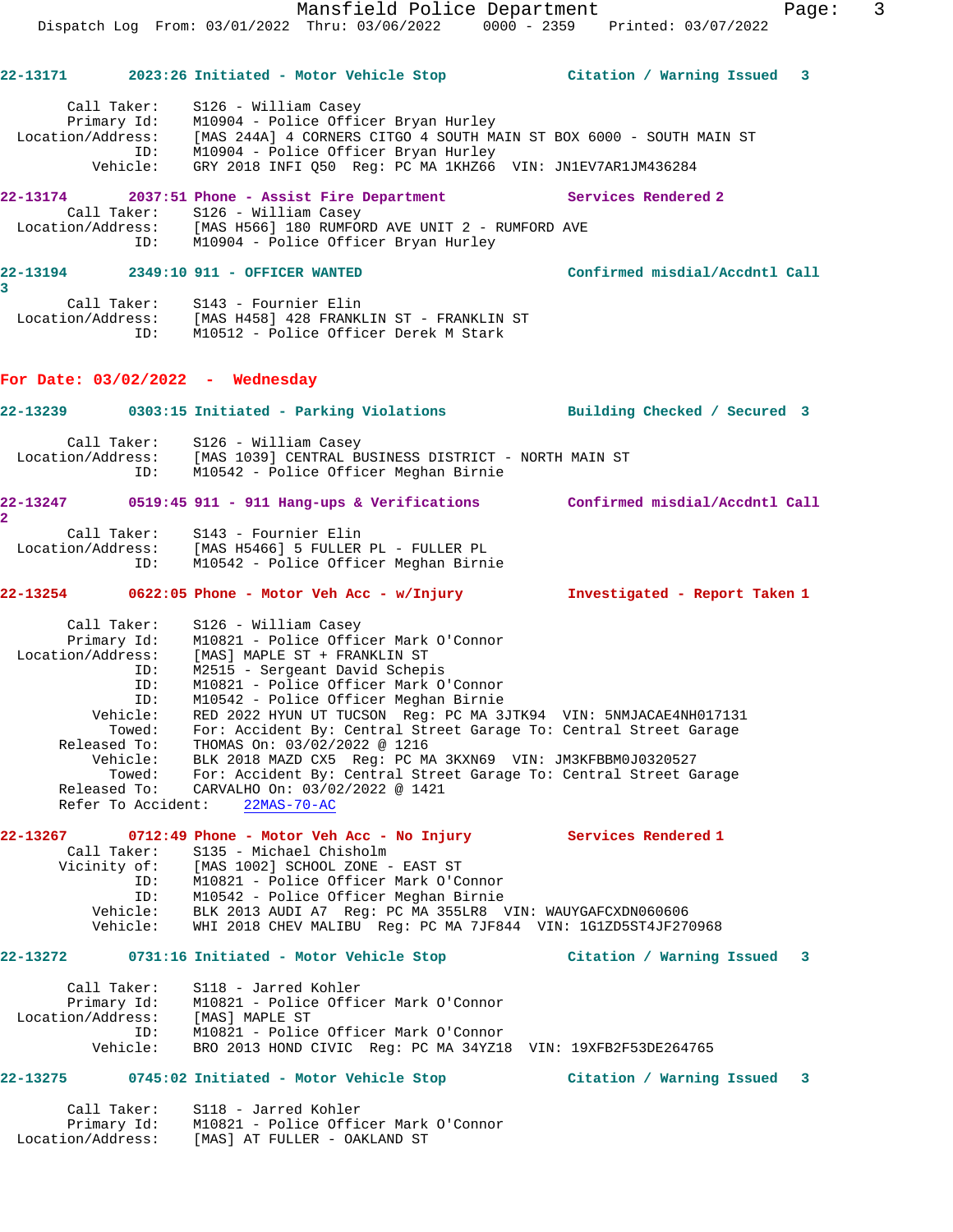|                                    | Mansfield Police Department                                                                                                                                                                                                                                                                           | 4<br>Page:        |
|------------------------------------|-------------------------------------------------------------------------------------------------------------------------------------------------------------------------------------------------------------------------------------------------------------------------------------------------------|-------------------|
|                                    | Dispatch Log From: 03/01/2022 Thru: 03/06/2022 0000 - 2359 Printed: 03/07/2022                                                                                                                                                                                                                        |                   |
| ID:                                | M10821 - Police Officer Mark O'Connor<br>Vehicle: BLU 2020 HOND CIVIC Req: PC MA 4KCW81 VIN: 19XFC1F31LE215505                                                                                                                                                                                        |                   |
|                                    | 22-13303 1008:00 Phone - Suspicious Actv / Persn / Veh Investigated - Report Taken 2                                                                                                                                                                                                                  |                   |
| ID:                                | Call Taker: S135 - Michael Chisholm<br>Primary Id: M10150 - Police Officer Danielle C Titus<br>Location/Address: [MAS] NORTHEAST SAVINGS - COPELAND DR<br>M10150 - Police Officer Danielle C Titus                                                                                                    |                   |
|                                    | 22-13318 1135:40 Phone - Animal Complaints<br>Call Taker: M2438 - Support Staff Matthew Todesco<br>Primary Id: M9470 - animal control Jeffrey S Collins<br>Location/Address: [MAS 4150] 88 COTTAGE ST - COTTAGE ST<br>ID: M9470 - animal control Jeffrey S Collins<br>Refer To Incident: 22MAS-187-OF | Incident Report 3 |
|                                    | 22-13322 1202:58 Walk-In - Follow up Investigation Services Rendered 3<br>Call Taker: M2438 - Support Staff Matthew Todesco<br>Location/Address: [MAS 451B] MANSFIELD PUBLIC SAFETY BUILDING - EAST ST<br>ID: M10150 - Police Officer Danielle C Titus                                                |                   |
| Location/Address: [MAS] HAMPDEN RD | 22-13325 1222:09 Phone - Assist Fire Department 5ervices Rendered 2<br>Call Taker: S118 - Jarred Kohler<br>ID: M2511 - Police Officer David W Kinahan                                                                                                                                                 |                   |
|                                    | 22-13333 1307:12 Initiated - Follow up Investigation Services Rendered 3<br>Call Taker: S118 - Jarred Kohler                                                                                                                                                                                          |                   |

 Location/Address: [MAS 840K] KOHLS 280 SCHOOL ST BLDG K BOX 4920 - SCHOOL ST ID: M10150 - Police Officer Danielle C Titus

**22-13349 1415:47 Initiated - Follow up Investigation Services Rendered 3** 

Call Taker: S118 - Jarred Kohler<br>Primary Id: M9470 - animal contro<br>Location/Address: [MAS H5365] 100 ESSE M9470 - animal control Jeffrey S Collins [MAS H5365] 100 ESSEX ST - ESSEX ST ID: M9470 - animal control Jeffrey S Collins **22-13350 1416:53 Phone - Motor Veh Acc - No Injury Citation / Warning Issued 1** Call Taker: S142 - Savannah Karch<br>Primary Id: M10279 - Police Office M10279 - Police Officer Michael T Fitzgerald Location/Address: [MAS 240A] MANSFIELD SERVICE INC 189 CHAUNCY ST BOX 7700 - CHAUNCY ST ID: M10279 - Police Officer Michael T Fitzgerald ID: M2511 - Police Officer David W Kinahan<br>Vehicle: BRO 2006 MERC MILAN Reg: PC MA 1ZNC36 Vehicle: BRO 2006 MERC MILAN Reg: PC MA 1ZNC36 VIN: 3MEHM08126R660956<br>Vehicle: BLK 2011 NISS MURANO Reg: PC MA 6YFX40 VIN: JN8AZ1MW6BW161858 BLK 2011 NISS MURANO Reg: PC MA 6YFX40 VIN: JN8AZ1MW6BW161858<br>nt: 22MAS-71-AC Refer To Accident:

### **22-13364 1549:41 Phone - Motor Veh Acc - w/Injury Investigated - Report Taken 1**

 Call Taker: S118 - Jarred Kohler Primary Id: M10279 - Police Officer Michael T Fitzgerald<br>Location/Address: [MAS 9] VILLAGE AT WILLOW CROSSING - COBB ST SS: [MAS 9] VILLAGE AT WILLOW CROSSING - COBB ST:<br>ID: M10279 - Police Officer Michael T Fitzgerald ID: M10279 - Police Officer Michael T Fitzgerald ID: M2511 - Police Officer David W Kinahan<br>Vehicle: GRY 2015 SUBA LEGACY Reg: PC MA 6536JX Vehicle: GRY 2015 SUBA LEGACY Reg: PC MA 6536JX VIN: 4S3BNEL66F3066518 Vehicle: BLK 2019 TOYT COROLL Reg: PC MA 9CM498 VIN: 2T1BURHE1KC185038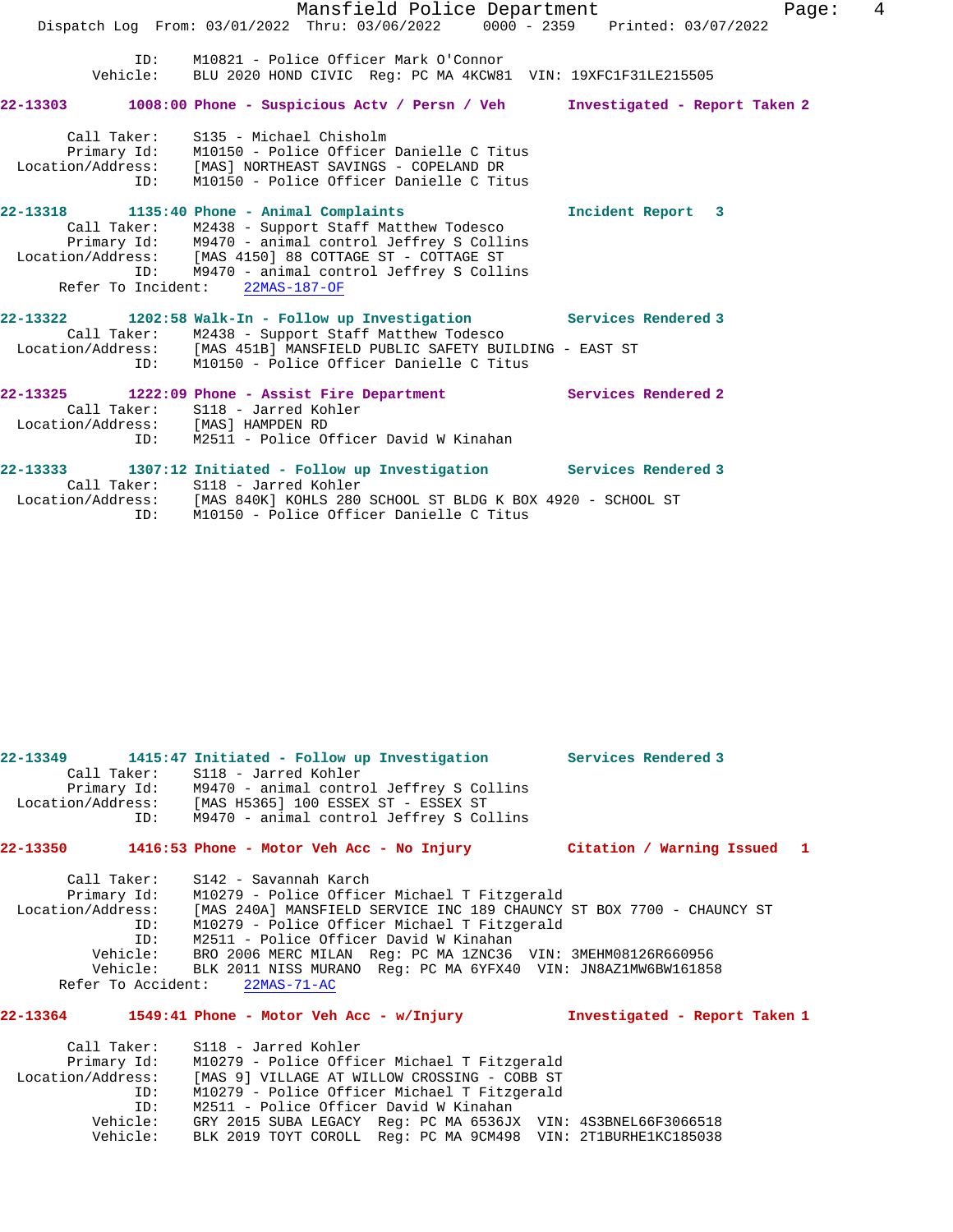Mansfield Police Department Fage: 5 Dispatch Log From: 03/01/2022 Thru: 03/06/2022 0000 - 2359 Printed: 03/07/2022 Refer To Accident: 22MAS-72-AC **22-13371 1651:12 Initiated - SELECT OR DIRECTED PATROL Services Rendered 3**  Call Taker: S118 - Jarred Kohler Location/Address: [MAS] COPELAND DR + WEST ST ID: M2011 - Police Officer William C Trudell **22-13373 1700:44 Initiated - Child Safety Seat Program Services Rendered 3**  Call Taker: S131 - Emily Archer Location/Address: [MAS 451B] MANSFIELD PUBLIC SAFETY BUILDING - EAST ST ID: M2011 - Police Officer William C Trudell **22-13374 1701:51 Phone - 911 Hang-ups & Verifications Building Checked / Secured 2** Call Taker: S135 - Michael Chisholm Location/Address: [MAS] PINE NEEDLE LN ID: M405 - Police Officer Jay J Sparrow **22-13376 1707:20 Initiated - Motor Vehicle Stop Citation / Warning Issued 3** Call Taker: S131 - Emily Archer Primary Id: M10904 - Police Officer Bryan Hurley Location/Address: [MAS] RTE 140 NB ID: M10904 - Police Officer Bryan Hurley Vehicle: BRO 2009 TOYT CAMRY Reg: PC MA 8LT948 VIN: 4T1BE46K99U272347 **22-13378 1727:27 Initiated - Disabled Motor Vehicle Services Rendered 3**  Call Taker: S131 - Emily Archer Location/Address: [MAS H324] 23 SCHOOL ST - SCHOOL ST ID: M10904 - Police Officer Bryan Hurley Vehicle: GRY 2016 HYUN ELANTR Reg: PC MA 37DV87 VIN: 5NPDH4AE4GH788239 **22-13383 1756:36 Initiated - SELECT OR DIRECTED PATROL Services Rendered 3**  Call Taker: S131 - Emily Archer Location/Address: [MAS] MAPLE ST + JENNIFER DR ID: M405 - Police Officer Jay J Sparrow **22-13387 1821:29 Phone - 911 Hang-ups & Verifications Services Rendered 2**  Call Taker: S103 - JEFFREY KEEFE Vicinity of: [MAS] PINE NEEDLE LN ID: M405 - Police Officer Jay J Sparrow **22-13395 1928:12 Phone - 911 Hang-ups & Verifications Confirmed misdial/Accdntl Call 2**  Call Taker: S103 - JEFFREY KEEFE Location/Address: [MAS] PINE NEEDLE LN ID: M405 - Police Officer Jay J Sparrow **22-13399 1956:25 Initiated - Motor Vehicle Stop Citation / Warning Issued 3** Call Taker: S104 - TARA LAKO Primary Id: M405 - Police Officer Jay J Sparrow Vicinity of: [MAS 108B] XFINITY CENTER 885 SOUTH MAIN ST - SOUTH MAIN ST ID: M405 - Police Officer Jay J Sparrow ID: M2011 - Police Officer William C Trudell Vehicle: BLK 2012 AUDI Q7 Reg: PC MA 3383KH VIN: WA1DGAFE6CD006947 **For Date: 03/03/2022 - Thursday 22-13455 0214:14 Initiated - Motor Vehicle Stop Citation / Warning Issued 3** Call Taker: S104 - TARA LAKO Primary Id: M10024 - Patrolman Gregory S Martell Location/Address: [MAS] CHAUNCY ST + HIGHLAND AVE ID: M10024 - Patrolman Gregory S Martell ID: M10512 - Police Officer Derek M Stark Vehicle: GRY 2003 TOYT UT RUNNER Reg: CO MA F1124 VIN: JTEBT17R230026819

### **22-13459 0222:30 Initiated - Motor Vehicle Stop Summons 3**  Call Taker: S104 - TARA LAKO Primary Id: M10024 - Patrolman Gregory S Martell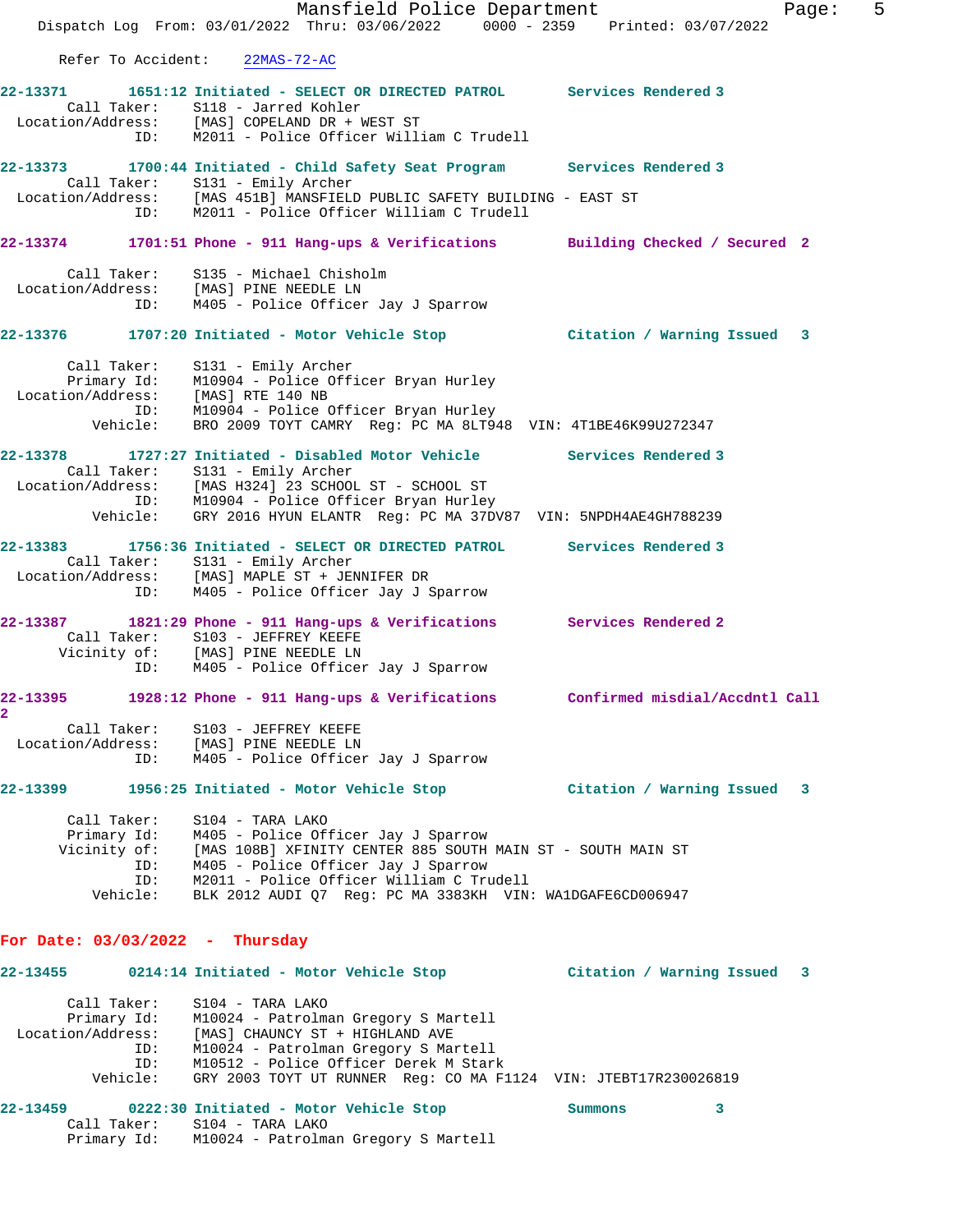Mansfield Police Department Fage: 6 Dispatch Log From: 03/01/2022 Thru: 03/06/2022 0000 - 2359 Printed: 03/07/2022 Location/Address: [MAS] FOXBORO TOWN LINE - RTE 140 SB ID: M10024 - Patrolman Gregory S Martell ID: M10821 - Police Officer Mark O'Connor ID: M10512 - Police Officer Derek M Stark Vehicle: GRY 2014 FORD F150 Reg: PC MA 5TJ899 VIN: 1FTFW1ET3EFC80731 Towed: For: Unlicensed Operation By: Central Street Garage To: Owner's Residence Refer To Summons: 22MAS-91-AR Summons: MENNENGA, KARL ANDREW Address: 89 ARNOLD RD NORTH ATTLEBORO, MA Age: 60 Charges: LICENSE SUSPENDED, OP MV WITH **22-13469 0254:40 Initiated - Parking Violations Services Rendered 3**  Call Taker: S104 - TARA LAKO Primary Id: M10512 - Police Officer Derek M Stark Location/Address: [MAS] NORTH MAIN ST ID: M10512 - Police Officer Derek M Stark **22-13480 0359:52 Initiated - Parking Violations Citation / Warning Issued 3** Call Taker: S104 - TARA LAKO Primary Id: M10512 - Police Officer Derek M Stark Vicinity of: [MAS H4589] 120 SOUTH MAIN ST. - SOUTH MAIN ST ID: M10512 - Police Officer Derek M Stark Vehicle: WHI 2017 HYUN SONATA Reg: PC MA 747NE4 VIN: 5NPE34AB7HH453423 **22-13482 0437:55 Phone - 911 Hang-ups & Verifications Confirmed misdial/Accdntl Call 2**  Call Taker: S126 - William Casey Location/Address: [MAS] DOUGLAS DR ID: M10821 - Police Officer Mark O'Connor **22-13490 0635:18 Initiated - SELECT OR DIRECTED PATROL Citation / Warning Issued 3** Call Taker: S104 - TARA LAKO Location/Address: [MAS] MAPLE ST + JENNIFER DR ID: M10542 - Police Officer Meghan Birnie Vehicle: BRO 2014 HOND LL CRV Reg: PC MA 1NZK90 VIN: 5J6RM4H58EL039860 Vehicle: RED 2014 CHEV CRUZE Reg: PC MA 1PM528 VIN: 1G1PA5SHXE7440634 **22-13493 0645:15 Initiated - SELECT OR DIRECTED PATROL Citation / Warning Issued 3** Call Taker: S104 - TARA LAKO Primary Id: M10512 - Police Officer Derek M Stark Location/Address: [MAS] NORTH MAIN ST + COURT ST ID: M10512 - Police Officer Derek M Stark Vehicle: BLK 2013 MERZ 4D C300 4MAAWD Reg: PC MA 3SF164 VIN: WDDGF8ABXDR260439 Vehicle: GRY 2014 MERZ UT GLK Reg: PC MA 2PLP77 VIN: WDCGG8JB1EG202850 **22-13495 0648:22 Initiated - SELECT OR DIRECTED PATROL Services Rendered 3**  Call Taker: S112 - CARLY MORIARTY Location/Address: [MAS] WEST ST + HAMPSHIRE ST ID: M10821 - Police Officer Mark O'Connor **22-13497 0649:30 Phone - Animal Complaints Unfounded/Unverifed 3** Call Taker: S119 - Jennifer Napolitano Location/Address: [MAS] CHAUNCY ST + RTE 140 SB ID: M10512 - Police Officer Derek M Stark **22-13503 0720:56 Initiated - SELECT OR DIRECTED PATROL Services Rendered 3**  Call Taker: S124 - Josesph Shebertes Location/Address: [MAS] HOPE ST + CHURCH ST ID: M10512 - Police Officer Derek M Stark **22-13506 0752:08 Phone - Suspicious Actv / Persn / Veh Spoken To 2**  Call Taker: S119 - Jennifer Napolitano Location/Address: [MAS] EAST ST + SHADY BROOK LN ID: M2511 - Police Officer David W Kinahan ID: M10512 - Police Officer Derek M Stark ID: M10821 - Police Officer Mark O'Connor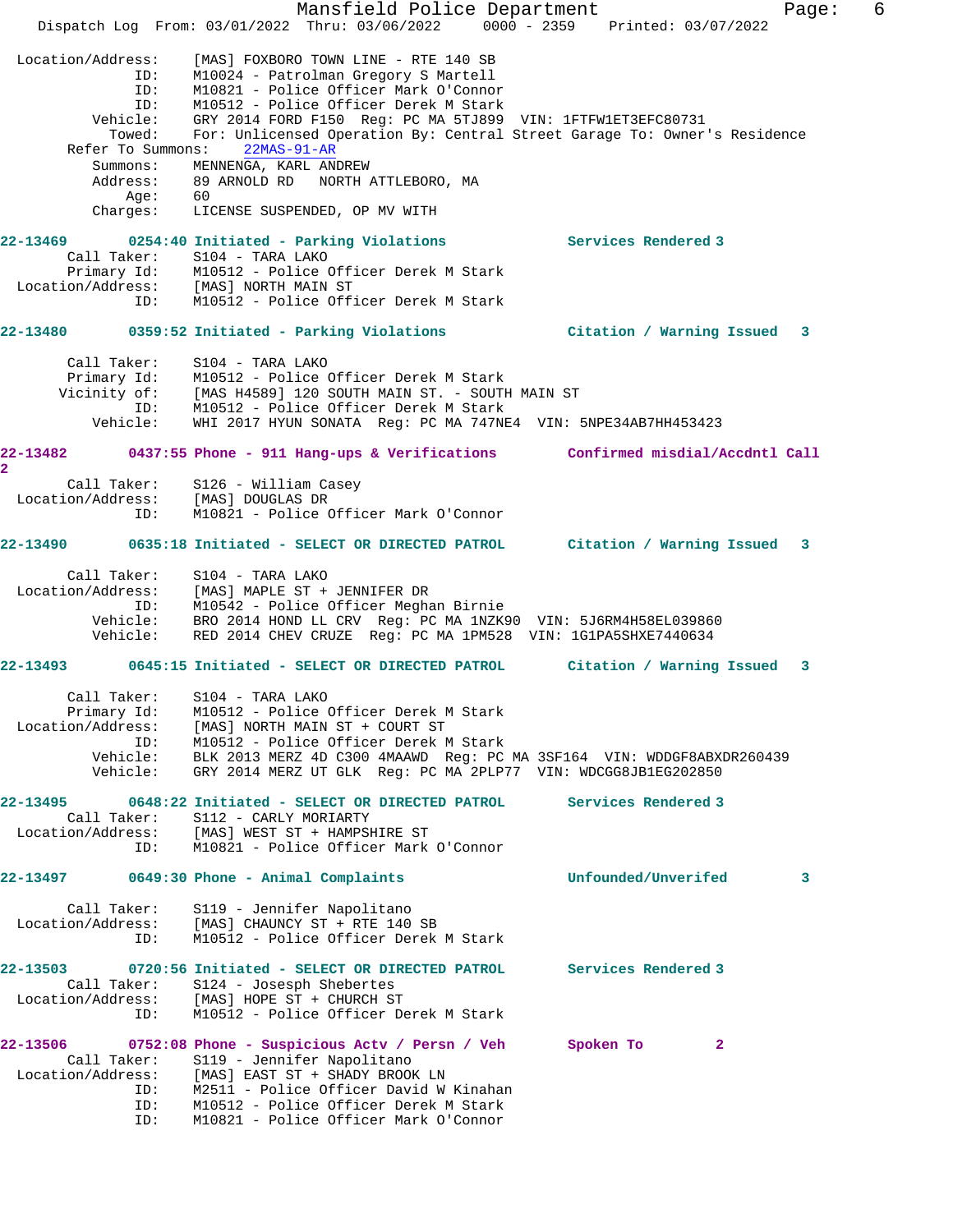Mansfield Police Department Fage: 7 Dispatch Log From: 03/01/2022 Thru: 03/06/2022 0000 - 2359 Printed: 03/07/2022 **22-13508 0800:10 Phone - 911 Hang-ups & Verifications Confirmed misdial/Accdntl Call 2**  Call Taker: S119 - Jennifer Napolitano Location/Address: [MAS H5184] 47 DARBY DR - DARBY DR ID: M10120 - Police Officer Gregg S Kennedy **22-13512 0829:36 Phone - Animal Complaints Services Rendered 3**  Call Taker: S119 - Jennifer Napolitano Location/Address: [MAS] MYSTIC LN + EASTMAN ST ID: M9470 - animal control Jeffrey S Collins **22-13517 0854:41 Initiated - ACO Activity Services Rendered 3**  Call Taker: S144 - Amanda Cummings Location/Address: [MAS H5365] 100 ESSEX ST - ESSEX ST ID: M9470 - animal control Jeffrey S Collins **22-13526 0949:29 Initiated - Motor Vehicle Stop Citation / Warning Issued 3** Call Taker: S144 - Amanda Cummings Primary Id: M2511 - Police Officer David W Kinahan Vicinity of: [MAS 812B] WALGREENS - CHAUNCY ST ID: M2511 - Police Officer David W Kinahan Vehicle: GRN 2005 NISS ALTIMA Reg: PC MA 2LVE34 VIN: 1N4AL11D45C352495 **22-13531 1003:57 Initiated - Motor Vehicle Stop Citation / Warning Issued 3** Call Taker: S144 - Amanda Cummings Primary Id: M10279 - Police Officer Michael T Fitzgerald Vicinity of: [MAS] WEST ST + WESTVIEW DR ID: M10279 - Police Officer Michael T Fitzgerald Vehicle: WHI 2021 JEEP UT GRAND CHEROKEE Reg: PC MA 2LCB59 VIN: 1C4RJFBG0MC648119 **22-13532 1004:58 Walk-In - Fraud or Identity Theft Services Rendered 1**  Call Taker: M2438 - Support Staff Matthew Todesco Location/Address: [MAS H3581] 10 ERICK RD UNIT 10 - ERICK RD ID: M10120 - Police Officer Gregg S Kennedy **22-13538 1038:20 Initiated - Motor Vehicle Stop Citation / Warning Issued 3** Call Taker: S124 - Josesph Shebertes Primary Id: M10279 - Police Officer Michael T Fitzgerald Location/Address: [MAS 1015] 30 CHAUNCY PLAZA - CHAUNCY ST ID: M10279 - Police Officer Michael T Fitzgerald Vehicle: GRY 2019 CHEV EQUINO Reg: PC MA 2VRS71 VIN: 3GNAXSEV5KS641969 **22-13541 1044:26 Initiated - Motor Vehicle Stop Citation / Warning Issued 3** Call Taker: S144 - Amanda Cummings Primary Id: M10120 - Police Officer Gregg S Kennedy Location/Address: [MAS 332] MIDDLE SCHOOL 240 EAST ST BOX 7900 (F) - EAST ST ID: M10120 - Police Officer Gregg S Kennedy Vehicle: RED 2003 CHEV SILVER Reg: PC MA 9YH624 VIN: 2GCEK19T531116175 **22-13543 1100:33 Initiated - SELECT OR DIRECTED PATROL Services Rendered 3**  Call Taker: S144 - Amanda Cummings Location/Address: [MAS] OAKLAND ST ID: M10120 - Police Officer Gregg S Kennedy **22-13554 1201:23 Initiated - Motor Vehicle Stop Citation / Warning Issued 3** Call Taker: S144 - Amanda Cummings Primary Id: M10279 - Police Officer Michael T Fitzgerald Location/Address: [MAS 907E] ERIN CENTER COMPLEX - WEST ST ID: M10279 - Police Officer Michael T Fitzgerald Vehicle: BLU 2019 TOYT CAMRY Reg: PC MA 89XA78 VIN: 4T1B11HK9KU730112 **22-13557 1226:49 Initiated - Motor Vehicle Stop Citation / Warning Issued 3** Call Taker: S144 - Amanda Cummings Primary Id: M10279 - Police Officer Michael T Fitzgerald Location/Address: [MAS] GILBERT ST + YORK RD ID: M10279 - Police Officer Michael T Fitzgerald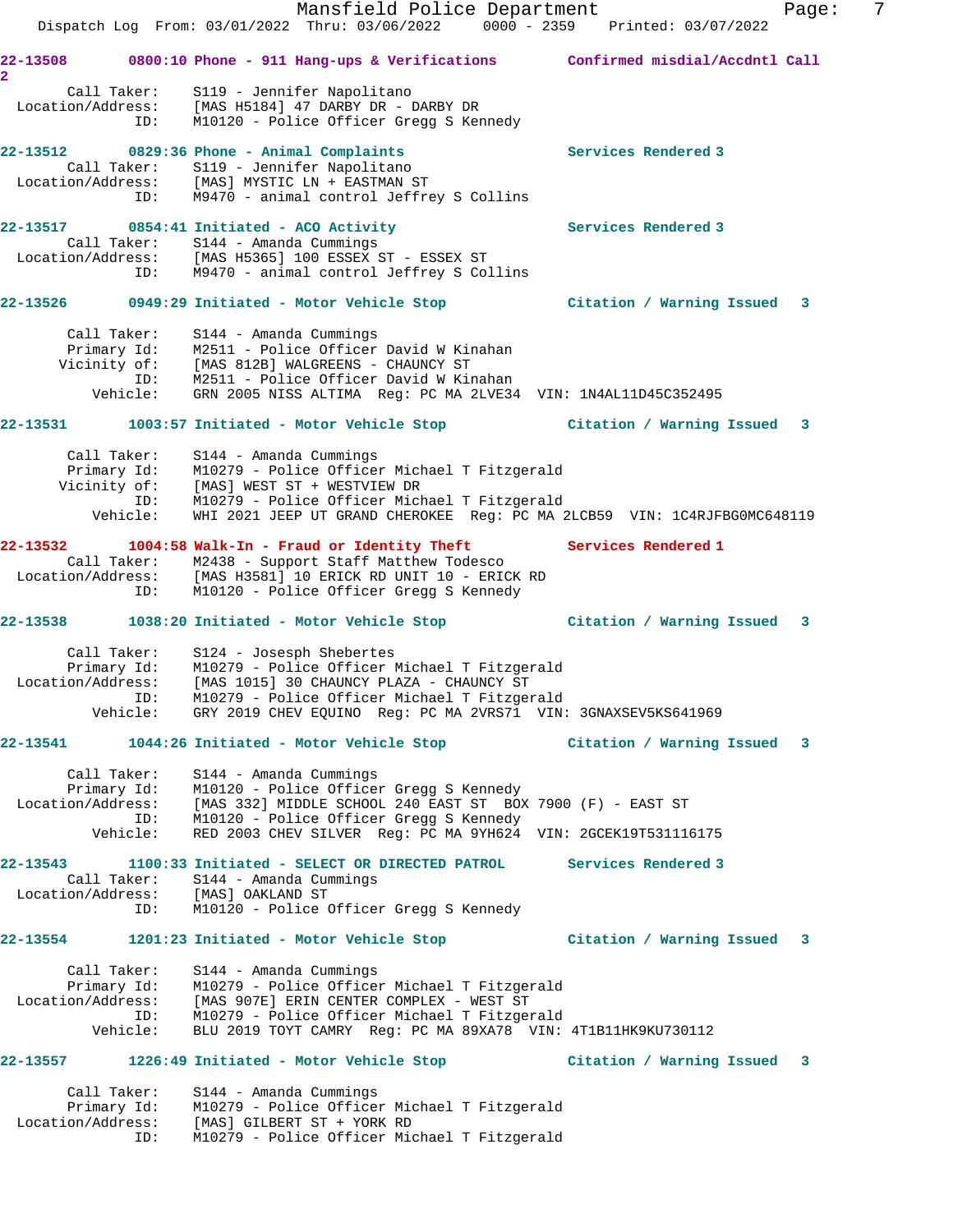|                   |                                                               | Mansfield Police Department<br>Dispatch Log From: 03/01/2022 Thru: 03/06/2022 0000 - 2359 Printed: 03/07/2022                                                                                                                                                                                                       |                             | Page: | 8 |
|-------------------|---------------------------------------------------------------|---------------------------------------------------------------------------------------------------------------------------------------------------------------------------------------------------------------------------------------------------------------------------------------------------------------------|-----------------------------|-------|---|
|                   | Vehicle:                                                      | WHI 2018 FORD F150 Reg: PAS MA VT25180 VIN: 1FTEW1EG2JFC80695                                                                                                                                                                                                                                                       |                             |       |   |
| $22 - 13562$      |                                                               | 1301:25 Initiated - Motor Vehicle Stop                                                                                                                                                                                                                                                                              | Citation / Warning Issued 3 |       |   |
|                   | Call Taker:<br>Primary Id:<br>Vicinity of:<br>ID:<br>Vehicle: | $S144$ - Amanda Cummings<br>M2511 - Police Officer David W Kinahan<br>[MAS 840D100] ODOBA 280 SCHOOL ST SUITE D100 BOX 4980 - SCHOOL ST<br>M2511 - Police Officer David W Kinahan<br>GRY 2012 HYUN SONATA Reg: PC MA 94WE94 VIN: 5NPEB4AC7CH389856                                                                  |                             |       |   |
| Location/Address: | Call Taker:<br>Primary Id:<br>ID:                             | $22-13564$ 1310:52 Initiated - ACO Activity<br>S124 - Josesph Shebertes<br>M9470 - animal control Jeffrey S Collins<br>[MAS 911A] AL NOOR ACADEMY 20 CHURCH ST - CHURCH ST<br>M9470 - animal control Jeffrey S Collins                                                                                              | Services Rendered 3         |       |   |
|                   | Call Taker:<br>ID:<br>ID:<br>Vehicle:                         | 22-13563 1311:57 Initiated - Lost / Found Property Services Rendered 3<br>S144 - Amanda Cummings<br>Location/Address: [MAS H3800] 14 CONCETTA DR - CONCETTA DR<br>M10120 - Police Officer Gregg S Kennedy<br>M2180 - Police Officer Nicole P Newport<br>GRY 2022 TOYT RAV4 Req: PC MA 4ADS11 VIN: JTMN1RFV5ND085685 |                             |       |   |
| 22-13565          | Call Taker:<br>ID:<br>ID:                                     | 1313:12 Phone - Assist Fire Department<br>S124 - Josesph Shebertes<br>Location/Address: [MAS H423] 10 ERICK RD UNIT 33 - ERICK RD<br>M2708 - Sergeant Jeffrey G Bombard<br>M2511 - Police Officer David W Kinahan                                                                                                   | Services Rendered 2         |       |   |
| 22-13568          | ID:                                                           | 1337:11 Initiated - Follow up Investigation Services Rendered 3<br>Call Taker: S144 - Amanda Cummings<br>Location/Address: [MAS] KINGMAN AVE<br>M2180 - Police Officer Nicole P Newport                                                                                                                             |                             |       |   |
| 22-13570          | ID:                                                           | 1347:30 Initiated - SELECT OR DIRECTED PATROL Services Rendered 3<br>Call Taker: S144 - Amanda Cummings<br>Location/Address: [MAS 1002] SCHOOL ZONE - EAST ST<br>M10120 - Police Officer Gregg S Kennedy                                                                                                            |                             |       |   |
| 22-13571          | Call Taker:<br>ID:                                            | 1355:58 Initiated - Follow up Investigation Services Rendered 3<br>S144 - Amanda Cummings<br>Location/Address: [MAS] ERICK RD<br>M2180 - Police Officer Nicole P Newport                                                                                                                                            |                             |       |   |
|                   | Call Taker:<br>ID:                                            | $22-13578$ 1410:13 Phone - Animal Complaints<br>S111 - NICHOLAS GOYETTE<br>Location/Address: [MAS 68] SALON THEORY - COPELAND DR<br>M9470 - animal control Jeffrey S Collins                                                                                                                                        | Services Rendered 3         |       |   |
|                   | ID:                                                           | 22-13591 1624:00 Initiated - ACO Activity<br>Call Taker: S124 - Josesph Shebertes<br>Primary Id: M9470 - animal control Jeffrey S Collins<br>Location/Address: [MAS H5217] 34 SOUTH MAIN ST - SOUTH MAIN ST<br>M9470 - animal control Jeffrey S Collins<br>ID: M9470 - animal control Jeffrey S Collins             | Services Rendered 3         |       |   |
| 22-13594          |                                                               | 1631:27 Initiated - Motor Vehicle Stop                                                                                                                                                                                                                                                                              | Citation / Warning Issued 3 |       |   |
|                   | Call Taker:<br>Primary Id:<br>ID:<br>Vehicle:                 | S144 - Amanda Cummings<br>M2827 - Police Officer Joshua S Ellender<br>Location/Address: [MAS] CHAUNCY ST + GILES PL<br>M2827 - Police Officer Joshua S Ellender<br>GRY 2021 TOYT CAMRY Reg: PC MA 6MC321 VIN: 4T1C11BK7MU040133                                                                                     |                             |       |   |
|                   |                                                               | 22-13595   1636:16 Initiated - SELECT OR DIRECTED PATROL<br>Call Taker: S144 - Amanda Cummings<br>Location/Address: [MAS 99] FRED'S AUTO REPAIR 334 CENTRAL ST - CENTRAL ST<br>ID: M10904 - Police Officer Bryan Hurley<br>Vehicle: BLU 2007 NISS MURANO Reg: PC MA 682RY4 VIN: JN8AZ08W77W631228                   | Services Rendered 3         |       |   |
| 22-13598          |                                                               | 1643:30 Initiated - SELECT OR DIRECTED PATROL                                                                                                                                                                                                                                                                       | Citation / Warning Issued   | 3     |   |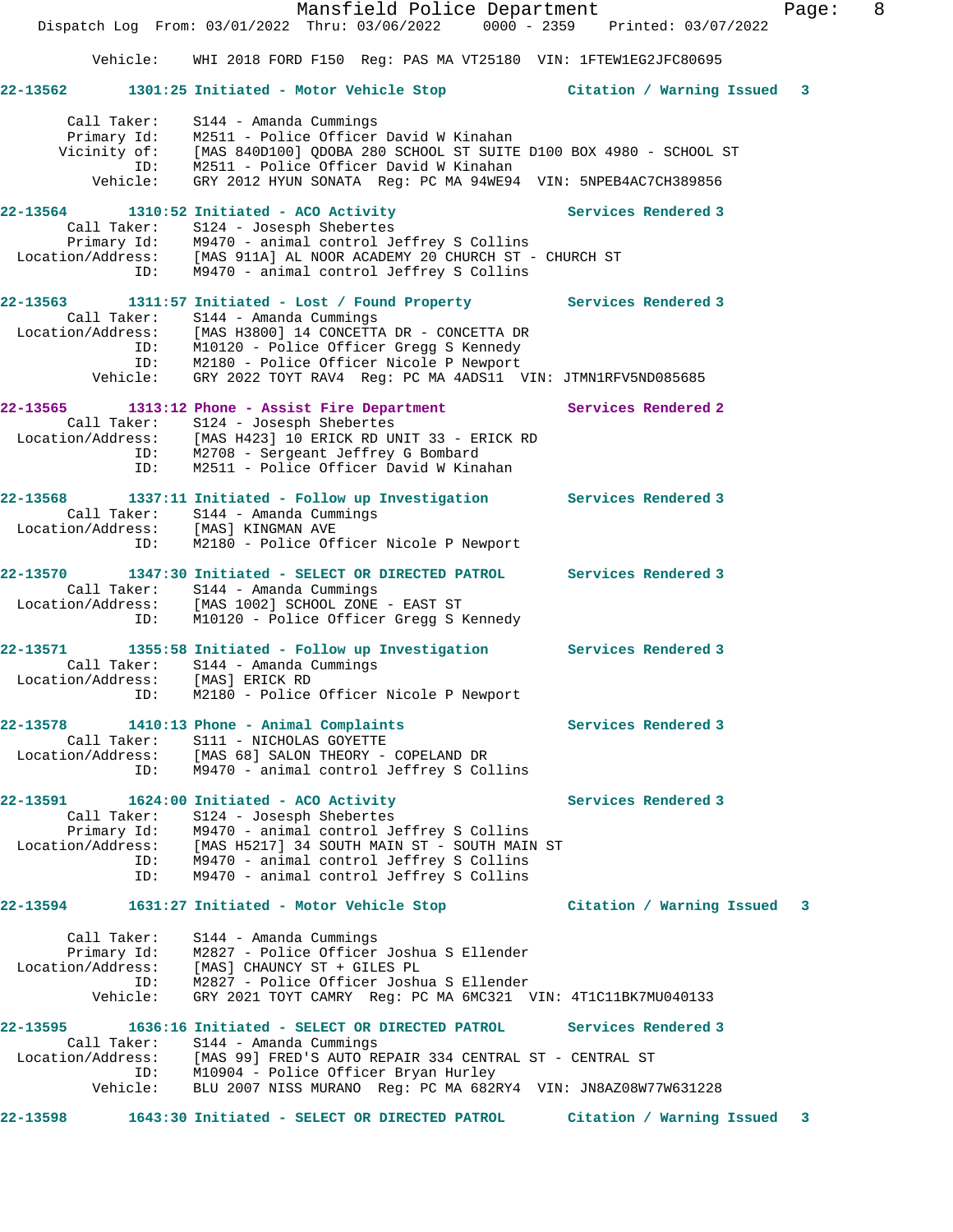Mansfield Police Department Fage: 9 Dispatch Log From: 03/01/2022 Thru: 03/06/2022 0000 - 2359 Printed: 03/07/2022 Call Taker: S144 - Amanda Cummings Primary Id: M2827 - Police Officer Joshua S Ellender Vicinity of: [MAS H4834] 100 OTIS ST. - OTIS ST ID: M2827 - Police Officer Joshua S Ellender Vehicle: BLU 2016 HOND 4H FIT Reg: PC MA 5NCP60 VIN: JHMGK5H59GX002786 **22-13599 1647:37 Initiated - Motor Vehicle Stop Citation / Warning Issued 3** Call Taker: S124 - Josesph Shebertes Primary Id: M597 - Police Officer David J Pepicelli Vicinity of: [MAS] OLD COLONY WAY ID: M597 - Police Officer David J Pepicelli Vehicle: GRY 2005 TOYT CAMRY Reg: PC MA 9PB182 VIN: JTDBE32K453037293 **22-13602 1655:53 Initiated - SELECT OR DIRECTED PATROL Citation / Warning Issued 3** Call Taker: S144 - Amanda Cummings Primary Id: M2011 - Police Officer William C Trudell Location/Address: [MAS] WARE ST + RUSTIC DR ID: M2011 - Police Officer William C Trudell Vehicle: GRY 2021 VOLK JETTA Reg: PC MA 1MYH22 VIN: 3VWE57BU1MM014473 **22-13604 1704:21 Initiated - Motor Vehicle Stop Citation / Warning Issued 3** Call Taker: S124 - Josesph Shebertes Primary Id: M597 - Police Officer David J Pepicelli Location/Address: [MAS] @ WEST COTTAGE - RUMFORD AVE ID: M597 - Police Officer David J Pepicelli Vehicle: BLU 2021 MAZD 3 Reg: PC MA 2MHL77 VIN: JM1BPBLLXM1315040 **22-13606 1715:51 Initiated - Motor Vehicle Stop Citation / Warning Issued 3** Call Taker: S144 - Amanda Cummings Primary Id: M597 - Police Officer David J Pepicelli Location/Address: [MAS] NORTH MAIN ST + HIGH ST ID: M597 - Police Officer David J Pepicelli Vehicle: BLK 2020 TESL UT MODEL X Reg: PC MA 119G20 VIN: 5YJXCBE21LF231068 **22-13607 1723:57 Initiated - SELECT OR DIRECTED PATROL Citation / Warning Issued 3** Call Taker: S144 - Amanda Cummings Location/Address: [MAS] THOMAS ST ID: M597 - Police Officer David J Pepicelli Vehicle: GRY 2020 NISS ROGUE Reg: PC MA 2FFG85 VIN: KNMAT2MV5LP531882 Vehicle: GRY 2019 TOYT UT RAV4 Reg: PC MA 1JLD87 VIN: 2T3F1RFV4KC058062 **22-13622 1842:41 Initiated - Motor Vehicle Stop Citation / Warning Issued 3** Call Taker: S111 - NICHOLAS GOYETTE Primary Id: M2827 - Police Officer Joshua S Ellender Location/Address: [MAS 1017] S CURVES - RTE 140 SB ID: M2827 - Police Officer Joshua S Ellender Vehicle: GRY 2013 CHEV CRUZE Reg: PC MA 3TGG79 VIN: 1G1PE5SB0D7248170 **22-13623 1852:13 Initiated - Motor Vehicle Stop Citation / Warning Issued 3** Call Taker: S145 - Thomas Scanlan Primary Id: M597 - Police Officer David J Pepicelli Location/Address: [MAS] WEST ST + TREMONT ST ID: M597 - Police Officer David J Pepicelli Vehicle: BLK 2008 HOND ACCORD Reg: PC MA 14SH71 VIN: 1HGCP26858A131188 **22-13624 1856:00 Initiated - Motor Vehicle Stop Citation / Warning Issued 3** Call Taker: S145 - Thomas Scanlan Primary Id: M2827 - Police Officer Joshua S Ellender Location/Address: [MAS] RTE 140 NB + CHAUNCY ST ID: M2827 - Police Officer Joshua S Ellender Vehicle: BRO 2010 NISS UT MURANO Reg: PC MA 676JF7 VIN: JN8AZ1MW1AW130029 **22-13627 1903:43 Initiated - Motor Vehicle Stop Citation / Warning Issued 3**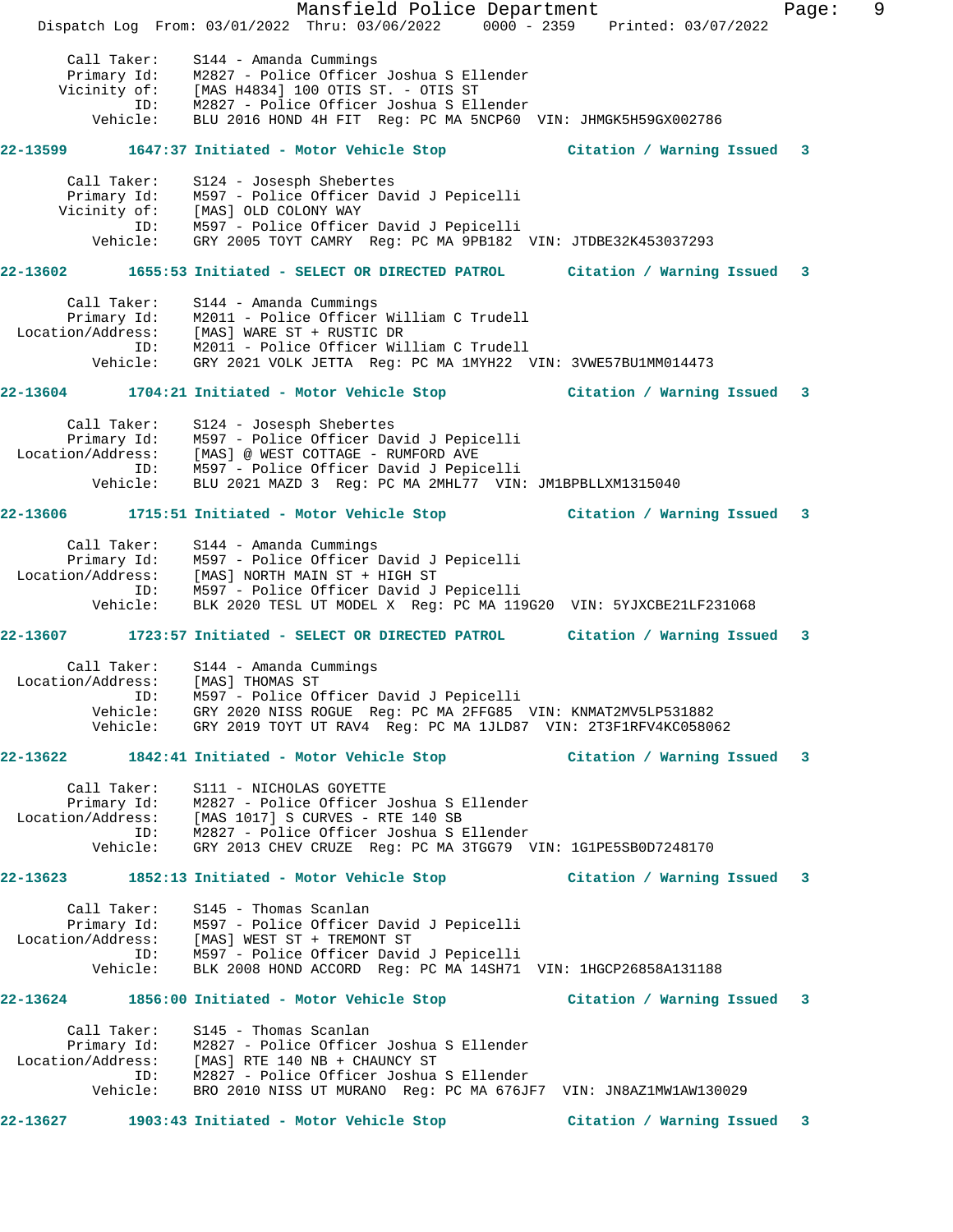Mansfield Police Department Fage: 10 Dispatch Log From: 03/01/2022 Thru: 03/06/2022 0000 - 2359 Printed: 03/07/2022 Call Taker: S145 - Thomas Scanlan Primary Id: M2827 - Police Officer Joshua S Ellender Vicinity of: [MAS 834] CVS 261 CHAUNCY ST BOX 8000 - CHAUNCY ST ID: M2827 - Police Officer Joshua S Ellender Vehicle: GRY 2019 FORD F250 Reg: CO MA V12346 VIN: 1FT7W2B68KED20683 **22-13633 2007:18 Initiated - Motor Vehicle Stop Citation / Warning Issued 3** Call Taker: S145 - Thomas Scanlan Primary Id: M2827 - Police Officer Joshua S Ellender Vicinity of: [MAS 924] MANSFIELD PEDIATRICS 454 CHAUNCY ST - CHAUNCY ST ID: M2827 - Police Officer Joshua S Ellender Vehicle: BLK 2018 VOLK PASSAT Reg: PC MA 2MSR63 VIN: 1VWBA7A32JC018777 **22-13635 2013:46 Phone - Motor Veh Acc - No Injury Spoken To 1**  Call Taker: S104 - TARA LAKO Location/Address: [MAS H2488] 14 CASA DR - CASA DR ID: M2827 - Police Officer Joshua S Ellender Vehicle: RED 2014 GMC UT TERRAI Reg: PC MA 8672EW VIN: 2GKFLYE34E6298199 **22-13637 2022:41 Initiated - Motor Vehicle Stop Citation / Warning Issued 3** Call Taker: S145 - Thomas Scanlan Primary Id: M10904 - Police Officer Bryan Hurley Vicinity of: [MAS 240A] MANSFIELD SERVICE INC 189 CHAUNCY ST BOX 7700 - CHAUNCY ST ID: M10904 - Police Officer Bryan Hurley Vehicle: GRY 2014 HOND ACCORD Reg: PC MA 7LT176 VIN: 1HGCR2F85EA275152 **22-13642 2033:41 Walk-In - Assist Citizen - P S A Spoken To 3**  Call Taker: M10857 - Support Staff Thomas Plunkett Primary Id: M417 - Lieutenant Thomas R Connor Location/Address: [MAS 451B] MANSFIELD PUBLIC SAFETY BUILDING - EAST ST **For Date: 03/04/2022 - Friday 22-13737 0743:08 Phone - 911 Hang-ups & Verifications Confirmed misdial/Accdntl Call 2**  Call Taker: S120 - Ryan O'Rourke Location/Address: [MAS H319] 40 LANTERN LN - LANTERN LN ID: M10024 - Patrolman Gregory S Martell **22-13740 0807 Initiated - Parking Violations Services Rendered 3**  Call Taker: M2524 - Animal Control Steven Simonds Primary Id: M2524 - Animal Control Steven Simonds Location/Address: [MAS] NORTH MAIN ST + PARK ST ID: M2524 - Animal Control Steven Simonds **22-13749 0928:52 Initiated - Disabled Motor Vehicle Services Rendered 3**  Call Taker: S142 - Savannah Karch Primary Id: M10512 - Police Officer Derek M Stark Location/Address: [MAS] EAST ST ID: M10512 - Police Officer Derek M Stark Vehicle: BLK 2021 TOYT HIGHLANDER Reg: PC MA 3EMK84 VIN: 5TDHZRBH8MS548668 **22-13757 1004:35 Initiated - Motor Vehicle Stop Citation / Warning Issued 3** Call Taker: S142 - Savannah Karch Primary Id: M10512 - Police Officer Derek M Stark Location/Address: [MAS] SCHOOL ST ID: M10512 - Police Officer Derek M Stark Vehicle: WHI 2005 JEEP UT GRACHE Reg: PC MA 417MS0 VIN: 1J4GR48K95C672852 **22-13760 1019:01 Initiated - Motor Vehicle Stop Citation / Warning Issued 3** Call Taker: S142 - Savannah Karch Primary Id: M10512 - Police Officer Derek M Stark Location/Address: [MAS] WEST ST ID: M10512 - Police Officer Derek M Stark Vehicle: BLK 2010 FORD LGTCON Reg: CO MA N31956 VIN: 1FTEW1E87AFA89671 **22-13761 1027:44 Initiated - Motor Vehicle Stop Citation / Warning Issued 3**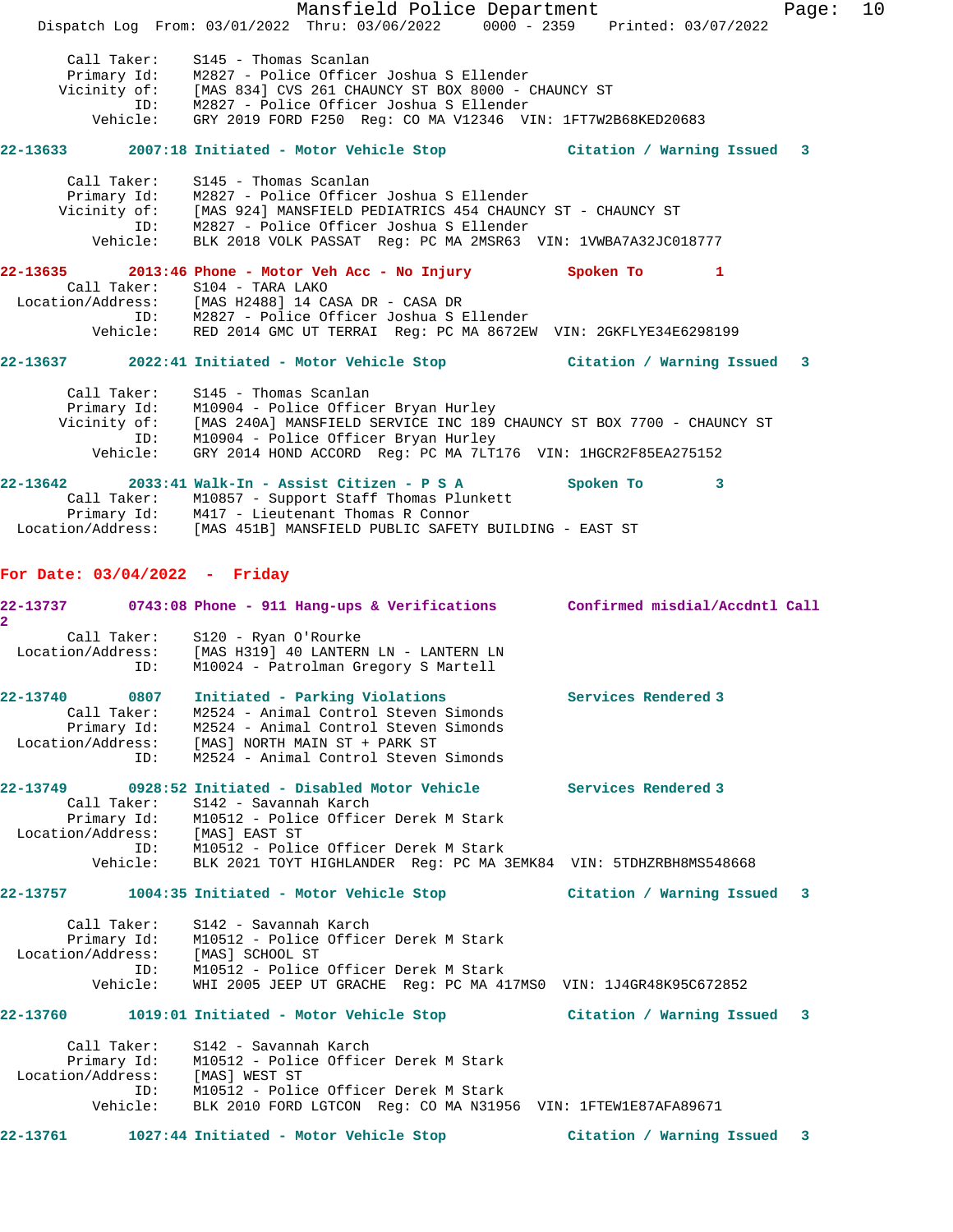Mansfield Police Department Fage: 11 Dispatch Log From: 03/01/2022 Thru: 03/06/2022 0000 - 2359 Printed: 03/07/2022 Call Taker: S142 - Savannah Karch Primary Id: M10512 - Police Officer Derek M Stark Location/Address: [MAS] WEST ST ID: M10512 - Police Officer Derek M Stark Vehicle: GRY 2019 NISS VERSA Reg: PC MA 2CYL61 VIN: 3N1CN7AP4KL807813 Vehicle: GRN 2011 TOYT RAV4 Reg: PC MA 2NJN51 VIN: 2T3DK4DV6BW047038 **22-13762 1028:10 Phone - Assist Fire Department Referred to Other Agency 2** Call Taker: S142 - Savannah Karch Location/Address: [MAS 907F] CLEMMEY INC 390 WEST ST BOX 4005 - WEST ST ID: M10512 - Police Officer Derek M Stark **22-13763 1030:00 Initiated - Motor Vehicle Stop Citation / Warning Issued 3** Call Taker: S142 - Savannah Karch Primary Id: M822 - Sergeant Brian P Thibault Location/Address: [MAS] TOWN LINE - COPELAND DR ID: M822 - Sergeant Brian P Thibault Vehicle: GRY 2006 CADI DTS Reg: PC MA 9JE153 VIN: 1G6KD57Y86U139903 **22-13766 1035 Initiated - Parking Violations Services Rendered 3**  Call Taker: M2524 - Animal Control Steven Simonds Primary Id: M2524 - Animal Control Steven Simonds Location/Address: [MAS] NORTH MAIN ST + OLD COLONY WAY ID: M2524 - Animal Control Steven Simonds **22-13771 1059:48 Initiated - Motor Vehicle Stop Citation / Warning Issued 3** Call Taker: S142 - Savannah Karch Primary Id: M10512 - Police Officer Derek M Stark Location/Address: [MAS] WEST ST ID: M10512 - Police Officer Derek M Stark Vehicle: GRY 2018 FORD EXPLOR Reg: PC MA 9FS789 VIN: 1FM5K7D83JGA85347 **22-13775 1113:03 Initiated - Motor Vehicle Stop Citation / Warning Issued 3** Call Taker: S142 - Savannah Karch Primary Id: M10512 - Police Officer Derek M Stark Location/Address: [MAS] WEST ST + TIMBERLINE DR ID: M10512 - Police Officer Derek M Stark Vehicle: WHI 2017 MERZ CO GLC300 Reg: PC MA 7NRJ80 VIN: WDC0J4KB3HF181679 **22-13794 1223:10 Phone - 911 Hang-ups & Verifications Confirmed misdial/Accdntl Call 2**  Call Taker: S144 - Amanda Cummings Location/Address: [MAS] SCHOOL ST ID: M10512 - Police Officer Derek M Stark **22-13795 1233 Initiated - Parking Violations Services Rendered 3**  Call Taker: M2524 - Animal Control Steven Simonds Primary Id: M2524 - Animal Control Steven Simonds Location/Address: [MAS] NORTH MAIN ST + COTTAGE ST ID: M2524 - Animal Control Steven Simonds **22-13796 1236:08 Phone - Animal Complaints Services Rendered 3**  Call Taker: S144 - Amanda Cummings Location/Address: [MAS] TREMONT ST + WILLIAMS ST ID: M9470 - animal control Jeffrey S Collins ID: M10512 - Police Officer Derek M Stark **22-13807 1323:02 Initiated - SELECT OR DIRECTED PATROL Services Rendered 3**  Call Taker: S142 - Savannah Karch Primary Id: M10512 - Police Officer Derek M Stark Location/Address: [MAS] WILLIAMS ST + TREMONT ST ID: M10512 - Police Officer Derek M Stark **22-13809 1335:52 Initiated - SELECT OR DIRECTED PATROL Services Rendered 3**  Call Taker: S142 - Savannah Karch Location/Address: [MAS 1002] SCHOOL ZONE - EAST ST ID: M2511 - Police Officer David W Kinahan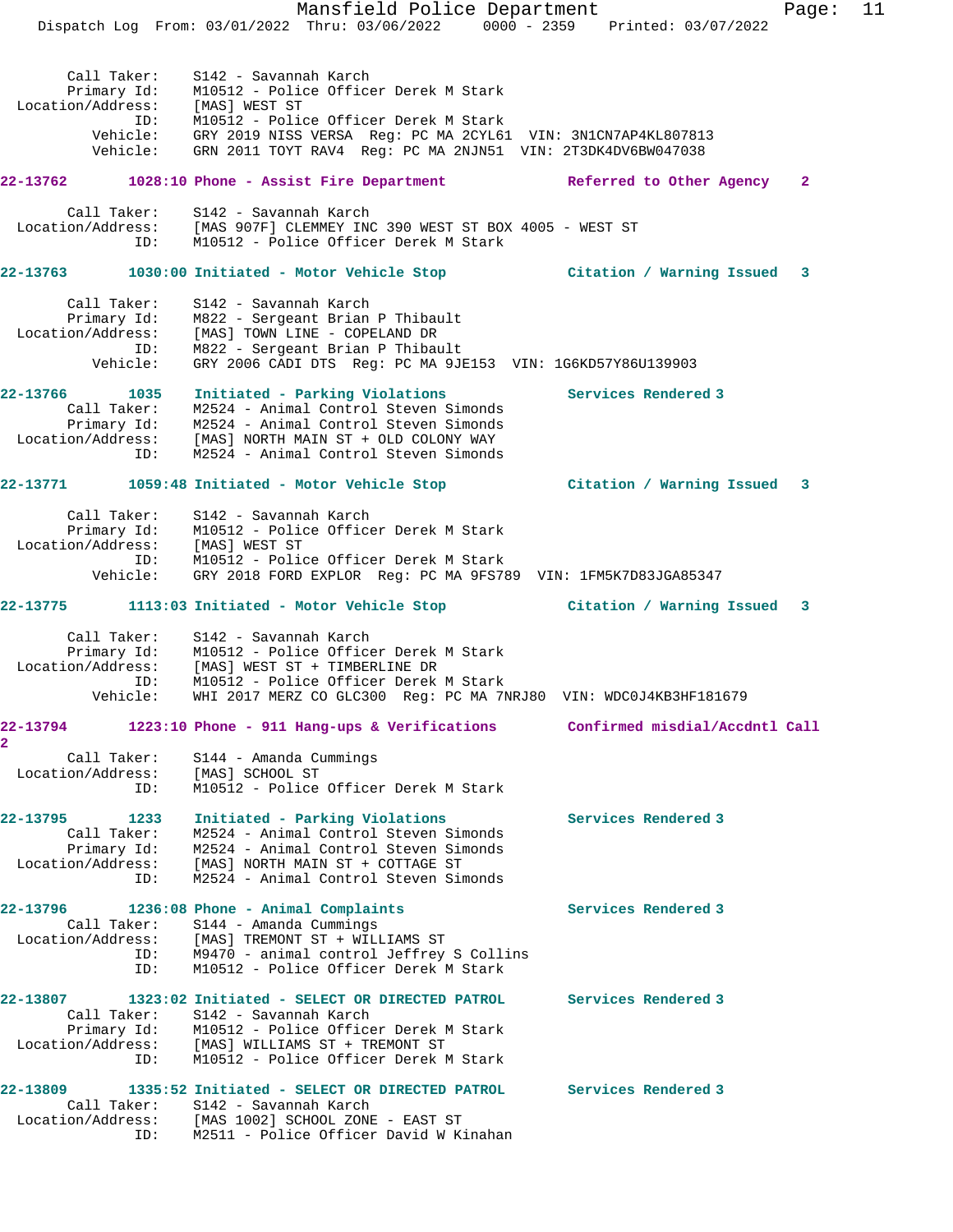|                                                             | ID:      | $22-13830$ $1504:23$ Phone - Animal Complaints<br>Call Taker: S120 - Ryan O'Rourke<br>Location/Address: [MAS 907A] SHAWS SUPERMARKET - WEST ST<br>ID: M10512 - Police Officer Derek M Stark<br>M10120 - Police Officer Gregg S Kennedy                                                                                                        | Services Rendered 3            |  |
|-------------------------------------------------------------|----------|-----------------------------------------------------------------------------------------------------------------------------------------------------------------------------------------------------------------------------------------------------------------------------------------------------------------------------------------------|--------------------------------|--|
| 22-13832                                                    |          | 1508:46 Phone - Assist Fire Department<br>Call Taker: S144 - Amanda Cummings<br>Location/Address: [MAS H6488] 23 WESTVIEW DR - WESTVIEW DR<br>ID: M10512 - Police Officer Derek M Stark                                                                                                                                                       | Services Rendered 2            |  |
| 22-13834                                                    |          | 1524:59 Phone - Erratic Oper MV / Road Rage                                                                                                                                                                                                                                                                                                   | Unfounded/Unverifed<br>3       |  |
| Call Taker:                                                 | ID:      | S120 - Ryan O'Rourke<br>Location/Address: [MAS 232A] DOLLAR GENERAL - COPELAND DR<br>M10120 - Police Officer Gregg S Kennedy                                                                                                                                                                                                                  |                                |  |
| Call Taker:                                                 | Vehicle: | 22-13835 1533:52 Phone - Motor Veh Acc - No Injury Services Rendered 1<br>S120 - Ryan O'Rourke<br>Location/Address: [MAS] FRANCIS AVE + CONNORS AVE<br>ID: M2511 - Police Officer David W Kinahan<br>Vehicle: GRY 2008 TOYT AVALON Reg: PC MA 9EK541 VIN: 4T1BK36B58U296761<br>GRY 2006 BUIC LUCERNE Reg: PC MA 2XGH14 VIN: 1G4HD57276U159848 |                                |  |
|                                                             |          | 22-13837 1547:11 Initiated - Motor Vehicle Stop                                                                                                                                                                                                                                                                                               | Citation / Warning Issued 3    |  |
| Call Taker:<br>Vehicle:                                     |          | S144 - Amanda Cummings<br>Primary Id: M10512 - Police Officer Derel<br>Location/Address: [MAS] SCHOOL ST + OLD ELM ST<br>M10512 - Police Officer Derek M Stark<br>ID: M10512 - Police Officer Derek M Stark<br>RED 2015 JEEP PATRIO Req: PC MA 3CZB84 VIN: 1C4NJRFB1FD425194                                                                  |                                |  |
| 22-13836<br>$\overline{\mathbf{2}}$                         |          | 1551:12 Phone - 911 Hang-ups & Verifications                                                                                                                                                                                                                                                                                                  | Confirmed misdial/Accdntl Call |  |
|                                                             | ID:      | Call Taker: S120 - Ryan O'Rourke<br>Location/Address: [MAS 862] MANSFIELD CHILDRENS CTR 1100 SCHOOL ST - SCHOOL ST<br>ID: M10512 - Police Officer Derek M Stark<br>M10512 - Police Officer Derek M Stark                                                                                                                                      |                                |  |
|                                                             |          | 22-13846 1623:30 Phone - 911 Hang-ups & Verifications Confirmed misdial/Accdntl Call                                                                                                                                                                                                                                                          |                                |  |
| $\overline{\mathbf{2}}$<br>Call Taker:<br>Location/Address: | ID:      | S120 - Ryan O'Rourke<br>[MAS 407B] NATIONAL LUMBER 90 NORFOLK ST BOX 8520 - NORFOLK ST<br>M10819 - Police Officer Beau J Palanza                                                                                                                                                                                                              |                                |  |

| 22-13857     |             | 1645:55 Initiated - Motor Vehicle Stop                           | Citation / Warning Issued 3 |  |  |
|--------------|-------------|------------------------------------------------------------------|-----------------------------|--|--|
|              | Call Taker: | S144 - Amanda Cummings                                           |                             |  |  |
|              | Primary Id: | M2827 - Police Officer Joshua S Ellender                         |                             |  |  |
| Vicinity of: |             | [MAS 834] CVS 261 CHAUNCY ST BOX 8000 - CHAUNCY ST               |                             |  |  |
|              | ID:         | M2827 - Police Officer Joshua S Ellender                         |                             |  |  |
|              | Vehicle:    | GRY 2019 VOLK UT TIGUAN Req: PC MA 2LHG81 VIN: 3VV2B7AX6KM077836 |                             |  |  |
|              |             |                                                                  |                             |  |  |

#### **22-13860** 1650:14 Phone - Assist Fire Department Services Rendered 2 Call Taker: S144 - Amanda Cummings Location/Address: [MAS] CABOT BLVD

# ID: M597 - Police Officer David J Pepicelli

# **22-13861 1652:57 Initiated - Motor Vehicle Stop Citation / Warning Issued 3**

| Call Taker:       | S144 - Amanda Cummings                 |
|-------------------|----------------------------------------|
| Primary Id:       | M10819 - Police Officer Beau J Palanza |
| Location/Address: | [MAS] WEST ST + HAMPSHIRE ST           |
| TD:               | M10819 - Police Officer Beau J Palanza |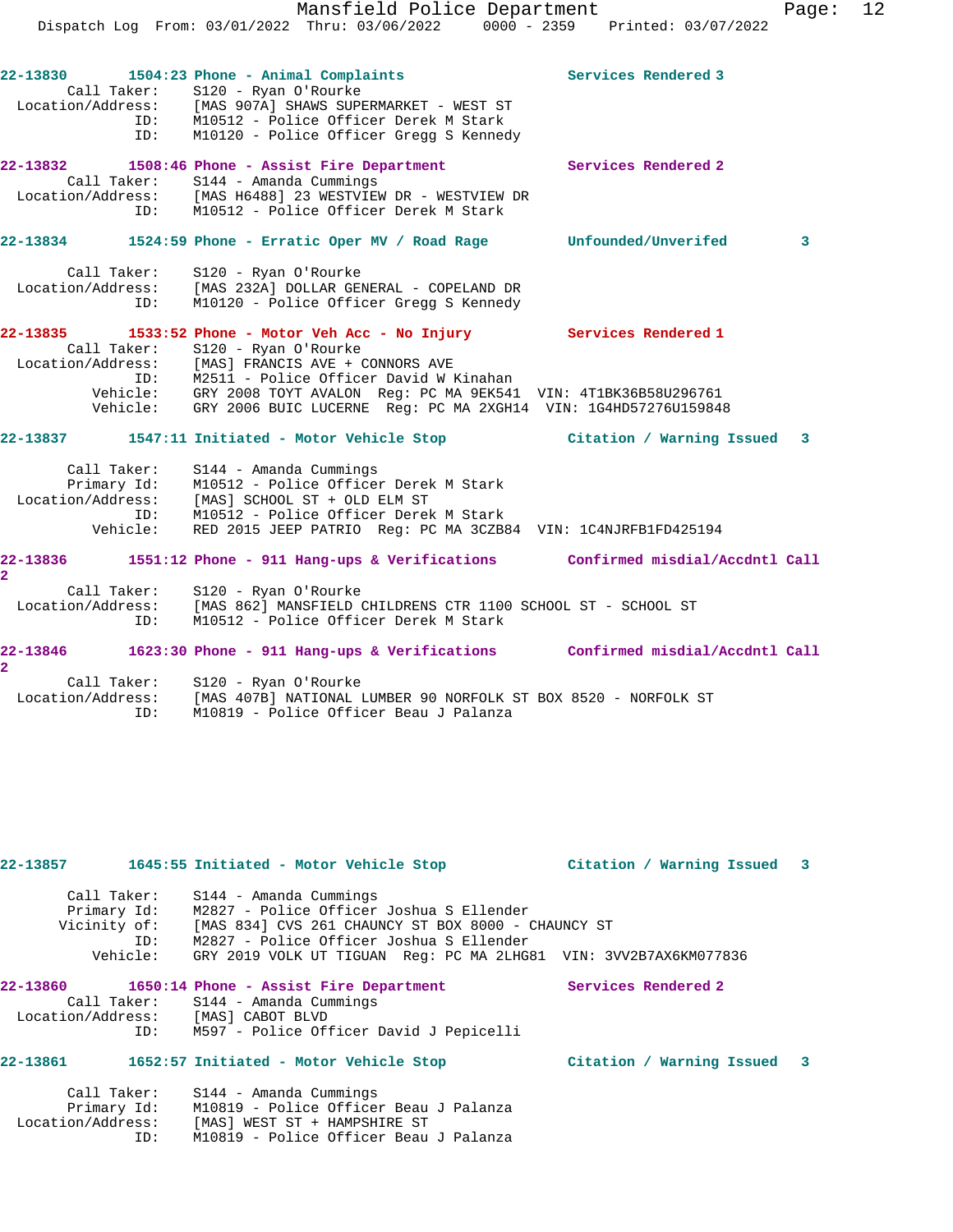Mansfield Police Department Fage: 13 Dispatch Log From: 03/01/2022 Thru: 03/06/2022 0000 - 2359 Printed: 03/07/2022 Vehicle: BLK 2017 HOND UT PILOT Reg: PC MA 7EZ126 VIN: 5FNYF6H5XHB052740 **22-13863 1701:09 Initiated - Motor Vehicle Stop Citation / Warning Issued 3** Call Taker: S144 - Amanda Cummings Primary Id: M597 - Police Officer David J Pepicelli Location/Address: [MAS] WOOD AVE + COPELAND DR ID: M597 - Police Officer David J Pepicelli Vehicle: GRY 2020 HOND CIVIC Reg: PAS MA BR95CD VIN: 19XFC1F73LE218103 **22-13869 1719:45 Initiated - Motor Vehicle Stop Citation / Warning Issued 3** Call Taker: S136 - George Burton Primary Id: M597 - Police Officer David J Pepicelli Location/Address: [MAS 812B] WALGREENS - CHAUNCY ST ID: M597 - Police Officer David J Pepicelli Vehicle: BLU 2017 CHEV TRAVERSE Reg: PC MA 2FDZ24 VIN: 1GNKRFED3HJ295590 **22-13872 1735:38 Initiated - Motor Vehicle Stop Citation / Warning Issued 3** Call Taker: S136 - George Burton Primary Id: M597 - Police Officer David J Pepicelli Location/Address: [MAS] COPELAND DR + CREEDEN ST ID: M597 - Police Officer David J Pepicelli Vehicle: GRY 2016 CHEV UT TRAVERSE Reg: PC MA 91K480 VIN: 1GNKVHKD9GJ277170 **22-13874 1744:51 Initiated - Motor Vehicle Stop Citation / Warning Issued 3** Call Taker: S136 - George Burton Primary Id: M822 - Sergeant Brian P Thibault Location/Address: [MAS 1005A] ADVANCED AUTO PARTS - CHAUNCY ST ID: M822 - Sergeant Brian P Thibault Vehicle: RED 2008 ES Reg: RI SIRROC VIN: JTHBJ46G082246157 **22-13875 1745:48 Initiated - Motor Vehicle Stop Citation / Warning Issued 3** Call Taker: S136 - George Burton Primary Id: M597 - Police Officer David J Pepicelli Location/Address: [MAS] COPELAND DR + CREEDEN ST ID: M597 - Police Officer David J Pepicelli Vehicle: BLK 2016 JEEP UT PATRIOT Reg: PC MA 1ZPP79 VIN: 1C4NJRBB9GD572726 **22-13896 2036:02 Initiated - Erratic Oper MV / Road Rage Spoken To 3**  Call Taker: S143 - Fournier Elin Primary Id: M10819 - Police Officer Beau J Palanza Vicinity of: [MAS 2] RED ROOF INN - FORBES BLVD ID: M10819 - Police Officer Beau J Palanza ID: M822 - Sergeant Brian P Thibault Vehicle: GRN 2008 NISS ALTIMA Reg: PC MA 3YFL99 VIN: 1N4AL21E98N535821 **22-13901 2122:07 Radio - Assist Fire Department Referred to Other Agency 2** Call Taker: S143 - Fournier Elin Location/Address: [MAS H1072] 92 RUMFORD AVE - RUMFORD AVE ID: M2827 - Police Officer Joshua S Ellender **22-13912 2227:44 Phone - Disturbance / Gathering Investigated - Report Taken 1** Call Taker: S145 - Thomas Scanlan Primary Id: M2827 - Police Officer Joshua S Ellender Location/Address: [MAS 202] CATMAN CAFE 16 OLD COLONY WAY - OLD COLONY WAY ID: M822 - Sergeant Brian P Thibault ID: M10904 - Police Officer Bryan Hurley ID: M597 - Police Officer David J Pepicelli ID: M10819 - Police Officer Beau J Palanza ID: M2827 - Police Officer Joshua S Ellender Vehicle: GRY 2018 TOYT CAMRY Reg: PC MA 3BSM69 VIN: JTNB11HK7J3020503 Refer To Incident: 22MAS-196-OF **22-13915 2240:52 Phone - 911 Hang-ups & Verifications Referred to Other Agency 2** Call Taker: S145 - Thomas Scanlan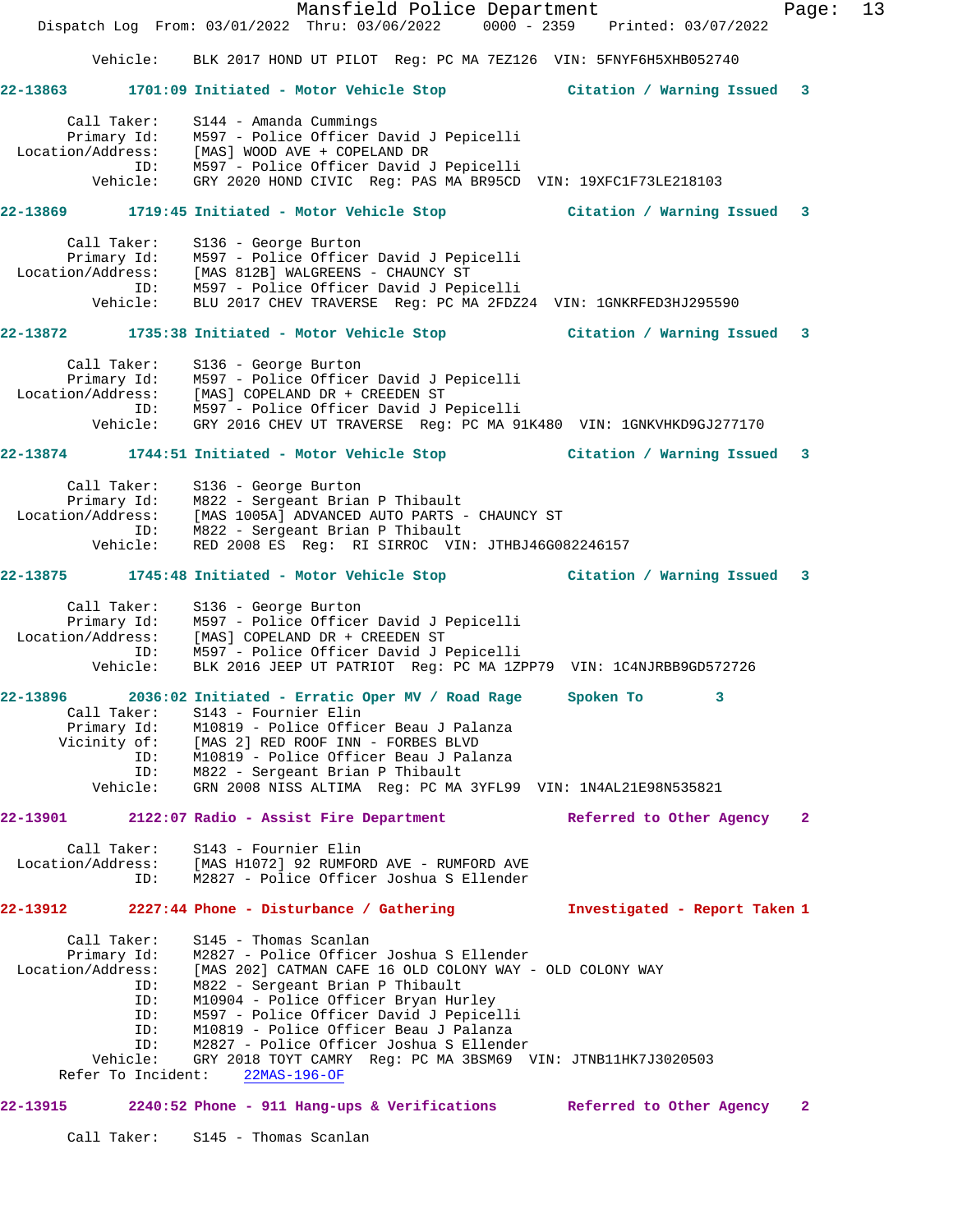Mansfield Police Department Fage: 14 Dispatch Log From: 03/01/2022 Thru: 03/06/2022 0000 - 2359 Printed: 03/07/2022 Location/Address: [MAS H6656] 987 WEST ST - WEST ST **22-13916 2246:23 Other - Assist Other Agency Referred to Other Agency 3** Call Taker: S104 - TARA LAKO Location/Address: [MAS H6656] 987 WEST ST - WEST ST ID: 901077 - Patrolman PATRICK MCCARTHY ID: 901181 - Police Officer SHAYNE T COSSETTE 30137 - Patrolman SCOTT J DION **22-13919 2303:27 911 - 911 Hang-ups & Verifications Arrest(s) Made 2**  Call Taker: S143 - Fournier Elin Primary Id: M10904 - Police Officer Bryan Hurley Location/Address: [MAS H6656] 987 WEST ST - WEST ST ID: M10904 - Police Officer Bryan Hurley ID: M597 - Police Officer David J Pepicelli ID: M822 - Sergeant Brian P Thibault Refer To Arrest: 22MAS-92-AR Arrest: WUSCHKE, RICHARD A Address: 987 WEST ST MANSFIELD, MA Age: 64 Charges: Warrant arrest (DCKT#2257CR0000260/REF#WR5660137TC) **22-13923 2349:26 Phone - Suspicious Actv / Persn / Veh Services Rendered 2**  Call Taker: S126 - William Casey Location/Address: [MAS 4] ENVISION HOTEL - HAMPSHIRE ST ID: M10024 - Patrolman Gregory S Martell **For Date: 03/05/2022 - Saturday 22-13944 0116:41 Initiated - Motor Vehicle Stop Citation / Warning Issued 3** Call Taker: S143 - Fournier Elin Primary Id: M10024 - Patrolman Gregory S Martell Location/Address: [MAS] SCHOOL ST + SPRING ST ID: M10024 - Patrolman Gregory S Martell ID: M10821 - Police Officer Mark O'Connor Vehicle: GRY 2019 HOND ACCORD Reg: PC MA 2XKJ38 VIN: 1HGCV2F52KA026448 **22-13953 0133:02 Initiated - Motor Vehicle Stop Citation / Warning Issued 3** Call Taker: S143 - Fournier Elin Primary Id: M10418 - Police Officer Christopher D Sorge Location/Address: [MAS] STEARNS AVE + ERICK RD ID: M10418 - Police Officer Christopher D Sorge Vehicle: BLK 2022 FORD MAVERICK Reg: PC MA 2AK957 VIN: 3FTTW8F92NRA06602 **22-13966 0157:38 Initiated - Motor Vehicle Stop Arrest(s) Made 3**  Call Taker: S143 - Fournier Elin Primary Id: M10418 - Police Officer Christopher D Sorge Location/Address: [MAS] HIGHLAND AVE + HOWE ST ID: M10418 - Police Officer Christopher D Sorge ID: M10821 - Police Officer Mark O'Connor ID: M2515 - Sergeant David Schepis Vehicle: GRY 2009 TOYT CAMRY Reg: PC MA 2GJM65 VIN: 4T1BK46K09U087192 Towed: For: Arrest By: Central Street Garage To: Central Street Garage Released To: O'DONNELL On: 03/05/2022 @ 2012 Refer To Arrest: 22MAS-93-AR Arrest: ODONNELL, DAVID PAUL<br>Address: 18 VERNON AVE HULL 18 VERNON AVE HULL, MA Age: 54 Charges: OUI-LIQUOR OR .08% NEGLIGENT OPERATION OF MOTOR VEHICLE MARKED LANES VIOLATION **22-13981 0405:34 Initiated - Assist Citizen - P S A Services Rendered 3**  Call Taker: S143 - Fournier Elin Location/Address: [MAS 281A] MBTA TRAIN STATION - CROCKER ST ID: NON206 - Patrolman Melanie Costa **22-13983 0450:51 Phone - 911 Hang-ups & Verifications Unfounded/Unverifed 2**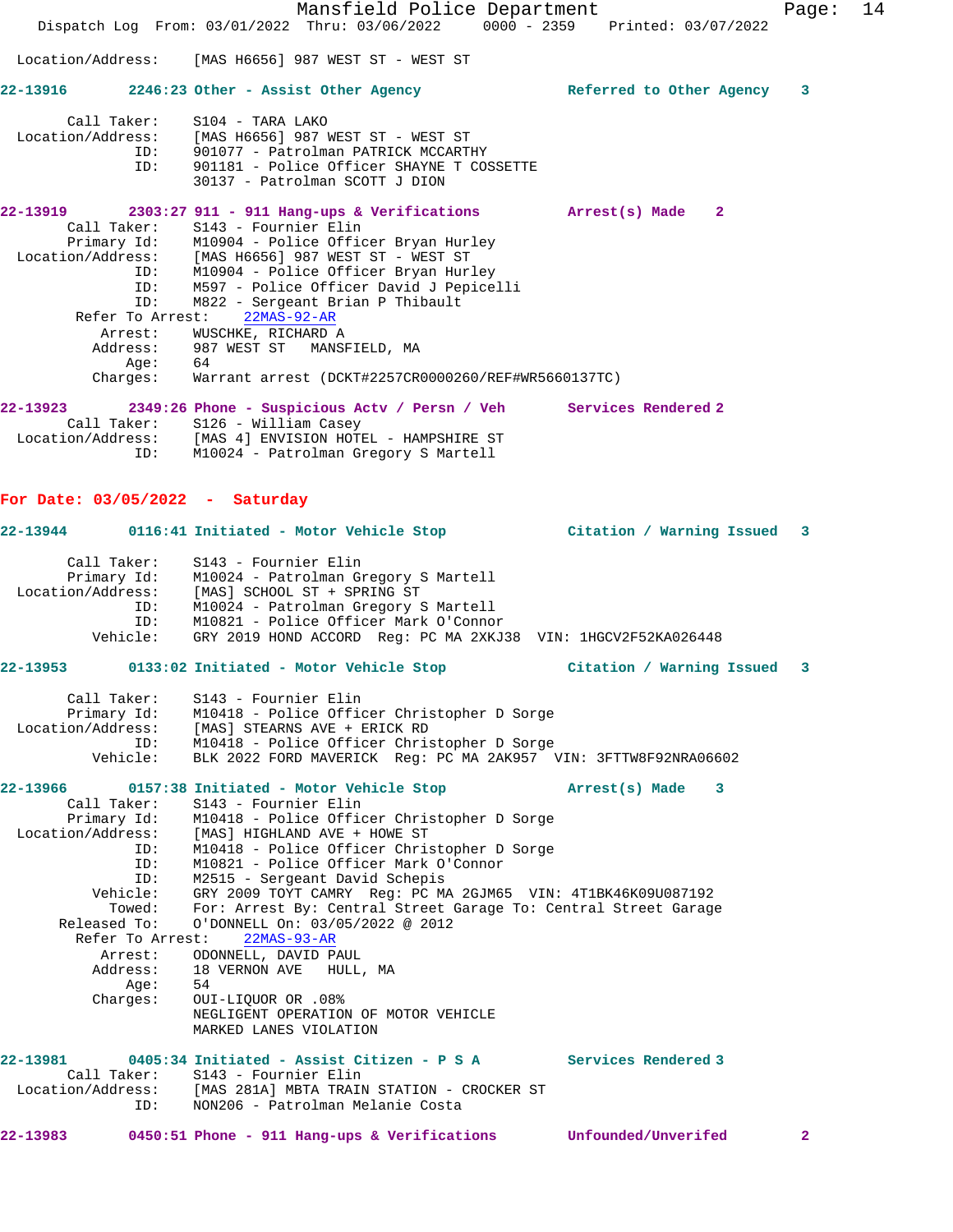Mansfield Police Department Fage: 15 Dispatch Log From: 03/01/2022 Thru: 03/06/2022 0000 - 2359 Printed: 03/07/2022 Call Taker: S126 - William Casey Location/Address: [MAS] PARK ST ID: M10821 - Police Officer Mark O'Connor **22-13991 0639:09 Radio - Prisoner Watch/Release Prisoner Monitored/Released 1** Call Taker: S112 - CARLY MORIARTY Location/Address: [MAS 451B] MANSFIELD PUBLIC SAFETY BUILDING - EAST ST **22-14003 0746:00 Phone - 911 Hang-ups & Verifications Confirmed misdial/Accdntl Call 2**  Call Taker: S119 - Jennifer Napolitano Location/Address: [MAS H3631] 4 MARYALICE WAY - MARYALICE WAY ID: M10821 - Police Officer Mark O'Connor **22-14004 0814:06 Phone - Well Being Check Spoken To 3**  Call Taker: S112 - CARLY MORIARTY Location/Address: [MAS H2441] 32 SHIELDS ST - SHIELDS ST ID: M2511 - Police Officer David W Kinahan **22-14005 0825:35 Phone - Assist Fire Department Investigated - No Action Req. 2**  Call Taker: S117 - MATTHEW BOMES Location/Address: [MAS] PLANTINGFIELD RD ID: M10280 - Detective Patrick J Pennie **22-14019 0956:36 Initiated - Assist Citizen - P S A Investigated - Report Taken 3** Call Taker: S117 - MATTHEW BOMES Primary Id: M10150 - Police Officer Danielle C Titus Location/Address: [MAS] JAMESON CT ID: M10150 - Police Officer Danielle C Titus ID: M2511 - Police Officer David W Kinahan Refer To Incident: 22MAS-197-OF **22-14021 1001:10 Walk-In - Follow up Investigation Assisted Party 3**  Call Taker: M10574 - Civilian William Galarneau Location/Address: [NOA] DONALD TENNANT CIR ID: M2708 - Sergeant Jeffrey G Bombard **22-14030 1056:45 Phone - Animal Complaints Referred to Other Agency 3** Call Taker: S119 - Jennifer Napolitano Location/Address: [MAS H4137] 593 NORTH MAIN ST - NORTH MAIN ST **22-14031 1058:57 Phone - Erratic Oper MV / Road Rage Unfounded/Unverifed 3** Call Taker: S105 - LINDSAY MITCHELL Location/Address: [MAS] WEST ST ID: M2511 - Police Officer David W Kinahan Vehicle: GRY 2021 SUBA FORESTER Reg: PAS MA CL4248 VIN: JF2SKAJC4MH467545 **22-14040 1137:12 Initiated - Animal Complaints Not Home / No Answer 3** Call Taker: S117 - MATTHEW BOMES Location/Address: [MAS] NORTH MAIN ST ID: M2511 - Police Officer David W Kinahan **22-14043 1156:18 Walk-In - Assist Citizen - P S A Assisted Party 3**  Call Taker: M10574 - Civilian William Galarneau Location/Address: [MAS H1698] JOHNSON, MARY & MARK - PATTYS RD ID: M2511 - Police Officer David W Kinahan **22-14045 1241:11 Phone - Suspicious Actv / Persn / Veh Spoken To 2**  Call Taker: S119 - Jennifer Napolitano Vicinity of: [MAS] FRANCIS AVE + CONNORS AVE ID: M10150 - Police Officer Danielle C Titus Vehicle: GRY 2015 HOND CR-V Reg: PC MA 1GXV68 VIN: 2HKRM4H33FH610973 **22-14068 1641:10 Walk-In - Assist Walk-in Assisted Party 3**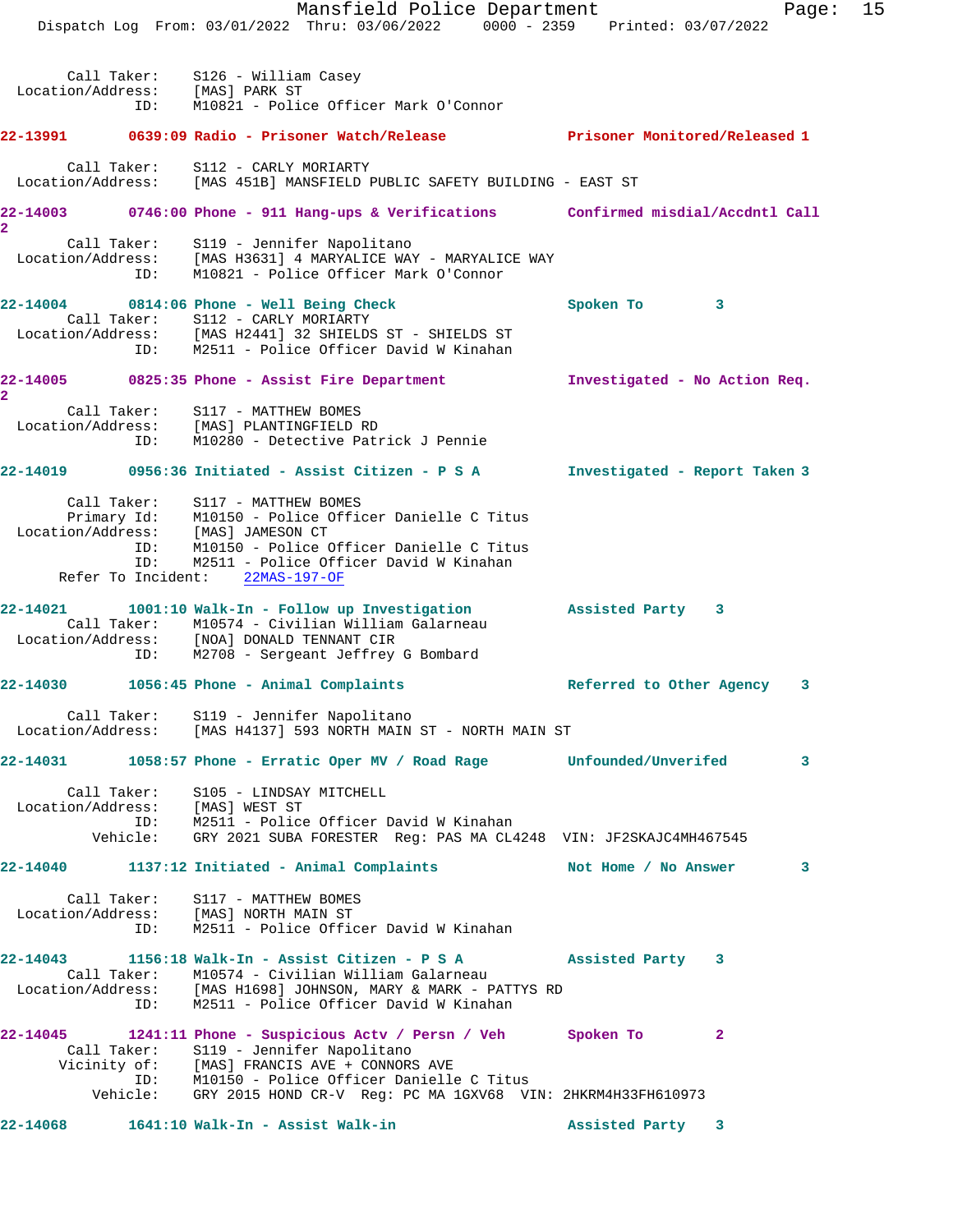Mansfield Police Department Fage: 16 Dispatch Log From: 03/01/2022 Thru: 03/06/2022 0000 - 2359 Printed: 03/07/2022 Call Taker: M10823 - Support Staff Matthew Gately Location: [MAS] **22-14079 1719:40 Initiated - Motor Vehicle Stop Citation / Warning Issued 3** Call Taker: S117 - MATTHEW BOMES Primary Id: M10819 - Police Officer Beau J Palanza Location/Address: [MAS] BALCOM ST ID: M10819 - Police Officer Beau J Palanza Vehicle: BLK 2018 GMC UT YUKON Reg: PC MA 554JB9 VIN: 1GKS2HKJ0JR212874 **22-14080 1732:00 Initiated - Motor Vehicle Stop Citation / Warning Issued 3** Call Taker: S117 - MATTHEW BOMES Primary Id: M10819 - Police Officer Beau J Palanza Location/Address: [MAS] RTE 140 NB + WEST ST ID: M10819 - Police Officer Beau J Palanza Vehicle: BLU 2011 TOYT PRIUS Reg: PC MA 1GBR92 VIN: JTDKN3DU1B5346184 **22-14096 1900:25 Initiated - Suspicious Actv / Persn / Veh Services Rendered 2**  Call Taker: S147 - Liam Omalley Location/Address: [MAS 840I180] PETCO 280 SCHOOL ST SUITE I180 BOX 5120 - SCHOOL ST ID: M416 - Executive Lieutenant Francis W Archer JR Vehicle: WHI 2020 KIA UT Reg: PC FL QNKC37 VIN: KNDJ23AU7L7703754 **22-14109 2036:03 Walk-In - Assist Walk-in Assisted Party 3**  Call Taker: M10823 - Support Staff Matthew Gately Location: [MAS] **22-14110 2042:48 Phone - Assist Fire Department Services Rendered 2**  Call Taker: S116 - Stephen Martell Location/Address: [MAS H6484] 42 WEST CHURCH ST - WEST CHURCH ST ID: M10819 - Police Officer Beau J Palanza ID: M10280 - Detective Patrick J Pennie **22-14114 2110:21 Phone - Assist Fire Department Services Rendered 2**  Call Taker: S147 - Liam Omalley Location/Address: [MAS 9] VILLAGE AT WILLOW CROSSING - COBB ST ID: M10280 - Detective Patrick J Pennie **22-14127 2200:10 Phone - Parking Violations Services Rendered 3**  Call Taker: S116 - Stephen Martell Location/Address: [MAS H5580] 51 HIGHLAND AVE - HIGHLAND AVE ID: M10280 - Detective Patrick J Pennie Vehicle: RED 2021 NISS KICKS Reg: PC MA 2WDR57 VIN: 3N1CP5CV3ML502980 **22-14143 2327:22 Phone - Erratic Oper MV / Road Rage Gone on Arrival 3**  Call Taker: S147 - Liam Omalley Location/Address: [MAS] EASTMAN ST ID: M2827 - Police Officer Joshua S Ellender **22-14146 2346:11 Phone - 911 Hang-ups & Verifications Confirmed misdial/Accdntl Call 2**  Call Taker: S116 - Stephen Martell Location/Address: [MAS H2064] 258 ELM ST - ELM ST ID: M10819 - Police Officer Beau J Palanza **For Date: 03/06/2022 - Sunday** 22-14186 0153:00 Phone - Noise Complaint **Spoken To** 2 Call Taker: S116 - Stephen Martell Location/Address: [MAS H2495] 101 CHILSON AVE - CHILSON AVE ID: M10024 - Patrolman Gregory S Martell ID: M10542 - Police Officer Meghan Birnie **22-14213 0341:58 Initiated - Parking Violations Services Rendered 3**  Call Taker: S147 - Liam Omalley Primary Id: M10542 - Police Officer Meghan Birnie Location/Address: [MAS] NORTH MAIN ST ID: M10542 - Police Officer Meghan Birnie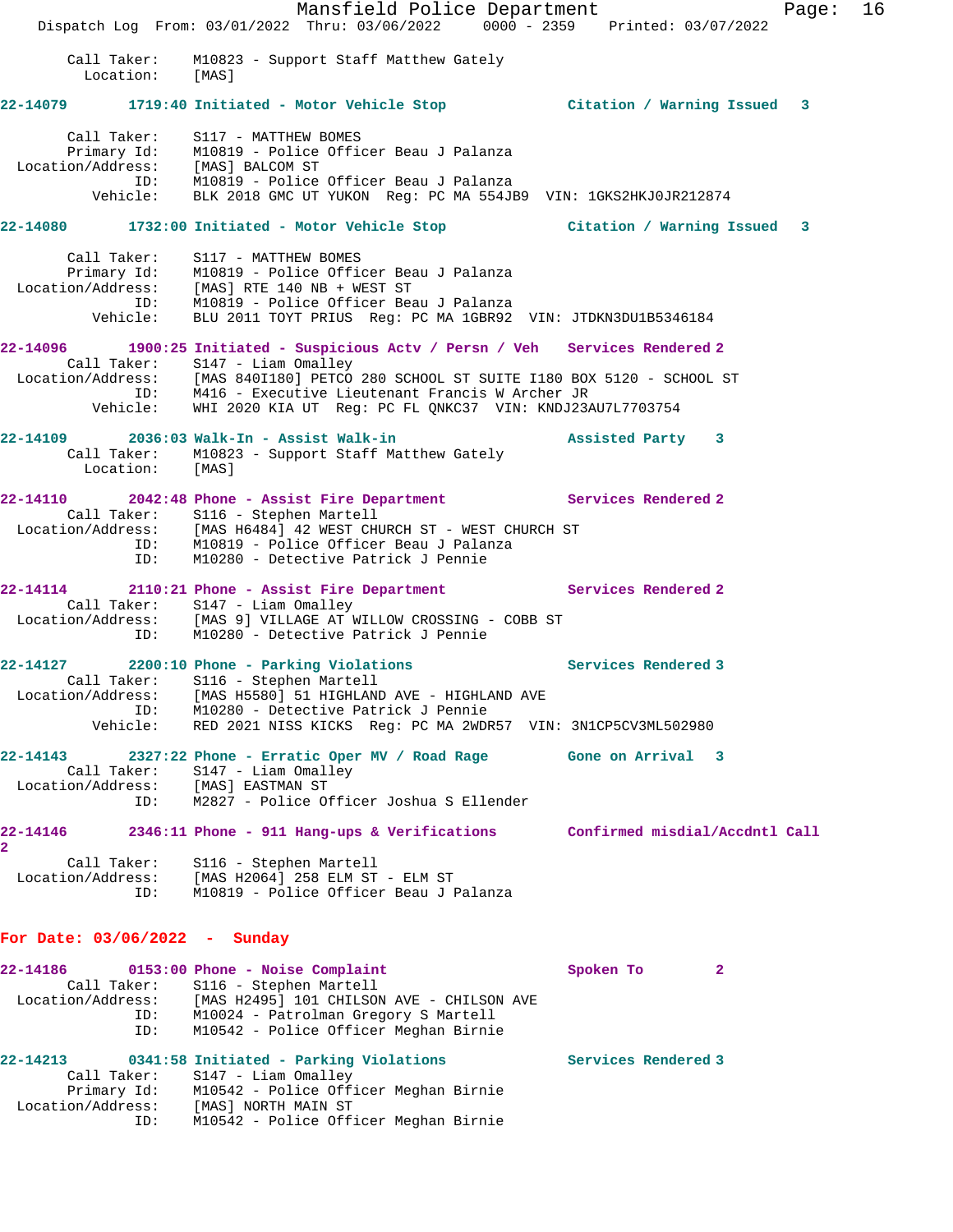|                                                                                                                                                                  |                        | Dispatch Log From: 03/01/2022 Thru: 03/06/2022 0000 - 2359 Printed: 03/07/2022                                                                                                                                                                                                                                                         |  | Mansfield Police Department |             |                             | Page: 17       |  |
|------------------------------------------------------------------------------------------------------------------------------------------------------------------|------------------------|----------------------------------------------------------------------------------------------------------------------------------------------------------------------------------------------------------------------------------------------------------------------------------------------------------------------------------------|--|-----------------------------|-------------|-----------------------------|----------------|--|
| 22-14235 0858:08 Phone - 911 Hang-ups & Verifications Unfounded/Unverifed                                                                                        |                        |                                                                                                                                                                                                                                                                                                                                        |  |                             |             |                             | $\overline{2}$ |  |
| Location/Address: [MAS 237B] OXFORD RD                                                                                                                           | ID:                    | Call Taker: S120 - Ryan O'Rourke<br>M10150 - Police Officer Danielle C Titus                                                                                                                                                                                                                                                           |  |                             |             |                             |                |  |
| 22-14236 0902:33 911 - Assist Fire Department Services Rendered 2<br>Location/Address: [MAS] HORSESHOE LOOP                                                      |                        | Call Taker: S106 - PATRICK FEENEY<br>ID: M597 - Police Officer David J Pepicelli                                                                                                                                                                                                                                                       |  |                             |             |                             |                |  |
| 22-14249 1017:30 Phone - 911 Hang-ups & Verifications Unfounded/Unverifed                                                                                        |                        |                                                                                                                                                                                                                                                                                                                                        |  |                             |             |                             | $\mathbf{2}$   |  |
| Location/Address: [MAS 840D110A] T-MOBILE 280 SCHOOL ST STE D11 BOX 4980 - SCHOOL ST                                                                             | ID:                    | Call Taker: S120 - Ryan O'Rourke<br>M10150 - Police Officer Danielle C Titus                                                                                                                                                                                                                                                           |  |                             |             |                             |                |  |
| 22-14251 1052:40 Other - Assist Fire Department Services Rendered 2<br>Location/Address: [MAS] EAST ST                                                           |                        | Call Taker: S106 - PATRICK FEENEY                                                                                                                                                                                                                                                                                                      |  |                             |             |                             |                |  |
|                                                                                                                                                                  |                        | ID: M10279 - Police Officer Michael T Fitzgerald                                                                                                                                                                                                                                                                                       |  |                             |             |                             |                |  |
| 22-14261 1145:45 Phone - 911 Hang-ups & Verifications Confirmed misdial/Accdntl Call<br>$\overline{2}$                                                           |                        |                                                                                                                                                                                                                                                                                                                                        |  |                             |             |                             |                |  |
| Location/Address: [MAS] OXFORD RD<br>ID: M10150 - Police Officer Danielle C Titus                                                                                |                        | Call Taker: S120 - Ryan O'Rourke<br>ID: M597 - Police Officer David J Pepicelli                                                                                                                                                                                                                                                        |  |                             |             |                             |                |  |
| 22-14262 1203:52 Initiated - Parking Violations Services Rendered 3                                                                                              |                        | Call Taker: S106 - PATRICK FEENEY<br>Vicinity of: [MAS] OXFORD RD<br>ID: M597 - Police Officer David J Pepicelli                                                                                                                                                                                                                       |  |                             |             |                             |                |  |
|                                                                                                                                                                  |                        | Vehicle: GRY 2012 BUIC VERANO Reg: PC MA 3XVZ11 VIN: 1G4PP5SK6C4134378                                                                                                                                                                                                                                                                 |  |                             |             |                             |                |  |
| 22-14270 1254:44 Phone - 911 Hang-ups & Verifications Unfounded/Unverifed                                                                                        |                        |                                                                                                                                                                                                                                                                                                                                        |  |                             |             |                             | $\mathbf{2}$   |  |
| Location/Address: [MAS 255] STOP & SHOP 377 CHAUNCY ST BOX 8400 - CHAUNCY ST                                                                                     |                        | Call Taker: S107 - APRIL LEHANE<br>ID: M9945 - Police Officer Michael N Fenore                                                                                                                                                                                                                                                         |  |                             |             |                             |                |  |
| 22-14279 1402:12 Phone - Disturbance / Gathering<br>Call Taker: S120 - Ryan O'Rourke                                                                             |                        |                                                                                                                                                                                                                                                                                                                                        |  |                             | Spoken To 1 |                             |                |  |
| Location/Address:                                                                                                                                                | ID:<br>ID:<br>Vehicle: | [MAS 427A] VILLAGE II CONDOS 23 ERICK RD BOX 9140 G) - ERICK RD<br>M9945 - Police Officer Michael N Fenore<br>M10150 - Police Officer Danielle C Titus<br>ID: M2708 - Sergeant Jeffrey G Bombard<br>Vehicle: GRY 2007 MAZD 3 Reg: PC MA 3RYR79 VIN: JM1BK32G871750460<br>GRY 2008 HOND ACCORD Reg: PC MA 1EAX99 VIN: 1HGCP26808A048770 |  |                             |             |                             |                |  |
| 22-14294 1531:24 Phone - Assist Fire Department Services Rendered 2                                                                                              |                        |                                                                                                                                                                                                                                                                                                                                        |  |                             |             |                             |                |  |
| Location/Address: [MAS 251] BASE BUILDING 1 WEST CHURCH ST - WEST CHURCH ST                                                                                      |                        | Call Taker: S129 - Chelsey Ferstler<br>ID: M9945 - Police Officer Michael N Fenore                                                                                                                                                                                                                                                     |  |                             |             |                             |                |  |
| 22-14299 1622:28 Initiated - Motor Vehicle Stop Services Rendered 3<br>Location/Address: [MAS] EAST ST + PRATT ST<br>ID: M597 - Police Officer David J Pepicelli |                        | Call Taker: S129 - Chelsey Ferstler<br>Vehicle: GRY 2012 FORD UT ESCAPE Reg: PC MA 462WJ5 VIN: 1FMCU9D73CKA78581                                                                                                                                                                                                                       |  |                             |             |                             |                |  |
| 22-14311 1802:58 Initiated - SELECT OR DIRECTED PATROL Citation / Warning Issued 3                                                                               |                        |                                                                                                                                                                                                                                                                                                                                        |  |                             |             |                             |                |  |
| Location/Address: [MAS H9922] 600 WEST STREET, LLC - WEST ST                                                                                                     |                        | Call Taker: S129 - Chelsey Ferstler<br>ID: M405 - Police Officer Jay J Sparrow<br>Vehicle: BLU 2018 TOYT CAMRY Reg: PC MA 8DM251 VIN: JTNB11HK5J3048610                                                                                                                                                                                |  |                             |             |                             |                |  |
| 22-14312 1815:06 Initiated - Motor Vehicle Stop                                                                                                                  |                        |                                                                                                                                                                                                                                                                                                                                        |  |                             |             | Citation / Warning Issued 3 |                |  |
|                                                                                                                                                                  |                        |                                                                                                                                                                                                                                                                                                                                        |  |                             |             |                             |                |  |

 Call Taker: S129 - Chelsey Ferstler Location/Address: [MAS] CHAUNCY ST + CENTRAL ST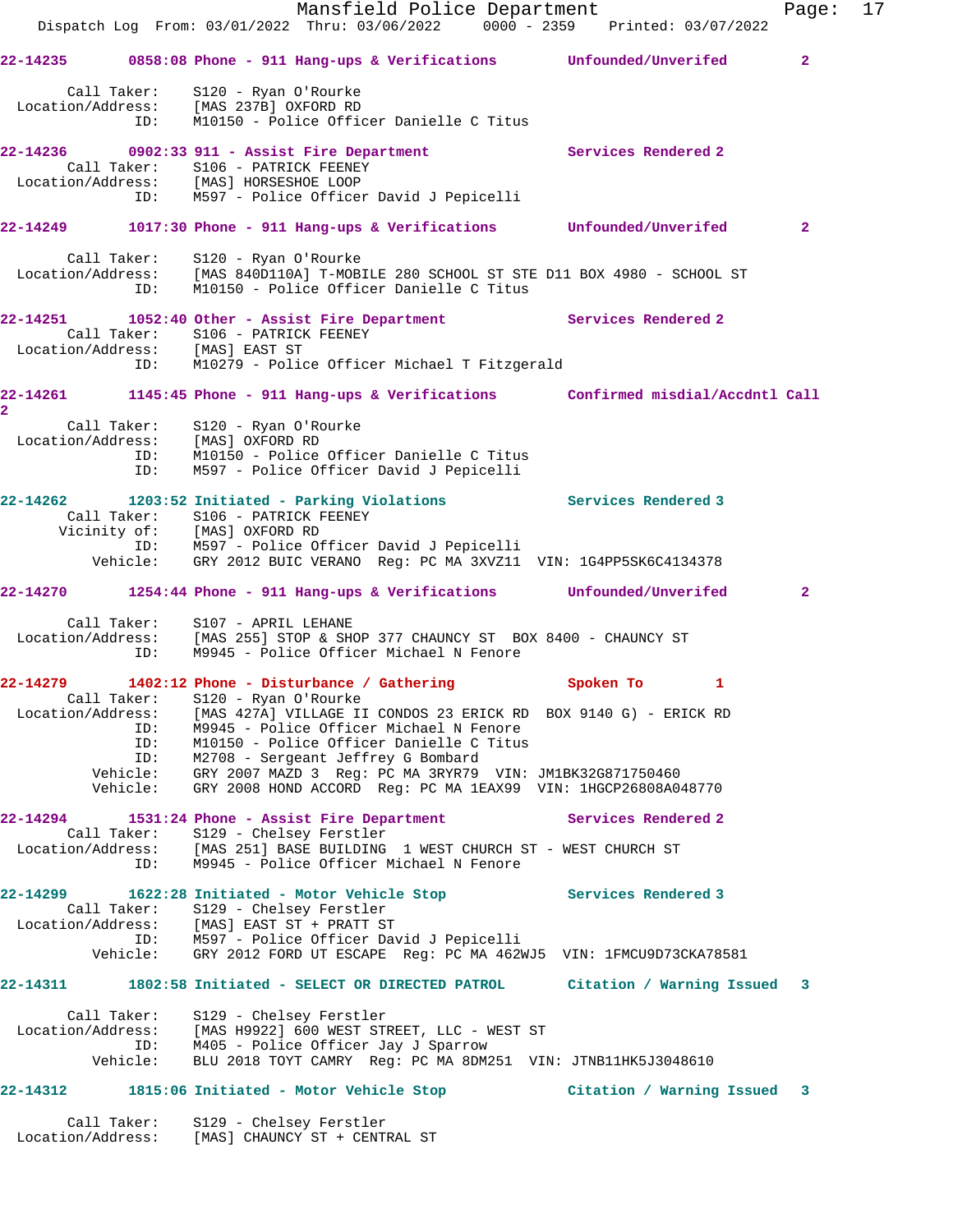## **22-14318 1854:44 Initiated - Motor Vehicle Stop Citation / Warning Issued 3**

| Call Taker:  | S103 - JEFFREY KEEFE                                          |
|--------------|---------------------------------------------------------------|
| Primary Id:  | M10819 - Police Officer Beau J Palanza                        |
| Vicinity of: | [MAS 1015] 30 CHAUNCY PLAZA - CHAUNCY ST                      |
| TD:          | M10819 - Police Officer Beau J Palanza                        |
| Vehicle:     | GRY 2009 CHEV MALIBU Req: PC MA 4KSD81 VIN: 1G1ZK57BX9F164557 |
|              |                                                               |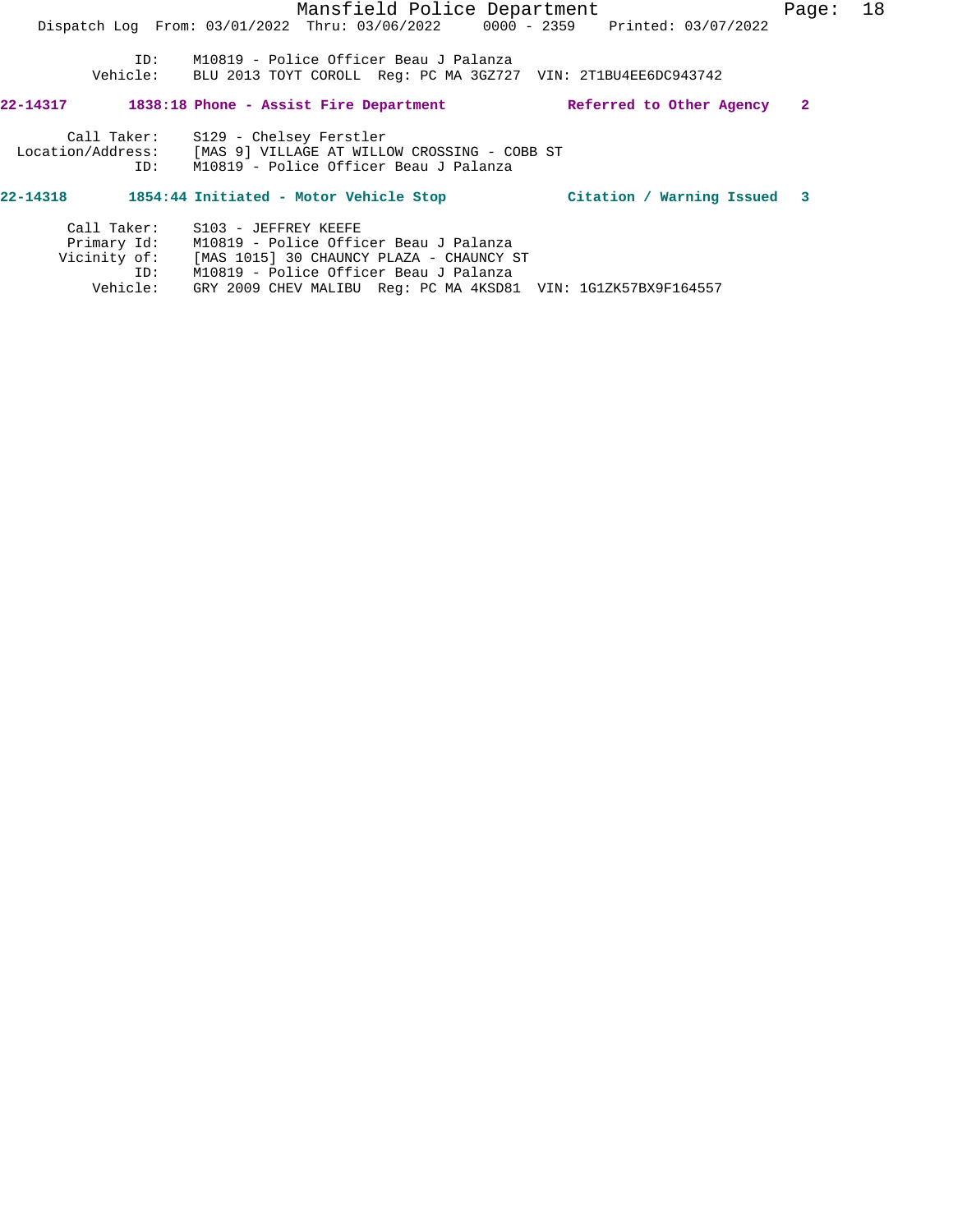**For Date: 03/07/2022 - Monday Call Number Time Call Reason Action Priority 22-14419 0451:29 Phone - Suspicious Actv / Persn / Veh Transported to Hospital 2** Call Taker: S103 - JEFFREY KEEFE Vicinity of: [MAS] EAST ST ID: M2515 - Sergeant David Schepis ID: M10542 - Police Officer Meghan Birnie **22-14441 0806 Initiated - Parking Violations Services Rendered 3**  Call Taker: M2524 - Animal Control Steven Simonds Primary Id: M2524 - Animal Control Steven Simonds Location/Address: [MAS] NORTH MAIN ST + PARK ST ID: M2524 - Animal Control Steven Simonds **22-14443 0817:03 Walk-In - Suspicious Actv / Persn / Veh Unfounded/Unverifed 2** Call Taker: M2438 - Support Staff Matthew Todesco Location/Address: [MAS 871] FLINTS FARM - EAST ST ID: M2827 - Police Officer Joshua S Ellender **22-14452 0931:30 Initiated - SELECT OR DIRECTED PATROL Citation / Warning Issued 3** Call Taker: S118 - Jarred Kohler Primary Id: M2827 - Police Officer Joshua S Ellender Location/Address: [MAS 1002] SCHOOL ZONE - EAST ST ID: M2827 - Police Officer Joshua S Ellender Vehicle: BLU 2014 SUBA LEGACY Reg: PC MA 3AJB89 VIN: 4S3BMBC61E3027464 Vehicle: WHI 2013 TOYT COROLL Reg: PC MA 36HM77 VIN: 2T1BU4EE8DC002065 Vehicle: BLK 2015 GMC UT TERRAI Reg: PC MA 5KC633 VIN: 2GKFLXEK1F6329590 Vehicle: BLK 2019 CHEV UT EQUINO Reg: PC MA 9AR123 VIN: 3GNAXSEV1KL282999 **22-14454 0945:01 Initiated - Animal Complaints Department / Admin Action 3** Call Taker: S118 - Jarred Kohler Location/Address: [MAS H6657] 988 WEST ST - WEST ST ID: M9470 - animal control Jeffrey S Collins **22-14455 0945 Initiated - Parking Violations Services Rendered 3**  Call Taker: M2524 - Animal Control Steven Simonds Primary Id: M2524 - Animal Control Steven Simonds Location/Address: [MAS] NORTH MAIN ST + OLD COLONY WAY ID: M2524 - Animal Control Steven Simonds **22-14462 1017:12 Initiated - ACO Activity Department / Admin Action 3** Call Taker: S118 - Jarred Kohler Location/Address: [MAS H5365] 100 ESSEX ST - ESSEX ST ID: M9470 - animal control Jeffrey S Collins **22-14465 1025:44 Phone - School Officer Activity Department / Admin Action 3** Call Taker: S118 - Jarred Kohler Location/Address: [MAS 12] MANSFIELD HIGH SCHOOL - EAST ST **22-14473 1119:22 Phone - 911 Hang-ups & Verifications Confirmed misdial/Accdntl Call 2**  Call Taker: S119 - Jennifer Napolitano Location/Address: [MAS 12] MANSFIELD HIGH SCHOOL - EAST ST ID: M2512 - Detective Kenneth E Wright **22-14474 1125 Initiated - Parking Violations Services Rendered 3**  Call Taker: M2524 - Animal Control Steven Simonds Primary Id: M2524 - Animal Control Steven Simonds Location/Address: [MAS] NORTH MAIN ST + COTTAGE ST ID: M2524 - Animal Control Steven Simonds **22-14493 1336:46 Initiated - SELECT OR DIRECTED PATROL Department / Admin Action 3**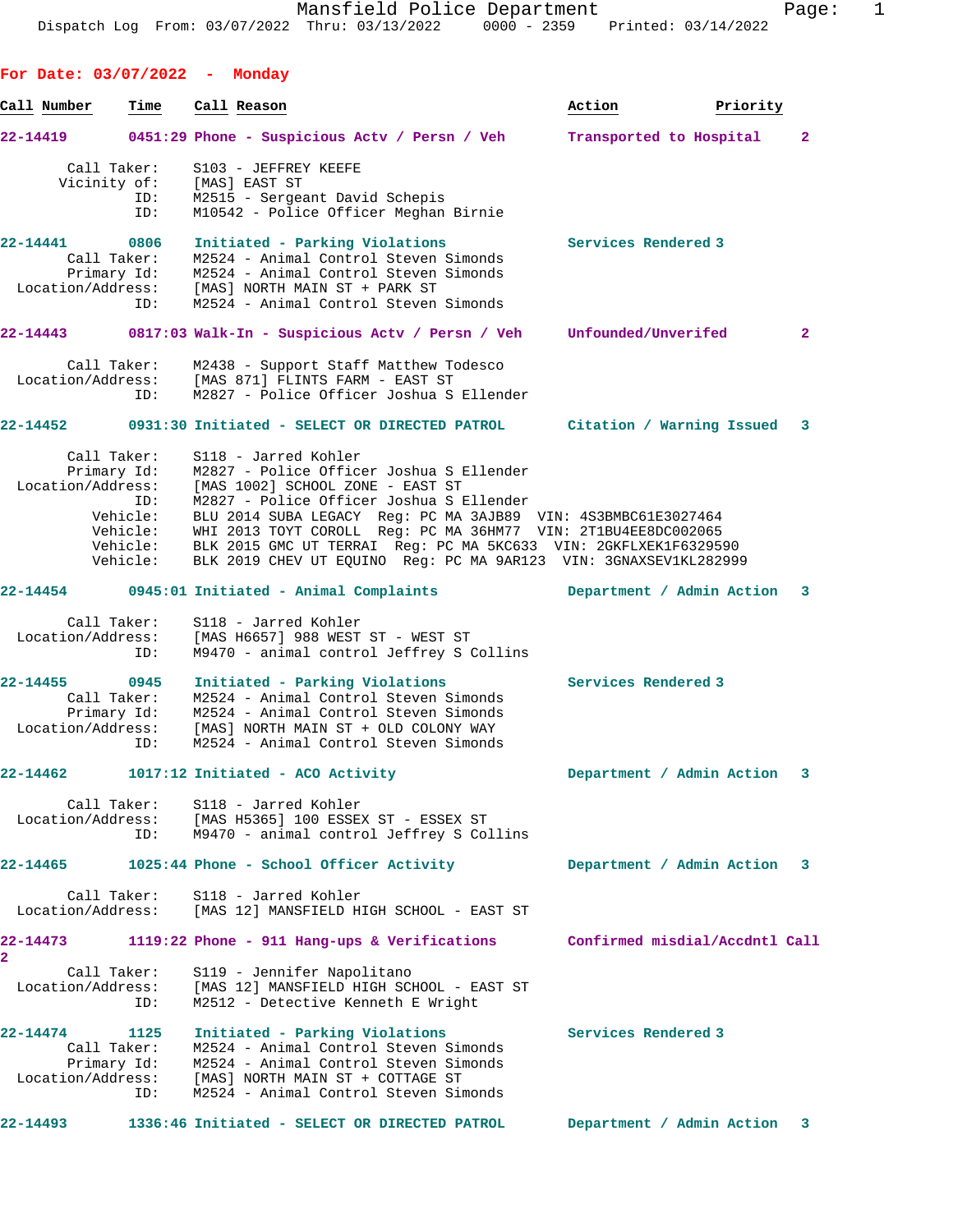Mansfield Police Department Fage: 2 Dispatch Log From: 03/07/2022 Thru: 03/13/2022 0000 - 2359 Printed: 03/14/2022 Call Taker: S118 - Jarred Kohler Location/Address: [MAS 1002] SCHOOL ZONE - EAST ST ID: M2827 - Police Officer Joshua S Ellender **22-14495 1339:33 Phone - Suspicious Actv / Persn / Veh Unfounded/Unverifed 2** Call Taker: S121 - Dispatcher Jacques Ryan Location/Address: [MAS 191] NATIONAL LUMBER OFFICE 71 MAPLE ST BOX 7420 - MAPLE ST ID: M405 - Police Officer Jay J Sparrow **22-14496 1339:11 Phone - Suspicious Actv / Persn / Veh Department / Admin Action 2** Call Taker: S119 - Jennifer Napolitano Location/Address: [MAS 138] MEDTRONIC 15 HAMPSHIRE ST BOX 9420 - HAMPSHIRE ST ID: M10279 - Police Officer Michael T Fitzgerald **22-14499 1347 Initiated - Parking Violations Services Rendered 3**  Call Taker: M2524 - Animal Control Steven Simonds Primary Id: M2524 - Animal Control Steven Simonds Location/Address: [MAS] NORTH MAIN ST + PARK ST ID: M2524 - Animal Control Steven Simonds **22-14501 1352:53 Initiated - SELECT OR DIRECTED PATROL Department / Admin Action 3** Call Taker: S118 - Jarred Kohler Vicinity of: [MAS 982] MEMORIAL PARK - HOPE ST ID: M405 - Police Officer Jay J Sparrow **22-14505 1401:57 Initiated - Motor Vehicle Stop Citation / Warning Issued 3** Call Taker: S118 - Jarred Kohler Primary Id: M2827 - Police Officer Joshua S Ellender Location/Address: [MAS] WARE ST ID: M2827 - Police Officer Joshua S Ellender Vehicle: GRY 2020 HYUN SONATA Reg: PC MA 8057NG VIN: 5NPEH4J20LH019449 **22-14522 1445:42 Initiated - Motor Vehicle Stop Citation / Warning Issued 3** Call Taker: S118 - Jarred Kohler Primary Id: M405 - Police Officer Jay J Sparrow Location/Address: [MAS 421] SOUTH COMMON TERR 21 EAST ST BOX 9920 (G) - EAST ST ID: M405 - Police Officer Jay J Sparrow Vehicle: GRY 2017 BUIC LACROSSE Reg: PC MA 2ARA91 VIN: 1G4ZS5SS4HU170343 **22-14527 1458:31 Initiated - Motor Vehicle Stop Citation / Warning Issued 3** Call Taker: S118 - Jarred Kohler Primary Id: M2827 - Police Officer Joshua S Ellender Location/Address: [MAS] HOPE ST + CHURCH ST ID: M2827 - Police Officer Joshua S Ellender Vehicle: BLK 2004 CHEV UT AVALAN Reg: PC MA 1CLW22 VIN: 3GNEC12T04G168000 **22-14532 1541:19 Initiated - SELECT OR DIRECTED PATROL Department / Admin Action 3** Call Taker: S118 - Jarred Kohler Vicinity of: [MAS 160] BLUESTONE BANK 80 NORTH MAIN ST BOX 8480 - NORTH MAIN ST ID: M405 - Police Officer Jay J Sparrow **22-14548 1725:00 Phone - Disturbance / Gathering Peace Restored 1**  Call Taker: S119 - Jennifer Napolitano Vicinity of: [MAS 160] BLUESTONE BANK 80 NORTH MAIN ST BOX 8480 - NORTH MAIN ST ID: M405 - Police Officer Jay J Sparrow ID: M10904 - Police Officer Bryan Hurley **22-14552 1758:22 Initiated - SELECT OR DIRECTED PATROL Citation / Warning Issued 3** Call Taker: S118 - Jarred Kohler Location/Address: [MAS] COPELAND DR + SCHOOL ST ID: M405 - Police Officer Jay J Sparrow Vehicle: GRY 2011 BMW 328XI Reg: PC MA 7CW982 VIN: WBAPK5C51BA994262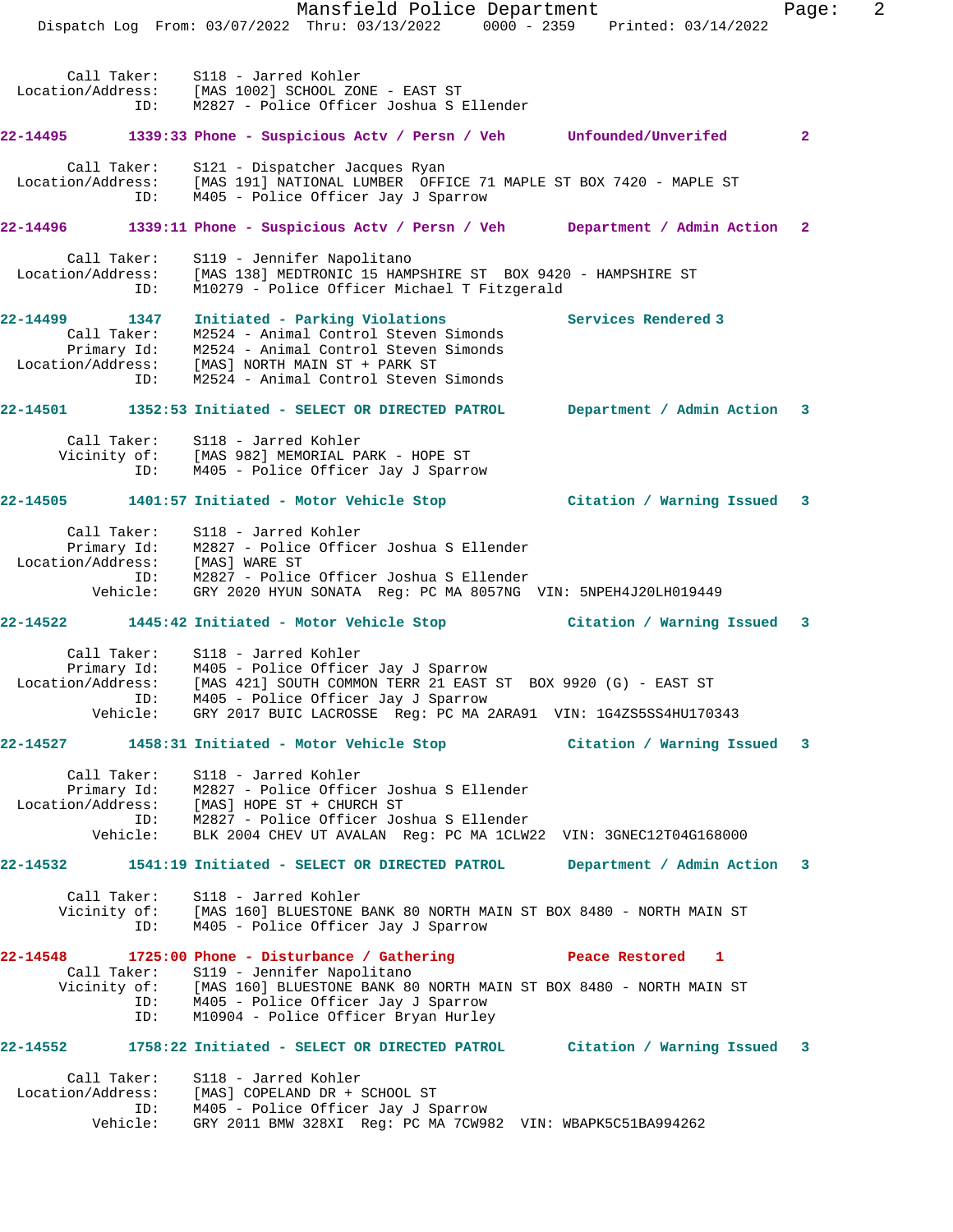**22-14557 1826:43 Initiated - Motor Vehicle Stop Citation / Warning Issued 3** Call Taker: S118 - Jarred Kohler Primary Id: M2710 - Sergeant Robert S Pierce Location/Address: [MAS] WEST ST + HAMPSHIRE ST ID: M2710 - Sergeant Robert S Pierce Vehicle: WHI 2015 HOND UT CR-V Reg: PC MA 1YJC14 VIN: 5J6RM4H56FL132622 **22-14574 2001:53 Initiated - Motor Vehicle Stop Vehicle Towed 3**  Call Taker: S143 - Fournier Elin Primary Id: M10904 - Police Officer Bryan Hurley Vicinity of: [MAS] OFF RAMP - RTE 95 NB ID: M10904 - Police Officer Bryan Hurley ID: 901077 - Patrolman PATRICK MCCARTHY Vehicle: GRY 2008 BMW 528XI Reg: PC MA 4BWY11 VIN: WBANV13578BZ48641 Refer To Summons: 22MAS-94-AR Summons: THELISMOND, ANTONY KYLE Address: 714 ARBORETUM WAY CANTON, MA Age: 20 Charges: MARKED LANES VIOLATION LICENSE SUSPENDED, OP MV WITH **22-14593 2200:02 Phone - Assist Citizen - P S A Services Rendered 3**  Call Taker: S116 - Stephen Martell Location/Address: [MAS] WEST ST ID: M10904 - Police Officer Bryan Hurley ID: M405 - Police Officer Jay J Sparrow **22-14610 2259:21 Phone - Road Hazards Removed Hazard 3**  Call Taker: S103 - JEFFREY KEEFE Vicinity of: [MAS] HAMPSHIRE ST ID: M10819 - Police Officer Beau J Palanza ID: M405 - Police Officer Jay J Sparrow M10904 - Police Officer Bryan Hurley **22-14611 2301:08 Phone - Road Hazards Unfounded/Unverifed 3** Call Taker: S147 - Liam Omalley Location/Address: [MAS U3] UNDERPASS - CHAUNCY ST ID: M2710 - Sergeant Robert S Pierce ID: M10819 - Police Officer Beau J Palanza **For Date: 03/08/2022 - Tuesday 22-14661 0331:46 Initiated - Parking Violations Building Checked / Secured 3** Call Taker: S143 - Fournier Elin Location/Address: [MAS 1039] CENTRAL BUSINESS DISTRICT - NORTH MAIN ST ID: M10542 - Police Officer Meghan Birnie **22-14670 0619:29 Initiated - Motor Vehicle Stop Citation / Warning Issued 3** Call Taker: S143 - Fournier Elin Primary Id: M10542 - Police Officer Meghan Birnie Location/Address: [MAS] NORTH MAIN ST + PARK ST ID: M10542 - Police Officer Meghan Birnie Vehicle: WHI 2015 TOYT UT RAV4 Reg: PC MA 41FY35 VIN: JTMRFREV8FJ027528 **22-14672 0625:39 Initiated - SELECT OR DIRECTED PATROL Citation / Warning Issued 3** Call Taker: S143 - Fournier Elin Location/Address: [MAS] NORTH MAIN ST + COURT ST ID: M10542 - Police Officer Meghan Birnie Vehicle: BLK 2018 ACUR MDX Reg: PC MA 1WJZ27 VIN: 5J8YD4H36JL015908 **22-14679 0647:45 Initiated - SELECT OR DIRECTED PATROL Building Checked / Secured 3** Call Taker: S117 - MATTHEW BOMES Primary Id: M10512 - Police Officer Derek M Stark Vicinity of: [MAS] WEST ST ID: M10512 - Police Officer Derek M Stark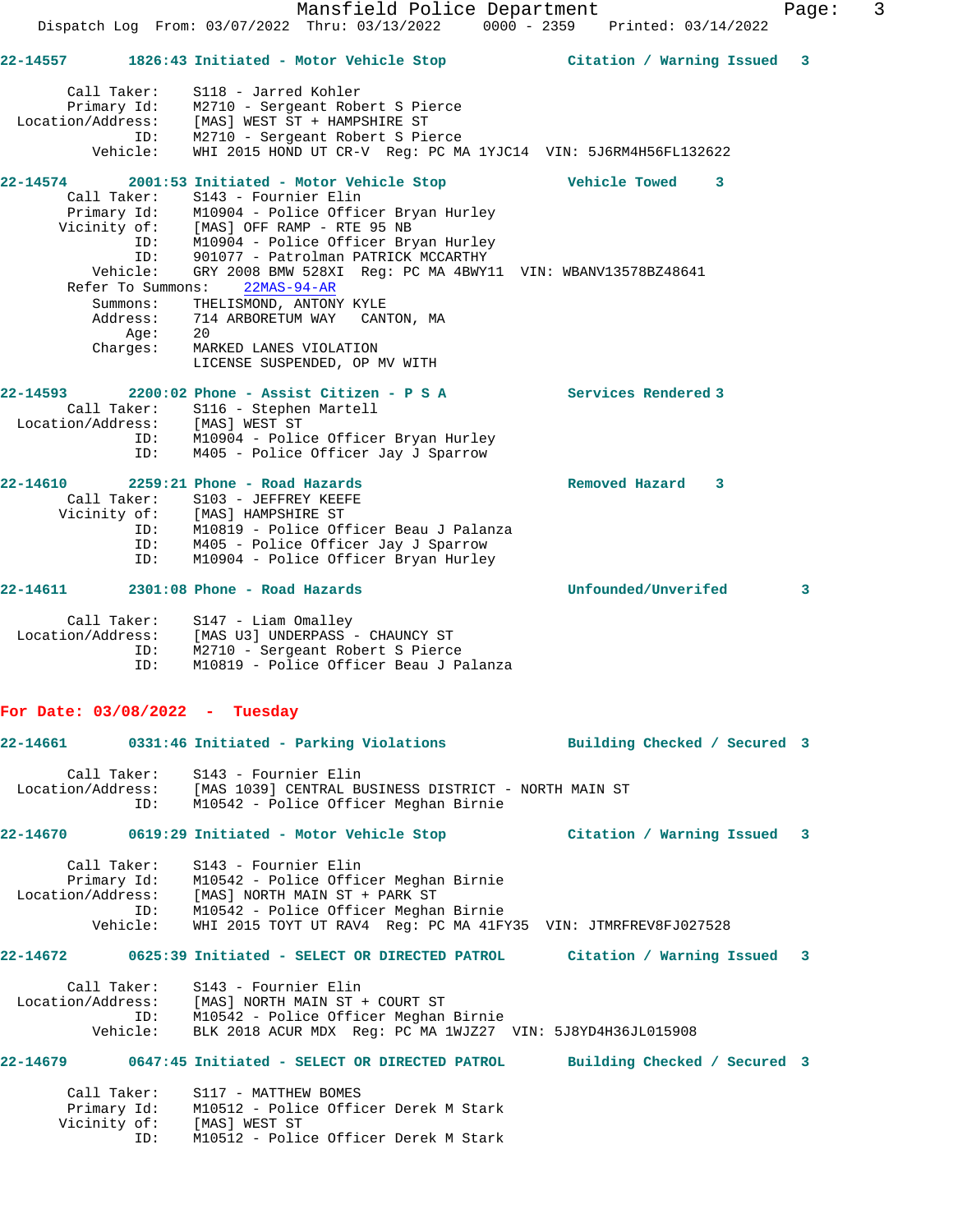Mansfield Police Department Fage: 4 Dispatch Log From: 03/07/2022 Thru: 03/13/2022 0000 - 2359 Printed: 03/14/2022 **22-14690 0756:47 Phone - Animal Complaints Unfounded/Unverifed 3** Call Taker: S142 - Savannah Karch Location/Address: [MAS 305] WENDY'S 64 COPELAND DR - COPELAND DR ID: M2524 - Animal Control Steven Simonds **22-14691 0756:27 Initiated - Motor Vehicle Stop Citation / Warning Issued 3** Call Taker: S117 - MATTHEW BOMES Primary Id: M10512 - Police Officer Derek M Stark Vicinity of: [MAS] COPELAND DR + CHAUNCY ST ID: M10512 - Police Officer Derek M Stark Vehicle: GRY 2006 CHEV COBALT Reg: PC MA 3ZV486 VIN: 1G1AL55F467707942 **22-14700 0855:38 Phone - 911 Hang-ups & Verifications Confirmed misdial/Accdntl Call 2**  Call Taker: S142 - Savannah Karch Location/Address: [MAS H4119A] 44 ANGELL ST - ANGELL ST ID: M10150 - Police Officer Danielle C Titus **22-14718 1013:23 911 - Motor Veh Acc - w/Injury Vehicle Towed 1**  Call Taker: S117 - MATTHEW BOMES Primary Id: M10279 - Police Officer Michael T Fitzgerald Vicinity of: [MAS] COPELAND DR + WEST ST ID: M2708 - Sergeant Jeffrey G Bombard ID: M10279 - Police Officer Michael T Fitzgerald Vehicle: WHI 2004 NISS ALTIMA Reg: MA 65TA98 VIN: 1N4BL11EX4C199746 Towed: For: Accident By: Central Street Garage To: Central Street Garage Released To: ADAMS On: 03/09/2022 @ 0913 Vehicle: BLU 2014 VOLK JETTA Reg: PC MA 8PD861 VIN: 3VWD17AJ9EM434157 Towed: For: Accident By: Central Street Garage To: Central Street Garage Released To: COPPOLINO On: 03/08/2022 @ 1525 Refer To Accident: 22MAS-75-AC Refer To Summons: 22MAS-95-AR Summons: YOUNG, JOSHUA MICHAEL Address: 14 BONNEY LN Apt. #1 MANSFIELD, MA Age: 18 Charges: UNLICENSED OPERATION OF MV C90 S10 MARKED LANES VIOLATION \* C89 S4A TURN, IMPROPER \* C90 S14 **22-14721 1022:05 Phone - Well Being Check Returned to Home / Family 3** Call Taker: S123 - Michael Mezhberg Primary Id: M10150 - Police Officer Danielle C Titus Location/Address: [MAS 199] MANSFIELD GAS SERVICE 54 CHAUNCY ST - CHAUNCY ST ID: M10120 - Police Officer Gregg S Kennedy ID: M10150 - Police Officer Danielle C Titus Vehicle: WHI 2016 FORD FUSION Reg: PC MA 9BL334 VIN: 3FA6P0H75GR349324 Refer To Incident: 22MAS-207-OF **22-14726 1102:01 Initiated - Follow up Investigation Services Rendered 3**  Call Taker: S117 - MATTHEW BOMES Location/Address: [MAS] CROCKER ST ID: M10610 - Detective Sgt Donald MacLean **22-14740 1239:44 Phone - 911 Hang-ups & Verifications Confirmed misdial/Accdntl Call 2**  Call Taker: S121 - Dispatcher Jacques Ryan Location/Address: [MAS H1990] 123 PLAIN ST - PLAIN ST ID: M10150 - Police Officer Danielle C Titus **22-14764 1451:48 Phone - Well Being Check Services Rendered 3**  Call Taker: S129 - Chelsey Ferstler Location/Address: [MAS 428] MANSFIELD WOODS 17 ERICK RD BOX 9760 - ERICK RD ID: M10279 - Police Officer Michael T Fitzgerald ID: M2708 - Sergeant Jeffrey G Bombard ID: M10150 - Police Officer Danielle C Titus **22-14781 1653:01 Initiated - SELECT OR DIRECTED PATROL Citation / Warning Issued 3**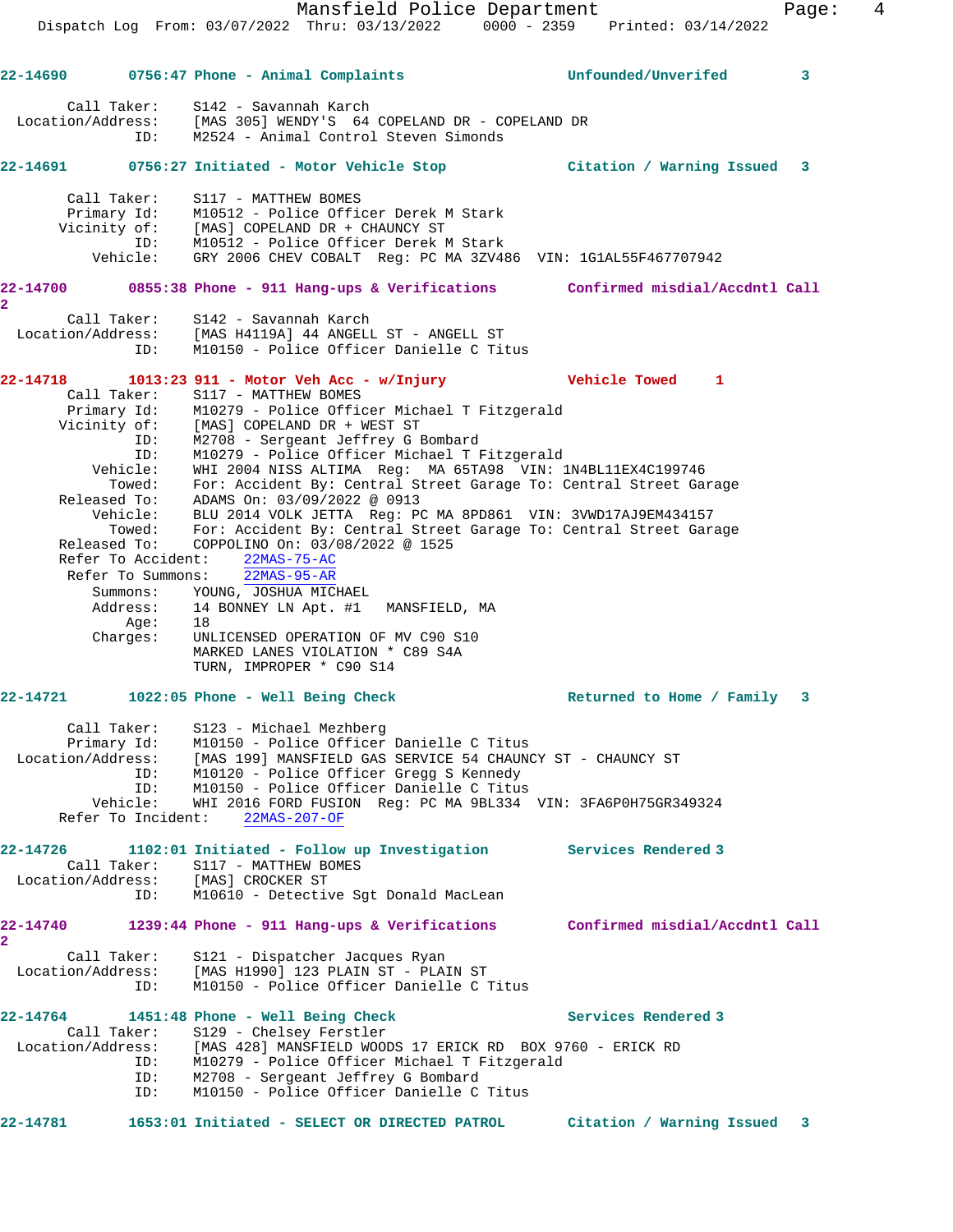Mansfield Police Department Fage: 5 Dispatch Log From: 03/07/2022 Thru: 03/13/2022 0000 - 2359 Printed: 03/14/2022 Call Taker: S117 - MATTHEW BOMES Vicinity of: [MAS] WEST ST + SCHOOL ST ID: M2827 - Police Officer Joshua S Ellender Vehicle: GRY 2005 CHEV SILVERADO Reg: CO MA M29827 VIN: 2GCEK13T151397628 **22-14793 1800:52 Initiated - Motor Vehicle Stop Citation / Warning Issued 3** Call Taker: S117 - MATTHEW BOMES Primary Id: M2827 - Police Officer Joshua S Ellender Vicinity of: [MAS] WEST ST ID: M2827 - Police Officer Joshua S Ellender Vehicle: BLK 2008 MITS ECLIPS Reg: PC MA 1XRX99 VIN: 4A3AK24F08E005753 **22-14795 1809:12 Initiated - SELECT OR DIRECTED PATROL Citation / Warning Issued 3** Call Taker: S117 - MATTHEW BOMES Primary Id: M405 - Police Officer Jay J Sparrow Vicinity of: [MAS] MAPLE ST + JENNIFER DR ID: M405 - Police Officer Jay J Sparrow Vehicle: GRY 2008 TOYT UT RAV4 Reg: PC MA 34EF41 VIN: JTMBD35V385200811 Vehicle: GRY 2019 HOND CIVIC Reg: PC MA 1LCE67 VIN: 19XFC1F35KE004662 **22-14800 1839:43 Phone - Suspicious Actv / Persn / Veh Building Checked / Secured 2** Call Taker: S121 - Dispatcher Jacques Ryan Location/Address: [MAS H9838] 77 BENEFIT ST - BENEFIT ST ID: M2827 - Police Officer Joshua S Ellender Vehicle: GRY 2010 MAZD 3 Reg: PC MA 434EV6 VIN: JM1BL1SG4A1213724 **22-14817 2055:10 Initiated - Follow up Investigation Building Checked / Secured 3** Call Taker: S116 - Stephen Martell Location/Address: [MAS H548] 22 HAWTHORNE CT - HAWTHORNE CT ID: M10904 - Police Officer Bryan Hurley **22-14821 2111:37 911 - Disturbance / Gathering Spoken To 1**  Call Taker: S143 - Fournier Elin Location/Address: [MAS 309A] DOMINOS PIZZA 235 CHAUNCY ST - CHAUNCY ST ID: M405 - Police Officer Jay J Sparrow ID: M2827 - Police Officer Joshua S Ellender ID: M10904 - Police Officer Bryan Hurley Vehicle: WHI 2018 GMC VN SAVANNA Reg: NY 17074NA VIN: 1GTW7AFG6J1909856 **For Date: 03/09/2022 - Wednesday 22-14884 0302:03 Initiated - Parking Violations Citation / Warning Issued 3** Call Taker: S116 - Stephen Martell Primary Id: M10512 - Police Officer Derek M Stark Location/Address: [MAS 1039] CENTRAL BUSINESS DISTRICT - NORTH MAIN ST ID: M10512 - Police Officer Derek M Stark Vehicle: WHI 2009 AUDI 4D A4 Reg: NH P5851 VIN: WAUSF78KX9N064744 **22-14892 0441:25 Initiated - Motor Vehicle Stop Citation / Warning Issued 3** Call Taker: S116 - Stephen Martell Primary Id: M10512 - Police Officer Derek M Stark Location/Address: [MAS] EAST ST + STEARNS AVE ID: M10512 - Police Officer Derek M Stark Vehicle: GRY 2020 SUBA LEGACY Reg: PAS MA RT88DA VIN: 4S3BWAC67L3002845 **22-14898 0624:17 Initiated - Motor Vehicle Stop Citation / Warning Issued 3** Call Taker: S116 - Stephen Martell Primary Id: M10512 - Police Officer Derek M Stark Location/Address: [MAS] PRATT ST + CLINTON ST ID: M10512 - Police Officer Derek M Stark Vehicle: WHI 2014 VOLK PASSAT Reg: PC MA 1VNV84 VIN: 1VWCN7A38EC032195 **22-14904 0653:10 Initiated - SELECT OR DIRECTED PATROL Services Rendered 3**  Call Taker: S129 - Chelsey Ferstler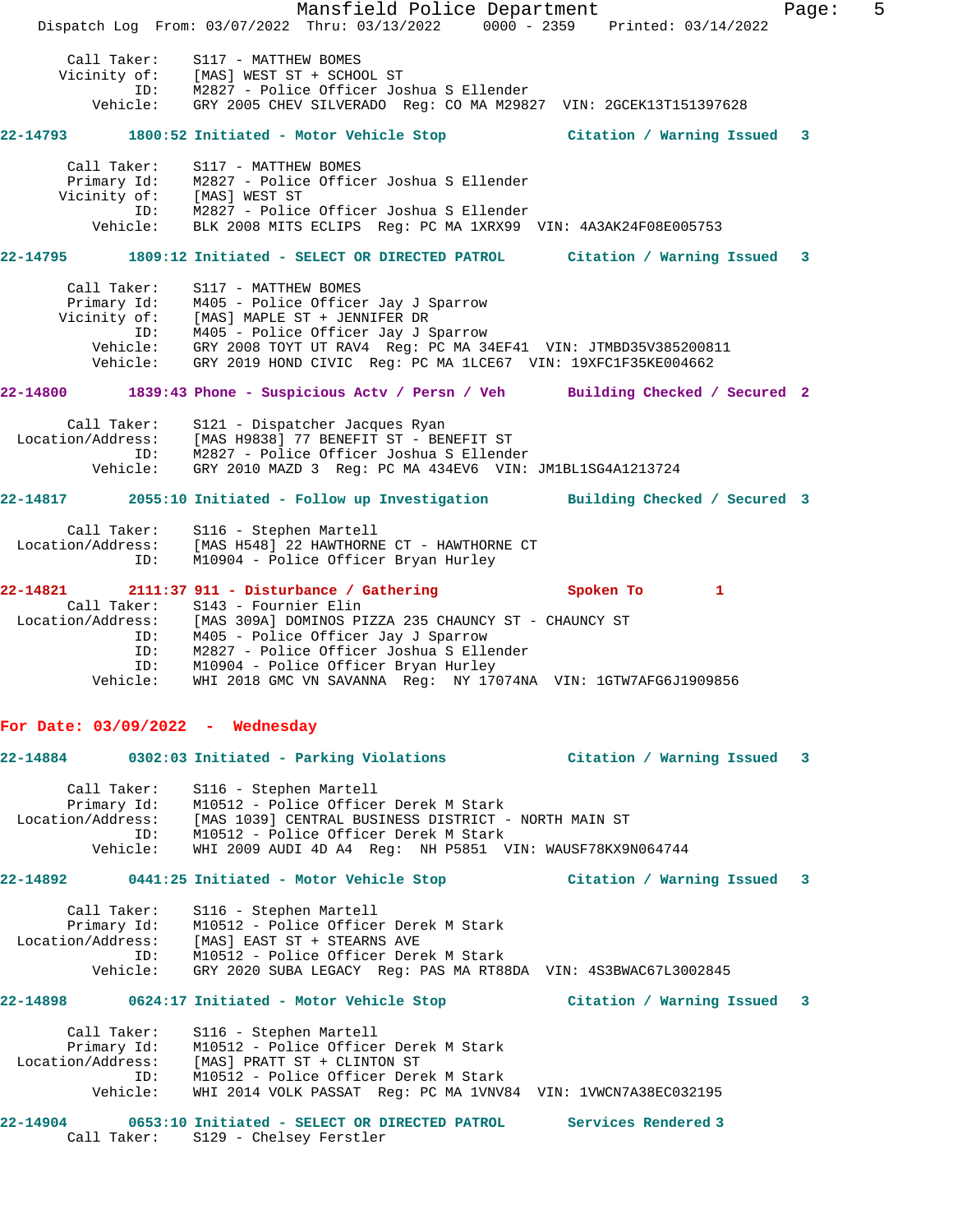Mansfield Police Department Fage: 6 Dispatch Log From: 03/07/2022 Thru: 03/13/2022 0000 - 2359 Printed: 03/14/2022 Location/Address: [MAS 1002] SCHOOL ZONE - EAST ST ID: M10512 - Police Officer Derek M Stark **22-14908 0717:09 Initiated - Motor Vehicle Stop Citation / Warning Issued 3** Call Taker: S129 - Chelsey Ferstler Primary Id: M10512 - Police Officer Derek M Stark Location/Address: [MAS] BRANCH ST ID: M10512 - Police Officer Derek M Stark Vehicle: BLK 2011 HOND CIVI Reg: PC MA 26EP87 VIN: 2HGFA1F61BH518448 **22-14910 0726:01 Initiated - Follow up Investigation Services Rendered 3**  Call Taker: S129 - Chelsey Ferstler Location/Address: [MAS H4579] 258 BRANCH ST. - BRANCH ST ID: M10512 - Police Officer Derek M Stark **22-14912 0744 Initiated - Parking Violations Services Rendered 3**  Call Taker: M2524 - Animal Control Steven Simonds Primary Id: M2524 - Animal Control Steven Simonds Location/Address: [MAS] NORTH MAIN ST + PARK ST ID: M2524 - Animal Control Steven Simonds **22-14913 0747:05 Phone - Assist Fire Department Services Rendered 2**  Call Taker: S129 - Chelsey Ferstler Location/Address: [MAS] JUDGE ROTENBERG CENTER - PINE NEEDLE LN ID: M10512 - Police Officer Derek M Stark **22-14914 0810:52 911 - 911 Hang-ups & Verifications Confirmed misdial/Accdntl Call 2**  Call Taker: S123 - Michael Mezhberg Location/Address: [MAS] WILLOW ST ID: M10512 - Police Officer Derek M Stark **22-14922 0843:00 Initiated - SELECT OR DIRECTED PATROL Citation / Warning Issued 3** Call Taker: S129 - Chelsey Ferstler Location/Address: [MAS] NORTH MAIN ST + VILLA ST ID: M10512 - Police Officer Derek M Stark Vehicle: BLK 2016 FORD F250 Reg: PC MA 7FN878 VIN: 1FT7X2B61GEA94765 Vehicle: GRY 2013 TOYT CAMRY Reg: PC MA 3LG283 VIN: 4T1BF1FKXDU295348 Vehicle: GRY 2016 HYUN ELANTR Reg: PC MA 2TXL68 VIN: 5NPDH4AE0GH667689 Vehicle: GRY 2016 HOND UT HRV Reg: PC MA 8PY478 VIN: 3CZRU6H76GM737768 Vehicle: SIL 2015 FORTE Reg: RI VX670 VIN: KNAFK4A67F5433712 **22-14948 1115:13 Phone - 911 Hang-ups & Verifications Unfounded/Unverifed 2** Call Taker: S136 - George Burton Location/Address: [MAS] OLD FARM RD ID: M10279 - Police Officer Michael T Fitzgerald **22-14955 1145:59 Phone - 911 Hang-ups & Verifications Confirmed misdial/Accdntl Call 2**  Call Taker: S118 - Jarred Kohler Location/Address: [MAS 907B] STAPLES 390 WEST ST - WEST ST ID: M10279 - Police Officer Michael T Fitzgerald **22-14956 1159:24 Phone - Erratic Oper MV / Road Rage Services Rendered 3**  Call Taker: S118 - Jarred Kohler Location/Address: [MAS] RTE 140 SB ID: M10279 - Police Officer Michael T Fitzgerald **22-14958 1219 Initiated - Parking Violations Services Rendered 3**  Call Taker: M2524 - Animal Control Steven Simonds Primary Id: M2524 - Animal Control Steven Simonds Location/Address: [MAS] NORTH MAIN ST + OLD COLONY WAY ID: M2524 - Animal Control Steven Simonds **22-14959 1226:22 Phone - 911 Hang-ups & Verifications Confirmed misdial/Accdntl Call 2**  Call Taker: S118 - Jarred Kohler Location/Address: [MAS H6190] 20 SANDY HILL RD - SANDY HILL RD

ID: M2511 - Police Officer David W Kinahan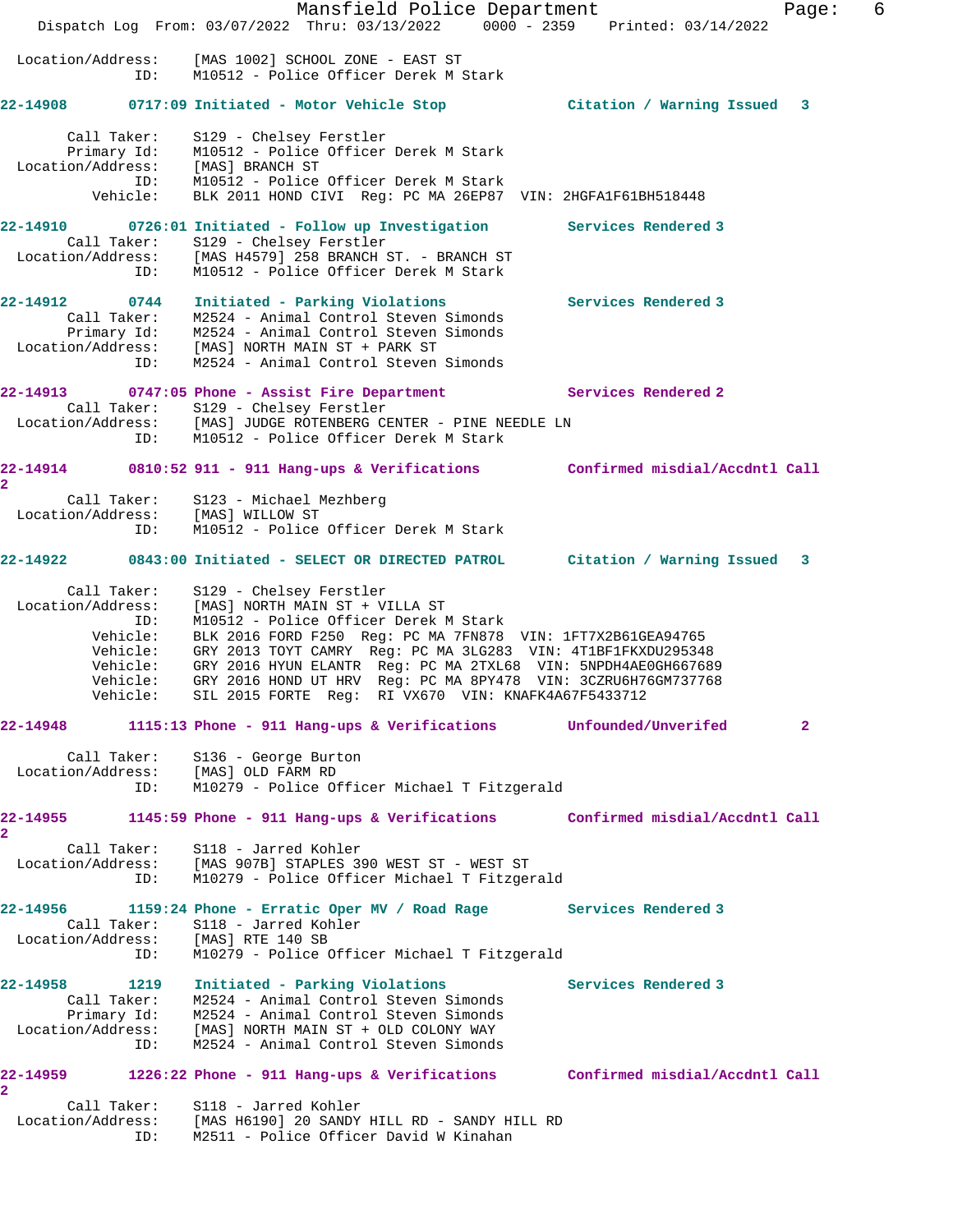Mansfield Police Department Fage: 7 Dispatch Log From: 03/07/2022 Thru: 03/13/2022 0000 - 2359 Printed: 03/14/2022 **22-14961 1231:22 Phone - 911 Hang-ups & Verifications Confirmed misdial/Accdntl Call 2**  Call Taker: S118 - Jarred Kohler Location/Address: [MAS 418B] 23 FRANCIS AVE - FRANCIS AVE ID: M10512 - Police Officer Derek M Stark **22-14962 1232:38 Initiated - Motor Vehicle Stop Citation / Warning Issued 3** Call Taker: S126 - William Casey Primary Id: M597 - Police Officer David J Pepicelli Location/Address: [MAS] NORTH OF CHAUNCY - RTE 140 NB ID: M597 - Police Officer David J Pepicelli Vehicle: BLK 2020 JEEP UT CHEROKEE Reg: PC MA 93T150 VIN: 1C4PJMDX0LD509870 **22-14967 1247:20 Initiated - Community Policing Services Rendered 3**  Call Taker: S126 - William Casey Primary Id: M10512 - Police Officer Derek M Stark Location/Address: [MAS 417] STATION POINTE 1-19 FRANCIS AVE BOX 9620 (G) - FRANCIS AVE ID: M10512 - Police Officer Derek M Stark **22-14971 1307:19 Initiated - Suspicious Actv / Persn / Veh Services Rendered 2**  Call Taker: S126 - William Casey<br>Location/Address: [MAS] MANSFIELD AVE [MAS] MANSFIELD AVE ID: M10512 - Police Officer Derek M Stark ID: M2511 - Police Officer David W Kinahan ID: M597 - Police Officer David J Pepicelli Vehicle: BLK 2006 STRN ION Reg: PC MA 3AZS51 VIN: 1G8AJ55F06Z103137 22-14986 1431:57 Phone - Assist Other Agency **Services Rendered 3**  Call Taker: S118 - Jarred Kohler Location/Address: [MAS] ROUTE 495 NB - RTE 140 SB ID: M10279 - Police Officer Michael T Fitzgerald **22-14993 1514:32 Initiated - Assist Other Agency Services Rendered 3**  Call Taker: S126 - William Casey<br>Location/Address: [MAS] TOP OF 140 S OF [MAS] TOP OF 140 S OFF RAMP - SOUTH MAIN ST ID: M10279 - Police Officer Michael T Fitzgerald **22-14995 1516 Initiated - Follow up Investigation Services Rendered 3**  Call Taker: M10512 - Police Officer Derek M Stark Primary Id: M10512 - Police Officer Derek M Stark Location/Address: [MAS 451B] MANSFIELD PUBLIC SAFETY BUILDING - EAST ST ID: M10512 - Police Officer Derek M Stark **22-14999 1626:38 Initiated - SELECT OR DIRECTED PATROL Citation / Warning Issued 3** Call Taker: S126 - William Casey Primary Id: M2827 - Police Officer Joshua S Ellender Location/Address: [MAS] RTE 140 NB + CHAUNCY ST ID: M2827 - Police Officer Joshua S Ellender Vehicle: WHI 2022 SUBA ST OUTBACK Reg: PC MA 2LBT56 VIN: 4S4BTGUD4N3105213

### **22-15017 1750:44 Initiated - Motor Vehicle Stop Citation / Warning Issued 3**

 Call Taker: S126 - William Casey Primary Id: M10418 - Police Officer Christopher D Sorge Location/Address: [MAS] RIGHT ON THE RAMP FROM 140 - RTE 495 NB ID: M10418 - Police Officer Christopher D Sorge Vehicle: GRY 2008 SUBA ST IMPREZ Reg: PC MA 3DEJ81 VIN: JF1GH61608H811006

### 22-15021 1820:07 Phone - Parking Violations **Services Rendered 3**  Call Taker: M9957 - Support Staff Philip D Seaward Location/Address: [MAS] JENNIFER LN ID: M2011 - Police Officer William C Trudell

**22-15023 1841:32 Phone - Suspicious Actv / Persn / Veh Services Rendered 2**  Call Taker: S118 - Jarred Kohler Location/Address: [MAS 417F] 15 FRANCIS AVE - FRANCIS AVE ID: M10418 - Police Officer Christopher D Sorge ID: M2011 - Police Officer William C Trudell ID: M597 - Police Officer David J Pepicelli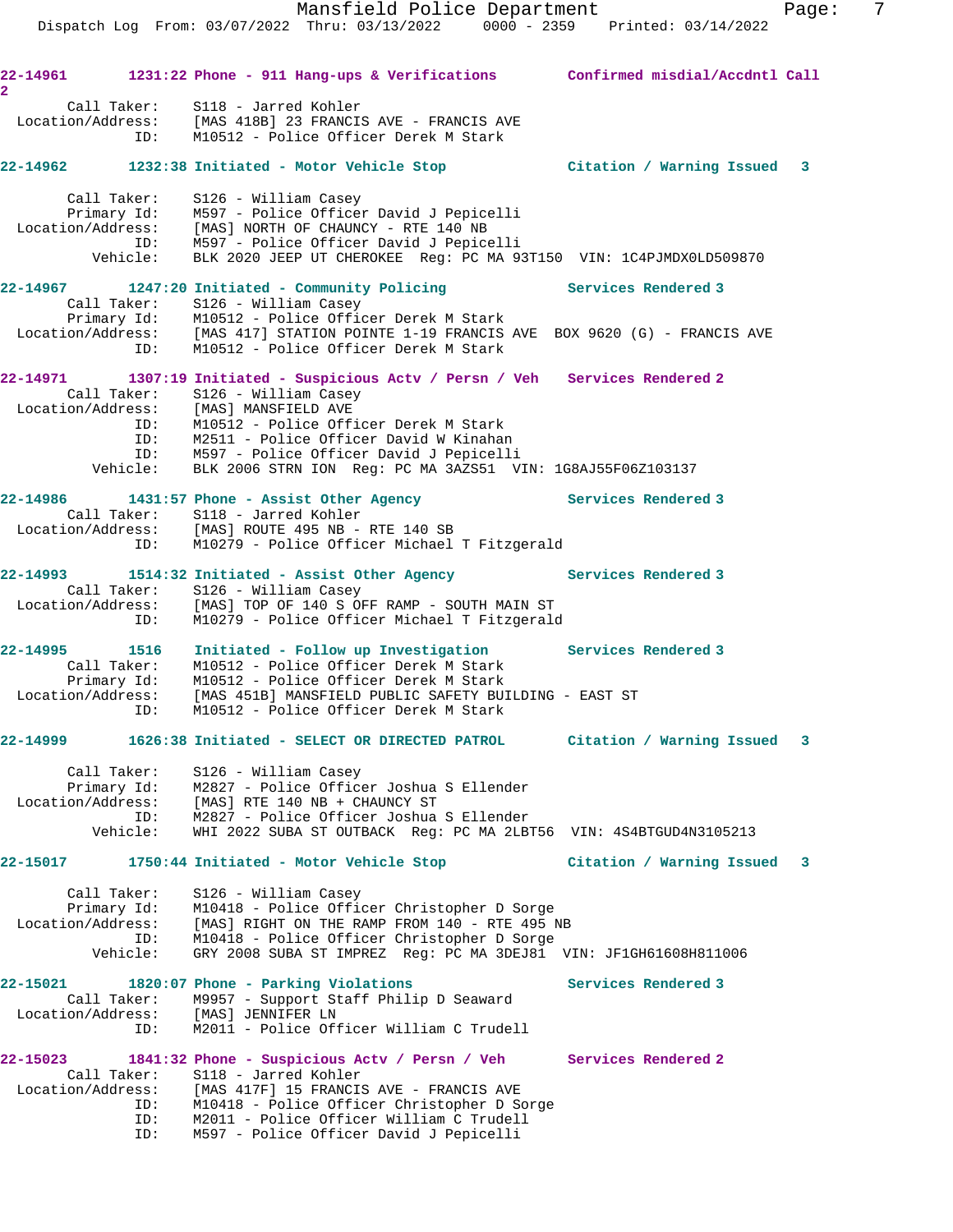Mansfield Police Department Fage: 8 Dispatch Log From: 03/07/2022 Thru: 03/13/2022 0000 - 2359 Printed: 03/14/2022 **22-15025 1906:26 Initiated - Follow up Investigation Field Interrogation 3** Call Taker: S104 - TARA LAKO Primary Id: M9945 - Police Officer Michael N Fenore Location/Address: [MAS H5686] 33 KINGMAN AVE - KINGMAN AVE ID: M9945 - Police Officer Michael N Fenore **22-15033 1948:53 Phone - 911 Hang-ups & Verifications Confirmed misdial/Accdntl Call 2**  Call Taker: S145 - Thomas Scanlan Location/Address: [MAS 428] MANSFIELD WOODS 17 ERICK RD BOX 9760 - ERICK RD ID: M2011 - Police Officer William C Trudell ID: M10418 - Police Officer Christopher D Sorge **22-15042 2137:10 Phone - Suspicious Actv / Persn / Veh Unfounded/Unverifed 2** Call Taker: S145 - Thomas Scanlan Location/Address: [MAS 418C] 25 FRANCIS AVE - FRANCIS AVE ID: M10418 - Police Officer Christopher D Sorge ID: M2827 - Police Officer Joshua S Ellender ID: M597 - Police Officer David J Pepicelli **22-15044 2157:16 911 - Assist Fire Department Referred to Other Agency 2** Call Taker: S104 - TARA LAKO Location/Address: [MAS 418C] 25 FRANCIS AVE - FRANCIS AVE ID: M10418 - Police Officer Christopher D Sorge **22-15048 2227:07 Phone - 911 Hang-ups & Verifications Confirmed misdial/Accdntl Call 2**  Call Taker: S145 - Thomas Scanlan Location/Address: [MAS H6190] 20 SANDY HILL RD - SANDY HILL RD ID: M10418 - Police Officer Christopher D Sorge ID: M597 - Police Officer David J Pepicelli ID: M10418 - Police Officer Christopher D Sorge **22-15056 2342:11 911 - 911 Hang-ups & Verifications Confirmed misdial/Accdntl Call 2**  Call Taker: S143 - Fournier Elin Location/Address: [MAS 418D] 27 FRANCIS AVE - FRANCIS AVE ID: M2011 - Police Officer William C Trudell **For Date: 03/10/2022 - Thursday 22-15111 0307:15 Initiated - Parking Violations Citation / Warning Issued 3** Call Taker: S104 - TARA LAKO Primary Id: M10821 - Police Officer Mark O'Connor Location/Address: [MAS] NORTH MAIN ST ID: M10821 - Police Officer Mark O'Connor Vehicle: WHI 2015 NISS VA NV Reg: CO MA V80837 VIN: 1N6AF0LY5FN802847 **22-15121 0612:02 Initiated - SELECT OR DIRECTED PATROL Services Rendered 3**  Call Taker: S104 - TARA LAKO Location/Address: [MAS] TREMONT ST ID: M10024 - Patrolman Gregory S Martell **22-15126 0628:42 Phone - 911 Hang-ups & Verifications Confirmed misdial/Accdntl Call 2**  Call Taker: S145 - Thomas Scanlan Location/Address: [MAS H6190] 20 SANDY HILL RD - SANDY HILL RD ID: M10418 - Police Officer Christopher D Sorge ID: M10512 - Police Officer Derek M Stark

### **22-15133 0648:51 Initiated - SELECT OR DIRECTED PATROL Citation / Warning Issued 3**

 Call Taker: S124 - Josesph Shebertes Primary Id: M10512 - Police Officer Derek M Stark Location/Address: [MAS 1002] SCHOOL ZONE - EAST ST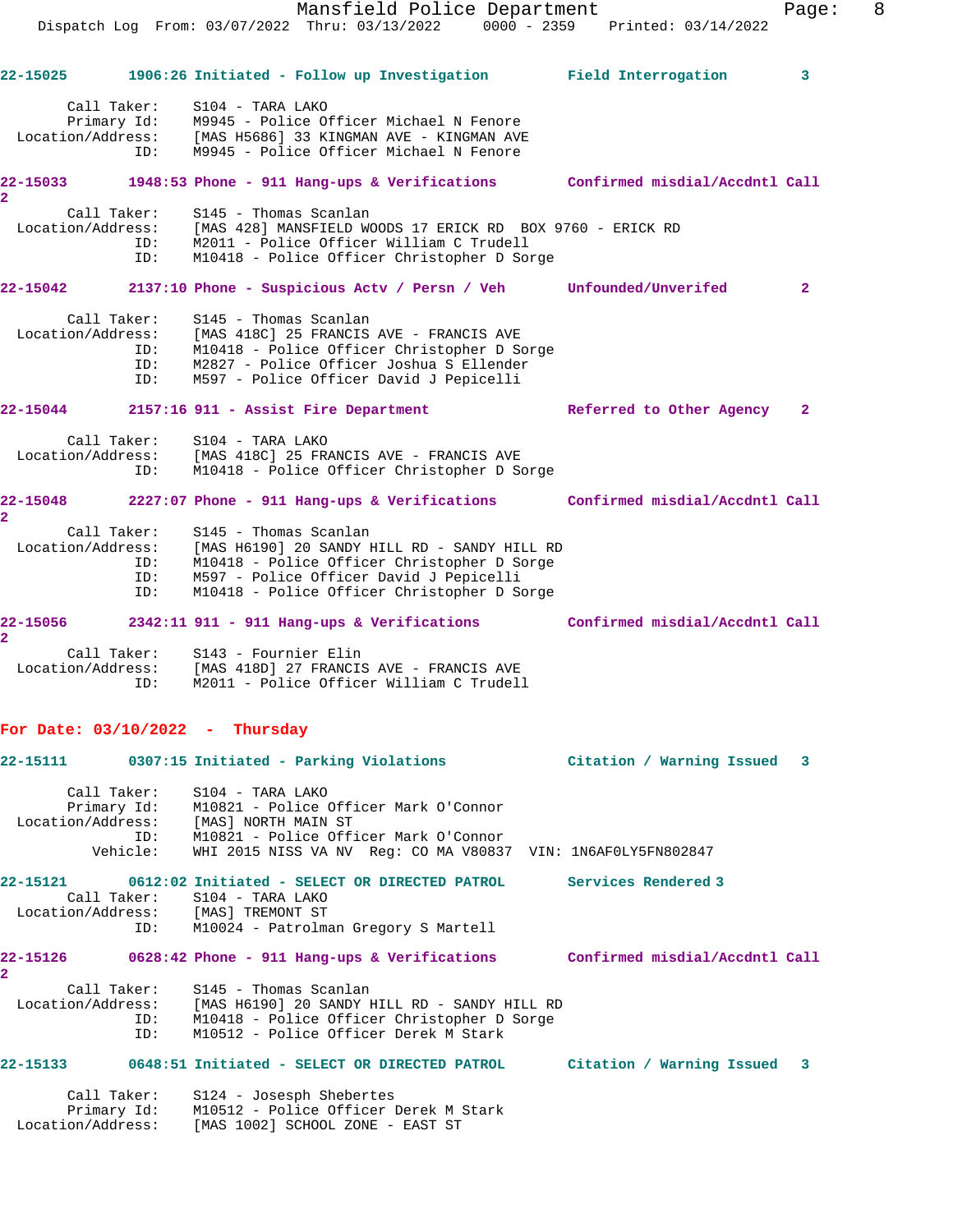Mansfield Police Department Fage: 9 Dispatch Log From: 03/07/2022 Thru: 03/13/2022 0000 - 2359 Printed: 03/14/2022 ID: M10512 - Police Officer Derek M Stark Vehicle: GRY 2014 BUIC ENCLAV Reg: PC MA 6103SL VIN: 5GAKVCKDXEJ112058 **22-15152 0824:33 Initiated - School Officer Activity Services Rendered 3**  Call Taker: S144 - Amanda Cummings Location/Address: [MAS 332] MIDDLE SCHOOL 240 EAST ST BOX 7900 (F) - EAST ST ID: M10023 - Detective Derek M McCune **22-15178 1032:27 Initiated - SELECT OR DIRECTED PATROL Citation / Warning Issued 3** Call Taker: S144 - Amanda Cummings Location/Address: [MAS] OTIS ST + PLANTINGFIELD RD ID: M10512 - Police Officer Derek M Stark Vehicle: ONG 2009 JEEP UT PATRIO Reg: PC MA 1DLH45 VIN: 1J4FF28BX9D169503 **22-15182 1057 Initiated - Parking Violations Services Rendered 3**  Call Taker: M2524 - Animal Control Steven Simonds Primary Id: M2524 - Animal Control Steven Simonds Location/Address: [MAS] NORTH MAIN ST + VILLA ST ID: M2524 - Animal Control Steven Simonds **22-15186 1112:16 Initiated - SELECT OR DIRECTED PATROL Citation / Warning Issued 3** Call Taker: S144 - Amanda Cummings Location/Address: [MAS] COPELAND DR + CHAUNCY ST ID: M597 - Police Officer David J Pepicelli Vehicle: GRY 2010 FORD FOCUS Reg: PC MA 2JDH96 VIN: 1FAHP3FN2AW265946 Vehicle: BRO 2004 TOYT COROLL Reg: PC MA 3DF561 VIN: 2T1BR32E94C284474 Vehicle: GRY 2013 FORD F150 Reg: PC MA 2BE478 VIN: 1FTFX1EF6DFD87424 Vehicle: WHI 2016 ACUR UT MDX Reg: PC MA 1BAY85 VIN: 5FRYD4H40GB026923 Vehicle: WHI 2014 NISS VERSA Reg: PC MA 3EN167 VIN: 3N1CE2CP7EL395228 Vehicle: BLK 2015 JEEP GRANDC Reg: PC MA 1SJA76 VIN: 1C4RJFBG5FC605138 **22-15189 1133:55 Initiated - Motor Vehicle Stop Citation / Warning Issued 3** Call Taker: S107 - APRIL LEHANE Primary Id: M10512 - Police Officer Derek M Stark Location/Address: [MAS 451B] MANSFIELD PUBLIC SAFETY BUILDING - EAST ST ID: M10512 - Police Officer Derek M Stark Vehicle: BLK 2004 NISS 4D MAXIMA Reg: PAS MA 233CB8 VIN: 1N4BA41E34C904622 **22-15195 1244:37 Phone - 911 Hang-ups & Verifications Unfounded/Unverifed 2** Call Taker: S142 - Savannah Karch Location/Address: [MAS 332] MIDDLE SCHOOL 240 EAST ST BOX 7900 (F) - EAST ST ID: M2511 - Police Officer David W Kinahan ID: M10023 - Detective Derek M McCune **22-15203 1319 Initiated - Parking Violations Services Rendered 3**  Call Taker: M2524 - Animal Control Steven Simonds Primary Id: M2524 - Animal Control Steven Simonds Location/Address: [MAS] NORTH MAIN ST + OLD COLONY WAY ID: M2524 - Animal Control Steven Simonds **22-15207 1355:31 Initiated - Motor Vehicle Stop Citation / Warning Issued 3** Call Taker: S144 - Amanda Cummings Primary Id: M597 - Police Officer David J Pepicelli Location/Address: [MAS] GILBERT ST + YORK RD ID: M597 - Police Officer David J Pepicelli Vehicle: WHI 2001 VOLK GOLF Reg: PC MA 1LVA46 VIN: 9BWBT61J914031516 **22-15209 1358:38 Initiated - Motor Vehicle Stop Citation / Warning Issued 3** Call Taker: S144 - Amanda Cummings Primary Id: M10512 - Police Officer Derek M Stark Location/Address: [MAS] SCHOOL ST + PLYMOUTH ST ID: M10512 - Police Officer Derek M Stark Vehicle: GRN 1995 TOYT COROLLA Reg: PC MA 2GLK59 VIN: 2T1AE09B6SC106911 **22-15218 1443:38 Phone - Assist Fire Department Services Rendered 2**  Call Taker: S144 - Amanda Cummings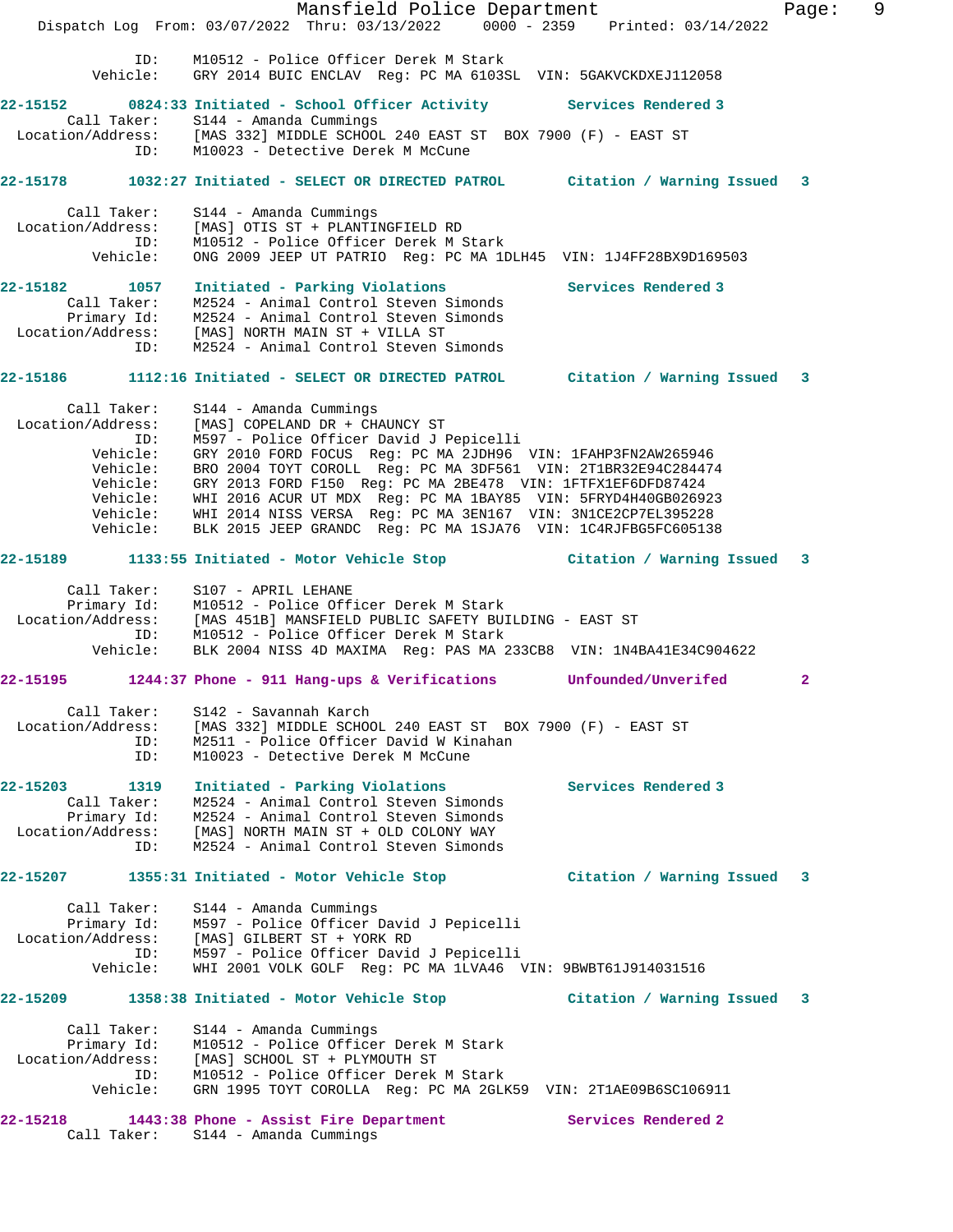Mansfield Police Department Fage: 10 Dispatch Log From: 03/07/2022 Thru: 03/13/2022 0000 - 2359 Printed: 03/14/2022 Location/Address: [MAS H4325] 3 SOUTHPARK LN - SOUTHPARK LN ID: M10512 - Police Officer Derek M Stark **22-15224 1508:35 Initiated - Motor Vehicle Stop Citation / Warning Issued 3** Call Taker: S144 - Amanda Cummings Primary Id: M597 - Police Officer David J Pepicelli Location/Address: [MAS 3] MANSFIELD FIRE DEPARTMENT - NORTH MAIN ST ID: M597 - Police Officer David J Pepicelli Vehicle: GRN 2015 TOYT UT HIGHLA Reg: PC MA 2HT243 VIN: 5TDJKRFH1FS156778 **22-15227 1625:55 Phone - Animal Complaints Services Rendered 3**  Call Taker: S119 - Jennifer Napolitano Location/Address: [MAS H3649] 147 ESSEX ST - ESSEX ST ID: M10280 - Detective Patrick J Pennie Vehicle: BLK 2014 HYUN ELANTR Reg: PC MA 163NL5 VIN: 5NPDH4AE0EH539501 **22-15231 1640:30 Phone - Suspicious Actv / Persn / Veh Unfounded/Unverifed 2** Call Taker: S147 - Liam Omalley Location/Address: [MAS] MYSTIC LN + COOPER RD ID: M10418 - Police Officer Christopher D Sorge **22-15233 1700:56 Initiated - Motor Vehicle Stop Citation / Warning Issued 3** Call Taker: S144 - Amanda Cummings Primary Id: M2827 - Police Officer Joshua S Ellender Location/Address: [MAS] OAKLAND ST + CURTIN ST ID: M2827 - Police Officer Joshua S Ellender ID: M10821 - Police Officer Mark O'Connor Vehicle: GRY 2007 CHEV IMPALA Reg: PC MA 8MW683 VIN: 2G1WC58R479387453 Refer To Summons: 22MAS-99-AR Summons: CAFARELLI, BARBARA LYNNE Address: 158 LINCOLN ST N EASTON, MA Age: 48 Charges: LICENSE SUSPENDED, OP MV WITH SPEEDING RATE OF SPEED EXCEEDING POSTED LIMIT \* C90 S17 **22-15236 1708:21 Radio - Assist Fire Department Cancelled Enroute 2**  Call Taker: S144 - Amanda Cummings Location/Address: [MAS 304A] NORTH COMMONS BUILDING A - MANSFIELD AVE ID: M10418 - Police Officer Christopher D Sorge **22-15237 1711:59 Phone - Assist Fire Department Services Rendered 2**  Call Taker: S144 - Amanda Cummings Primary Id: M10418 - Police Officer Christopher D Sorge Location/Address: [MAS] BELLA VISTA AVE ID: M10418 - Police Officer Christopher D Sorge Vehicle: BRO 2016 TOYT COROLL Reg: PC MA 4MS537 VIN: 2T1BURHE3GC721379 Refer To Accident: 22MAS-77-AC **22-15244 1807:31 Initiated - SELECT OR DIRECTED PATROL Services Rendered 3**  Call Taker: S124 - Josesph Shebertes Vicinity of: [MAS H920] 1600 WEST ST - WEST ST ID: M10821 - Police Officer Mark O'Connor **22-15250 1841:28 Initiated - Motor Vehicle Stop Citation / Warning Issued 3** Call Taker: S124 - Josesph Shebertes Primary Id: M10821 - Police Officer Mark O'Connor Vicinity of: [MAS 907] HOME DEPOT 390 WEST ST BOX 7560 - WEST ST ID: M10821 - Police Officer Mark O'Connor Vehicle: BLU 2016 COOPER Reg: PC MA 8VT176 VIN: WMWXP7C50G2C60830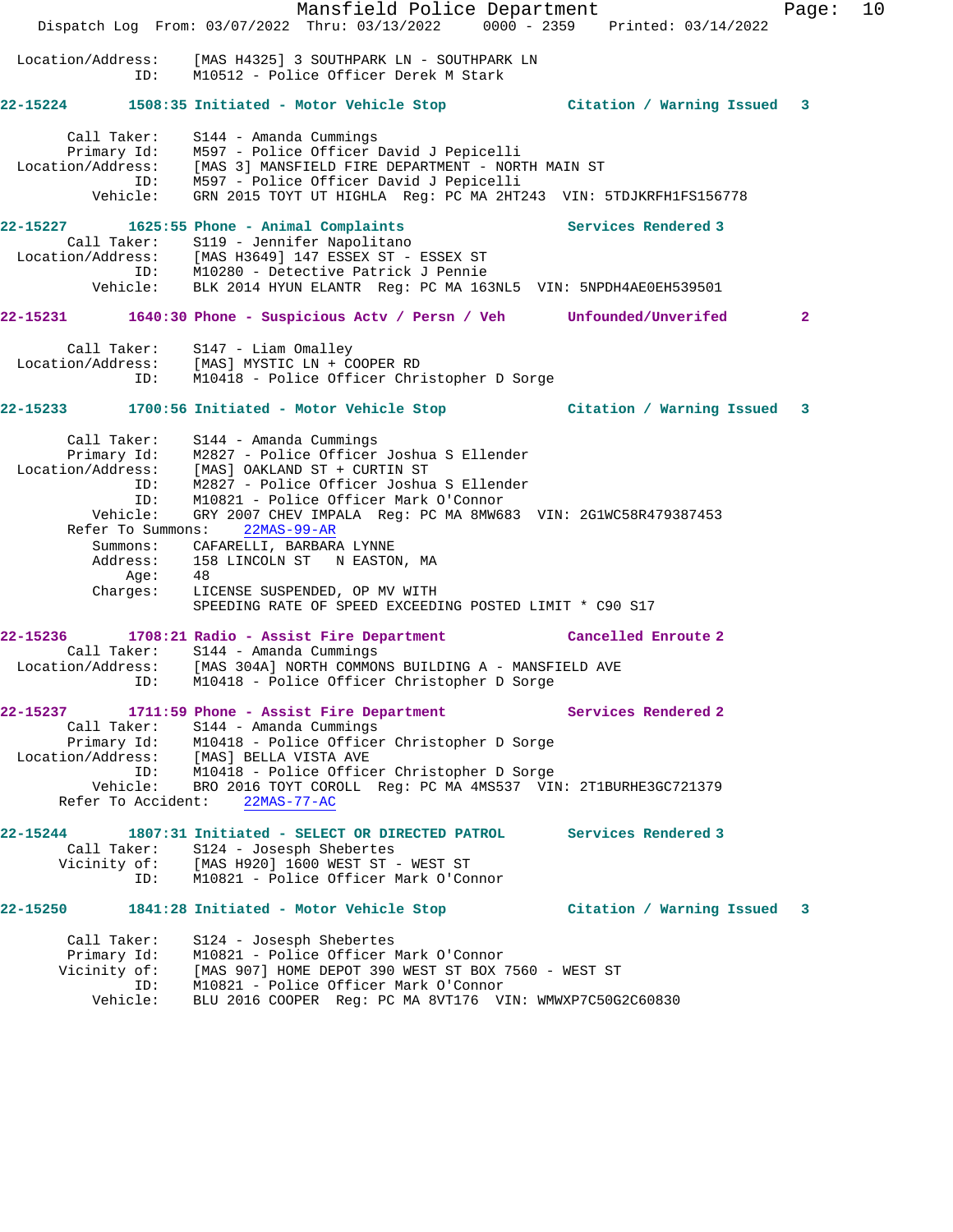| 22-15252          |                            | 1852:53 Phone - Motor Veh Acc - Hit & Run                                                                     | Investigated - Report Taken 1 |              |
|-------------------|----------------------------|---------------------------------------------------------------------------------------------------------------|-------------------------------|--------------|
|                   | Call Taker:                | S128 - Nicole Boyer<br>Primary Id: M10821 - Police Officer Mark O'Connor<br>Location/Address: [MAS] CAMDEN LN |                               |              |
|                   |                            | ID: M10821 - Police Officer Mark O'Connor                                                                     |                               |              |
|                   |                            | Vehicle: BLU 2005 HYUN UT SANTFE Reg: PC MA 9250JG VIN: KM8SC73D15U979238                                     |                               |              |
|                   | Refer To Incident:         | 22MAS-216-OF                                                                                                  |                               |              |
| 22-15254          |                            | 1906:22 Phone - Noise Complaint                                                                               | Unfounded/Unverifed           | $\mathbf{2}$ |
|                   |                            | Call Taker: S136 - George Burton                                                                              |                               |              |
|                   |                            | Location/Address: [MAS] ERICK RD<br>ID: M10280 - Detect<br>M10280 - Detective Patrick J Pennie                |                               |              |
|                   |                            | 22-15257 1941:32 911 - Motor Veh Acc - Hit & Run                                                              | Investigated - Report Taken 1 |              |
|                   |                            |                                                                                                               |                               |              |
| Call Taker:       | ∪a⊥1 Taker:<br>Primary Id: | S128 - Nicole Boyer                                                                                           |                               |              |
| Location/Address: |                            | M10821 - Police Officer Mark O'Connor                                                                         |                               |              |
|                   | ID:                        | [MAS] WEST ST<br>M10821 - Police Officer Mark O'Connor                                                        |                               |              |
|                   | ID:                        | M2827 - Police Officer Joshua S Ellender                                                                      |                               |              |
|                   | ID:                        | M597 - Police Officer David J Pepicelli                                                                       |                               |              |
|                   | ID:                        | M417 - Lieutenant Thomas R Connor                                                                             |                               |              |
|                   | ID:                        | M10418 - Police Officer Christopher D Sorge                                                                   |                               |              |
|                   | Vehicle:                   | BLK 2017 FORD UT EXPLORER Reg: PC MA 553BX7 VIN: 1FM5K8GT2HGA39864                                            |                               |              |
|                   |                            | Towed: For: Accident By: Central Street Garage To: Central Street Garage                                      |                               |              |
| Released To:      | Refer To Accident:         | DORE On: 03/11/2022 @ 1521                                                                                    |                               |              |
|                   |                            | 22MAS-78-AC                                                                                                   |                               |              |
|                   |                            | 22-15268 2058:58 Initiated - Disabled Motor Vehicle Services Rendered 3                                       |                               |              |
|                   |                            | Call Taker: S143 - Fournier Elin                                                                              |                               |              |
|                   |                            | Location/Address: [MAS] NORTH MAIN ST + CHAUNCY ST                                                            |                               |              |
|                   | ID:<br>ID:                 | M2827 - Police Officer Joshua S Ellender<br>M10821 - Police Officer Mark O'Connor                             |                               |              |
|                   |                            |                                                                                                               |                               |              |
| 22-15271          |                            | 2117:19 Initiated - Follow up Investigation                                                                   | Spoken To<br>3                |              |
|                   |                            | Call Taker: S143 - Fournier Elin                                                                              |                               |              |
|                   |                            | Location/Address: [MAS 848] AMAZON DISTRIBUTION CENTER - WEST ST                                              |                               |              |
|                   | ID:                        | M10821 - Police Officer Mark O'Connor                                                                         |                               |              |
|                   |                            | 22-15274 2138:37 Initiated - Motor Vehicle Stop                 Citation / Warning Issued   3                 |                               |              |
|                   | Call Taker:                | S143 - Fournier Elin                                                                                          |                               |              |
|                   | Primary Id:                | M10418 - Police Officer Christopher D Sorge                                                                   |                               |              |
|                   |                            | Location/Address: [MAS] CHAUNCY ST + PERKINS AVE                                                              |                               |              |
|                   | ID:<br>ID:                 | M10418 - Police Officer Christopher D Sorge<br>M2827 - Police Officer Joshua S Ellender                       |                               |              |
|                   | ID:                        | M10821 - Police Officer Mark O'Connor                                                                         |                               |              |
|                   | Vehicle:                   | GRY 2003 TOYT ST MATRIX Req: PC MA 39E970 VIN: 2T1KR32E93C125792                                              |                               |              |
|                   |                            |                                                                                                               |                               |              |
| 22-15276          |                            | 2140:49 Initiated - Disabled Motor Vehicle                                                                    | Services Rendered 3           |              |
|                   | Call Taker:                | S143 - Fournier Elin                                                                                          |                               |              |
|                   |                            | Vicinity of: [MAS 907] RTE 140 NB + NORFOLK ST<br>M10821 - Police Officer Mark O'Connor                       |                               |              |
|                   | ID:<br>:Vehicle            | BLK 2016 FORD UT EXPLOR Req: PC ME 3789VJ VIN: 1FM5K8F8XGGA68265                                              |                               |              |
|                   |                            |                                                                                                               |                               |              |
|                   |                            | 22-15279 2154:07 Initiated - Motor Vehicle Stop                                                               | Citation / Warning Issued 3   |              |
| Call Taker:       |                            | S143 - Fournier Elin                                                                                          |                               |              |
|                   | Primary Id:                | M10418 - Police Officer Christopher D Sorge                                                                   |                               |              |
|                   |                            | Location/Address: [MAS] CHAUNCY ST + PERKINS AVE                                                              |                               |              |
|                   | ID:                        | M10418 - Police Officer Christopher D Sorge                                                                   |                               |              |
|                   | Vehicle:                   | GRY 2011 HOND ACCORD Req: PC MA 286PS4 VIN: 1HGCP2F35BA006896                                                 |                               |              |
| 22-15282          |                            | 2201:16 Initiated - Motor Vehicle Stop                                                                        | Citation / Warning Issued     | 3            |
|                   |                            |                                                                                                               |                               |              |

 Call Taker: S143 - Fournier Elin Primary Id: M10821 - Police Officer Mark O'Connor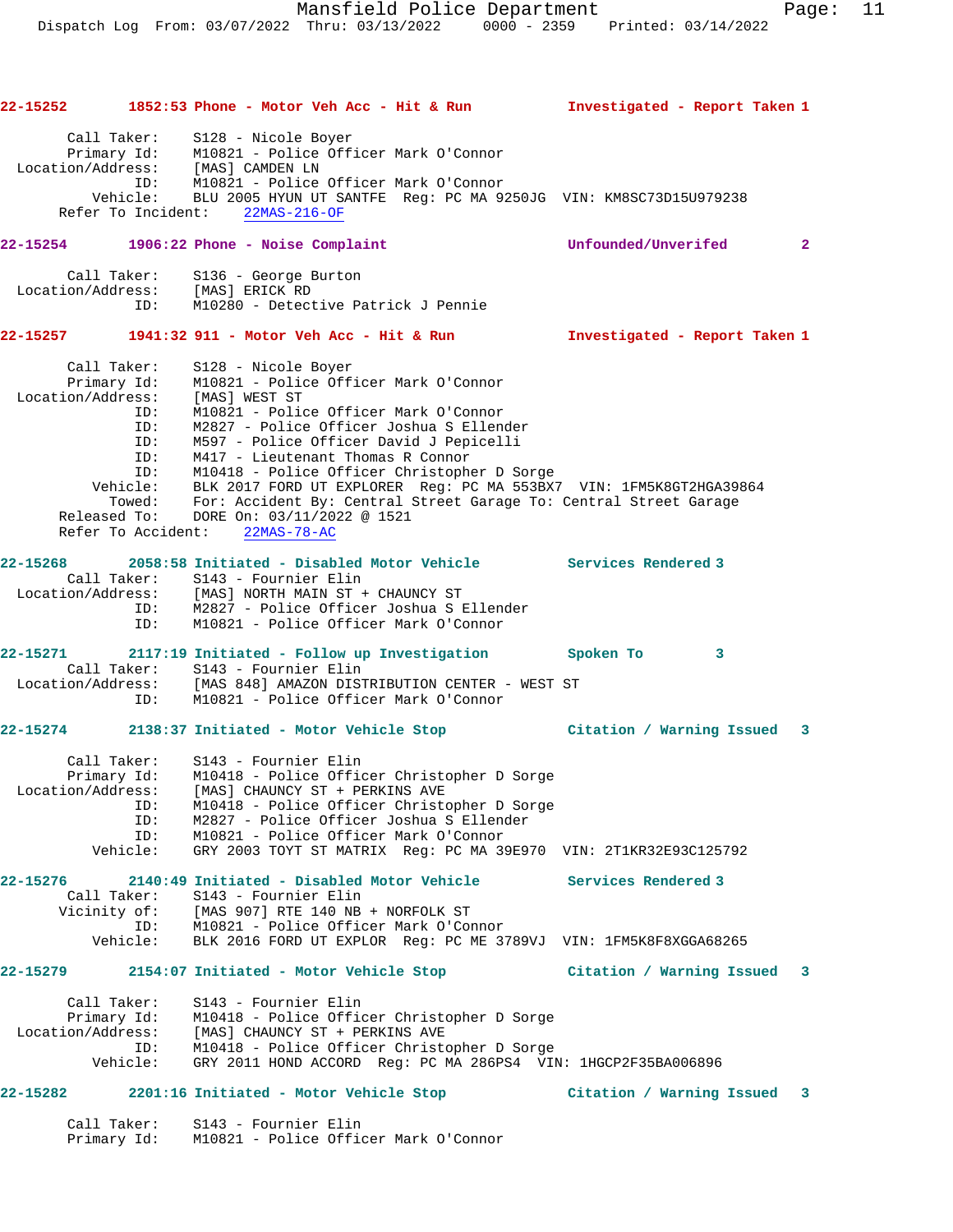Mansfield Police Department Fage: 12 Dispatch Log From: 03/07/2022 Thru: 03/13/2022 0000 - 2359 Printed: 03/14/2022 Location/Address: [MAS] CHAUNCY ST + RTE 140 NB ID: M10821 - Police Officer Mark O'Connor Vehicle: GRY 2003 VOLV S60 Reg: PC MA 1PAC64 VIN: YV1RH59H432265853 **22-15284 2208:26 Initiated - Motor Vehicle Stop Citation / Warning Issued 3** Call Taker: S143 - Fournier Elin Primary Id: M10418 - Police Officer Christopher D Sorge Location/Address: [MAS] CHAUNCY ST + COPELAND DR ID: M10418 - Police Officer Christopher D Sorge Vehicle: BLU 2007 NISS ALTIMA Reg: PC MA 1ZPV61 VIN: 1N4AL21E07N492985 **For Date: 03/11/2022 - Friday 22-15360 0610:58 Initiated - Motor Vehicle Stop Citation / Warning Issued 3** Call Taker: S143 - Fournier Elin Primary Id: M10512 - Police Officer Derek M Stark Location/Address: [MAS] SCHOOL ST + CORAL ST ID: M10512 - Police Officer Derek M Stark ID: M10418 - Police Officer Christopher D Sorge Vehicle: RED 2013 TOYT AVA Reg: RI 395451 VIN: 4T1BK1EB7DU057180 Towed: For: Unregistered/Uninsured By: Central Street Garage To: Central Street Garage **22-15361 0612:28 Initiated - SELECT OR DIRECTED PATROL Citation / Warning Issued 3** Call Taker: S143 - Fournier Elin Location/Address: [MAS] JENNIFER DR + MAPLE ST ID: M10821 - Police Officer Mark O'Connor Vehicle: BRO 2013 GMC ACADIA Reg: PC MA 4VV159 VIN: 1GKKVRKD0DJ246971 **22-15378 0711:13 Initiated - Motor Vehicle Stop Citation / Warning Issued 3** Call Taker: S124 - Josesph Shebertes Primary Id: M10512 - Police Officer Derek M Stark Vicinity of: [MAS 197] BELKNAP & WHITE BOX 9180 111 PLYMOUTH ST - PLYMOUTH ST ID: M10512 - Police Officer Derek M Stark Vehicle: BLK 2013 INFI G37 Reg: PC MA 1TVT21 VIN: JN1CV6AR1DM753522 **22-15384 0820:06 Phone - Assist Fire Department Services Rendered 2**  Call Taker: S144 - Amanda Cummings Location/Address: [MAS 154] MANSFIELD FIRE DEPT 291 NORTH MAIN ST - NORTH MAIN ST ID: M2511 - Police Officer David W Kinahan ID: M2511 - Police Officer David W Kinahan **22-15388 0829:41 Phone - Suspicious Actv / Persn / Veh Investigated - No Report 2** Call Taker: S129 - Chelsey Ferstler Location/Address: [MAS] MANSFIELD FARMS FRESH MARKET - COPELAND DR ID: M2827 - Police Officer Joshua S Ellender ID: M2511 - Police Officer David W Kinahan ID: M2511 - Police Officer David W Kinahan Vehicle: BLU 2003 DODG VA CARAVA Reg: PC MA 9PM632 VIN: 1D4GP25R13B234933 **22-15402 0915:15 Phone - 911 Hang-ups & Verifications Confirmed misdial/Accdntl Call 2**  Call Taker: S129 - Chelsey Ferstler Location/Address: [MAS H2296] 98 JEWELL ST - JEWELL ST ID: M2827 - Police Officer Joshua S Ellender **22-15426 1043:09 Initiated - SELECT OR DIRECTED PATROL Services Rendered 3**  Call Taker: S144 - Amanda Cummings Location/Address: [MAS 982] MEMORIAL PARK - HOPE ST ID: M10150 - Police Officer Danielle C Titus **22-15429 1055:06 Phone - Well Being Check Investigated - No Report 3** Call Taker: S119 - Jennifer Napolitano Location/Address: [MAS 428] MANSFIELD WOODS 17 ERICK RD BOX 9760 - ERICK RD ID: M10150 - Police Officer Danielle C Titus ID: M2511 - Police Officer David W Kinahan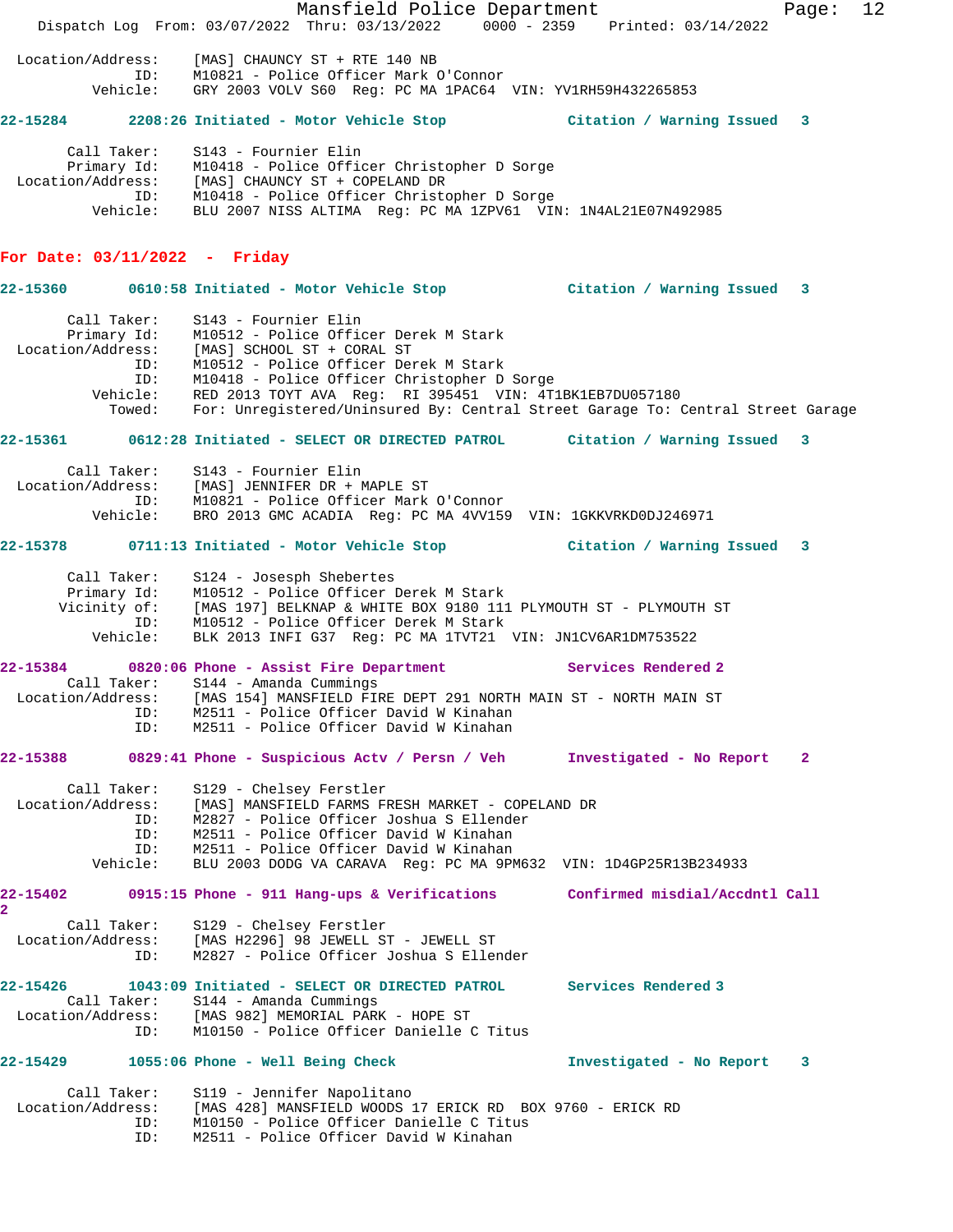Mansfield Police Department Fage: 13 Dispatch Log From: 03/07/2022 Thru: 03/13/2022 0000 - 2359 Printed: 03/14/2022 ID: M2442 - Police Officer Matthew A Souza **22-15432 1058:47 Initiated - Motor Vehicle Stop Citation / Warning Issued 3** Call Taker: S144 - Amanda Cummings Primary Id: M2827 - Police Officer Joshua S Ellender Location/Address: [MAS] ELM ST ID: M2827 - Police Officer Joshua S Ellender Vehicle: BLK 2008 NISS CO ALTIMA Reg: PC MA 8TS121 VIN: 1N4AL24E48C253075 **22-15438 1149:53 Phone - Disabled Motor Vehicle Unfounded/Unverifed 3** Call Taker: S136 - George Burton Location/Address: [MAS] RTE 140 NB + WEST ST ID: M2827 - Police Officer Joshua S Ellender **22-15440 1200:34 Initiated - Motor Vehicle Stop Citation / Warning Issued 3** Call Taker: S144 - Amanda Cummings Primary Id: M2827 - Police Officer Joshua S Ellender Vicinity of: [MAS] WEST ST + RTE 140 NB ID: M2827 - Police Officer Joshua S Ellender Vehicle: GRY 2020 JEEP UT GRAND CHEROKEE Reg: PC MA 156V70 VIN: 1C4RJFBG8LC134873 **22-15441 1204:29 Phone - 911 Hang-ups & Verifications Confirmed misdial/Accdntl Call 2**  Call Taker: S129 - Chelsey Ferstler Location/Address: [MAS 123] HUB FOLDING BOX COMPANY - NORFOLK ST ID: M2511 - Police Officer David W Kinahan **22-15442 1206:53 Initiated - Disabled Motor Vehicle Vehicle Towed 3**  Call Taker: S144 - Amanda Cummings Location/Address: [MAS] WEST ST + RTE 140 NB ID: M2827 - Police Officer Joshua S Ellender ID: M2442 - Police Officer Matthew A Souza Vehicle: WHI 2008 HOND CO ACCORD Reg: PC MA 6RE223 VIN: 1HGCS12808A002158 Towed: For: Disabled Vehicle By: AAA TOWING To: Other Location **22-15449 1314:37 Phone - Disturbance / Gathering Investigated - Report Taken 1** Call Taker: S111 - NICHOLAS GOYETTE Primary Id: M10150 - Police Officer Danielle C Titus Location/Address: [MAS 431] MANSFIELD MEADOWS 14 BONNEY LN BOX 9720 (G) - BONNEY LN ID: M10150 - Police Officer Danielle C Titus ID: M2511 - Police Officer David W Kinahan Refer To Incident: 22MAS-220-OF **22-15457 1353:47 Phone - ACO Activity Services Rendered 3**  Call Taker: S107 - APRIL LEHANE Location/Address: [MAS H956] 39 MILLFARM DR - MILLFARM DR ID: M2524 - Animal Control Steven Simonds **22-15461 1400:09 Initiated - SELECT OR DIRECTED PATROL Services Rendered 3**  Call Taker: S144 - Amanda Cummings Location/Address: [MAS H976] 45 OLD ELM ST - OLD ELM ST ID: M2827 - Police Officer Joshua S Ellender ID: M2827 - Police Officer Joshua S Ellender **22-15466 1414:11 Phone - 911 Hang-ups & Verifications Cancelled Enroute 2**  Call Taker: S129 - Chelsey Ferstler Location/Address: [MAS 61] CES INC 137 HIGH ST BOX 5800 - HIGH ST ID: M2827 - Police Officer Joshua S Ellender ID: M2442 - Police Officer Matthew A Souza

**22-15472 1448:13 Phone - Suspicious Actv / Persn / Veh Spoken To 2**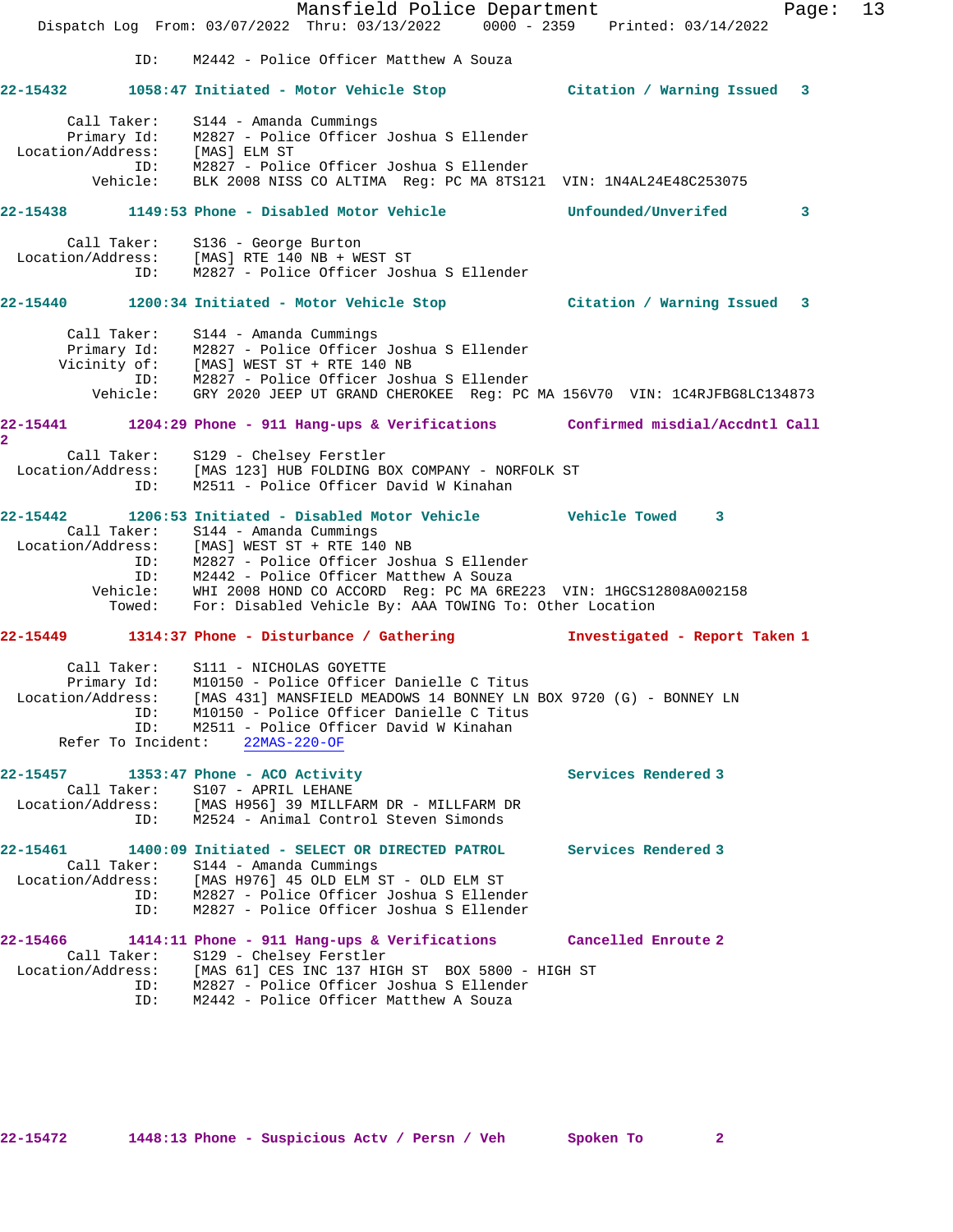Mansfield Police Department Fage: 14 Dispatch Log From: 03/07/2022 Thru: 03/13/2022 0000 - 2359 Printed: 03/14/2022 Call Taker: S111 - NICHOLAS GOYETTE Location/Address: [MAS H2957] 5 CARLOW XING - CARLOW CRSG ID: M10150 - Police Officer Danielle C Titus ID: M2442 - Police Officer Matthew A Souza **22-15477 1528:17 Initiated - Motor Vehicle Stop Citation / Warning Issued 3** Call Taker: S144 - Amanda Cummings Primary Id: M2827 - Police Officer Joshua S Ellender Location/Address: [MAS] WEST ST + DONOVAN ID: M2827 - Police Officer Joshua S Ellender Vehicle: GRY 2017 TOYT CAMRY Reg: PC MA 2BDR85 VIN: 4T1BF1FK1HU735401 **22-15482 1604:53 Phone - Disturbance / Gathering Investigated - No Report 1** Call Taker: S111 - NICHOLAS GOYETTE Location/Address: [MAS 424B] TWIN OAKS BLDG C 149 OAKLAND ST BOX 8380 (G) - OAKLAND ST ID: M2827 - Police Officer Joshua S Ellender ID: M10418 - Police Officer Christopher D Sorge ID: M405 - Police Officer Jay J Sparrow ID: M2827 - Police Officer Joshua S Ellender **22-15498 1725:49 Walk-In - Assist Walk-in Assisted Party 3**  Call Taker: M10877 - Support Staff Devon M DiMascio Location: [MAS] **22-15503 1749:26 Phone - ROBBERY Investigated - Report Taken 1** Call Taker: S111 - NICHOLAS GOYETTE Primary Id: M597 - Police Officer David J Pepicelli Location/Address: [MAS 982] MEMORIAL PARK SKATE PARK - HOPE ST ID: M597 - Police Officer David J Pepicelli ID: M405 - Police Officer Jay J Sparrow ID: M822 - Sergeant Brian P Thibault ID: M2827 - Police Officer Joshua S Ellender Vehicle: GRY 2011 CHEV SILVERADO Reg: PC MA 1LKS79 VIN: 1GCRKPEA2BZ253492 Refer To Incident: 22MAS-222-OF **22-15515 1827:35 Initiated - Motor Vehicle Stop Citation / Warning Issued 3** Call Taker: S120 - Ryan O'Rourke Primary Id: M10418 - Police Officer Christopher D Sorge Location/Address: [MAS] SOUTH MAIN ST + EDGEWOOD ST ID: M10418 - Police Officer Christopher D Sorge ID: M2827 - Police Officer Joshua S Ellender Vehicle: BLU 2015 MAZD VA 5 Reg: PC MA 8ES573 VIN: JM1CW2BL4F0188951 Refer To Arrest: 22MAS-100-AR **22-15545 2037:24 911 - Erratic Oper MV / Road Rage Unfounded/Unverifed 3** Call Taker: S143 - Fournier Elin Location/Address: [MAS 840J] MANSFIELD CROSSING BUILDING J BOX 5000 - SCHOOL ST ID: M10418 - Police Officer Christopher D Sorge Vehicle: GRY 2000 ELDORADO Reg: RI VT835 VIN: 1G6EL12Y6YU143936 **22-15552 2104:02 Phone - Missing Person Investigated - No Report 1** Call Taker: S143 - Fournier Elin Location/Address: [MAS 418C] 25 FRANCIS AVE - FRANCIS AVE ID: M2827 - Police Officer Joshua S Ellender ID: M10418 - Police Officer Christopher D Sorge **22-15564 2224:35 911 - Disturbance / Gathering Transported to Hospital 1** Call Taker: S143 - Fournier Elin Primary Id: M10418 - Police Officer Christopher D Sorge Location/Address: [MAS 2] RED ROOF INN - FORBES BLVD ID: M10418 - Police Officer Christopher D Sorge ID: M597 - Police Officer David J Pepicelli<br>ID: M405 - Police Officer Jav J Sparrow M405 - Police Officer Jay J Sparrow ID: M822 - Sergeant Brian P Thibault Refer To Incident: 22MAS-224-OF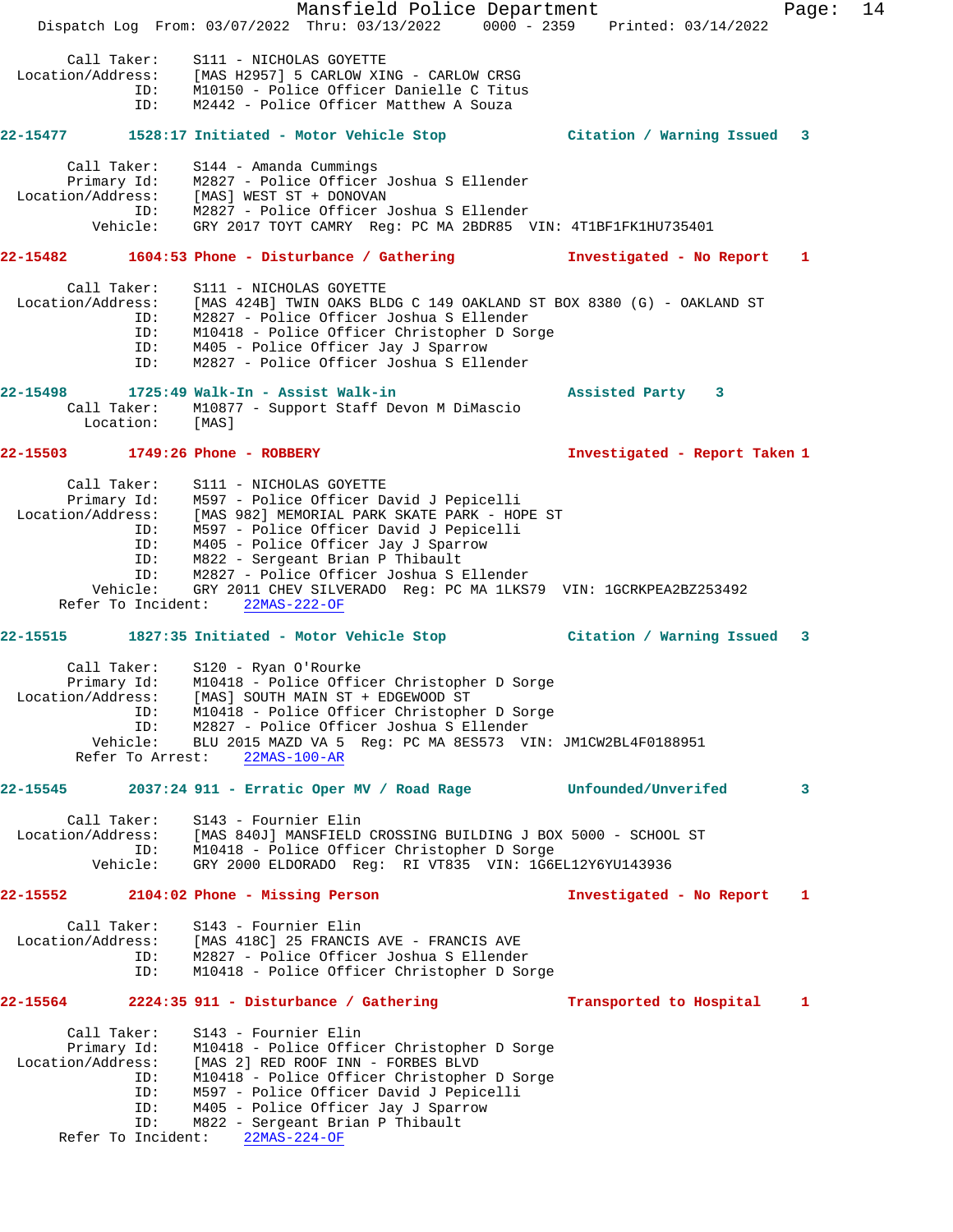Mansfield Police Department Fage: 15 Dispatch Log From: 03/07/2022 Thru: 03/13/2022 0000 - 2359 Printed: 03/14/2022 **22-15567 2238:53 911 - Suspicious Actv / Persn / Veh Cancelled Enroute 2**  Call Taker: S123 - Michael Mezhberg Location/Address: [MAS 1024] 393 NORTH MAIN ST - NORTH MAIN ST ID: M2827 - Police Officer Joshua S Ellender Vehicle: RED 2015 FORD FOCUS Reg: PC MA 1ENK31 VIN: 1FADP3F25FL237541 **For Date: 03/12/2022 - Saturday 22-15597 0125:02 Phone - OFFICER WANTED Spoken To 3**  Call Taker: S143 - Fournier Elin Location/Address: [MAS 411] RED ROOF INN 60 FORBES BLVD BOX 8060 (F) - FORBES BLVD ID: M10418 - Police Officer Christopher D Sorge ID: M10542 - Police Officer Meghan Birnie ID: M2515 - Sergeant David Schepis **22-15604 0146:13 Initiated - Animal Complaints Unfounded/Unverifed 3** Call Taker: S128 - Nicole Boyer Location/Address: [MAS] PRATT ST ID: M10821 - Police Officer Mark O'Connor **22-15637 0327:09 Initiated - Parking Violations Building Checked / Secured 3** Call Taker: S128 - Nicole Boyer Vicinity of: [MAS 1038] CENTER BUSINESS DISTRICT - NORTH MAIN ST ID: M10542 - Police Officer Meghan Birnie **22-15647 0643:45 Phone - Animal Complaints Services Rendered 3**  Call Taker: S120 - Ryan O'Rourke Location/Address: [MAS] WHITETAIL LN ID: M10542 - Police Officer Meghan Birnie ID: M10418 - Police Officer Christopher D Sorge ID: 900922 - KAYCEE L BAILEY **22-15676 1008:48 Walk-In - Assist Walk-in Assisted Party 3**  Call Taker: M5306 - Support Staff Heather A Sullivan Location: [MAS] **22-15677 1008:57 Walk-In - Assist Walk-in Assisted Party 3**  Call Taker: M5306 - Support Staff Heather A Sullivan Location: [MAS] **22-15691 1135:02 Phone - 911 Hang-ups & Verifications Unfounded/Unverifed 2** Call Taker: S121 - Dispatcher Jacques Ryan Location/Address: [MAS 255] STOP & SHOP 377 CHAUNCY ST BOX 8400 - CHAUNCY ST ID: M10279 - Police Officer Michael T Fitzgerald ID: M417 - Lieutenant Thomas R Connor **22-15693 1146:35 Initiated - Disabled Motor Vehicle Assisted Party 3**  Call Taker: S140 - Dispatcher Judge Katrina Location/Address: [MAS 195A] CIBO MATTO CAFE 254 CHAUNCY ST - CHAUNCY ST ID: M417 - Lieutenant Thomas R Connor 22-15699 1211:10 Phone - Road Hazards **1200 1211:10 Phone - Road Hazards** 1 Call Taker: S120 - Ryan O'Rourke Vicinity of: [MAS] S MAIN ST + ASPEN ST ID: M10279 - Police Officer Michael T Fitzgerald **22-15700** 1233:28 Phone - Assist Fire Department Services Rendered 2 Call Taker: S140 - Dispatcher Judge Katrina Location/Address: [MAS] SOUTH MAIN ST ID: M10279 - Police Officer Michael T Fitzgerald **22-15706 1314:55 Phone - Erratic Oper MV / Road Rage Unfounded/Unverifed 3** Call Taker: S120 - Ryan O'Rourke Location/Address: [MAS 451B] MANSFIELD PUBLIC SAFETY BUILDING - EAST ST ID: M2442 - Police Officer Matthew A Souza Vehicle: RED 2009 TOYT TACOMA Reg: PC MA 7KP570 VIN: 5TEPX42N49Z609079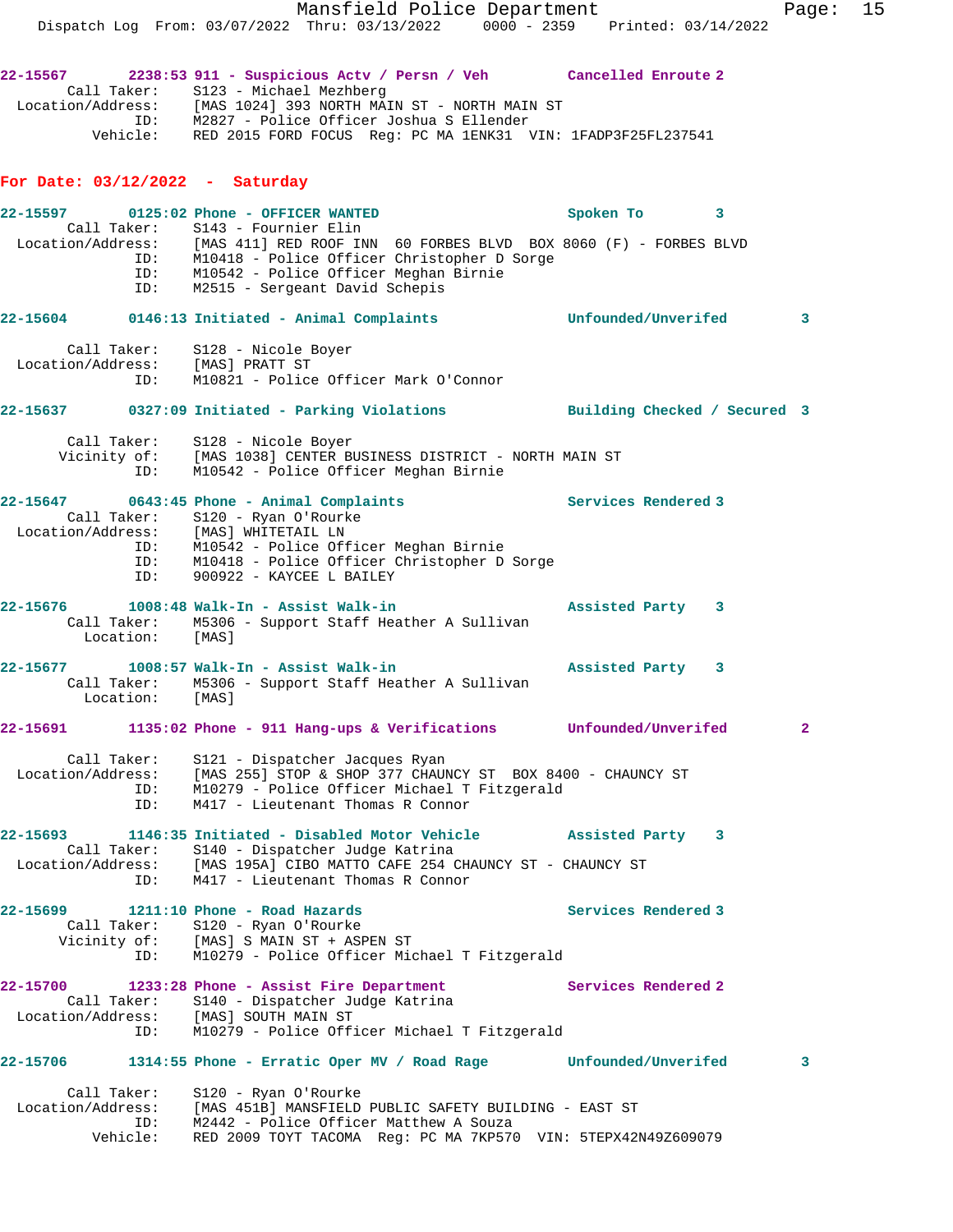**22-15727 1631:42 Phone - Assist Fire Department Services Rendered 2**  Call Taker: S140 - Dispatcher Judge Katrina Location/Address: [MAS H1114] 4 ANGELINA LN - ANGELINA LN ID: M597 - Police Officer David J Pepicelli ID: M2011 - Police Officer William C Trudell **22-15734 1650:43 Walk-In - Assist Walk-in Assisted Party 3**  Call Taker: M10823 - Support Staff Matthew Gately Location: [MAS] **22-15741 1718:57 Initiated - SELECT OR DIRECTED PATROL Cancelled Enroute 3**  Call Taker: S140 - Dispatcher Judge Katrina Primary Id: M10418 - Police Officer Christopher D Sorge Vicinity of: [MAS] CHAUNCY ST + COPELAND DR ID: M10418 - Police Officer Christopher D Sorge **22-15744 1721:10 Phone - Suspicious Actv / Persn / Veh Spoken To 2**  Call Taker: S136 - George Burton Location/Address: [MAS] SCHOOL ST ID: M10418 - Police Officer Christopher D Sorge ID: M2011 - Police Officer William C Trudell **22-15752 1756:08 Initiated - Motor Vehicle Stop Citation / Warning Issued 3** Call Taker: S140 - Dispatcher Judge Katrina Primary Id: M10418 - Police Officer Christopher D Sorge Vicinity of: [MAS 305] WENDY'S 64 COPELAND DR - COPELAND DR ID: M10418 - Police Officer Christopher D Sorge Vehicle: ONG 2008 TOYT SCION XD Reg: PC MA 7WG711 VIN: JTKKU10488J029329 **22-15753 1806:16 Initiated - Motor Vehicle Stop Citation / Warning Issued 3** Call Taker: S140 - Dispatcher Judge Katrina Primary Id: M10418 - Police Officer Christopher D Sorge Vicinity of: [MAS 1015] 30 CHAUNCY PLAZA - CHAUNCY ST ID: M10418 - Police Officer Christopher D Sorge Vehicle: GRY 2015 ACUR UT RDX Reg: PC MA 2SW188 VIN: 5J8TB4H34FL023805 **22-15755 1807:19 Initiated - SELECT OR DIRECTED PATROL Services Rendered 3**  Call Taker: S140 - Dispatcher Judge Katrina Vicinity of: [MAS H5498] GILBERT ST SUBSTATION - GILBERT ST ID: M2011 - Police Officer William C Trudell ID: M2011 - Police Officer William C Trudell **22-15764 1836:53 911 - Suspicious Actv / Persn / Veh Services Rendered 2**  Call Taker: S123 - Michael Mezhberg<br>Location/Address: [MAS H2271] 35 MARSHALL [MAS H2271] 35 MARSHALL AVE - MARSHALL AVE ess: IMAS B22/11 JJ FRINCHELL<br>ID: M2011 - Police Officer William C Trudell<br>ID: M2011 - Police Officer William D So ID: M10418 - Police Officer Christopher D Sorge ID: M416 - Executive Lieutenant Francis W Archer JR ID: M597 - Police Officer David J Pepicelli **22-15769 1859:18 Initiated - Suspicious Actv / Persn / Veh Services Rendered 2**  Call Taker: S145 - Thomas Scanlan Location/Address: [MAS 255] STOP & SHOP 377 CHAUNCY ST BOX 8400 - CHAUNCY ST ID: M416 - Executive Lieutenant Francis W Archer JR Vehicle: BLK 2017 TOYT UT 4RUNNE Reg: PC MA 11LD73 VIN: JTEBU5JR2H5410445 **22-15779 1956:31 Phone - Assist Other Agency Arrest(s) Made 3**  Call Taker: S104 - TARA LAKO Primary Id: M10418 - Police Officer Christopher D Sorge Location/Address: [MAS] OAKLAND ST ID: M597 - Police Officer David J Pepicelli ID: M2011 - Police Officer William C Trudell ID: M10418 - Police Officer Christopher D Sorge ID: M416 - Executive Lieutenant Francis W Archer JR Refer To Summons: 22MAS-101-AR Summons: CASTRO, ERIC Address: 149 OAKLAND ST Apt. #95 MANSFIELD, MA Age: 23 Charges: FIREARM WITHOUT FID CARD, POSSESS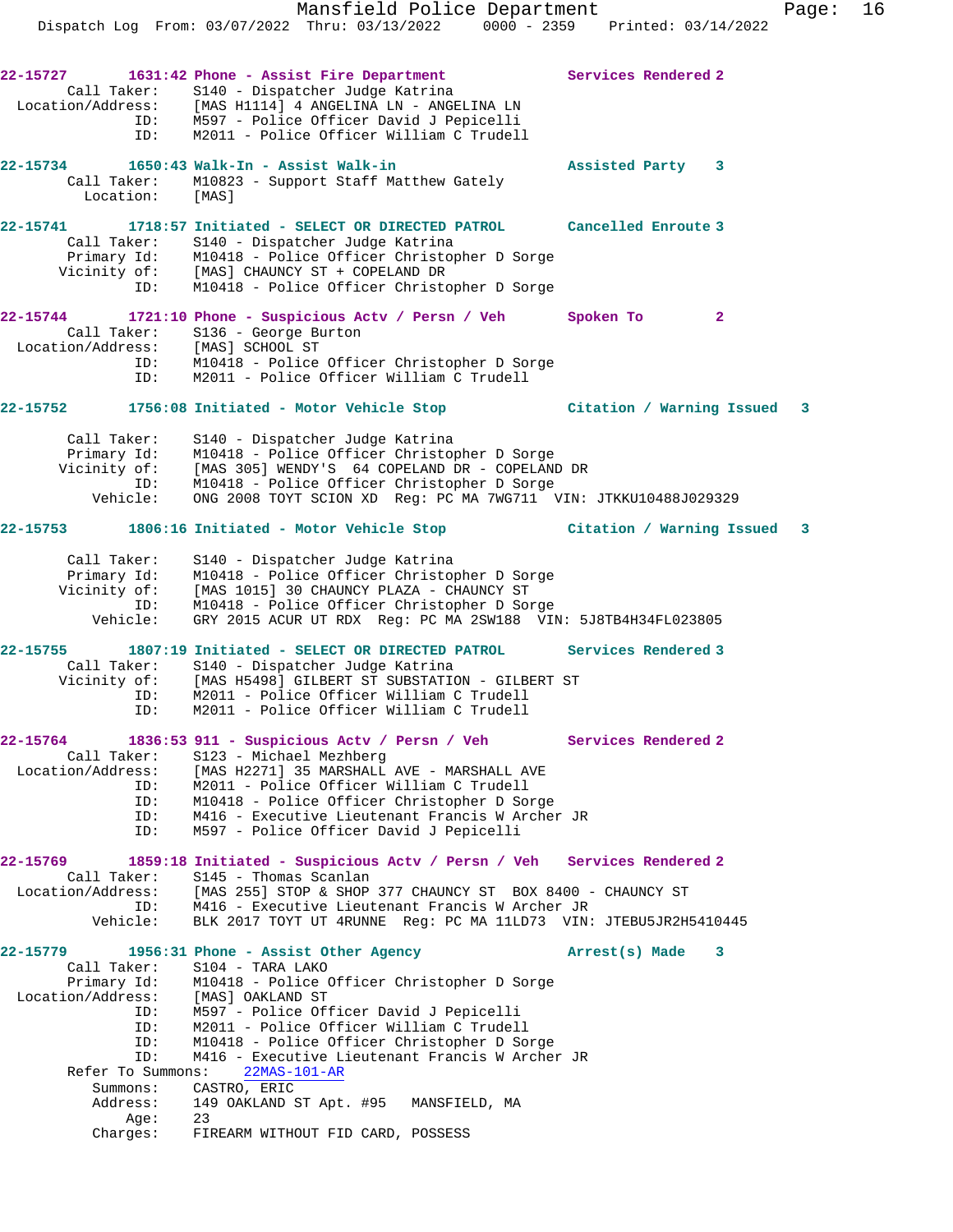Mansfield Police Department Fage: 17 Dispatch Log From: 03/07/2022 Thru: 03/13/2022 0000 - 2359 Printed: 03/14/2022 AMMUNITION WITHOUT FID CARD, POSSESS **22-15789 2103:01 911 - Well Being Check Services Rendered 3**  Call Taker: S139 - Aaron Figueroa Location/Address: [MAS H3464] 17 ERICK RD UNIT 32 - ERICK RD ID: M10418 - Police Officer Christopher D Sorge ID: M597 - Police Officer David J Pepicelli ID: M416 - Executive Lieutenant Francis W Archer JR M2011 - Police Officer William C Trudell **22-15805 2211:38 911 - Motor Veh Acc - No Injury Investigated - Report Taken 1** Call Taker: S139 - Aaron Figueroa Primary Id: M597 - Police Officer David J Pepicelli Location/Address: [MAS H5827] 202 MILL ST - MILL ST ID: M597 - Police Officer David J Pepicelli ID: M10418 - Police Officer Christopher D Sorge ID: M2011 - Police Officer William C Trudell Vehicle: RED 2014 TOYT UT 4RUNNE Reg: PC MA 435LH9 VIN: JTEBU5JR2E5177596 Towed: For: Private Tow By: Central Street Garage To: Owner's Residence Refer To Accident: 22MAS-79-AC **22-15815 2330:46 911 - Erratic Oper MV / Road Rage Spoken To 3**  Call Taker: S139 - Aaron Figueroa Location/Address: [MAS 451B] MANSFIELD PUBLIC SAFETY BUILDING - EAST ST ID: M597 - Police Officer David J Pepicelli ID: M2011 - Police Officer William C Trudell Vehicle: GRY 2013 VOLK PASSAT Reg: PC MA 3HX675 VIN: 1VWBP7A37DC145060 **For Date: 03/13/2022 - Sunday 22-15865 0329:53 Initiated - Suspicious Actv / Persn / Veh Spoken To 2**  Call Taker: S145 - Thomas Scanlan Location/Address: [MAS H5010] TONY'S TREE SERVICE - OTIS ST ID: M9945 - Police Officer Michael N Fenore 22-15868 0332:54 911 - Noise Complaint **Spoken To** 2 Call Taker: S139 - Aaron Figueroa Location/Address: [MAS H2495] 101 CHILSON AVE - CHILSON AVE ID: M10418 - Police Officer Christopher D Sorge ID: M10542 - Police Officer Meghan Birnie **22-15895 0958:26 Phone - Motor Veh Acc - No Injury Investigated - Report Taken 1** Call Taker: S118 - Jarred Kohler Primary Id: M10904 - Police Officer Bryan Hurley Location/Address: [MAS] BICENTENNIAL CT ID: M10904 - Police Officer Bryan Hurley Vehicle: WHI 2015 FORD FOCUS Reg: PC MA 3DZF19 VIN: 1FADP3F28FL246475 Towed: For: Accident By: Private Tow - Operator Request Refer To Accident: 22MAS-80-AC **22-15918 1149:28 Walk-In - Assist Walk-in Assisted Party 3**  Call Taker: M5306 - Support Staff Heather A Sullivan Location: [MAS] **22-15919 1149:39 Walk-In - Assist Walk-in Assisted Party 3**  Call Taker: M5306 - Support Staff Heather A Sullivan Location: [MAS] **22-15927 1217:13 Initiated - SELECT OR DIRECTED PATROL Services Rendered 3**  Call Taker: S129 - Chelsey Ferstler Primary Id: M10904 - Police Officer Bryan Hurley Location/Address: [MAS] STEARNS AVE + OLD STABLE DR ID: M10904 - Police Officer Bryan Hurley **22-15935 1250:19 Phone - Motor Veh Acc - No Injury Services Rendered 1**  Call Taker: S121 - Dispatcher Jacques Ryan Location/Address: [MAS 969B150] HILLIARDS 333 SCHOOL ST 150 - SCHOOL ST ID: M10279 - Police Officer Michael T Fitzgerald Vehicle: BLK 2013 SUBA LEGACY Reg: PC MA 354WZ3 VIN: 4S3BMBK63D3043956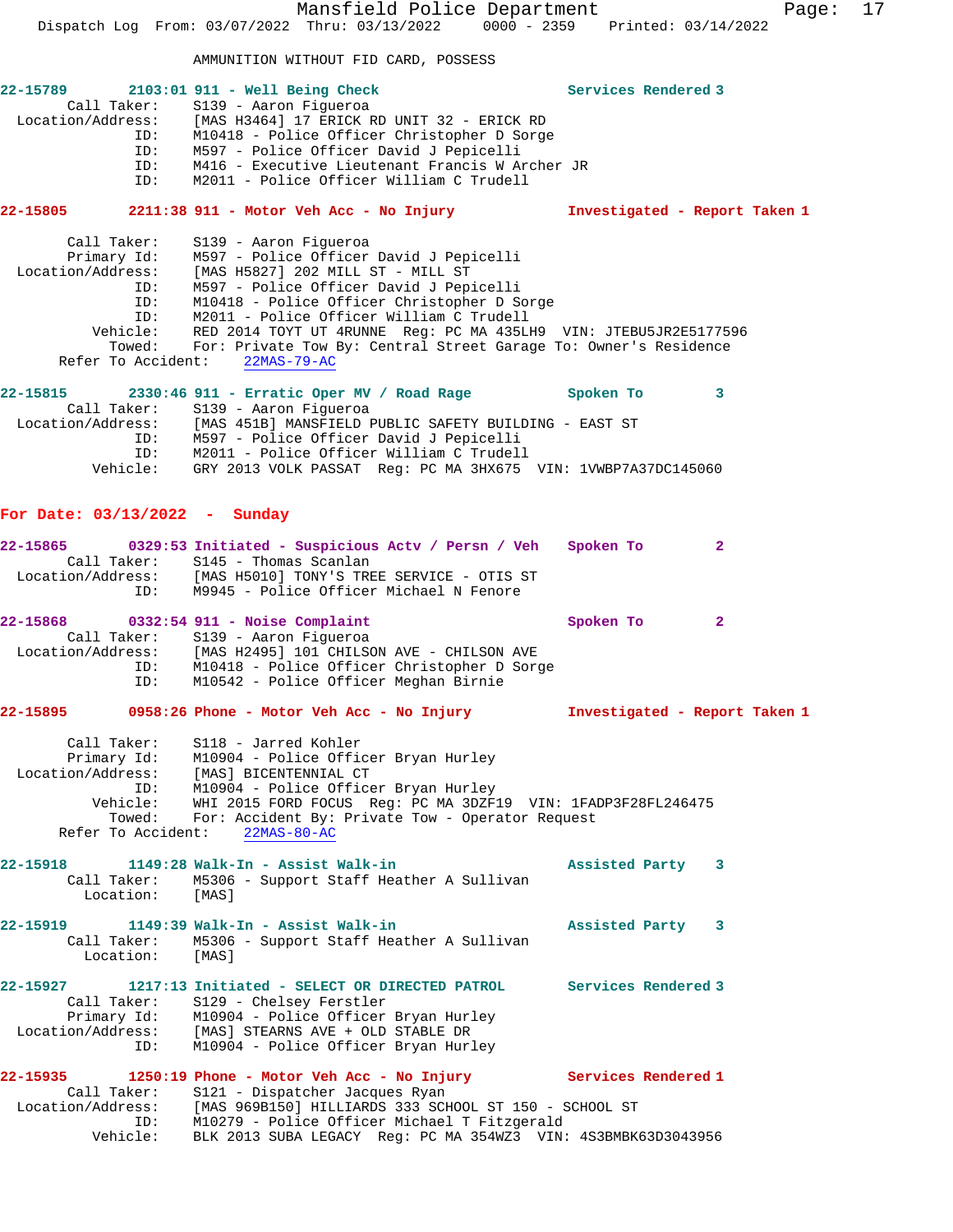

Refer To Incident: 22MAS-227-OF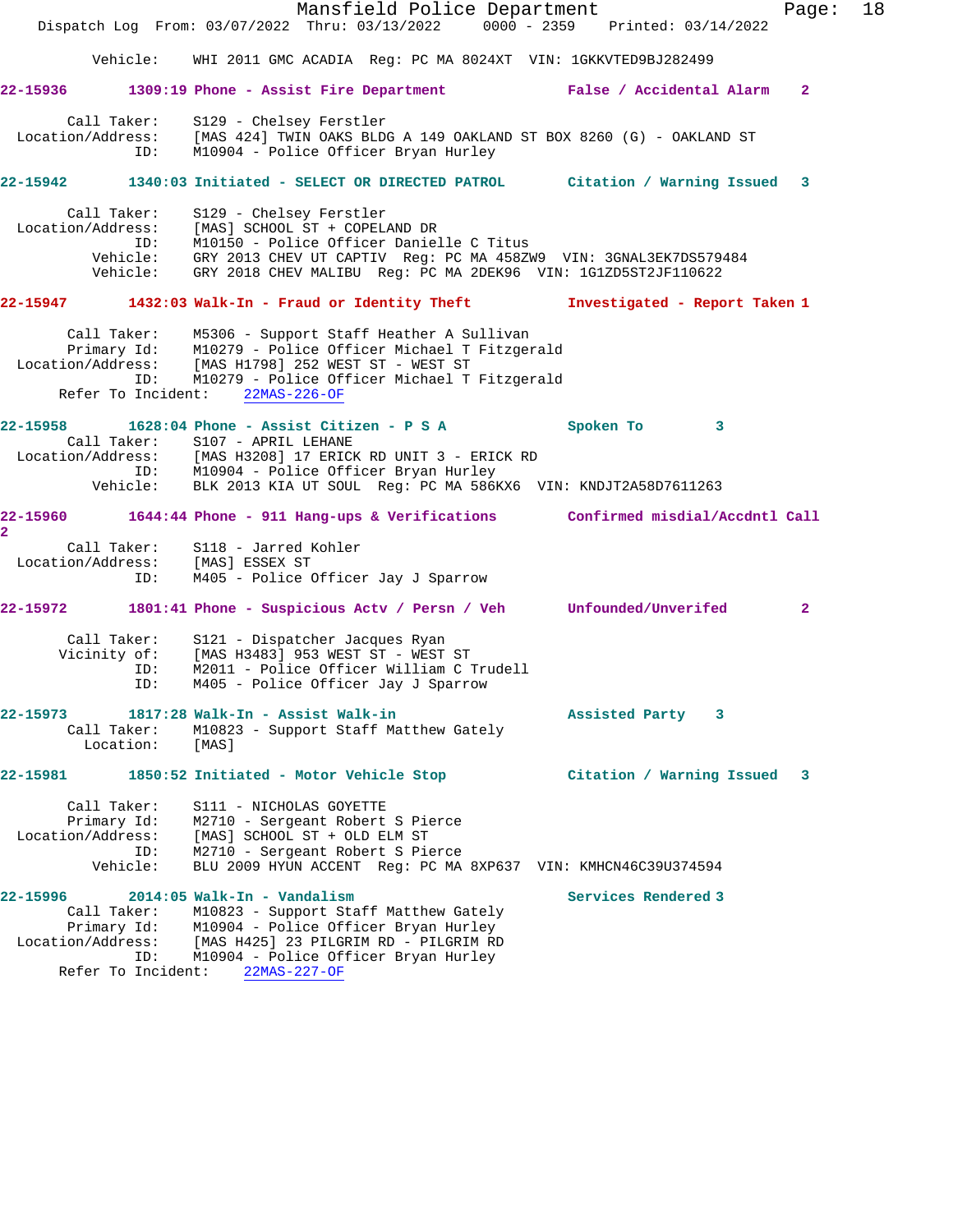**For Date: 03/14/2022 - Monday** Call Number **Time Call Reason Action Action** Priority **22-16083 0616:05 Phone - 911 Hang-ups & Verifications Confirmed misdial/Accdntl Call 2**  Call Taker: S147 - Liam Omalley Location/Address: [MAS H6713] 567 EAST ST - EAST ST ID: M10821 - Police Officer Mark O'Connor **22-16085 0618:37 Phone - 911 Hang-ups & Verifications Confirmed misdial/Accdntl Call 2**  Call Taker: S147 - Liam Omalley Location/Address: [MAS 873] APARTMENTS 34 WEBB PL BOX 9260 (G) - WEBB PL ID: M10542 - Police Officer Meghan Birnie ID: M10542 - Police Officer Meghan Birnie **22-16090 0633:15 Initiated - SELECT OR DIRECTED PATROL Services Rendered 3**  Call Taker: S103 - JEFFREY KEEFE Primary Id: M10512 - Police Officer Derek M Stark Vicinity of: [MAS] WILLIAMS ST ID: M10512 - Police Officer Derek M Stark **22-16100 0701:08 Walk-In - Motor Veh Acc - No Injury Services Rendered 1**  Call Taker: M10857 - Support Staff Thomas Plunkett Location/Address: [MAS 65] CUMBERLAND FARMS 30 CHAUNCY ST - CHAUNCY ST ID: M10542 - Police Officer Meghan Birnie Vehicle: GRY 2004 TOYT COROLL Reg: PC MA 45PJ40 VIN: 2T1BR38E24C263327 Vehicle: BLK 2008 HOND RIDGEL Reg: PC MA 987DK5 VIN: 2HJYK16268H540662 **22-16109 0812:17 Phone - Motor Veh Acc - No Injury Services Rendered 1**  Call Taker: S142 - Savannah Karch Location/Address: [MAS] MANSFIELD AVE ID: M405 - Police Officer Jay J Sparrow ID: M10120 - Police Officer Gregg S Kennedy ID: M2524 - Animal Control Steven Simonds Vehicle: GRY 2019 CHEV IMPALA Reg: PC MA 303KRN VIN: 2G11Z5S35K9161864 Vehicle: BLK 2012 TOYT CAMRY Reg: PC MA 31EC86 VIN: 4T1BF1FK2CU040238 **22-16113 0844 Initiated - Parking Violations Services Rendered 3**  Call Taker: M2524 - Animal Control Steven Simonds Primary Id: M2524 - Animal Control Steven Simonds Location/Address: [MAS] NORTH MAIN ST + PARK ST ID: M2524 - Animal Control Steven Simonds **22-16134 1106 Initiated - Parking Violations Services Rendered 3**  Call Taker: M2524 - Animal Control Steven Simonds Primary Id: M2524 - Animal Control Steven Simonds Location/Address: [MAS] NORTH MAIN ST + OLD COLONY WAY ID: M2524 - Animal Control Steven Simonds **22-16150 1242:52 Phone - Animal Complaints Gone on Arrival 3**  Call Taker: S135 - Michael Chisholm Location/Address: [MAS H2958] 1384 EAST ST - EAST ST ID: M9470 - animal control Jeffrey S Collins **22-16158 1325:39 Initiated - Motor Vehicle Stop Citation / Warning Issued 3** Call Taker: S142 - Savannah Karch Primary Id: M10418 - Police Officer Christopher D Sorge Location/Address: [MAS] EAST ST + PARK AVE ID: M10418 - Police Officer Christopher D Sorge Vehicle: GRY 2017 NISS ROGUE Reg: PC MA 2NEE35 VIN: KNMAT2MV9HP564651 **22-16168 1404:44 Initiated - Disabled Motor Vehicle Vehicle Towed 3**  Call Taker: S142 - Savannah Karch Location/Address: [MAS] PARK ST + WILLIS ST ID: M10418 - Police Officer Christopher D Sorge Vehicle: BLK 2004 FORD LGTCON Reg: PC MA 715JW7 VIN: 1FTRW14W34KB56621

**22-16174 1431:53 Initiated - ACO Activity Spoken To 3**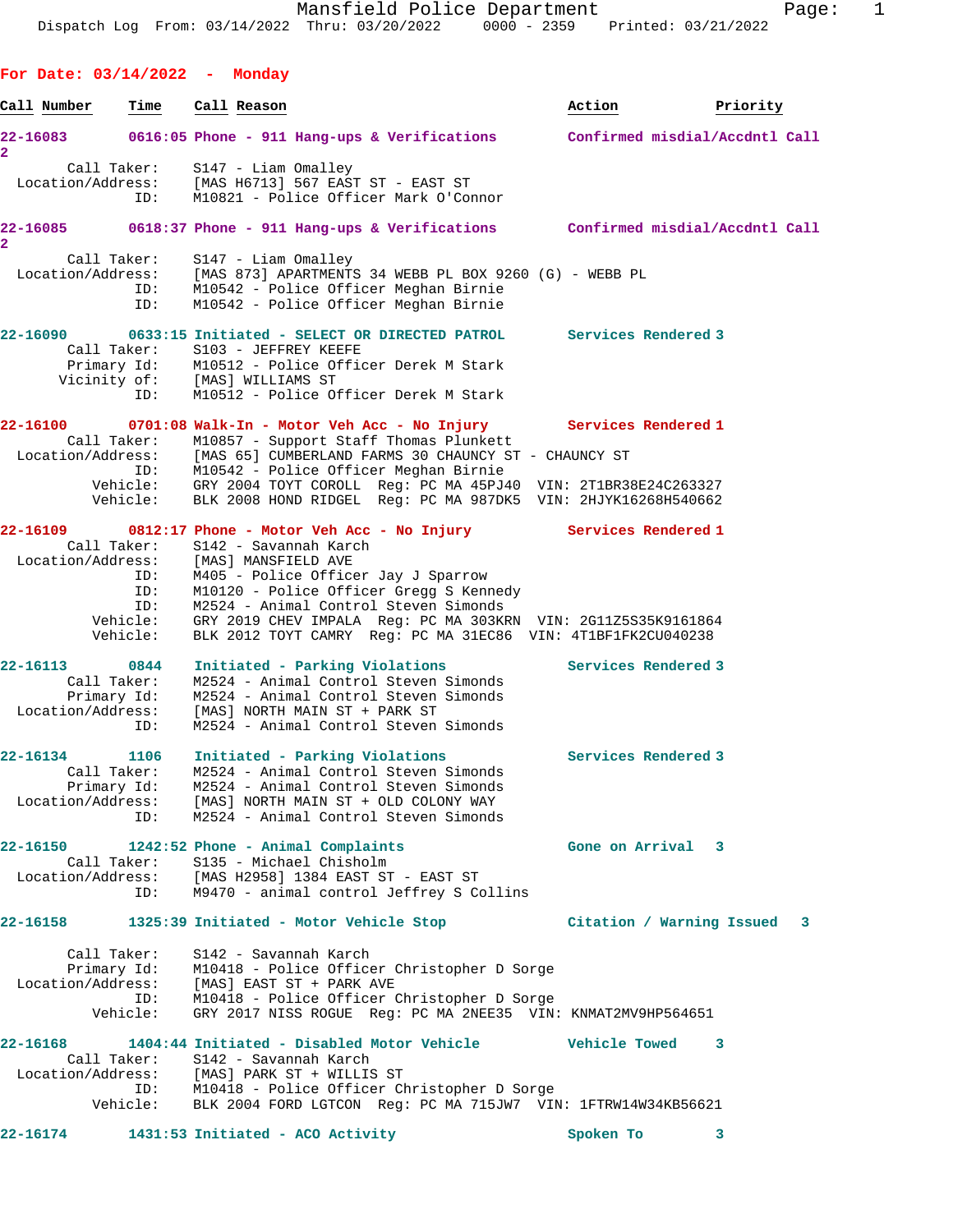|                                         | Mansfield Police Department                                                                                                                                                                                                       |                     | Page: | 2 |
|-----------------------------------------|-----------------------------------------------------------------------------------------------------------------------------------------------------------------------------------------------------------------------------------|---------------------|-------|---|
|                                         | Dispatch Log From: 03/14/2022 Thru: 03/20/2022 0000 - 2359 Printed: 03/21/2022                                                                                                                                                    |                     |       |   |
| Location/Address: [MAS] HOWE ST         | Call Taker: S142 - Savannah Karch<br>Primary Id: M9470 - animal control Jeffrey S Collins<br>ID: M9470 - animal control Jeffrey S Collins                                                                                         |                     |       |   |
| Location: [MAS]                         | Call Taker: M10857 - Support Staff Thomas Plunkett                                                                                                                                                                                | Assisted Party 3    |       |   |
| Location/Address: [MAS] ERICK RD<br>ID: | 22-16193 1652:12 Walk-In - Assist Citizen - P S A 318 Assisted Party 3<br>Call Taker: M10857 - Support Staff Thomas Plunkett<br>Primary Id: M405 - Police Officer Jay J Sparrow<br>M405 - Police Officer Jay J Sparrow            |                     |       |   |
| Location/Address: [MAS] PILGRIM RD      | 22-16200 1732:21 Radio - Follow up Investigation<br>Call Taker: S142 - Savannah Karch<br>ID: M10904 - Police Officer Bryan Hurley                                                                                                 | Services Rendered 3 |       |   |
| ID:                                     | 22-16201 1732:50 Walk-In - Child Safety Seat Program<br>Call Taker: M10857 - Support Staff Thomas Plunkett<br>Location/Address: [MAS 451B] MANSFIELD PUBLIC SAFETY BUILDING - EAST ST<br>M2011 - Police Officer William C Trudell | Services Rendered 3 |       |   |

| Location/Address: [MAS] FRANKLIN ST | 22-16213 1836:59 Phone - Motor Veh Acc - No Injury<br>Call Taker: S118 - Jarred Kohler<br>ID: M405 - Police Officer Jay J Sparrow                                                                                         | Services Rendered 1 |
|-------------------------------------|---------------------------------------------------------------------------------------------------------------------------------------------------------------------------------------------------------------------------|---------------------|
|                                     | Vehicle: GRY 2018 TOYT UT RAV4 Req: PC MA 8WM914 VIN: JTMBFREVXJJ217809                                                                                                                                                   |                     |
| Location/Address: [MAS] FRANCIS AVE | 22-16215 1853:45 Phone - Disturbance / Gathering<br>Call Taker: S142 - Savannah Karch<br>ID: M405 - Police Officer Jay J Sparrow<br>$ID:$ $M417$ - Lieutenant Thomas R Connor<br>ID: M10904 - Police Officer Bryan Hurley | Services Rendered 1 |
| Location: [MAS]                     | 22-16224 2001:29 Walk-In - Assist Walk-in<br>Call Taker: M10857 - Support Staff Thomas Plunkett                                                                                                                           | Assisted Party 3    |
| Location: [MAS]                     | 22-16225  2002:03  Walk-In - Assist Walk-in<br>Call Taker: M10857 - Support Staff Thomas Plunkett                                                                                                                         | Assisted Party 3    |
| Location: [MAS]                     | 22-16226  2002:17 Walk-In - Assist Walk-in<br>Call Taker: M10857 - Support Staff Thomas Plunkett                                                                                                                          | Assisted Party 3    |

## **For Date: 03/15/2022 - Tuesday**

| 22-16305          | 0330:21 Initiated - Parking Violations | Services Rendered 3 |
|-------------------|----------------------------------------|---------------------|
|                   | Call Taker: S147 - Liam Omalley        |                     |
| Primary Id:       | M10512 - Police Officer Derek M Stark  |                     |
| Location/Address: | [MAS] NORTH MAIN ST                    |                     |
| ID:               | M10512 - Police Officer Derek M Stark  |                     |
|                   |                                        |                     |

# **22-16310 0557:32 Initiated - Motor Vehicle Stop Citation / Warning Issued 3**

Call Taker: S147 - Liam Omalley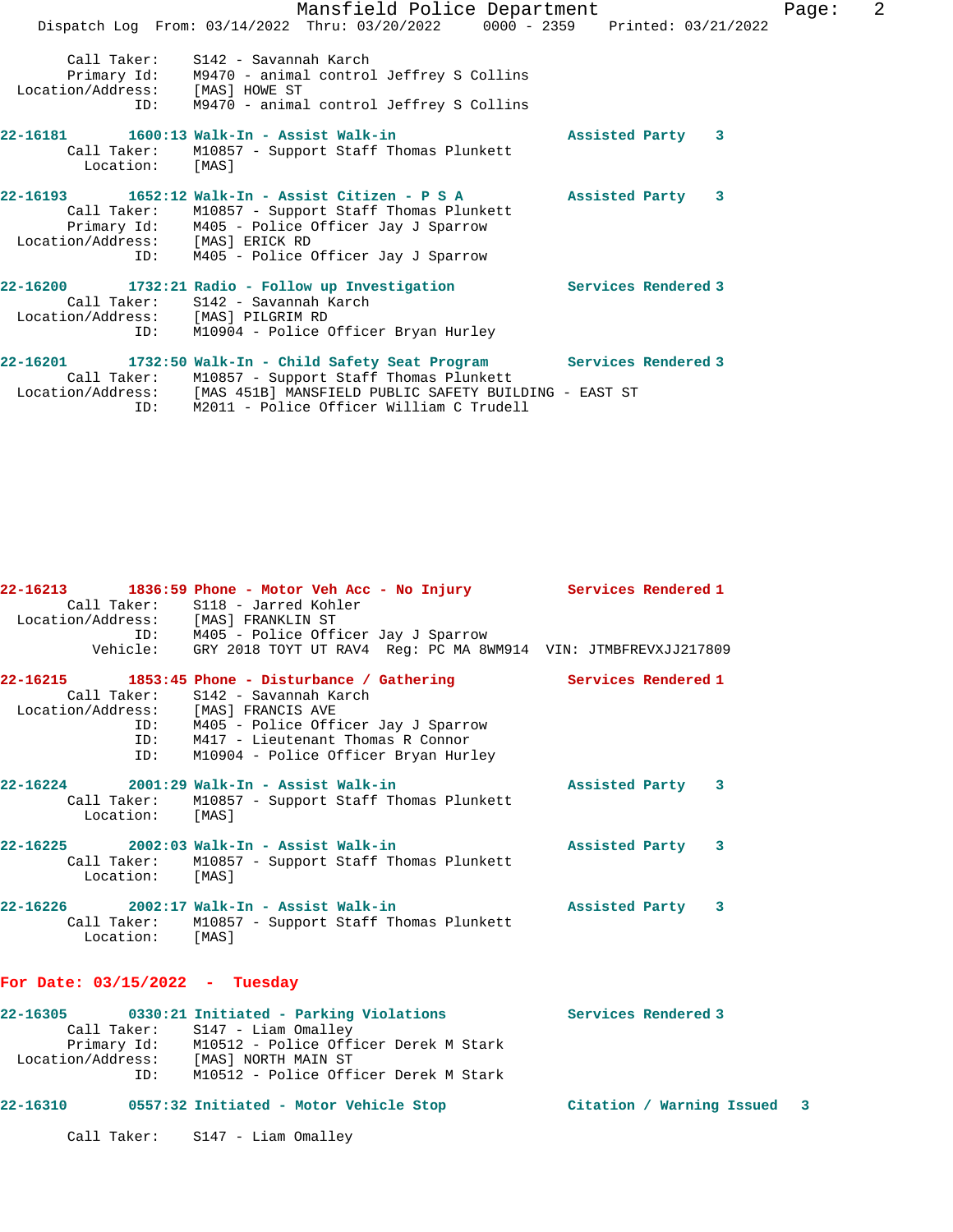Mansfield Police Department Fage: 3 Dispatch Log From: 03/14/2022 Thru: 03/20/2022 0000 - 2359 Printed: 03/21/2022 Primary Id: M10512 - Police Officer Derek M Stark Location/Address: [MAS] EDDY ST + BRANCH ST ID: M10512 - Police Officer Derek M Stark Vehicle: GRY 2009 GMC UT ENVOY Reg: PC MA 2EWD95 VIN: 1GKDT43S192131280 **22-16316 0633:44 Initiated - SELECT OR DIRECTED PATROL Citation / Warning Issued 3** Call Taker: S147 - Liam Omalley Location/Address: [MAS] BRANCH ST + BAYBROOK FARM RD ID: M10542 - Police Officer Meghan Birnie Vehicle: BLK 2016 HOND UT CRV Reg: PC MA 3822KC VIN: 5J6RM4H38GL140222 **22-16317 0638:25 Initiated - SELECT OR DIRECTED PATROL Citation / Warning Issued 3** Call Taker: S147 - Liam Omalley Vicinity of: [MAS 99] FRED'S AUTO REPAIR 334 CENTRAL ST - CENTRAL ST ID: M10024 - Patrolman Gregory S Martell Vehicle: BRO 2008 TOYT CAMRY Reg: PC MA 3RJ825 VIN: 4T1BB46K78U060831 Vehicle: BRO 2016 NISS MAXIMA Reg: PC MA 2SNT77 VIN: 1N4AA6AP8GC387251 **22-16323 0655:44 Initiated - School Officer Activity Services Rendered 3**  Call Taker: S118 - Jarred Kohler Location/Address: [MAS 332] MIDDLE SCHOOL 240 EAST ST BOX 7900 (F) - EAST ST ID: M10023 - Detective Derek M McCune **22-16324 0656 Initiated - Follow up Investigation Services Rendered 3**  Call Taker: M10512 - Police Officer Derek M Stark Primary Id: M10512 - Police Officer Derek M Stark Location/Address: [MAS 451B] MANSFIELD PUBLIC SAFETY BUILDING - EAST ST ID: M10512 - Police Officer Derek M Stark **22-16339 0937:52 Phone - 911 Hang-ups & Verifications Unfounded/Unverifed 2** Call Taker: S126 - William Casey Location/Address: [MAS] MARY DEE LN ID: M10120 - Police Officer Gregg S Kennedy **22-16354 1039 Initiated - Parking Violations Services Rendered 3**  Call Taker: M2524 - Animal Control Steven Simonds Primary Id: M2524 - Animal Control Steven Simonds Location/Address: [MAS] NORTH MAIN ST + PARK ST ID: M2524 - Animal Control Steven Simonds **22-16355 1044:13 Initiated - SELECT OR DIRECTED PATROL Citation / Warning Issued 3** Call Taker: S150 - Shawn Livernois Location/Address: [MAS] COPELAND DR + CHAUNCY ST ID: M2511 - Police Officer David W Kinahan ID: M2511 - Police Officer David W Kinahan Vehicle: YEL 2022 INTL VA MV607 Reg: CO MA V91067 VIN: 3HAEUMML1NL396810 **22-16361 1124:49 Phone - Well Being Check Department / Admin Action 3** Call Taker: S121 - Dispatcher Jacques Ryan Location/Address: [MAS H2387] 1 BUNGAY ST - BUNGAY ST ID: M10279 - Police Officer Michael T Fitzgerald **22-16368 1158:13 Walk-In - Fraud or Identity Theft Investigated - Report Taken 1** Call Taker: M2438 - Support Staff Matthew Todesco Primary Id: M10279 - Police Officer Michael T Fitzgerald Location/Address: [MAS] RESERVOIR ST ID: M10279 - Police Officer Michael T Fitzgerald ID: M10279 - Police Officer Michael T Fitzgerald Refer To Incident: 22MAS-232-OF **22-16384 1336 Initiated - SELECT OR DIRECTED PATROL Services Rendered 3**  Call Taker: M2524 - Animal Control Steven Simonds Primary Id: M2524 - Animal Control Steven Simonds Location/Address: [MAS 12] MANSFIELD HIGH SCHOOL - EAST ST ID: M2524 - Animal Control Steven Simonds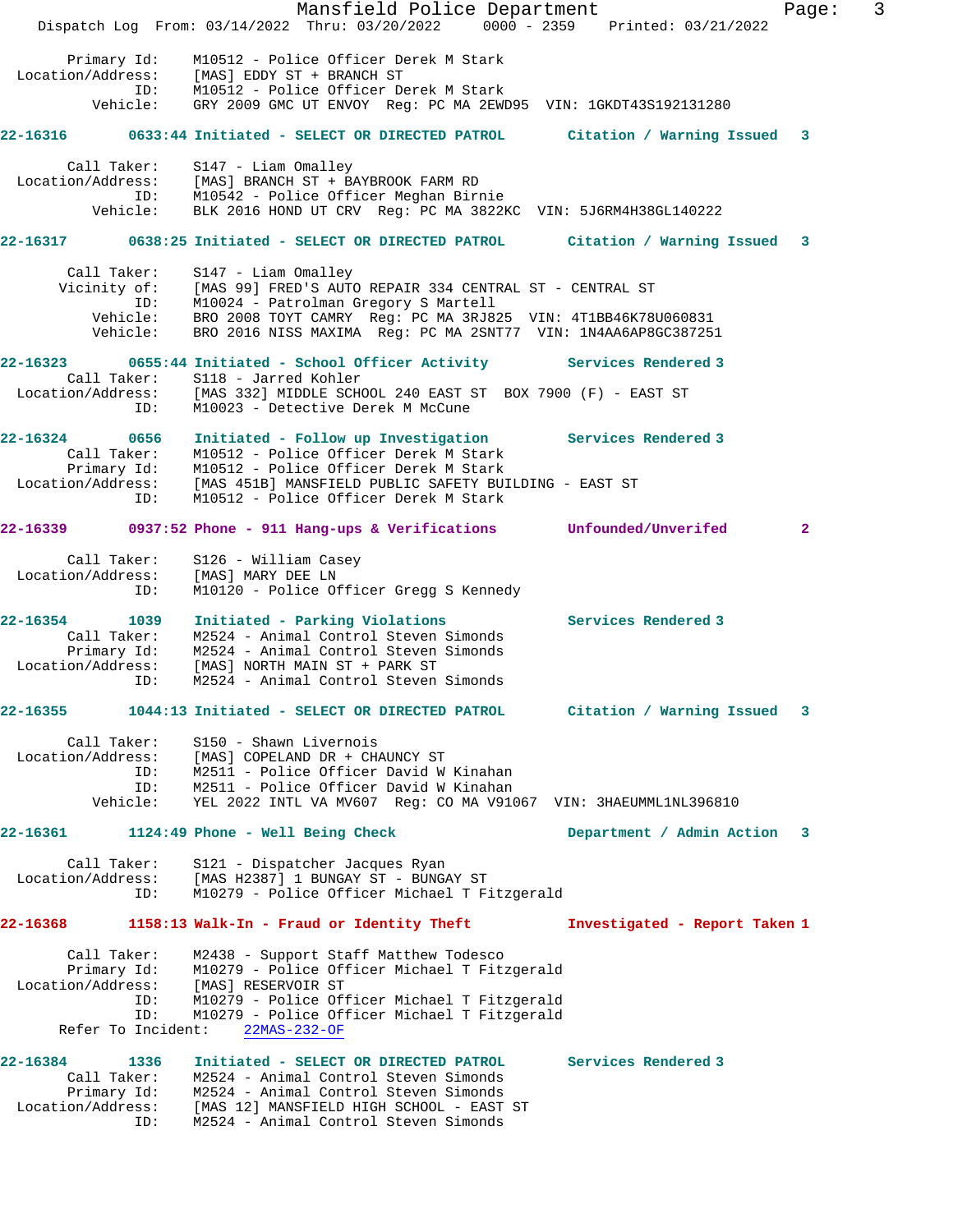|                                                             |                               | Mansfield Police Department<br>Dispatch Log From: 03/14/2022 Thru: 03/20/2022 0000 - 2359 Printed: 03/21/2022                                                                                                                                                                                                                                                                                                                                                                                                                          |                               | $\overline{4}$<br>Page: |
|-------------------------------------------------------------|-------------------------------|----------------------------------------------------------------------------------------------------------------------------------------------------------------------------------------------------------------------------------------------------------------------------------------------------------------------------------------------------------------------------------------------------------------------------------------------------------------------------------------------------------------------------------------|-------------------------------|-------------------------|
|                                                             |                               | 22-16385   1348:12 Initiated - SELECT OR DIRECTED PATROL                                                                                                                                                                                                                                                                                                                                                                                                                                                                               | Department / Admin Action 3   |                         |
|                                                             |                               | Call Taker: S150 - Shawn Livernois<br>Location/Address: [MAS 1002] SCHOOL ZONE - EAST ST<br>ID: M10120 - Police Officer Gregg S Kennedy                                                                                                                                                                                                                                                                                                                                                                                                |                               |                         |
|                                                             |                               | 22-16409 1648:57 Phone - Motor Veh Acc - w/Injury Citation / Warning Issued 1                                                                                                                                                                                                                                                                                                                                                                                                                                                          |                               |                         |
| Call Taker:                                                 | ID:<br>ID:<br>ID:<br>Vehicle: | S142 - Savannah Karch<br>M10821 - Police Officer Mark O'Connor<br>M597 - Police Officer David J Pepicelli<br>M2011 - Police Officer William C Trudell<br>BRO 2014 TOYT TACOMA Reg: PC MA 338BC9 VIN: 3TMLU4ENXEM142700<br>Vehicle: BRO 2014 TOYT TACOMA Reg: PC MA 338BC9 VIN: 3TMLU4ENXEM142700<br>Vehicle: BLK 2012 HOND ACCORD Reg: PAS MA RS79HC VIN: 1HGCP2F64CA101378<br>Towed: For: Accident By: Central Street Garage To: Central Street Garage<br>Released To: CAHILL On: 03/19/2022 @ 1250<br>Refer To Accident: 22MAS-84-AC |                               |                         |
|                                                             | Location: [MAS]               | 22-16413 1716:20 Walk-In - Assist Walk-in<br>Call Taker: M10857 - Support Staff Thomas Plunkett                                                                                                                                                                                                                                                                                                                                                                                                                                        | Assisted Party 3              |                         |
|                                                             |                               | 22-16418 1809:08 Initiated - Motor Vehicle Stop [151] Citation / Warning Issued 3                                                                                                                                                                                                                                                                                                                                                                                                                                                      |                               |                         |
|                                                             | Vehicle:                      | Call Taker: S118 - Jarred Kohler<br>Primary Id: M597 - Police Officer David J Pepicelli<br>Location/Address: [MAS] WEST ST<br>ID: M597 - Police Officer David J Pepicelli<br>YEL 2006 JEEP GRAND Req: PC MA 1TCF71 VIN: 1J4GR48K56C258291                                                                                                                                                                                                                                                                                              |                               |                         |
|                                                             | ID:<br>Vehicle:               | 22-16422 1827:03 Initiated - SELECT OR DIRECTED PATROL Services Rendered 3<br>Call Taker: S118 - Jarred Kohler<br>Primary Id: M10821 - Police Officer Mark O'Connor<br>Location/Address: [MAS] NORTH MAIN ST<br>M10821 - Police Officer Mark O'Connor<br>SIL 2017 TACOMA Req: RI 82192 VIN: 3TMCZ5ANXHM116423                                                                                                                                                                                                                          |                               |                         |
| Location/Address:                                           |                               | 22-16423 1830:37 Phone - Disturbance / Gathering<br>Call Taker: S142 - Savannah Karch<br>[MAS] FRANCIS AVE<br>ID: M2011 - Police Officer William C Trudell                                                                                                                                                                                                                                                                                                                                                                             | Spoken To 1                   |                         |
|                                                             |                               | 22-16425 1847:50 Initiated - Motor Vehicle Stop 6 (Citation / Warning Issued                                                                                                                                                                                                                                                                                                                                                                                                                                                           |                               | 3                       |
| Call Taker:<br>Primary Id:<br>Location/Address:             | ID:<br>Vehicle:               | S116 - Stephen Martell<br>M10821 - Police Officer Mark O'Connor<br>[MAS] NORTH MAIN ST<br>M10821 - Police Officer Mark O'Connor<br>WHI 2018 CHEV CRUZE Req: PC MA 2YXK11 VIN: 1G1BC5SM1J7132263                                                                                                                                                                                                                                                                                                                                        |                               |                         |
| 22-16428<br>3                                               |                               | 1900:43 Initiated - Motor Vehicle Stop                                                                                                                                                                                                                                                                                                                                                                                                                                                                                                 | Investigated - No Action Req. |                         |
| Call Taker:<br>Primary Id:<br>Location/Address:             | ID:<br>Vehicle:               | S116 - Stephen Martell<br>M10821 - Police Officer Mark O'Connor<br>[MAS] WILLIS ST + PARK ST<br>M10821 - Police Officer Mark O'Connor<br>WHI 2012 ACUR UT MDX Reg: PC MA 9YX426 VIN: 2HNYD2H36CH522823                                                                                                                                                                                                                                                                                                                                 |                               |                         |
|                                                             |                               | 22-16433 1947:22 Initiated - Motor Vehicle Stop                                                                                                                                                                                                                                                                                                                                                                                                                                                                                        | Citation / Warning Issued     | 3                       |
| Call Taker:<br>Primary Id:<br>Location/Address:             | ID:<br>Vehicle:               | S116 - Stephen Martell<br>M10821 - Police Officer Mark O'Connor<br>[MAS] UNDERPASS - NORTH MAIN ST<br>M10821 - Police Officer Mark O'Connor<br>SIL 2008 TRAILBLAZER Req: RI 1FD736 VIN: 1GNDT13SX82126921                                                                                                                                                                                                                                                                                                                              |                               |                         |
| 22-16434<br>Call Taker:<br>Primary Id:<br>Location/Address: |                               | 1947:59 Initiated - SELECT OR DIRECTED PATROL Services Rendered 3<br>S116 - Stephen Martell<br>M2011 - Police Officer William C Trudell<br>[MAS] HOPE ST + CHURCH ST                                                                                                                                                                                                                                                                                                                                                                   |                               |                         |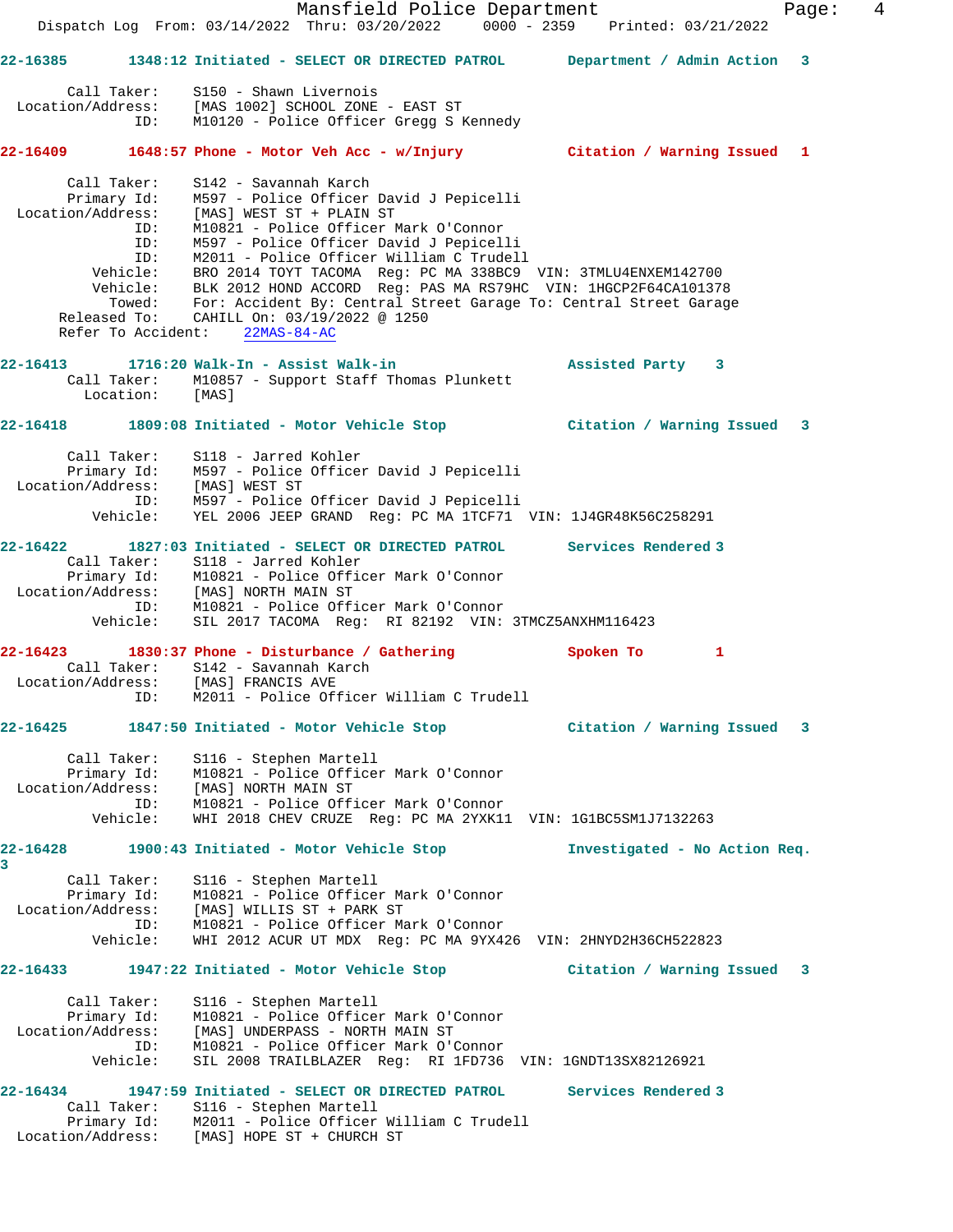Mansfield Police Department Fage: 5 Dispatch Log From: 03/14/2022 Thru: 03/20/2022 0000 - 2359 Printed: 03/21/2022 ID: M2011 - Police Officer William C Trudell **22-16440 2016:49 Initiated - Motor Vehicle Stop Citation / Warning Issued 3** Call Taker: S116 - Stephen Martell Primary Id: M10821 - Police Officer Mark O'Connor Location/Address: [MAS] OAKLAND ST + KINGMAN AVE ID: M10821 - Police Officer Mark O'Connor Vehicle: BLK 2011 BMW 328 Reg: PC MA 8FGA70 VIN: WBAPK5G56BNN82017 **22-16455 2217:03 Initiated - Motor Vehicle Stop Vehicle Towed 3**  Call Taker: S116 - Stephen Martell Primary Id: M10821 - Police Officer Mark O'Connor Location/Address: [MAS H6610] 141 CHAUNCY ST - CHAUNCY ST ID: M10821 - Police Officer Mark O'Connor ID: M2011 - Police Officer William C Trudell Vehicle: WHI 2017 ACUR TLX Reg: PC MA 1NTK16 VIN: 19UUB1F30HA010974 Towed: For: Other By: Annex Auto Towing To: Owner's Residence Refer To Arrest: 22MAS-103-AR **22-16459 2238:20 Initiated - Motor Vehicle Stop Spoken To 3**  Call Taker: S116 - Stephen Martell Primary Id: M10021 - Sergeant Nicole M Boldrighini Location/Address: [MAS 153] \*\*\*OLD\*\*\* MANSFIELD POLICE BOX 7880 - WEST ST ID: M10021 - Sergeant Nicole M Boldrighini M822 - Sergeant Brian P Thibault Vehicle: RED 2020 MAZD UT CX5 Reg: PAS MA BC84AN VIN: JM3KFBCM8L0726881 **For Date: 03/16/2022 - Wednesday 22-16485 0141:12 Initiated - Suspicious Actv / Persn / Veh Building Checked / Secured 2** Call Taker: S116 - Stephen Martell Location/Address: [MAS] DUSTIN CT + EAST ST ID: M10512 - Police Officer Derek M Stark Vehicle: BLK 2019 SUBA ST FOREST Reg: PC MA 1TBM38 VIN: JF2SKACC8KH567366 **22-16493 0158:03 Initiated - Motor Vehicle Stop Citation / Warning Issued 3** Call Taker: S116 - Stephen Martell Primary Id: M10418 - Police Officer Christopher D Sorge Location/Address: [MAS] CHAUNCY ST ID: M10418 - Police Officer Christopher D Sorge ID: M10024 - Patrolman Gregory S Martell Vehicle: GRY 2008 HOND CIVIC Reg: PC MA 8YL595 VIN: JHMFA36248S009638 **22-16521 0651:34 Initiated - Community Policing Services Rendered 3**  Call Taker: S126 - William Casey Location/Address: [MAS 1002] SCHOOL ZONE - EAST ST ID: M10023 - Detective Derek M McCune **22-16523 0655:44 Initiated - SELECT OR DIRECTED PATROL Services Rendered 3**  Call Taker: S126 - William Casey Location/Address: [MAS 1002] SCHOOL ZONE - EAST ST ID: M10024 - Patrolman Gregory S Martell **22-16531 0743 Initiated - SELECT OR DIRECTED PATROL Services Rendered 3**  Call Taker: M2524 - Animal Control Steven Simonds Primary Id: M2524 - Animal Control Steven Simonds Location/Address: [MAS 12] MANSFIELD HIGH SCHOOL - EAST ST ID: M2524 - Animal Control Steven Simonds **22-16534 0819:24 911 - 911 Hang-ups & Verifications Confirmed misdial/Accdntl Call 2**  Call Taker: S117 - MATTHEW BOMES Location/Address: [MAS] DANIELLE LN ID: M10512 - Police Officer Derek M Stark **22-16543 0907:40 Phone - 911 Hang-ups & Verifications Services Rendered 2**  Call Taker: S126 - William Casey Location/Address: [MAS 332] MIDDLE SCHOOL 240 EAST ST BOX 7900 (F) - EAST ST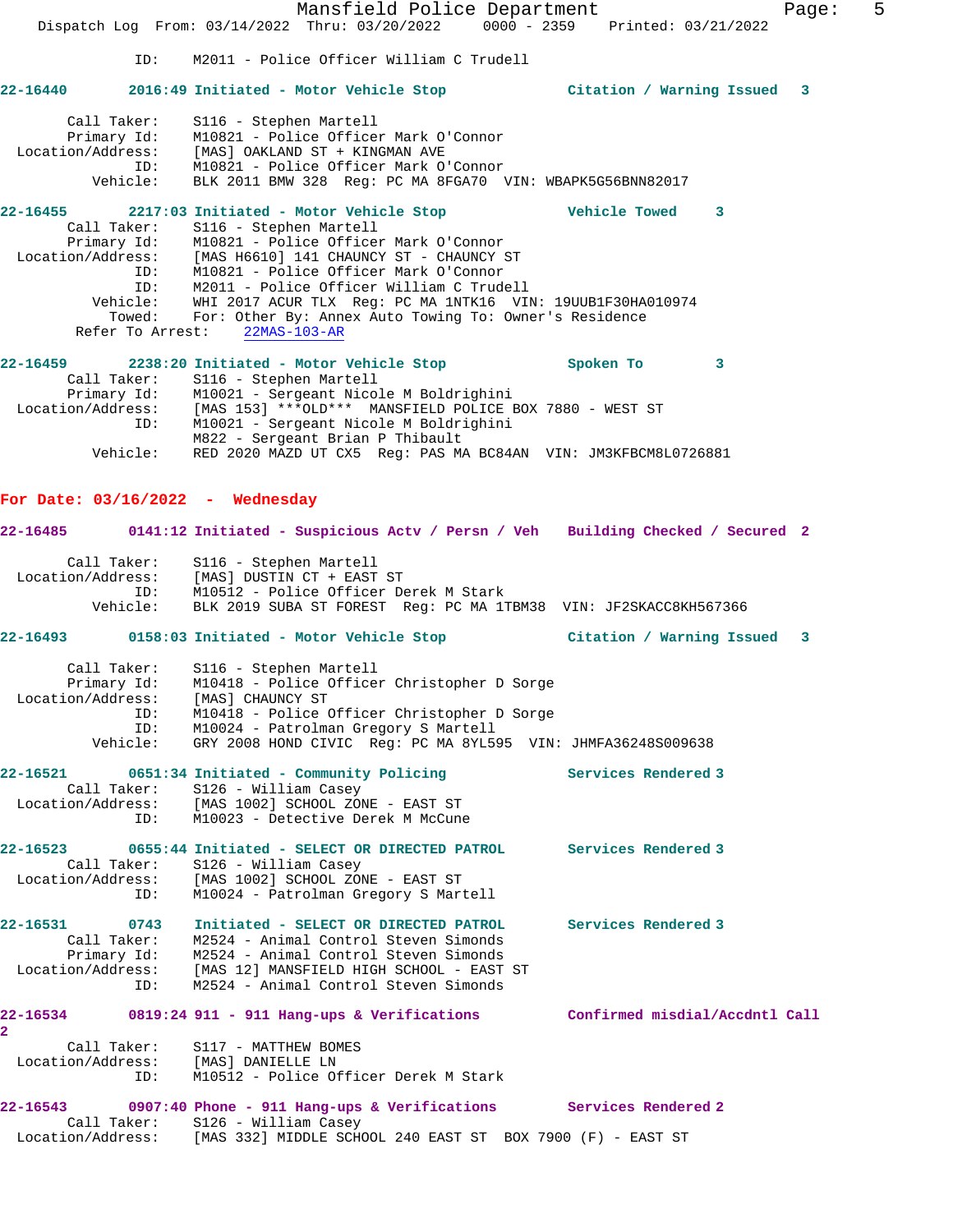Mansfield Police Department Fage: 6 Dispatch Log From: 03/14/2022 Thru: 03/20/2022 0000 - 2359 Printed: 03/21/2022 ID: M10023 - Detective Derek M McCune **22-16554 0957:26 Initiated - SELECT OR DIRECTED PATROL Services Rendered 3**  Call Taker: S126 - William Casey Vicinity of: [MAS] MILL ST ID: M10512 - Police Officer Derek M Stark **22-16562 1041:44 Initiated - Motor Vehicle Stop Citation / Warning Issued 3** Call Taker: S126 - William Casey Primary Id: M10024 - Patrolman Gregory S Martell Location/Address: [MAS] RTE 140 SB ID: M10024 - Patrolman Gregory S Martell Vehicle: GRY 2005 VOLK NEWJET Reg: PC MA 97J480 VIN: 3VWDG71K75M618326 **22-16564 1050 Initiated - Parking Violations Services Rendered 3**  Call Taker: M2524 - Animal Control Steven Simonds Primary Id: M2524 - Animal Control Steven Simonds Location/Address: [MAS] NORTH MAIN ST + COTTAGE ST ID: M2524 - Animal Control Steven Simonds **22-16577 1211:46 Initiated - SELECT OR DIRECTED PATROL Services Rendered 3**  Call Taker: S126 - William Casey Location/Address: [MAS] NORTH MAIN ST + PARK ST ID: M10120 - Police Officer Gregg S Kennedy **22-16588 1313:41 Phone - Road Hazards Referred to Other Agency 3** Call Taker: S149 - Christopher Caron Location/Address: [MAS] NORFOLK ST + RTE 140 NB **22-16594 1321:13 Phone - Assist Fire Department Services Rendered 2**  Call Taker: S126 - William Casey Location/Address: [MAS] CABOT BLVD ID: M2511 - Police Officer David W Kinahan ID: M10024 - Patrolman Gregory S Martell **22-16596 1328 Initiated - SELECT OR DIRECTED PATROL Services Rendered 3**  Call Taker: M2524 - Animal Control Steven Simonds Primary Id: M2524 - Animal Control Steven Simonds Location/Address: [MAS 12] MANSFIELD HIGH SCHOOL - EAST ST ID: M2524 - Animal Control Steven Simonds **22-16597 1344:23 Initiated - Community Policing Services Rendered 3**  Call Taker: S126 - William Casey Location/Address: [MAS 12] MANSFIELD HIGH SCHOOL - EAST ST ID: M2511 - Police Officer David W Kinahan **22-16601 1358:13 Phone - 911 Hang-ups & Verifications Referred to Other Agency 2** Call Taker: S135 - Michael Chisholm Location/Address: [MAS H3016] 130 BROWN AVE - BROWN AVE ID: M10120 - Police Officer Gregg S Kennedy **22-16616 1525:04 Radio - Suspicious Actv / Persn / Veh Spoken To 2**  Call Taker: S142 - Savannah Karch Primary Id: M822 - Sergeant Brian P Thibault Location/Address: [MAS] WARE ST ID: M822 - Sergeant Brian P Thibault ID: M2512 - Detective Kenneth E Wright **22-16619 1548:47 Phone - Erratic Oper MV / Road Rage Gone on Arrival 3**  Call Taker: S117 - MATTHEW BOMES Location/Address: [MAS 198] NORTH EASTON SAVINGS BANK 71 COPELAND DR - COPELAND DR ID: M10120 - Police Officer Gregg S Kennedy **22-16631 1715:29 Phone - Assist Citizen - P S A Spoken To 3**  Call Taker: S107 - APRIL LEHANE Location/Address: [MAS] PARK ST ID: M2180 - Police Officer Nicole P Newport M9945 - Police Officer Michael N Fenore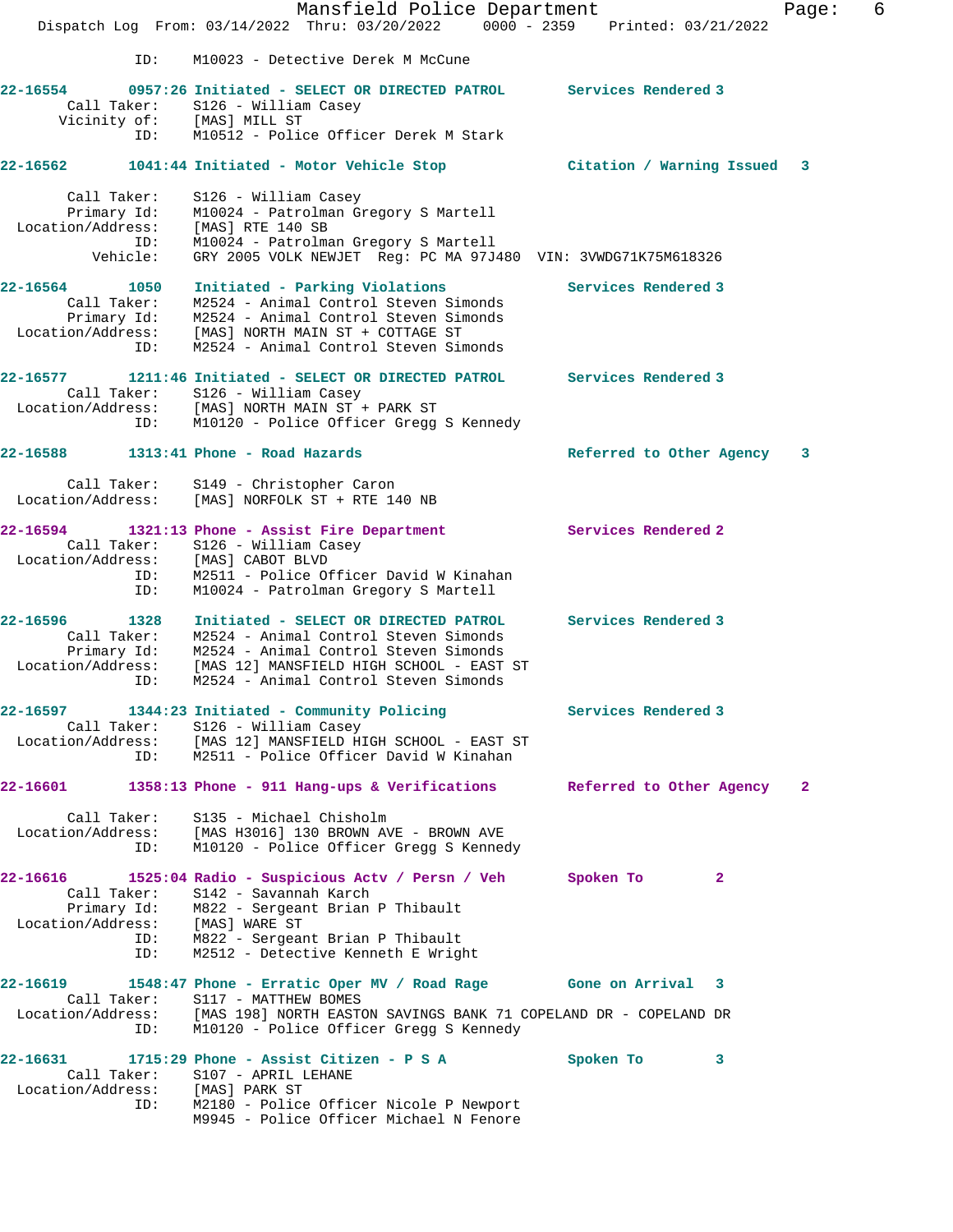Mansfield Police Department Fage: 7 Dispatch Log From: 03/14/2022 Thru: 03/20/2022 0000 - 2359 Printed: 03/21/2022 **22-16632 1716:05 911 - Suspicious Actv / Persn / Veh Spoken To 2**  Call Taker: S117 - MATTHEW BOMES Location/Address: [MAS] MANSFIELD AVE + N MAIN ST ID: M10819 - Police Officer Beau J Palanza ID: M822 - Sergeant Brian P Thibault ID: M10021 - Sergeant Nicole M Boldrighini **22-16636 1737:37 Walk-In - OFFICER WANTED Assisted Party 3**  Call Taker: M10574 - Civilian William Galarneau Location/Address: [TAU] CORNELL AVE ID: M10021 - Sergeant Nicole M Boldrighini **22-16635 1740:10 Initiated - Motor Vehicle Stop Citation / Warning Issued 3** Call Taker: S120 - Ryan O'Rourke Primary Id: M597 - Police Officer David J Pepicelli Location/Address: [MAS] WEST ST + HAMPSHIRE ST ID: M597 - Police Officer David J Pepicelli ID: M10819 - Police Officer Beau J Palanza Vehicle: WHI 2020 TOYT UT RAV4 Reg: PC MA 9TK982 VIN: 2T3G1RFV1LW087653 **22-16638 1758:23 Initiated - Motor Vehicle Stop Citation / Warning Issued 3** Call Taker: S120 - Ryan O'Rourke Primary Id: M597 - Police Officer David J Pepicelli Location/Address: [MAS] PRATT ST + HOPE ST ID: M597 - Police Officer David J Pepicelli Vehicle: GRY 2015 HOND CIVIC Reg: PC MA 7EE794 VIN: 19XFB2F55FE704634 **22-16645 1837:55 Initiated - Motor Vehicle Stop Citation / Warning Issued 3** Call Taker: S120 - Ryan O'Rourke Primary Id: M10819 - Police Officer Beau J Palanza Location/Address: [MAS] CHAUNCY ST + CENTRAL ST ID: M10819 - Police Officer Beau J Palanza Vehicle: WHI 2018 JEEP WRANGL Reg: PC MA 1DY974 VIN: 1C4HJXDG9JW178052 **22-16658 1927:12 Phone - Erratic Oper MV / Road Rage Unfounded/Unverifed 3** Call Taker: S116 - Stephen Martell Location/Address: [MAS 418] STATION POINTE 21-31 FRANCIS AVE BOX 9640 (G) - FRANCIS AVE ID: M10120 - Police Officer Gregg S Kennedy Vehicle: YEL 2013 FORD FOCUS Reg: PC MA 2GCM39 VIN: 1FADP3L99DL348270 **22-16670 2038:15 Initiated - Motor Vehicle Stop Citation / Warning Issued 3** Call Taker: S139 - Aaron Figueroa Primary Id: M10819 - Police Officer Beau J Palanza Location/Address: [MAS 240A] MANSFIELD SERVICE INC 189 CHAUNCY ST BOX 7700 - CHAUNCY ST ID: M10819 - Police Officer Beau J Palanza Vehicle: GRY 2018 INFI Q50 Reg: PC MA 1KHZ66 VIN: JN1EV7AR1JM436284 **22-16696 2343:45 Walk-In - Assist Citizen - P S A Spoken To 3**  Call Taker: M10823 - Support Staff Matthew Gately Location/Address: [MAS H1265] 6 ERICK RD UNIT 63 - ERICK RD ID: M10024 - Patrolman Gregory S Martell **For Date: 03/17/2022 - Thursday 22-16714 0200:36 Initiated - Motor Vehicle Stop Citation / Warning Issued 3** Call Taker: S139 - Aaron Figueroa Primary Id: M10418 - Police Officer Christopher D Sorge Location/Address: [MAS] EASTMAN ST + MYSTIC LN ID: M10418 - Police Officer Christopher D Sorge Vehicle: RED 2021 FORD RANGER Reg: PC MA 6BM210 VIN: 1FTER4FH8MLE05933 **22-16740 0235:27 Initiated - Motor Vehicle Stop Citation / Warning Issued 3** Call Taker: S139 - Aaron Figueroa

Primary Id: M10418 - Police Officer Christopher D Sorge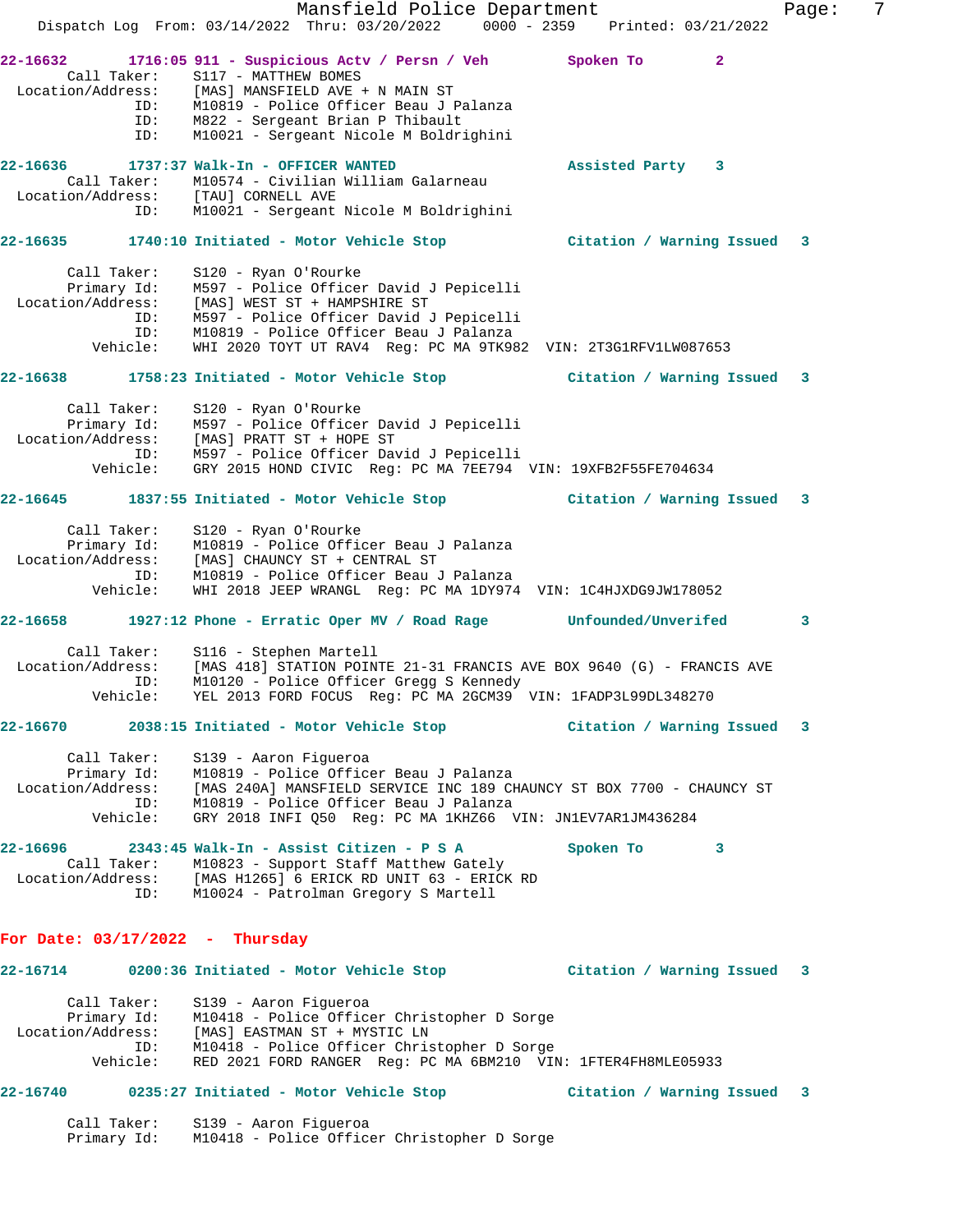Mansfield Police Department Fage: 8 Dispatch Log From: 03/14/2022 Thru: 03/20/2022 0000 - 2359 Printed: 03/21/2022 Location/Address: [MAS] CHAUNCY ST + PERKINS AVE ID: M10418 - Police Officer Christopher D Sorge ID: M10512 - Police Officer Derek M Stark ID: M10024 - Patrolman Gregory S Martell Vehicle: BLK 2021 LEXS IS300 Reg: PC MA 2DNF35 VIN: JTHC81F26M5046976 Towed: For: Unregistered/Uninsured By: Central Street Garage Vehicle: 2006 HYUN SONATA GLS/LX VIN: 5NPEU46F86H143691 Refer To Summons: 22MAS-104-AR Summons: DEWSNAP, KRISTA MARION Address: 3745 MENDON RD CUMBERLAND, RI Age: 31 Charges: NUMBER PLATE VIOLATION TO CONCEAL ID UNREGISTERED MOTOR VEHICLE UNINSURED MOTOR VEHICLE **22-16745 0306:06 Initiated - Parking Violations Services Rendered 3**  Call Taker: S139 - Aaron Figueroa Location/Address: [MAS 1038] CENTER BUSINESS DISTRICT - NORTH MAIN ST ID: M10024 - Patrolman Gregory S Martell **22-16746 0311:35 911 - Suspicious Actv / Persn / Veh Arrest(s) Made 2**  Call Taker: S139 - Aaron Figueroa Primary Id: M10418 - Police Officer Christopher D Sorge Location/Address: [MAS 451B] MANSFIELD PUBLIC SAFETY BUILDING - EAST ST ID: M2515 - Sergeant David Schepis ID: M10024 - Patrolman Gregory S Martell ID: M10418 - Police Officer Christopher D Sorge ID: M10512 - Police Officer Derek M Stark Vehicle: BLU 2021 ALTIMA Reg: PC RI 1DM238 VIN: 1N4BL4BV6MN350361 Refer To Arrest: 22MAS-105-AR Arrest: PIERRE, EYAMA KAYA Address: 48 BANKS ST BROCKTON, MA Age: 22 Charges: DEFAULT WARRANT **22-16753 0547:41 Initiated - Prisoner Watch/Release Prisoner Monitored/Released 1** Call Taker: S139 - Aaron Figueroa Location/Address: [MAS 451B] MANSFIELD PUBLIC SAFETY BUILDING - EAST ST ID: M10418 - Police Officer Christopher D Sorge **22-16755 0624:16 Initiated - SELECT OR DIRECTED PATROL Services Rendered 3**  Call Taker: S139 - Aaron Figueroa Primary Id: M10512 - Police Officer Derek M Stark Location/Address: [MAS] WILLIAMS ST + FOREST HEIGHTS DR ID: M10512 - Police Officer Derek M Stark **22-16756 0624:01 Phone - Suspicious Actv / Persn / Veh Spoken To 2**  Call Taker: S103 - JEFFREY KEEFE Vicinity of: [MAS H6759] 4 RIVER EDGE RD - RIVER EDGE RD ID: M10418 - Police Officer Christopher D Sorge ID: M10024 - Patrolman Gregory S Martell **22-16769 0707:45 Other - LE Team Activation Services Rendered 1**  Call Taker: M10823 - Support Staff Matthew Gately Location: [MAS] COHASSET, MA ID: M2511 - Police Officer David W Kinahan M9945 - Police Officer Michael N Fenore **22-16772 0737:25 Phone - 911 Hang-ups & Verifications Confirmed misdial/Accdntl Call 2**  Call Taker: S121 - Dispatcher Jacques Ryan Location/Address: [MAS H3627] 101 CENTRAL ST - BLDG A - CENTRAL ST ID: M10512 - Police Officer Derek M Stark **22-16776 0753:55 Walk-In - Assist Walk-in Assisted Party 3**  Call Taker: M2438 - Support Staff Matthew Todesco Location: [MAS] **22-16786 0914:08 Walk-In - Assist Walk-in Assisted Party 3**  Call Taker: M2438 - Support Staff Matthew Todesco Location: [MAS]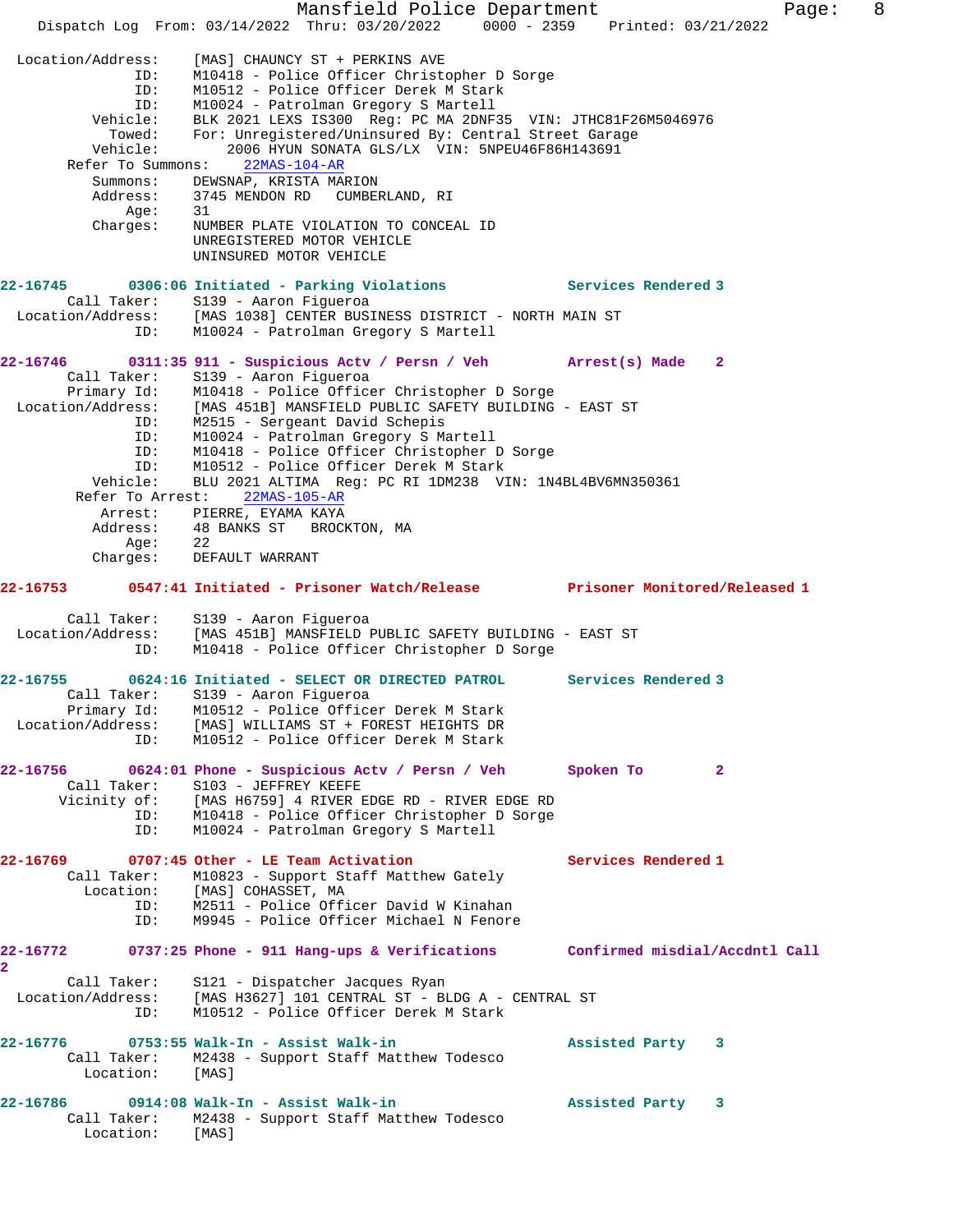Mansfield Police Department Fage: 9 Dispatch Log From: 03/14/2022 Thru: 03/20/2022 0000 - 2359 Printed: 03/21/2022 **22-16789 0921:52 Walk-In - Assist Walk-in Assisted Party 3**  Call Taker: M2438 - Support Staff Matthew Todesco Location: [MAS] **22-16790 0929:17 911 - Suspicious Actv / Persn / Veh Spoken To 2**  Call Taker: S133 - Matthew Cunningham Location/Address: [MAS 864] 65 CROCKER ST BOX 8460 - CROCKER ST ID: M597 - Police Officer David J Pepicelli ID: M2442 - Police Officer Matthew A Souza **22-16798 1020:15 Initiated - Motor Vehicle Stop Citation / Warning Issued 3** Call Taker: S118 - Jarred Kohler Primary Id: M597 - Police Officer David J Pepicelli Location/Address: [MAS 202] CATMAN CAFE 16 OLD COLONY WAY - OLD COLONY WAY ID: M597 - Police Officer David J Pepicelli Vehicle: RED 2018 AUDI UT Q5 Reg: PC MA 5LM467 VIN: WA1BNAFY7J2029895 **22-16804 1050:57 Initiated - Motor Vehicle Stop Citation / Warning Issued 3** Call Taker: S118 - Jarred Kohler Primary Id: M597 - Police Officer David J Pepicelli Location/Address: [MAS 202] CATMAN CAFE 16 OLD COLONY WAY - OLD COLONY WAY ID: M597 - Police Officer David J Pepicelli Vehicle: BLK 2013 FORD SD EDGE Reg: PC MA 8GA259 VIN: 2FMDK4JC8DBC36553 **22-16805 1051:42 Initiated - Disabled Motor Vehicle Unfounded/Unverifed 3** Call Taker: S118 - Jarred Kohler Primary Id: M10150 - Police Officer Danielle C Titus Location/Address: [MAS] EAST ST + WARE ST ID: M10150 - Police Officer Danielle C Titus ID: M10150 - Police Officer Danielle C Titus **22-16808 1105:17 Initiated - SELECT OR DIRECTED PATROL Citation / Warning Issued 3** Call Taker: S118 - Jarred Kohler Primary Id: M597 - Police Officer David J Pepicelli Location/Address: [MAS] CHAUNCY ST + COPELAND DR ID: M597 - Police Officer David J Pepicelli Vehicle: GRY 2011 CHEV MALIBU Reg: PC MA 765FH9 VIN: 1G1ZC5E10BF251297 **22-16810 1116:23 Walk-In - Assist Walk-in Assisted Party 3**  Call Taker: M2438 - Support Staff Matthew Todesco Location: [MAS] **22-16811 1120:32 Initiated - Motor Vehicle Stop Services Rendered 3**  Call Taker: S118 - Jarred Kohler Primary Id: M597 - Police Officer David J Pepicelli Location/Address: [MAS] CENTRAL ST + BELLA VISTA AVE ID: M597 - Police Officer David J Pepicelli Vehicle: BLK 2015 CHEV UT TAHOE Reg: PC MA 24ZZ99 VIN: 1GNSKCKC9FR582476 **22-16820 1225:20 Phone - Motor Veh Acc - No Injury Citation / Warning Issued 1** Call Taker: S120 - Ryan O'Rourke Primary Id: M597 - Police Officer David J Pepicelli Location/Address: [MAS 173] MANSFIELD VARIETY 72 PRATT ST - PRATT ST ID: M10150 - Police Officer Danielle C Titus ID: M597 - Police Officer David J Pepicelli Vehicle: BLU 2010 MAZD MAZDA3 Reg: PC MA 189X50 VIN: JM1BL1S68A1328463 Towed: For: Accident By: Central Street Garage To: Central Street Garage Released To: BRENNAN On: 03/17/2022 @ 1502 Vehicle: ONG 2020 SUBA UT CROSSTREK Reg: PC MA 339M10 VIN: JF2GTAPC3LH206948 Refer To Accident: 22MAS-85-AC **22-16825 1244:56 Phone - Suspicious Actv / Persn / Veh Spoken To 2**  Call Taker: S107 - APRIL LEHANE Location/Address: [MAS 238] SHARON CREDIT UNION 100 FORBES BLVD - FORBES BLVD ID: M2442 - Police Officer Matthew A Souza

Vehicle: BLK 2019 LEXS NX300 Reg: PC MA 1NBX31 VIN: JTJBARBZ6K2197475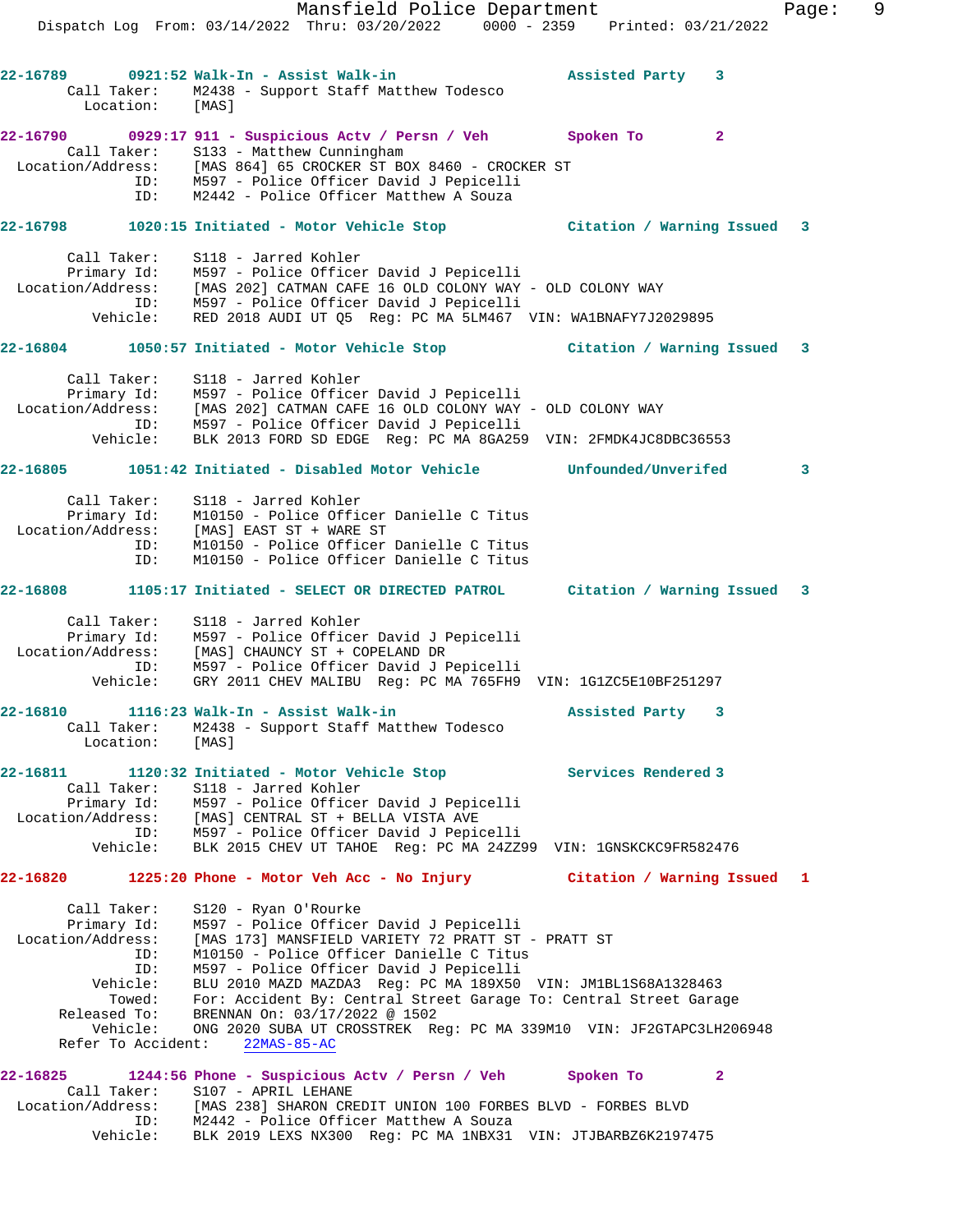| $\overline{\mathbf{2}}$                      |                                          | 22-16827 1250:47 Phone - 911 Hang-ups & Verifications Confirmed misdial/Accdntl Call                                                                                                                                                                                   |                     |
|----------------------------------------------|------------------------------------------|------------------------------------------------------------------------------------------------------------------------------------------------------------------------------------------------------------------------------------------------------------------------|---------------------|
|                                              |                                          | Call Taker: S119 - Jennifer Napolitano<br>Location/Address: [MAS H681] 15 SPRING ST - SPRING ST<br>ID: M822 - Sergeant Brian P Thibault                                                                                                                                |                     |
|                                              |                                          | 22-16830 1304:23 Initiated - Parking Violations Not Home / No Answer 3                                                                                                                                                                                                 |                     |
|                                              |                                          | Call Taker: S118 - Jarred Kohler<br>Primary Id: M9470 - animal control Jeffrey S Collins<br>Location/Address: [MAS] WEST ST<br>ID: M9470 - animal control Jeffrey S Collins                                                                                            |                     |
|                                              |                                          | 22-16831 1311:49 Phone - 911 Hang-ups & Verifications Unfounded/Unverifed                                                                                                                                                                                              | $\mathbf{2}$        |
|                                              |                                          | Call Taker: S133 - Matthew Cunningham<br>Location/Address: [MAS 9A] EMERSON 55 CABOT BLVD BOX 9600 - CABOT BLVD<br>ID: M2442 - Police Officer Matthew A Souza                                                                                                          |                     |
|                                              |                                          | 22-16836 1338:46 Initiated - Community Policing Services Rendered 3                                                                                                                                                                                                    |                     |
|                                              |                                          | Call Taker: S118 - Jarred Kohler<br>Location/Address: [MAS 332] MIDDLE SCHOOL 240 EAST ST BOX 7900 (F) - EAST ST<br>ID: M9470 - animal control Jeffrey S Collins                                                                                                       |                     |
|                                              | Location: [MAS]                          | 22-16837    1341:11    Walk-In - Assist Walk-in<br>Call Taker: M2438 - Support Staff Matthew Todesco                                                                                                                                                                   | Assisted Party 3    |
|                                              |                                          | 22-16838 1343:55 Initiated - Community Policing Services Rendered 3<br>Call Taker: S118 - Jarred Kohler<br>Location/Address: [MAS 1002] SCHOOL ZONE - EAST ST<br>ID: M10150 - Police Officer Danielle C Titus                                                          |                     |
|                                              |                                          | 22-16839 1344:48 Walk-In - Assist Walk-in<br>Call Taker: M2438 - Support Staff Matthew Todesco<br>Location: [MAS]                                                                                                                                                      | Assisted Party 3    |
|                                              |                                          | 22-16840 1346:06 Initiated - Motor Vehicle Stop [151] Citation / Warning Issued 3                                                                                                                                                                                      |                     |
|                                              |                                          | Call Taker: S118 - Jarred Kohler<br>Primary Id: M2442 - Police Officer Matthew A Souza<br>Location/Address: [MAS] WEST ST + FORBES BLVD<br>ID: M2442 - Police Officer Matthew A Souza<br>Vehicle: GRY 2012 HOND ACCORD Reg: PC MA 1NE139 VIN: 1HGCP2F66CA004733        |                     |
| 22-16849                                     |                                          | 1419:34 Walk-In - Suspicious Actv / Persn / Veh                                                                                                                                                                                                                        | Services Rendered 2 |
| Location/Address:                            | Call Taker:<br>Primary Id:<br>ID:<br>ID: | M2438 - Support Staff Matthew Todesco<br>M822 - Sergeant Brian P Thibault<br>[MAS H3070] 58 EAST ST - EAST ST<br>M10150 - Police Officer Danielle C Titus<br>M822 - Sergeant Brian P Thibault                                                                          |                     |
| 22-16851                                     |                                          | 1423:58 Phone - 911 Hang-ups & Verifications Confirmed misdial/Accdntl Call                                                                                                                                                                                            |                     |
| $\overline{\mathbf{2}}$<br>Location/Address: | Call Taker:<br>ID:                       | S133 - Matthew Cunningham<br>[MAS 244A] 4 CORNERS CITGO 4 SOUTH MAIN ST BOX 6000 - SOUTH MAIN ST<br>M2442 - Police Officer Matthew A Souza                                                                                                                             |                     |
| 22-16850                                     | Call Taker:<br>Location:                 | 1424:33 Walk-In - Assist Walk-in<br>M2438 - Support Staff Matthew Todesco<br>[MAS]                                                                                                                                                                                     | Assisted Party 3    |
| 22-16852                                     | Vehicle:                                 | 1432:48 Initiated - Assist Citizen - P S A<br>Call Taker: S118 - Jarred Kohler<br>Location/Address: [MAS 331] JORDAN SCHOOL 255 EAST ST BOX 7960 (F) - EAST ST<br>ID: M2512 - Detective Kenneth E Wright<br>WHI 2020 HINO 195 Req: CO MA E66451 VIN: JHHRDM2H8LK009489 | Spoken To<br>3      |
| 22-16858                                     |                                          | 1503:52 Walk-In - Assist Walk-in<br>Call Taker: M2438 - Support Staff Matthew Todesco                                                                                                                                                                                  | Assisted Party 3    |

Location: [MAS]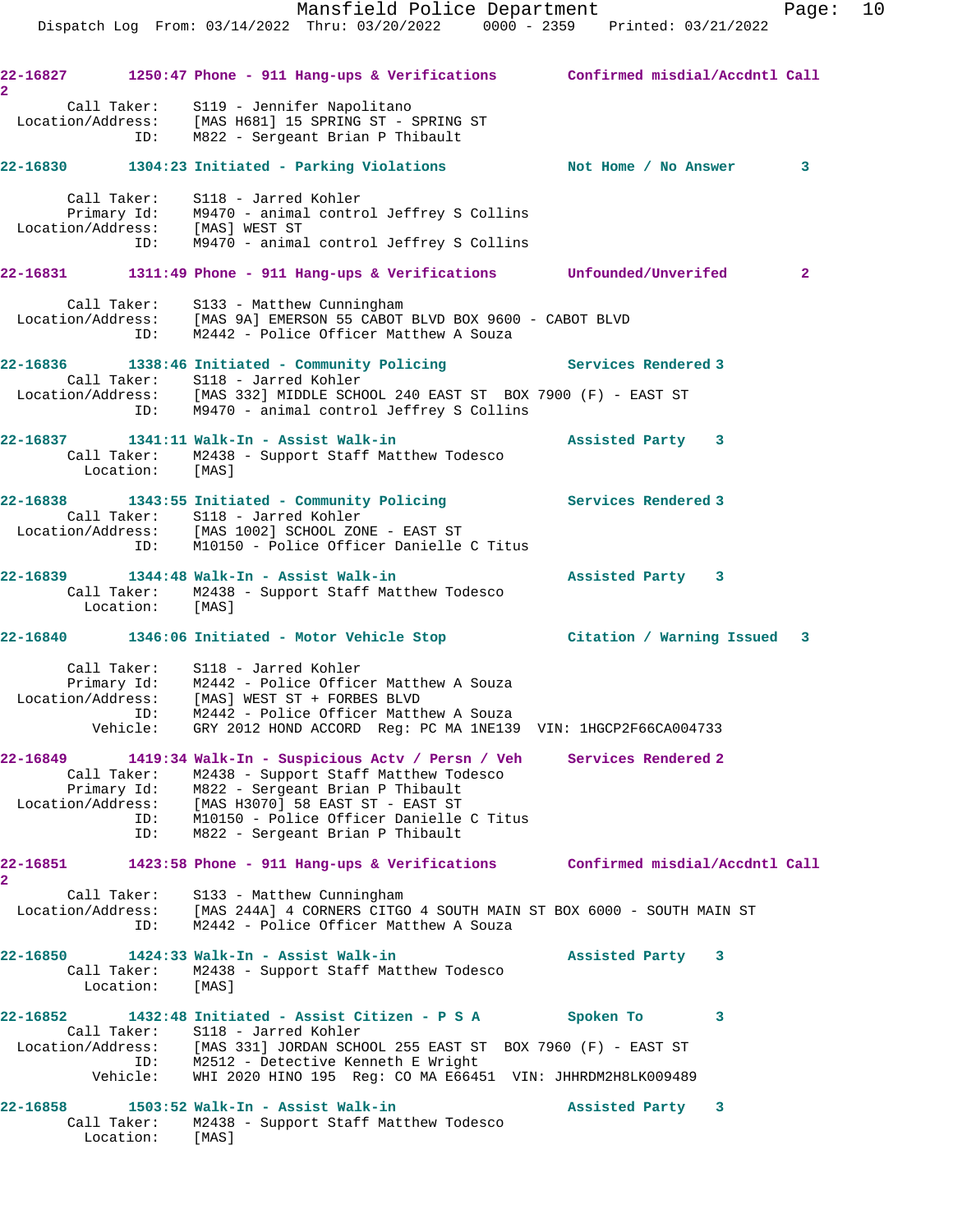Mansfield Police Department Fage: 11 Dispatch Log From: 03/14/2022 Thru: 03/20/2022 0000 - 2359 Printed: 03/21/2022 **22-16859 1504:09 Walk-In - Assist Walk-in Assisted Party 3**  Call Taker: M2438 - Support Staff Matthew Todesco Location: [MAS] **22-16860 1512:55 911 - 911 Hang-ups & Verifications Spoken To 2**  Call Taker: S143 - Fournier Elin Location/Address: [MAS 407B] NATIONAL LUMBER 90 NORFOLK ST BOX 8520 - NORFOLK ST ID: M2442 - Police Officer Matthew A Souza 22-16865 1554:41 Initiated - ACO Activity **Services Rendered 3**  Call Taker: S133 - Matthew Cunningham Location/Address: [MAS H2344] 9 BRANCH ST - BRANCH ST ID: M9470 - animal control Jeffrey S Collins **22-16868 1611:22 911 - Motor Veh Acc - No Injury Vehicle Towed 1**  Call Taker: S143 - Fournier Elin Primary Id: M405 - Police Officer Jay J Sparrow Location/Address: [MAS H3845] 1407 EAST ST - EAST ST ID: M405 - Police Officer Jay J Sparrow ID: M597 - Police Officer David J Pepicelli ID: M10819 - Police Officer Beau J Palanza ID: M597 - Police Officer David J Pepicelli Vehicle: GRY 2015 NISS ALTIMA Reg: PC MA 1XR281 VIN: 1N4AL3AP1FC277780 Towed: For: Accident By: Central Street Garage To: Central Street Garage Released To: SHEEDY Refer To Arrest: 22MAS-106-AR Arrest: BLIXT, COLBY CABRAL Address: 108 NORTON AVE Apt. #1 SOUTH EASTON, MA Age: 28 Charges: DRUG, POSSESS CLASS B Refer To Accident: 22MAS-86-AC **22-16873 1633:47 911 - 911 Hang-ups & Verifications Unfounded/Unverifed 2** Call Taker: S143 - Fournier Elin Location/Address: [MAS 280] TOYOTA MOTORS 440 FORBES BLVD BOX 8080,8100 - FORBES BLVD ID: M417 - Lieutenant Thomas R Connor **22-16883 1804:08 Initiated - SELECT OR DIRECTED PATROL Services Rendered 3**  Call Taker: S133 - Matthew Cunningham Location/Address: [MAS] CLAIRE AVE + BALCOM ST ID: M10819 - Police Officer Beau J Palanza ID: M10819 - Police Officer Beau J Palanza **22-16884 1808:03 Initiated - Motor Vehicle Stop Citation / Warning Issued 3** Call Taker: S133 - Matthew Cunningham Primary Id: M10819 - Police Officer Beau J Palanza Location/Address: [MAS H2910] 150 BALCOM ST - BALCOM ST ID: M10819 - Police Officer Beau J Palanza Vehicle: BLU 2016 MAZD CX5 Reg: PC MA 81EE37 VIN: JM3KE4CY0G0872022 **22-16886 1833:49 911 - Lost / Found Property Cancelled Enroute 3**  Call Taker: S143 - Fournier Elin Location/Address: [MAS 82] DUNKIN DONUTS 45 CHAUNCY ST - CHAUNCY ST ID: M597 - Police Officer David J Pepicelli **22-16891 1853:54 911 - 911 Hang-ups & Verifications Confirmed misdial/Accdntl Call 2**  Call Taker: S143 - Fournier Elin Location/Address: [MAS H4566] 8 SERENA ALLEN WAY - SERENA ALLEN WAY ID: M597 - Police Officer David J Pepicelli **22-16907 2024:13 Initiated - Motor Vehicle Stop Citation / Warning Issued 3** Call Taker: S145 - Thomas Scanlan Primary Id: M10819 - Police Officer Beau J Palanza Vicinity of: [MAS] SCHOOL ST + PLYMOUTH ST ID: M10819 - Police Officer Beau J Palanza

Vehicle: GRY 2007 TOYT CAMNEW Reg: PAR MA J790 VIN: 4T1BE46K17U551272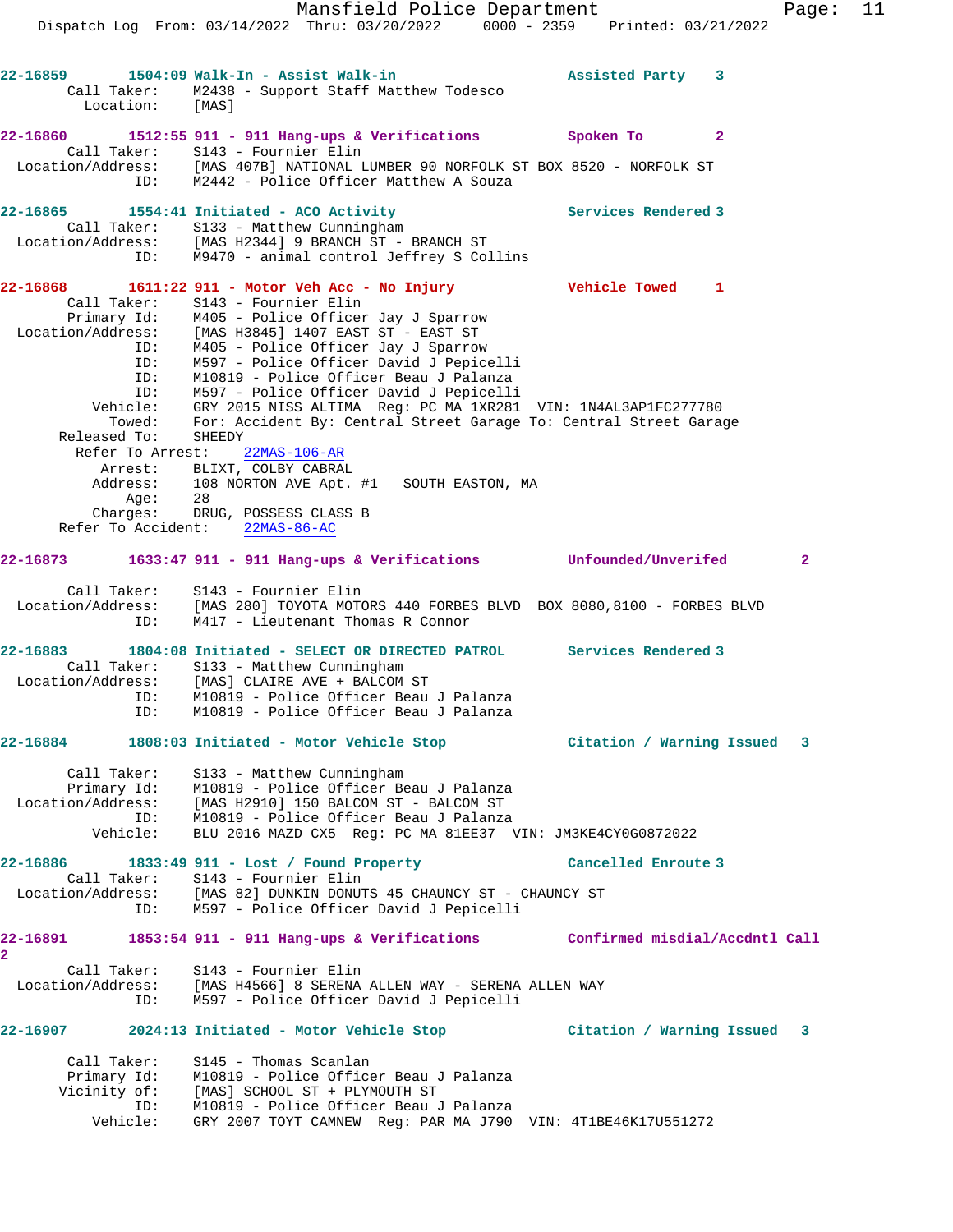Call Taker: S145 - Thomas Scanlan Primary Id: M10819 - Police Officer Beau J Palanza Vicinity of: [MAS H3182] 318 ELM ST - ELM ST ID: M10819 - Police Officer Beau J Palanza Vehicle: GRY 2004 VOLK CO GOLF Reg: PC MA 3BNE21 VIN: 9BWGR61J444024966 **22-16916 2057:24 Initiated - Disabled Motor Vehicle Services Rendered 3**  Call Taker: S145 - Thomas Scanlan Vicinity of: [MAS] RTE 140 NB + RTE 495 NB ID: M10021 - Sergeant Nicole M Boldrighini M822 - Sergeant Brian P Thibault Vehicle: WHI 2018 HOND CIVIC Reg: PC MA 2WKL17 VIN: 2HGFC2F51JH603151 Towed: For: Disabled Vehicle By: AAA TOWING To: Other Location **22-16919 2120:17 Initiated - Motor Vehicle Stop Citation / Warning Issued 3** Call Taker: S145 - Thomas Scanlan Primary Id: M10819 - Police Officer Beau J Palanza Location/Address: [MAS] NORTH MAIN ST + CHURCH ST ID: M10819 - Police Officer Beau J Palanza Vehicle: BLK 2016 SUBA LEGACY Reg: PC MA 7TW815 VIN: 4S3BNAN64G3055721 **22-16942 2351:06 Phone - Suspicious Actv / Persn / Veh Spoken To 2**  Call Taker: S147 - Liam Omalley Location/Address: [MAS H4297] 52 FAIRFIELD PARK - FAIRFIELD PARK ID: M10024 - Patrolman Gregory S Martell ID: M10542 - Police Officer Meghan Birnie **22-16943 2359:16 911 - Well Being Check Spoken To 3**  Call Taker: S104 - TARA LAKO Location/Address: [MAS 834] CVS 261 CHAUNCY ST BOX 8000 - CHAUNCY ST ID: M10024 - Patrolman Gregory S Martell ID: M10542 - Police Officer Meghan Birnie ID: M2515 - Sergeant David Schepis **For Date: 03/18/2022 - Friday 22-16988 0348:31 Phone - Animal Complaints Services Rendered 3**  Call Taker: S147 - Liam Omalley Location/Address: [MAS] CARRIAGE HOUSE LN + STEARNS AVE ID: M10024 - Patrolman Gregory S Martell **22-16996 0638:31 Initiated - SELECT OR DIRECTED PATROL Services Rendered 3**  Call Taker: S145 - Thomas Scanlan Location/Address: [MAS] NORTH MAIN ST ID: M10542 - Police Officer Meghan Birnie **22-17000 0648:53 Initiated - SELECT OR DIRECTED PATROL Services Rendered 3**  Call Taker: S124 - Josesph Shebertes Location/Address: [MAS] EAST ST + MILL ST ID: M10024 - Patrolman Gregory S Martell **22-17016 0846:23 Phone - 911 Hang-ups & Verifications Unfounded/Unverifed 2** Call Taker: S119 - Jennifer Napolitano Location/Address: [MAS 428A] ERICK RD ID: M2442 - Police Officer Matthew A Souza **22-17020 0914:57 Initiated - SELECT OR DIRECTED PATROL Services Rendered 3**  Call Taker: S124 - Josesph Shebertes Location/Address: [MAS 1002] SCHOOL ZONE - EAST ST ID: M2442 - Police Officer Matthew A Souza **22-17027 0940:52 Phone - Assist Fire Department Cancelled Enroute 2**  Call Taker: S124 - Josesph Shebertes<br>Location/Address: [MAS 197] BELKNAP & WHITE [MAS 197] BELKNAP & WHITE BOX 9180 111 PLYMOUTH ST - PLYMOUTH ST ID: M10150 - Police Officer Danielle C Titus **22-17035 1014:04 Initiated - SELECT OR DIRECTED PATROL Services Rendered 3** 

**22-16915 2054:08 Initiated - Motor Vehicle Stop Citation / Warning Issued 3**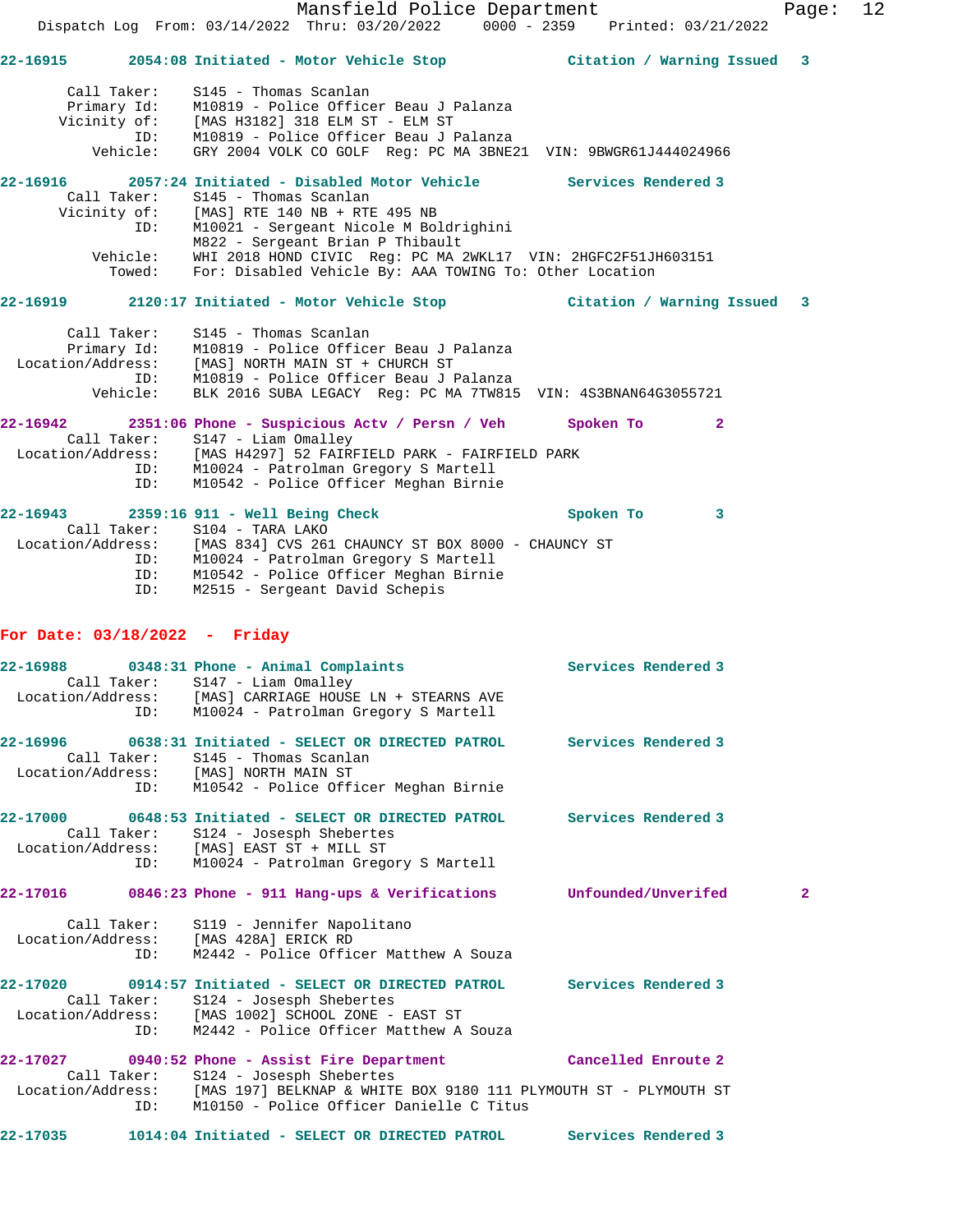Mansfield Police Department Fage: 13 Dispatch Log From: 03/14/2022 Thru: 03/20/2022 0000 - 2359 Printed: 03/21/2022 Call Taker: S124 - Josesph Shebertes Vicinity of: [MAS H6667] 1200 WEST ST - WEST ST ID: M10150 - Police Officer Danielle C Titus **22-17041 1058 Initiated - Parking Violations Services Rendered 3**  Call Taker: M2524 - Animal Control Steven Simonds Primary Id: M2524 - Animal Control Steven Simonds Location/Address: [MAS] NORTH MAIN ST + OLD COLONY WAY ID: M2524 - Animal Control Steven Simonds ID: M2524 - Animal Control Steven Simonds **22-17045 1121:38 Initiated - Motor Vehicle Stop Citation / Warning Issued 3** Call Taker: S124 - Josesph Shebertes Primary Id: M10279 - Police Officer Michael T Fitzgerald Location/Address: [MAS] CHAUNCY ST + RTE 140 NB ID: M10279 - Police Officer Michael T Fitzgerald Vehicle: BLU 2011 BMW 328 Reg: PC MA 1VTR71 VIN: WBAPK5G57BNN27365 **22-17046 1124:38 Phone - 911 Hang-ups & Verifications Confirmed misdial/Accdntl Call 2**  Call Taker: S119 - Jennifer Napolitano Location/Address: [MAS 191] NATIONAL LUMBER OFFICE 71 MAPLE ST BOX 7420 - MAPLE ST ID: M2442 - Police Officer Matthew A Souza **22-17047 1127:11 Walk-In - Assist Walk-in Assisted Party 3**  Call Taker: M2438 - Support Staff Matthew Todesco Location: [MAS] **22-17049 1130:11 Walk-In - Assist Walk-in Assisted Party 3**  Call Taker: M2438 - Support Staff Matthew Todesco Location: [MAS] **22-17050 1130:24 Walk-In - Assist Walk-in Assisted Party 3**  Call Taker: M2438 - Support Staff Matthew Todesco Location: [MAS] **22-17054 1143:53 Walk-In - Assist Walk-in Assisted Party 3**  Call Taker: M2438 - Support Staff Matthew Todesco Location: [MAS] **22-17055 1144:41 Walk-In - Assist Walk-in Assisted Party 3**  Call Taker: M2438 - Support Staff Matthew Todesco Location: [MAS] **22-17057 1152:24 Initiated - Disabled Motor Vehicle Services Rendered 3**  Call Taker: S111 - NICHOLAS GOYETTE Primary Id: M2442 - Police Officer Matthew A Souza Location/Address: [MAS 165] STATION CHRYSLER JEEP - CHAUNCY ST ID: M2442 - Police Officer Matthew A Souza ID: M2708 - Sergeant Jeffrey G Bombard ID: M9470 - animal control Jeffrey S Collins Vehicle: RED 2004 FORD UT RANGER Reg: PC MA 5996ZE VIN: 1FTZR45E84PB02877 **22-17061 1217:49 Initiated - Disabled Motor Vehicle Vehicle Towed 3**  Call Taker: S126 - William Casey Vicinity of: [EAO] FOUNDRY ST ID: STAN - Officer Andrew Stanton FRAN - Officer Michelle Franey ID: M2708 - Sergeant Jeffrey G Bombard Vehicle: WHI 2014 HOND ACCORD Reg: PC MA 1DC367 VIN: 1HGCR6F55EA005383 **22-17063 1220:53 Walk-In - Assist Walk-in Assisted Party 3**  Call Taker: M2438 - Support Staff Matthew Todesco Location: [MAS] **22-17064 1221:41 Walk-In - Assist Walk-in Assisted Party 3**  Call Taker: M2438 - Support Staff Matthew Todesco Location: [MAS] **22-17065 1221:55 Walk-In - Assist Walk-in Assisted Party 3**  Call Taker: M2438 - Support Staff Matthew Todesco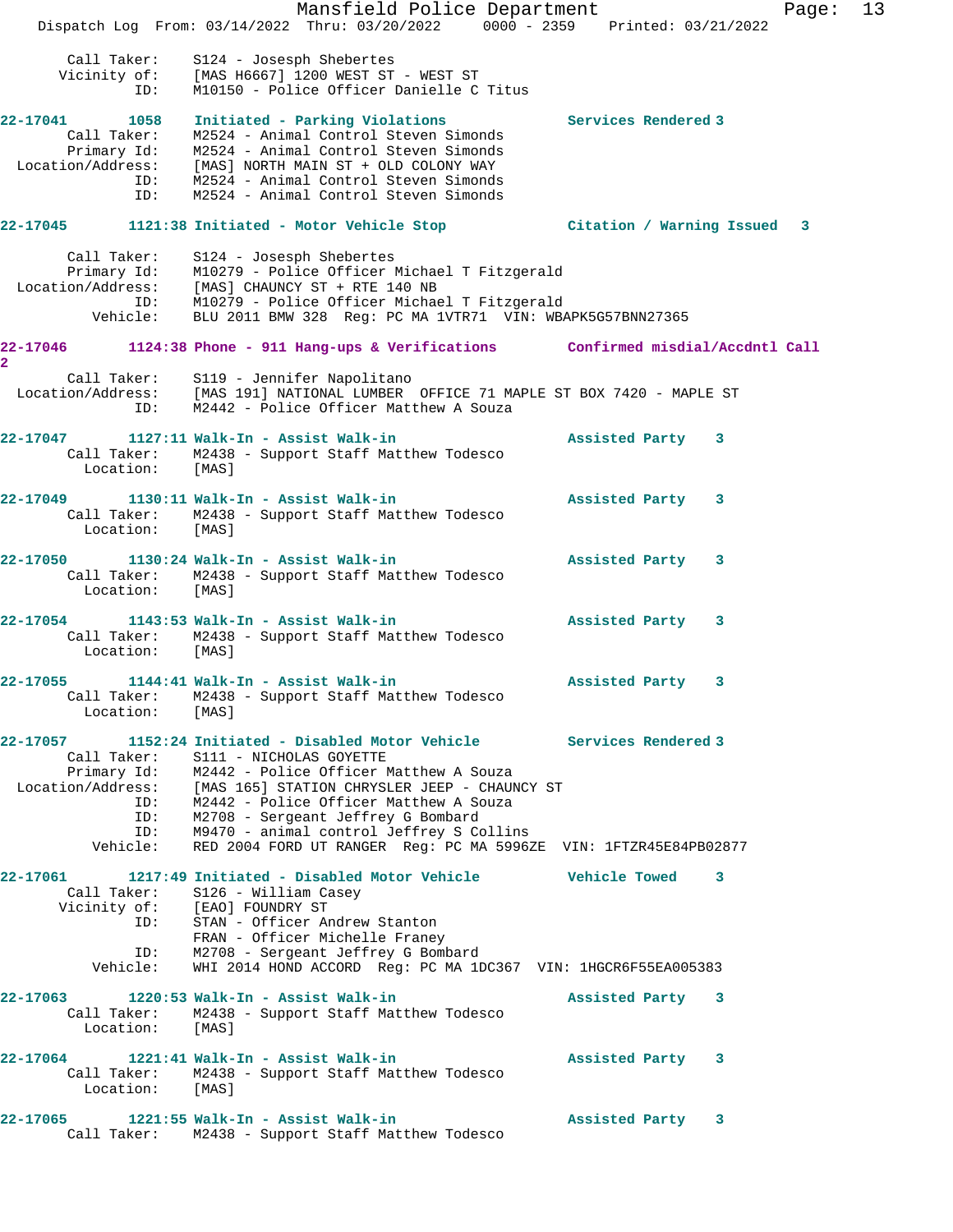Mansfield Police Department Fage: 14 Dispatch Log From: 03/14/2022 Thru: 03/20/2022 0000 - 2359 Printed: 03/21/2022 Location: [MAS] **22-17068 1241:45 Phone - Disturbance / Gathering Referred to Other Agency 1** Call Taker: S119 - Jennifer Napolitano Location/Address: [MAS 281A] MBTA TRAIN STATION - CROCKER ST ID: M2442 - Police Officer Matthew A Souza ID: M10150 - Police Officer Danielle C Titus ID: M2708 - Sergeant Jeffrey G Bombard **22-17075 1321:22 Walk-In - Assist Walk-in Assisted Party 3**  Call Taker: M2438 - Support Staff Matthew Todesco Location: [MAS] **22-17076 1331:30 Phone - 911 Hang-ups & Verifications Confirmed misdial/Accdntl Call 2**  Call Taker: S119 - Jennifer Napolitano Location/Address: [MAS 12] MANSFIELD HIGH SCHOOL - EAST ST ID: M10023 - Detective Derek M McCune **22-17078 1338 Initiated - SELECT OR DIRECTED PATROL Services Rendered 3**  Call Taker: M2524 - Animal Control Steven Simonds Primary Id: M2524 - Animal Control Steven Simonds Location/Address: [MAS 12] MANSFIELD HIGH SCHOOL - EAST ST ID: M2524 - Animal Control Steven Simonds **22-17086 1355:28 Initiated - Community Policing Services Rendered 3**  Call Taker: S111 - NICHOLAS GOYETTE Location/Address: [MAS 1002] SCHOOL ZONE - EAST ST ID: M2442 - Police Officer Matthew A Souza **22-17093 1413:46 Initiated - Motor Vehicle Stop Citation / Warning Issued 3** Call Taker: S124 - Josesph Shebertes Primary Id: M2442 - Police Officer Matthew A Souza Location/Address: [MAS] MAPLE ST ID: M2442 - Police Officer Matthew A Souza Vehicle: BLK 2014 JEEP UT CHEROK Reg: PC MA 492WP6 VIN: 1C4PJMCS2EW286941 **22-17104 1451:42 Walk-In - Assist Walk-in Assisted Party 3**  Call Taker: M2438 - Support Staff Matthew Todesco Location: [MAS] **22-17105 1451:56 Walk-In - Assist Walk-in Assisted Party 3**  Call Taker: M2438 - Support Staff Matthew Todesco Location: [MAS] **22-17106 1456:48 Phone - Assist Fire Department Cancelled Enroute 2**  Call Taker: S124 - Josesph Shebertes Location/Address: [MAS] 4 SEASON NAILS - SCHOOL ST ID: M10150 - Police Officer Danielle C Titus **22-17111 1548:59 Phone - Disturbance / Gathering Spoken To 1**  Call Taker: S111 - NICHOLAS GOYETTE Location/Address: [MAS H2023] 27 COURT ST - COURT ST ID: M10279 - Police Officer Michael T Fitzgerald ID: M597 - Police Officer David J Pepicelli **22-17112 1603:39 Phone - 911 Hang-ups & Verifications Confirmed misdial/Accdntl Call 2**  Call Taker: S119 - Jennifer Napolitano Location/Address: [MAS H938] 82 SOUTH ST - SOUTH ST ID: M10279 - Police Officer Michael T Fitzgerald **22-17120** 1658:57 Phone - Assist Fire Department Services Rendered 2<br>Call Taker: S119 - Jennifer Napolitano Call Taker: S119 - Jennifer Napolitano Location/Address: [MAS 982] MEMORIAL PARK - HOPE ST ID: M2011 - Police Officer William C Trudell **22-17126 1713:39 Initiated - Community Policing Services Rendered 3**  Call Taker: S124 - Josesph Shebertes

Location/Address: [MAS 982] MEMORIAL PARK - HOPE ST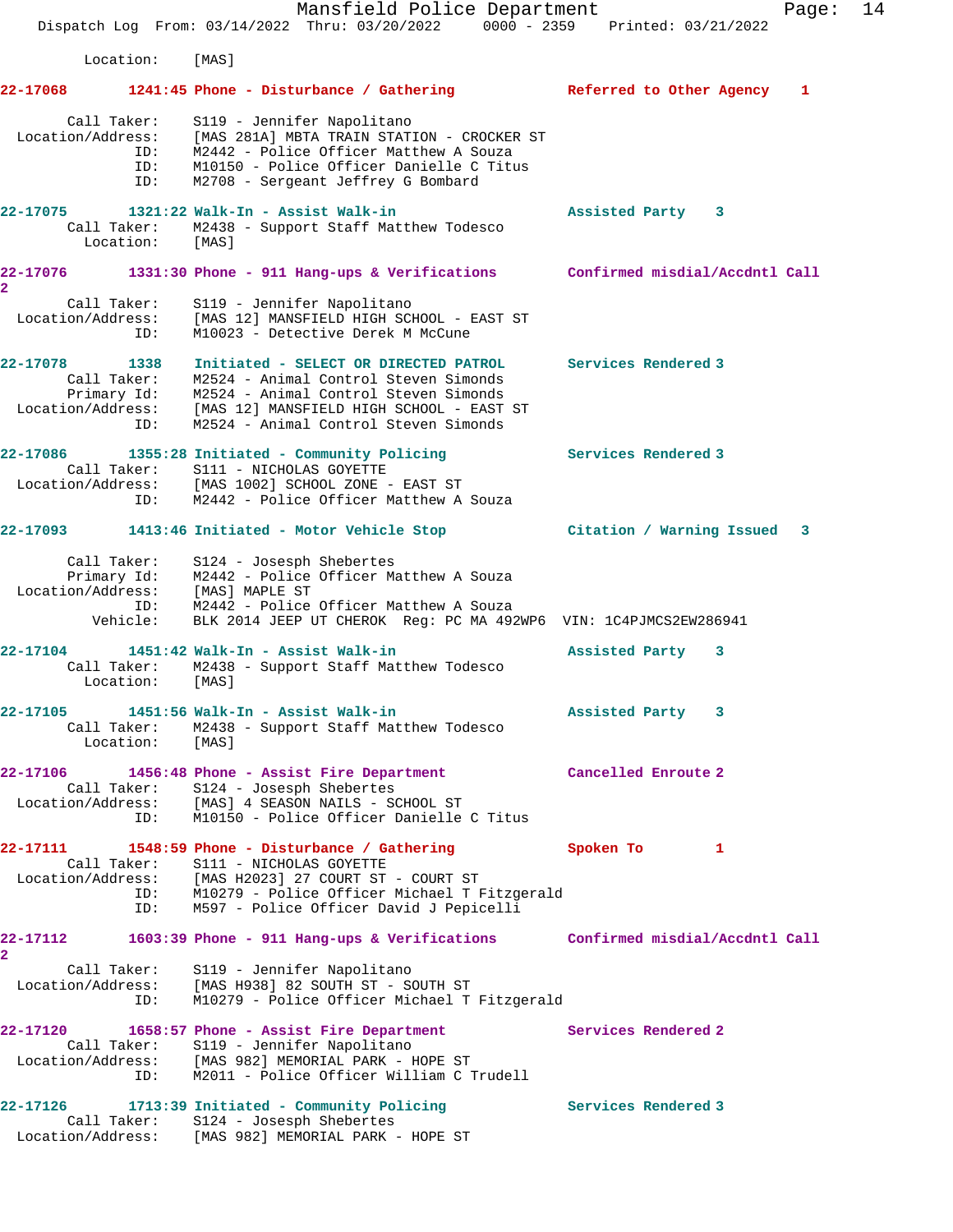Mansfield Police Department Fage: 15 Dispatch Log From: 03/14/2022 Thru: 03/20/2022 0000 - 2359 Printed: 03/21/2022 ID: M2011 - Police Officer William C Trudell **22-17135 1732:15 Phone - 911 Hang-ups & Verifications Confirmed misdial/Accdntl Call 2**  Call Taker: S111 - NICHOLAS GOYETTE Location/Address: [MAS H2196] 2 OLD NORTH TRL - OLD NORTH TRL ID: M597 - Police Officer David J Pepicelli **22-17150 1908:01 Phone - Assist Fire Department Services Rendered 2**  Call Taker: S103 - JEFFREY KEEFE Vicinity of: [MAS H1474] 524 FRUIT ST - FRUIT ST ID: M597 - Police Officer David J Pepicelli 22-17161 1958:43 Phone - Disturbance / Gathering **Spoken To** 1 Call Taker: S103 - JEFFREY KEEFE Vicinity of: [MAS 25A] BANK OF AMERICA 355 NORTH MAIN ST BOX 4000 - NORTH MAIN ST ID: M2011 - Police Officer William C Trudell ID: M10279 - Police Officer Michael T Fitzgerald ID: M10021 - Sergeant Nicole M Boldrighini **22-17162 2003:50 Phone - Disturbance / Gathering Investigated - Report Taken 1** Call Taker: S103 - JEFFREY KEEFE Primary Id: M10279 - Police Officer Michael T Fitzgerald Vicinity of: [MAS 907A] SHAWS SUPERMARKET - WEST ST ID: M10021 - Sergeant Nicole M Boldrighini ID: M597 - Police Officer David J Pepicelli<br>ID: M10279 - Police Officer Michael T Fitzge<br>ID: M2011 - Police Officer William C Trudel M10279 - Police Officer Michael T Fitzgerald M2011 - Police Officer William C Trudell<br>nt: 22MAS-240-OF Refer To Incident: **22-17173 2056:59 911 - 911 Hang-ups & Verifications Unfounded/Unverifed 2** Call Taker: S103 - JEFFREY KEEFE Location/Address: [MAS H1116] 34 HOPE ST - HOPE ST ID: M2011 - Police Officer William C Trudell **22-17196 2217:52 Phone - Suspicious Actv / Persn / Veh Services Rendered 2**  Call Taker: S103 - JEFFREY KEEFE Vicinity of: [MAS 433] MANSFIELD MEADOWS - BONNEY LN ID: M597 - Police Officer David J Pepicelli ID: M2011 - Police Officer William C Trudell ID: M10021 - Sergeant Nicole M Boldrighini Vehicle: GRY 2015 FOCUS Reg: RI BS953 VIN: 1FADP3F20FL310475 Vehicle: RED 2007 CHRY SEBRIN Reg: PC MA 7EYL50 VIN: 1C3LC46K47N507280 **For Date: 03/19/2022 - Saturday 22-17252 0212:03 Initiated - Motor Vehicle Stop Citation / Warning Issued 3** Call Taker: S143 - Fournier Elin Primary Id: M10418 - Police Officer Christopher D Sorge Vicinity of: [MAS] MANSFIELD AVE ID: M10418 - Police Officer Christopher D Sorge ID: M10542 - Police Officer Meghan Birnie Vehicle: GRY 2011 HOND ACCORD Reg: PC MA 13YL50 VIN: 1HGCP2F68BA145155 **22-17259 0239:19 Initiated - Motor Vehicle Stop Citation / Warning Issued 3** Call Taker: S143 - Fournier Elin

 Primary Id: M10418 - Police Officer Christopher D Sorge Location/Address: [MAS] NEAR FORBES - RTE 140 NB ID: M10418 - Police Officer Christopher D Sorge ID: M10024 - Patrolman Gregory S Martell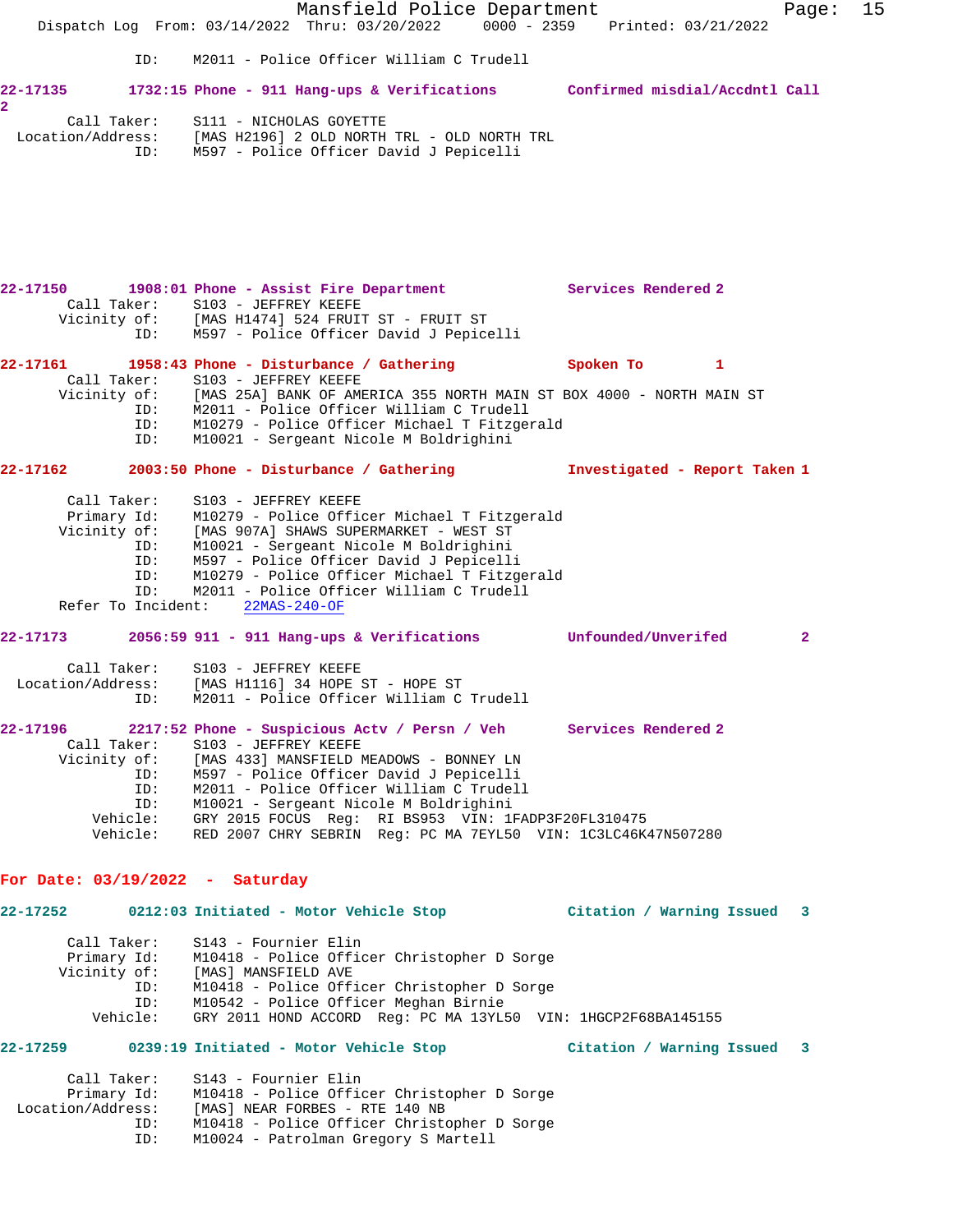Mansfield Police Department Fage: 16 Dispatch Log From: 03/14/2022 Thru: 03/20/2022 0000 - 2359 Printed: 03/21/2022 ID: M10542 - Police Officer Meghan Birnie ID: M2515 - Sergeant David Schepis Vehicle: GRY 2018 JEEP GRANDC Reg: PC MA 2PMN86 VIN: 1C4RJFAG3JC484524 **22-17280 0703:54 Initiated - Motor Vehicle Stop Citation / Warning Issued 3** Call Taker: S142 - Savannah Karch Primary Id: M10542 - Police Officer Meghan Birnie Location/Address: [MAS] PRATT ST ID: M10542 - Police Officer Meghan Birnie Vehicle: GRY 2019 JEEP CHEROK Reg: PC MA 3CRY47 VIN: 1C4PJMLBXKD244797 **22-17284 0712:02 Initiated - Motor Vehicle Stop Citation / Warning Issued 3** Call Taker: S112 - CARLY MORIARTY Primary Id: M10542 - Police Officer Meghan Birnie Location/Address: [MAS] EAST ST + FRANKLIN ST ID: M10542 - Police Officer Meghan Birnie Vehicle: GRY 2011 TOYT 4D CAMRY Reg: PC MA LV96976 **22-17290 0853:49 Initiated - Motor Vehicle Stop Citation / Warning Issued 3** Call Taker: S142 - Savannah Karch Primary Id: M10279 - Police Officer Michael T Fitzgerald Location/Address: [MAS] CHAUNCY ST ID: M10279 - Police Officer Michael T Fitzgerald Vehicle: WHI 2021 DODG TK RAM Reg: DL MA 357N **22-17319 1146:15 Initiated - Motor Vehicle Stop Citation / Warning Issued 3** Call Taker: S142 - Savannah Karch Primary Id: M10150 - Police Officer Danielle C Titus Location/Address: [MAS H4599] 123 WEST ST - WEST ST ID: M10150 - Police Officer Danielle C Titus Vehicle: GRY 2003 HOND CIVIC Reg: PC MA 56KY74 VIN: 2HGES16533H519652 **22-17326 1244:50 Initiated - Assist Citizen - P S A Spoken To 3**  Call Taker: S142 - Savannah Karch Primary Id: M10120 - Police Officer Gregg S Kennedy Location/Address: [MAS 1002] SCHOOL ZONE - EAST ST ID: M10120 - Police Officer Gregg S Kennedy **22-17334 1334:57 Phone - Assist Other Agency Services Rendered 3**  Call Taker: S119 - Jennifer Napolitano Location/Address: [MAS] GREEN ST ID: M10150 - Police Officer Danielle C Titus **22-17336 1341:58 Phone - Motor Veh Acc - No Injury Citation / Warning Issued 1** Call Taker: S126 - William Casey Primary Id: M10279 - Police Officer Michael T Fitzgerald Location/Address: [MAS 199] MANSFIELD GAS SERVICE 54 CHAUNCY ST - CHAUNCY ST ID: M10279 - Police Officer Michael T Fitzgerald Vehicle: WHI 2021 NISS ROGUE Reg: PC MA 4BKG29 VIN: 5N1AT3BB1MC849520 Vehicle: RED 1999 FORD F350 Reg: PC MA 91N860 VIN: 1FDWF36L0XEB37010 Refer To Accident: 22MAS-87-AC **22-17365 1804:02 Initiated - Motor Vehicle Stop Citation / Warning Issued 3** Call Taker: S140 - Dispatcher Judge Katrina Primary Id: M10819 - Police Officer Beau J Palanza Vicinity of: [MAS H1685] CHAUNCY ST + HIGHLAND AVE ID: M10819 - Police Officer Beau J Palanza Vehicle: RED 2022 KIA NIRO Reg: PAS MA EVW514 VIN: KNDCC3LG7N5132181 **22-17367 1815:33 Phone - 911 Hang-ups & Verifications Spoken To 2**  Call Taker: S120 - Ryan O'Rourke Vicinity of: [MAS] ERICK RD ID: M10904 - Police Officer Bryan Hurley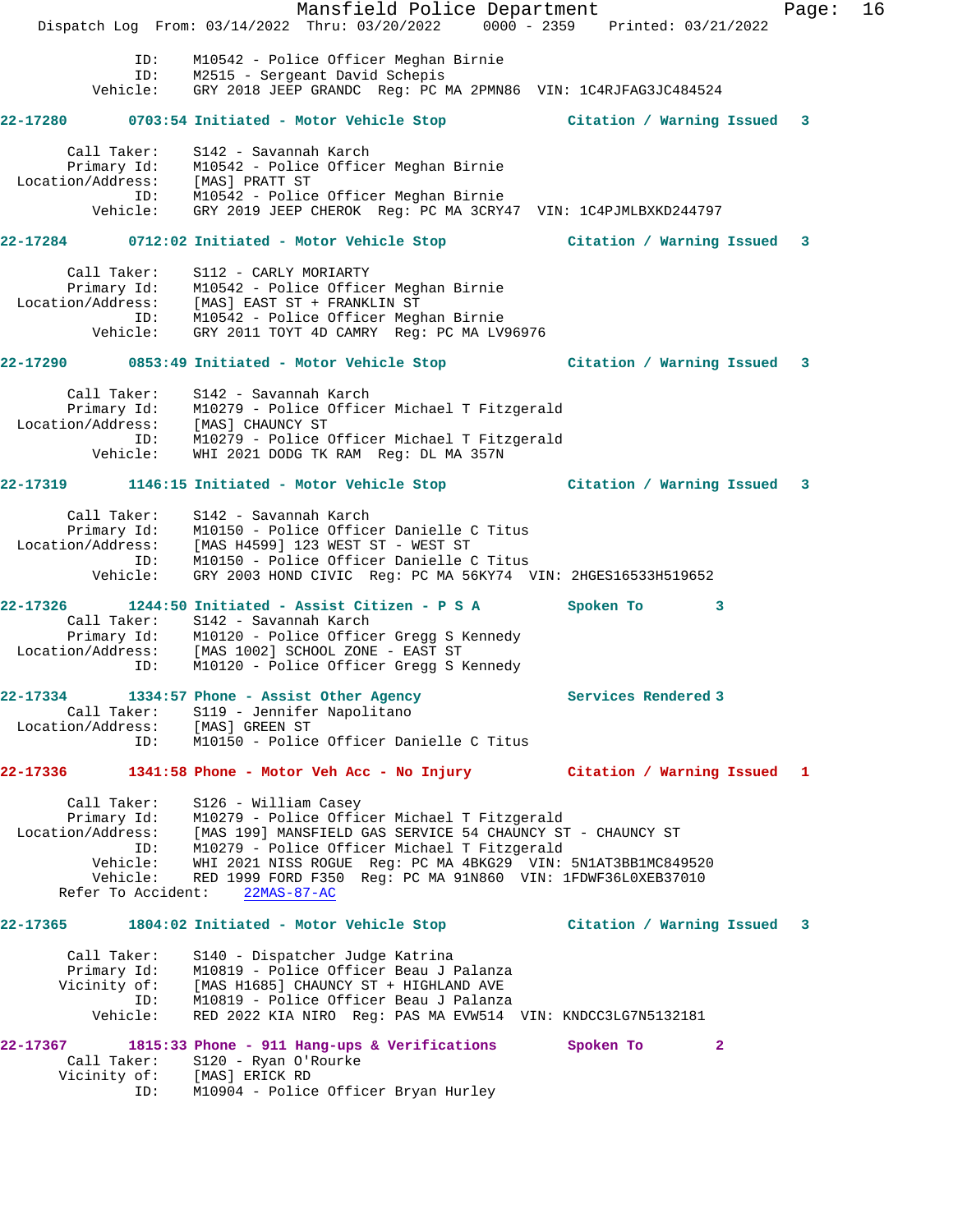Mansfield Police Department Page: 17 Dispatch Log From: 03/14/2022 Thru: 03/20/2022 0000 - 2359 Printed: 03/21/2022

**22-17393 2100:18 Initiated - Suspicious Actv / Persn / Veh Services Rendered 2**  Call Taker: S104 - TARA LAKO Primary Id: M10904 - Police Officer Bryan Hurley Vicinity of: [MAS 982] MEMORIAL PARK - HOPE ST ID: M10904 - Police Officer Bryan Hurley Vehicle: BLK 2002 JEEP UT GRAND Reg: PC MA 54Z750 VIN: 1J4GW38S72C239545 **22-17406 2205:06 911 - Suspicious Actv / Persn / Veh Services Rendered 2**  Call Taker: S139 - Aaron Figueroa Location/Address: [MAS] MILL ST + MILLFARM DR ID: M10904 - Police Officer Bryan Hurley ID: M10819 - Police Officer Beau J Palanza Vehicle: GRY 2006 NISS ALTIMA Reg: PC MA 1GZG78 VIN: 1N4AL11E16C196703 **22-17408 2212:09 911 - 911 Hang-ups & Verifications Confirmed misdial/Accdntl Call 2**  Call Taker: S143 - Fournier Elin Location/Address: [MAS] RUMFORD AVE ID: M2011 - Police Officer William C Trudell **22-17419 2312:14 Phone - Erratic Oper MV / Road Rage Unfounded/Unverifed 3** Call Taker: S123 - Michael Mezhberg Location/Address: [MAS 305] WENDY'S 64 COPELAND DR - COPELAND DR ID: M10819 - Police Officer Beau J Palanza M2011 - Police Officer William C Trudell **22-17420 2316:29 911 - Breaking and Entering Incident Report 1**  Call Taker: S143 - Fournier Elin Primary Id: M10904 - Police Officer Bryan Hurley Location/Address: [MAS 990D] WICKED GOOD CHIROPRACTIC 77-79 WEST ST - WEST ST ID: M10904 - Police Officer Bryan Hurley Vehicle: WHI 2007 SONATA Reg: RI XT367 VIN: 5NPEU46F57H174706 Refer To Incident: 22MAS-246-OF

### **For Date: 03/20/2022 - Sunday**

|          |             |                                                                                         | Incident Report 1   |                               |
|----------|-------------|-----------------------------------------------------------------------------------------|---------------------|-------------------------------|
|          |             | Call Taker: S143 - Fournier Elin                                                        |                     |                               |
|          |             | Primary Id: M2011 - Police Officer William C Trudell                                    |                     |                               |
|          |             | Location/Address: [MAS] HARVESTWOOD LN                                                  |                     |                               |
|          |             | ID: M2011 - Police Officer William C Trudell                                            |                     |                               |
|          |             | ID: M10542 - Police Officer Meghan Birnie                                               |                     |                               |
|          |             | ID: M10512 - Police Officer Derek M Stark                                               |                     |                               |
|          | ID:         | M417 - Lieutenant Thomas R Connor                                                       |                     |                               |
|          |             | Refer To Incident: 22MAS-247-OF                                                         |                     |                               |
|          |             | 22-17460 0225:53 911 - Assist Citizen - P S A                                           | Services Rendered 3 |                               |
|          | Call Taker: | S139 - Aaron Fiqueroa                                                                   |                     |                               |
|          |             | Location/Address: [MAS 240A] MANSFIELD SERVICE INC 189 CHAUNCY ST BOX 7700 - CHAUNCY ST |                     |                               |
|          |             | ID: M10542 - Police Officer Meghan Birnie                                               |                     |                               |
|          | ID:         | M10512 - Police Officer Derek M Stark                                                   |                     |                               |
|          |             | Vehicle: BLK 2009 MERZ ML Req: PC MA 1BYC41 VIN: 4JGBB86E69A460934                      |                     |                               |
|          |             | 22-17470 0247:45 911 - Noise Complaint                                                  | Services Rendered 2 |                               |
|          |             | Call Taker: S139 - Aaron Figueroa                                                       |                     |                               |
|          |             | Location/Address: [MAS H518] 3 MEADOW LN - MEADOW LN                                    |                     |                               |
|          | ID:         | M2011 - Police Officer William C Trudell                                                |                     |                               |
|          | ID:         | M417 - Lieutenant Thomas R Connor                                                       |                     |                               |
|          | Vehicle:    | BLK 2017 NISS ROGUE Req: PC MA 2WBX79 VIN: JN8AT2MV7HW026881                            |                     |                               |
|          | Vehicle:    | WHI 2014 FORD F250 Req: CO MA V60399 VIN: 1FT7X2B67EEB10657                             |                     |                               |
| 22-17494 |             | 0728:18 Other - Prisoner Watch/Release                                                  |                     | Prisoner Monitored/Released 1 |
|          |             |                                                                                         |                     |                               |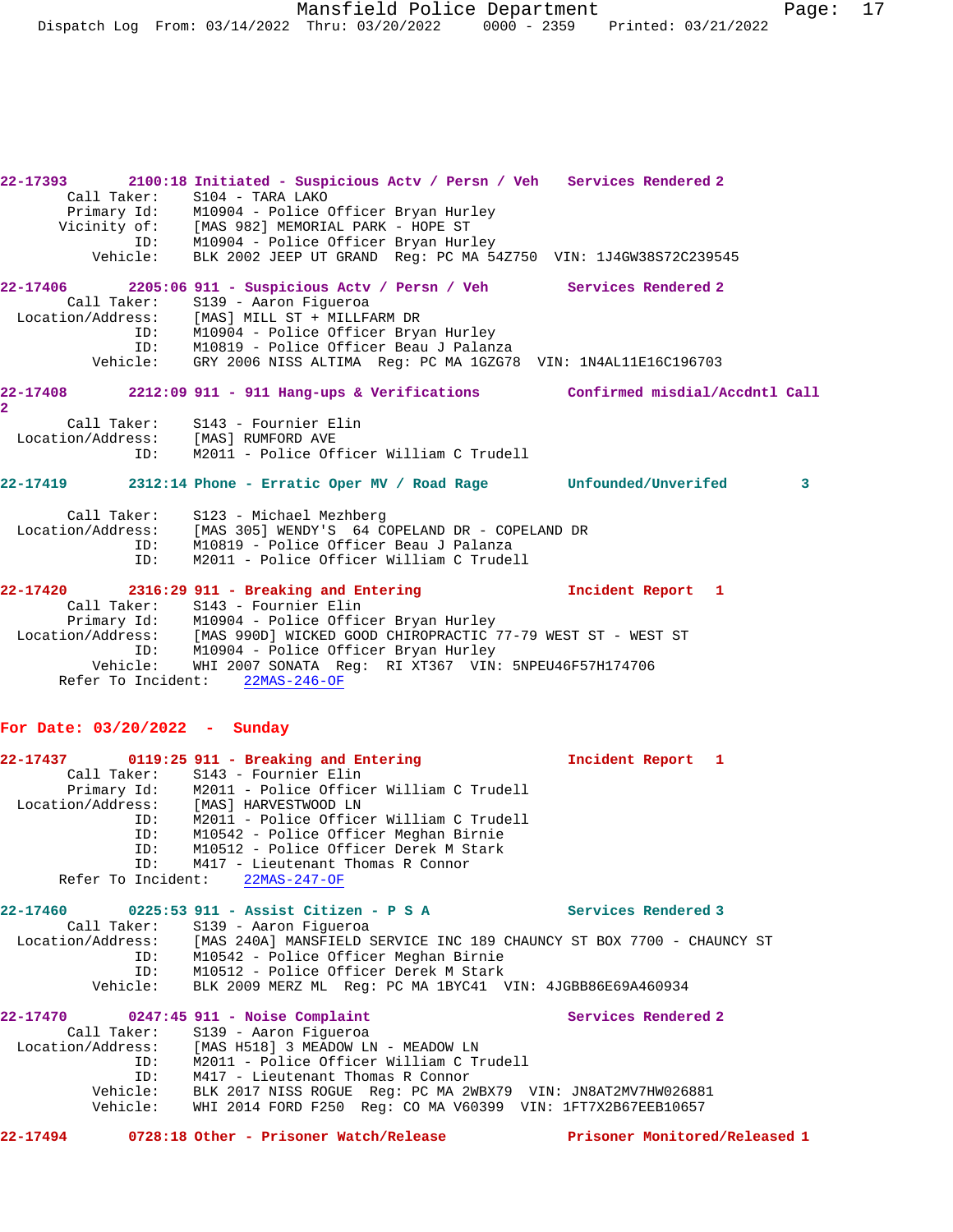Mansfield Police Department Fage: 18 Dispatch Log From: 03/14/2022 Thru: 03/20/2022 0000 - 2359 Printed: 03/21/2022 Call Taker: M10857 - Support Staff Thomas Plunkett Location/Address: [MAS 451B] MANSFIELD PUBLIC SAFETY BUILDING - EAST ST **22-17500 0827:04 Phone - Breaking and Entering Investigated - Report Taken 1** Call Taker: S129 - Chelsey Ferstler Location/Address: [MAS] HARVESTWOOD LN ID: M10150 - Police Officer Danielle C Titus Vehicle: BLU 2021 INFI UT QX80 Reg: PC MA 2LAX64 VIN: JN8AZ2AC9M9475067 Vehicle: GRY 2021 JEEP UT WRANGLER UNLIMITED Reg: PC MA VT15541 VIN: 1C4JJXP61MW690929 Refer To Incident: 22MAS-247-OF **22-17501 0829:27 Phone - Motor Veh Acc - No Injury Vehicle Towed 1**  Call Taker: S129 - Chelsey Ferstler Primary Id: M10120 - Police Officer Gregg S Kennedy Location/Address: [MAS] CHAUNCY ST + NORTH MAIN ST ID: M2708 - Sergeant Jeffrey G Bombard ID: M10120 - Police Officer Gregg S Kennedy ID: M10279 - Police Officer Michael T Fitzgerald Vehicle: GRY 2019 JEEP UT GRAND Reg: PC MA 7129WR VIN: 1C4RJFBG9KC612510 Towed: For: Accident By: Central Street Garage To: Central Street Garage Vehicle: RED 2013 DODG TK RAM Reg: PC MA 2WGA27 VIN: 1C6RR7KT8DS559665 Refer To Accident: 22MAS-90-AC **22-17526 1052:17 Initiated - SELECT OR DIRECTED PATROL Citation / Warning Issued 3** Call Taker: S119 - Jennifer Napolitano Vicinity of: [MAS H9922] 600 WEST STREET, LLC - WEST ST ID: M10120 - Police Officer Gregg S Kennedy Vehicle: GRN 2007 JEEP WRANGL Reg: PC MA 3MN313 VIN: 1J4GA59107L169457 **22-17547 1340:29 Walk-In - OFFICER WANTED Assisted Party 3**  Call Taker: M10574 - Civilian William Galarneau Location/Address: [MAS] FAIRFIELD PARK ID: M10150 - Police Officer Danielle C Titus **22-17553 1410:13 Phone - Assist Fire Department Cancelled Enroute 2**  Call Taker: S119 - Jennifer Napolitano Location/Address: [MAS H5080] 54 CHURCH ST - CHURCH ST ID: M10279 - Police Officer Michael T Fitzgerald **22-17554 1415:51 Phone - Disturbance / Gathering Incident Report 1**  Call Taker: S140 - Dispatcher Judge Katrina Primary Id: M10279 - Police Officer Michael T Fitzgerald Location/Address: [MAS 982] MEMORIAL PARK - HOPE ST ID: M2708 - Sergeant Jeffrey G Bombard ID: M10120 - Police Officer Gregg S Kennedy ID: M10279 - Police Officer Michael T Fitzgerald Refer To Incident: 22MAS-248-OF **22-17564 1514:04 Phone - Assist Fire Department Services Rendered 2**  Call Taker: S112 - CARLY MORIARTY Location/Address: [MAS 202] CATMAN CAFE 16 OLD COLONY WAY - OLD COLONY WAY ID: M10150 - Police Officer Danielle C Titus **22-17567 1541:17 Walk-In - Follow up Investigation Assisted Party 3**  Call Taker: M10574 - Civilian William Galarneau Location/Address: [MAS 451B] MANSFIELD PUBLIC SAFETY BUILDING - EAST ST ID: M2708 - Sergeant Jeffrey G Bombard **22-17570 1601:11 Phone - Vandalism Investigated - Report Taken 3** Call Taker: S140 - Dispatcher Judge Katrina Primary Id: M405 - Police Officer Jay J Sparrow Location/Address: [MAS H4979] 590 MAPLE ST. - MAPLE ST ID: M405 - Police Officer Jay J Sparrow Refer To Incident: 22MAS-249-OF **22-17586 1742:22 Initiated - SELECT OR DIRECTED PATROL Services Rendered 3**  Call Taker: S119 - Jennifer Napolitano Primary Id: M2011 - Police Officer William C Trudell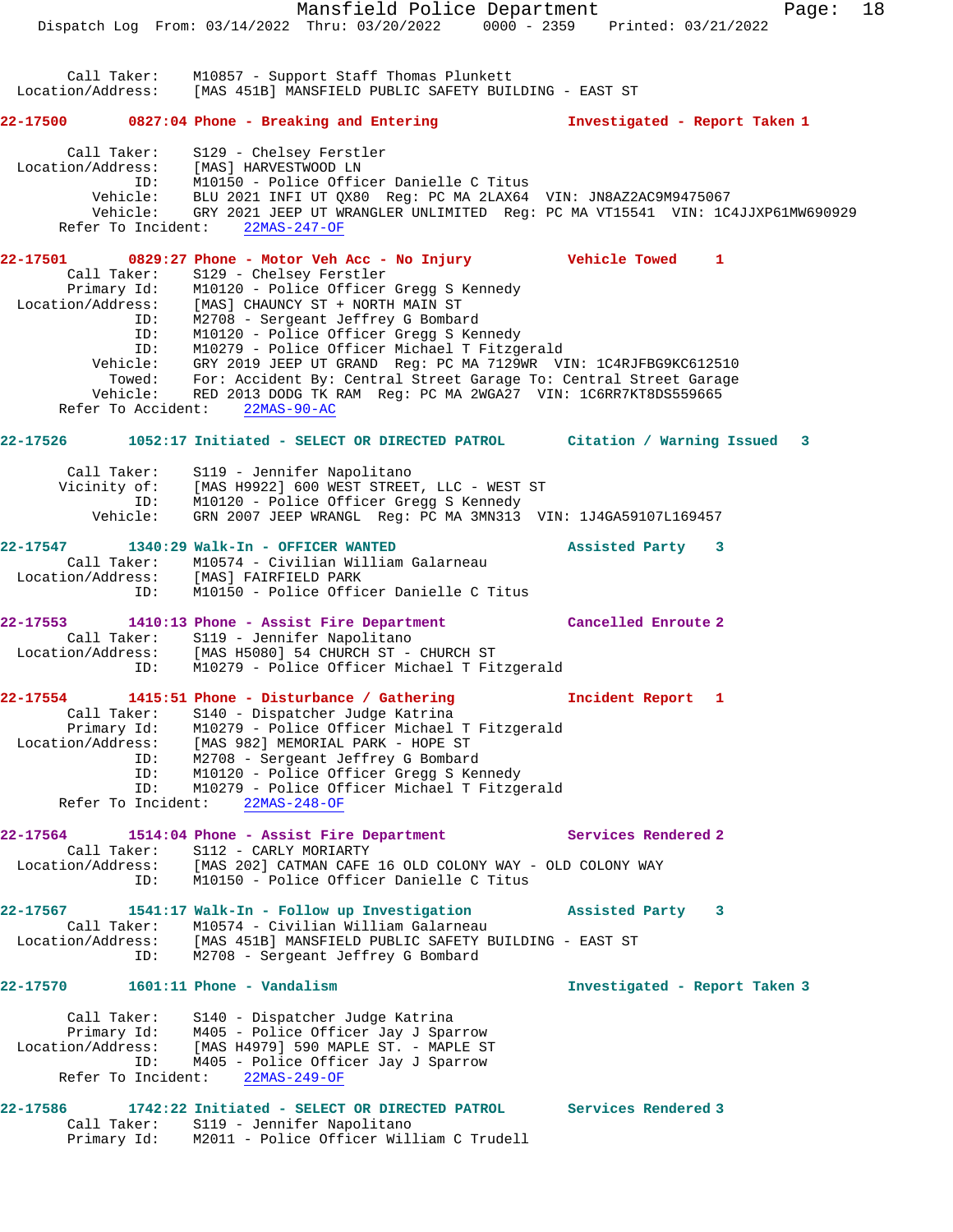Mansfield Police Department Fage: 19 Dispatch Log From: 03/14/2022 Thru: 03/20/2022 0000 - 2359 Printed: 03/21/2022 Vicinity of: [MAS] COPELAND DR + SCHOOL ST ID: M2011 - Police Officer William C Trudell **22-17589 1756:07 Initiated - SELECT OR DIRECTED PATROL Citation / Warning Issued 3** Call Taker: S119 - Jennifer Napolitano Location/Address: [MAS] SCHOOL ST ID: M10904 - Police Officer Bryan Hurley Vehicle: RED 2008 NISS ALTIMA Reg: PC MA 9BR365 VIN: 1N4AL21E78C240082 Vehicle: GRY 2021 TOYT 4D AVALON Reg: PC NY KMA3779 VIN: 4T1JZ1FB2MU067069 **22-17593 1831:11 Initiated - SELECT OR DIRECTED PATROL Services Rendered 3**  Call Taker: S119 - Jennifer Napolitano Location/Address: [MAS 982] MEMORIAL PARK - HOPE ST ID: M405 - Police Officer Jay J Sparrow **22-17594 1834:28 Phone - Animal Complaints Services Rendered 3**  Call Taker: S120 - Ryan O'Rourke Location/Address: [MAS H1171] 875 SCHOOL ST - SCHOOL ST ID: M10904 - Police Officer Bryan Hurley **22-17601 1932:20 Initiated - Motor Vehicle Stop Citation / Warning Issued 3** Call Taker: S139 - Aaron Figueroa Primary Id: M2827 - Police Officer Joshua S Ellender Location/Address: [MAS] OAKLAND ST + N MAIN ST ID: M2827 - Police Officer Joshua S Ellender Vehicle: BLK 2017 KIA FORTE Reg: PC MA 3NSS19 VIN: 3KPFL4A83HE117958 **22-17608 2021:18 Phone - Suspicious Actv / Persn / Veh Spoken To 2**  Call Taker: S145 - Thomas Scanlan Location/Address: [MAS 930] OAK ST CONSERVATION AREA - OAK ST ID: M10904 - Police Officer Bryan Hurley ID: M2827 - Police Officer Joshua S Ellender Vehicle: BLU 2016 CHEV SILVER Reg: PC MA 2YVL91 VIN: 1GCVKREH0GZ303854 **22-17634 2249:13 Phone - Well Being Check Spoken To 3**  Call Taker: S145 - Thomas Scanlan Location/Address: [MAS 255] STOP & SHOP 377 CHAUNCY ST BOX 8400 - CHAUNCY ST ID: M10904 - Police Officer Bryan Hurley ID: M2827 - Police Officer Joshua S Ellender ID: M2011 - Police Officer William C Trudell ID: M2011 - Police Officer William C Trudell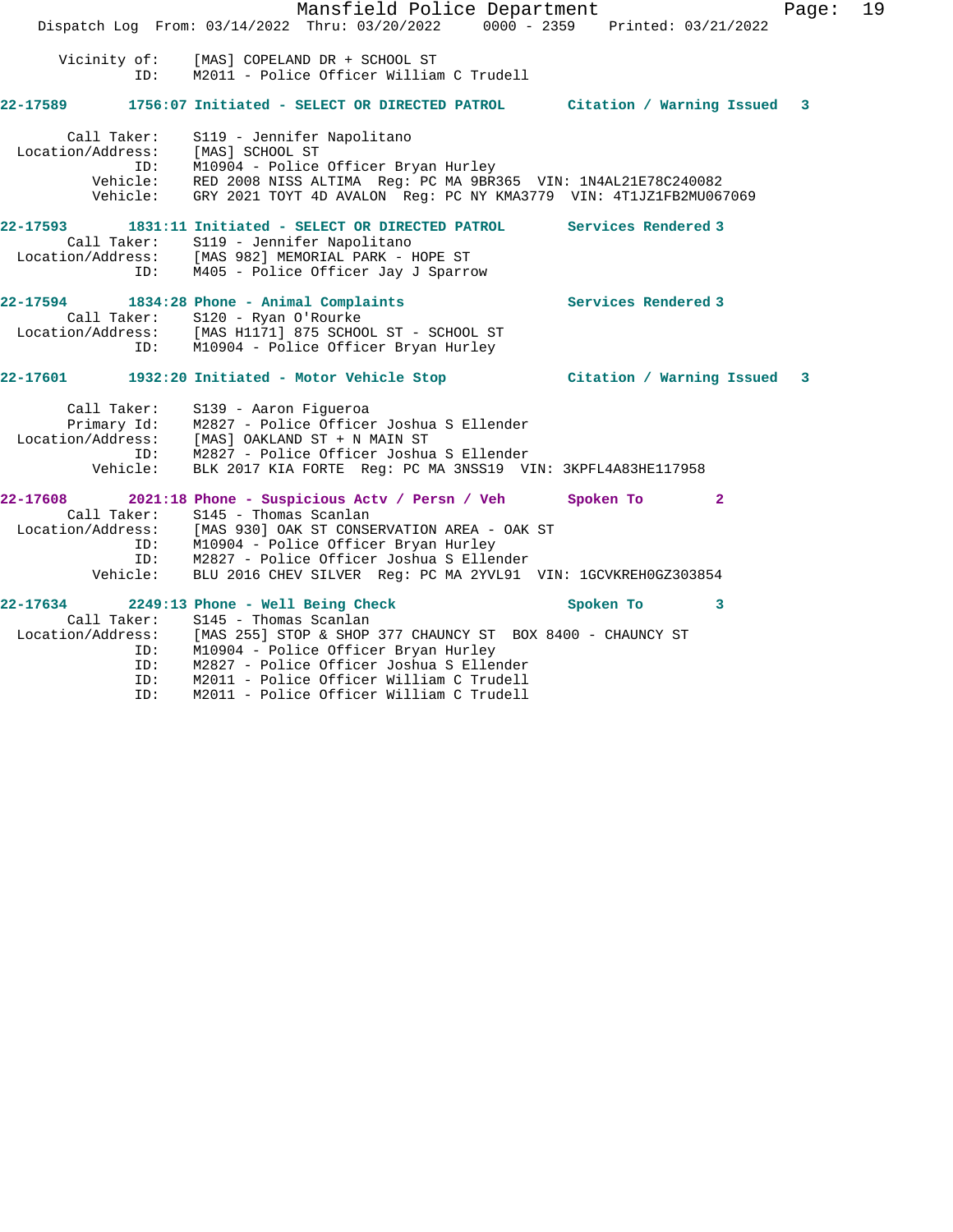**For Date: 03/21/2022 - Monday Call Number Time Call Reason Action Priority 22-17672 0204:30 Initiated - Motor Vehicle Stop Summons 3**  Call Taker: S139 - Aaron Figueroa Primary Id: M10512 - Police Officer Derek M Stark Location/Address: [MAS] CHAUNCY ST + CENTRAL ST ID: M10512 - Police Officer Derek M Stark ID: M10280 - Detective Patrick J Pennie Vehicle: BLK 2010 TOYT CAMRY Reg: PC MA 3YVA29 VIN: 4T4BF3EK3AR016546 Towed: For: Unregistered/Uninsured By: Central Street Garage To: Central Street Garage Released To: FELIX On: 03/21/2022 @ 1307 Refer To Summons: 22MAS-108-AR Summons: FELIX, KERVENS 282 BELMONT ST Apt. #3 BROCKTON, MA Age: 21 Charges: REGISTRATION SUSPENDED, OP MV WITH UNINSURED MOTOR VEHICLE **22-17683 0313:27 Initiated - Parking Violations Services Rendered 3**  Call Taker: S139 - Aaron Figueroa Primary Id: M10512 - Police Officer Derek M Stark Vicinity of: [MAS 1038] CENTER BUSINESS DISTRICT - NORTH MAIN ST ID: M10512 - Police Officer Derek M Stark **22-17684 0336:39 Initiated - Parking Violations Citation / Warning Issued 3** Call Taker: S139 - Aaron Figueroa Primary Id: M10512 - Police Officer Derek M Stark Location/Address: [MAS] CENTRAL ST ID: M10512 - Police Officer Derek M Stark Vehicle: BLK 2013 DODG 4D DART Reg: PC MA 3ZMC79 VIN: 1C3CDFBA2DD322815 **22-17685 0344 Initiated - Parking Violations Citation / Warning Issued 3** Call Taker: M10512 - Police Officer Derek M Stark Primary Id: M10512 - Police Officer Derek M Stark Location/Address: [MAS] DEAN ST ID: M10512 - Police Officer Derek M Stark Vehicle: GRY 2013 ACUR TL Reg: PC MA 685HD7 VIN: 19UUA9F56DA000656 Vehicle: WHI 2016 MERZ METRIS Reg: CO MA V75308 VIN: WD3PG2EA0G3101968 **22-17714 0905:37 Walk-In - Assist Walk-in Assisted Party 3**  Call Taker: M2438 - Support Staff Matthew Todesco Location: [MAS] **22-17715 0905:51 Walk-In - Assist Walk-in Assisted Party 3**  Call Taker: M2438 - Support Staff Matthew Todesco Location: [MAS] **22-17722 0944:24 Initiated - SELECT OR DIRECTED PATROL Citation / Warning Issued 3** Call Taker: S142 - Savannah Karch Location/Address: [MAS 1002] SCHOOL ZONE - EAST ST ID: M10120 - Police Officer Gregg S Kennedy Vehicle: GRY 2021 TOYT RAV4 Reg: PC MA 2MFM63 VIN: 2T3F1RFV7MC252538 Vehicle: BRO 2010 TOYT RAV4 Reg: PC MA 876YF4 VIN: 2T3BF4DV5AW065699 Vehicle: WHI 2021 FORD VA TRANSIT Reg: CO MA V89857 VIN: 1FTBR1C88MKA01476 **22-17727 1000:19 Initiated - Assist Other Agency Services Rendered 3**  Call Taker: S142 - Savannah Karch Location/Address: [FOX] MAIN ST ID: M9470 - animal control Jeffrey S Collins **22-17731 1017:27 Initiated - SELECT OR DIRECTED PATROL Services Rendered 3**  Call Taker: S142 - Savannah Karch

**22-17736 1055:13 Initiated - Motor Vehicle Stop Citation / Warning Issued 3**

ID: M2827 - Police Officer Joshua S Ellender

Location/Address: [MAS] OLD ELM ST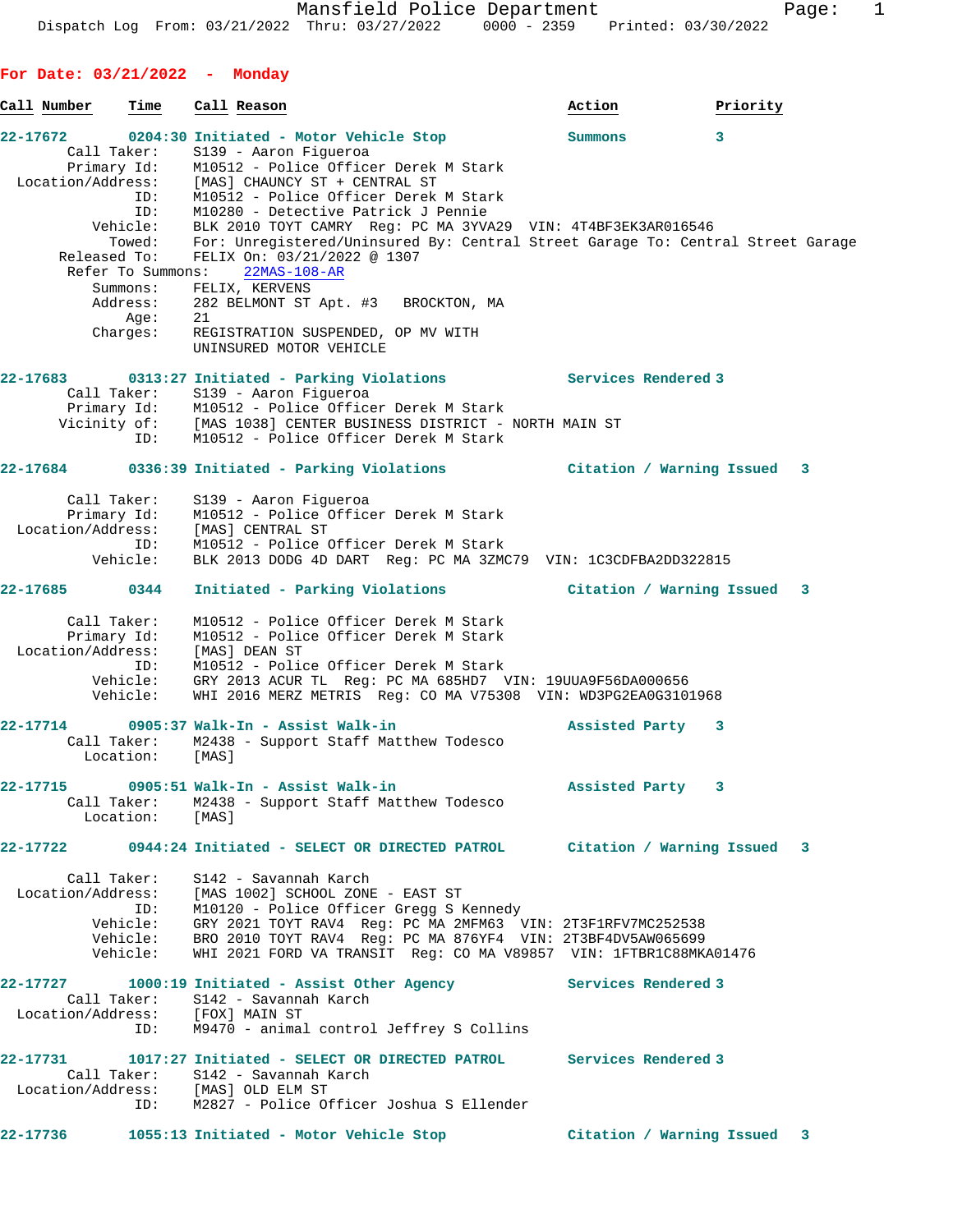Mansfield Police Department Fage: 2 Dispatch Log From: 03/21/2022 Thru: 03/27/2022 0000 - 2359 Printed: 03/30/2022 Call Taker: S142 - Savannah Karch Primary Id: M2827 - Police Officer Joshua S Ellender Location/Address: [MAS] WEST ST ID: M2827 - Police Officer Joshua S Ellender Vehicle: 2019 FORD TK Reg: PC OK 3DB486 VIN: 1FDWE3F63KDC37632 **22-17737 1101:09 Initiated - Follow up Investigation Services Rendered 3**  Call Taker: S126 - William Casey<br>tion/Address: [MAS] WINSLOW WAY Location/Address:<br>ID: M9945 - Police Officer Michael N Fenore M2180 - Police Officer Nicole P Newport **22-17744 1145:31 Phone - Assist Fire Department Referred to Other Agency 2** Call Taker: S142 - Savannah Karch Location/Address: [MAS] ROSEWOOD DR ID: M2442 - Police Officer Matthew A Souza **22-17745 1148:30 Initiated - Follow up Investigation Services Rendered 3**  Call Taker: S142 - Savannah Karch Primary Id: M9470 - animal control Jeffrey S Collins Location/Address: [MAS H5838] 12 MONAHAN LN - MONAHAN LN ID: M9470 - animal control Jeffrey S Collins Refer To Incident: 22MAS-250-OF **22-17748 1203:52 Initiated - Motor Vehicle Stop Citation / Warning Issued 3** Call Taker: S142 - Savannah Karch Primary Id: M10120 - Police Officer Gregg S Kennedy Location/Address: [MAS 12] MANSFIELD HIGH SCHOOL - EAST ST ID: M10120 - Police Officer Gregg S Kennedy Vehicle: GRY 2019 JEEP WRANGL Reg: PC MA 1KNR37 VIN: 1C4HJXEG7KW676699 **22-17757 1326:28 Radio - Follow up Investigation Not Home / No Answer 3** Call Taker: S142 - Savannah Karch Location/Address: [MAS] CENTRAL ST ID: M2442 - Police Officer Matthew A Souza **22-17758 1330:26 Initiated - Follow up Investigation Services Rendered 3**  Call Taker: S142 - Savannah Karch Primary Id: M9945 - Police Officer Michael N Fenore Location/Address: [MAS] EAST ST ID: M9945 - Police Officer Michael N Fenore M2180 - Police Officer Nicole P Newport **22-17760 1338:35 Initiated - Community Policing Services Rendered 3**  Call Taker: S142 - Savannah Karch Location/Address: [MAS 332] MIDDLE SCHOOL 240 EAST ST BOX 7900 (F) - EAST ST ID: M9470 - animal control Jeffrey S Collins **22-17770 1409:25 Phone - 911 Hang-ups & Verifications Confirmed misdial/Accdntl Call 2**  Call Taker: S150 - Shawn Livernois Location/Address: [MAS 255] STOP & SHOP 377 CHAUNCY ST BOX 8400 - CHAUNCY ST ID: M2827 - Police Officer Joshua S Ellender **22-17780 1530:57 Walk-In - Assist Walk-in Assisted Party 3**  Call Taker: M2438 - Support Staff Matthew Todesco Location: [MAS] **22-17795 1640:11 Initiated - Motor Vehicle Stop Citation / Warning Issued 3** Call Taker: S142 - Savannah Karch Primary Id: M10904 - Police Officer Bryan Hurley Vicinity of: [MAS 425] MANSFIELD TOWN HALL - PARK ROW ID: M10904 - Police Officer Bryan Hurley Vehicle: GRY 2021 CHEV TAHOE Reg: PC MA 996YB1 VIN: 1GNSKNKD0MR465175 **22-17807 1744:33 Phone - Well Being Check Spoken To 3** 

Call Taker: S150 - Shawn Livernois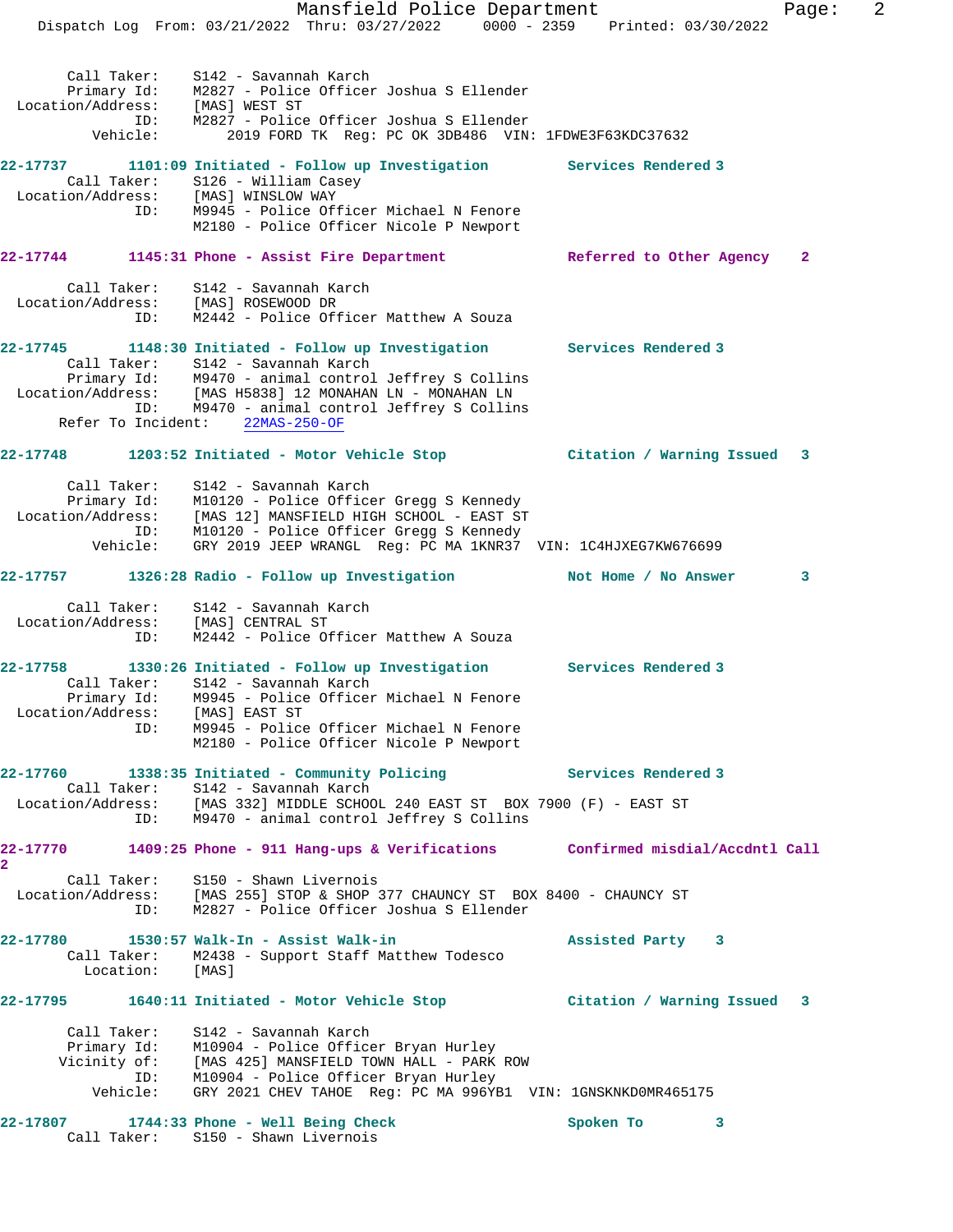Mansfield Police Department Fage: 3 Dispatch Log From: 03/21/2022 Thru: 03/27/2022 0000 - 2359 Printed: 03/30/2022 Primary Id: M10237 - Police Officer Andrew J Kelley Location/Address: [MAS H852] 71 SCHOOL ST - SCHOOL ST ID: M597 - Police Officer David J Pepicelli ID: M10237 - Police Officer Andrew J Kelley **22-17808 1751:07 Initiated - Follow up Investigation Services Rendered 3**  Call Taker: S142 - Savannah Karch Location/Address: [MAS 840I140C] WINES AND MORE 280 SCHOOL ST BOX 5080 - SCHOOL ST ID: M597 - Police Officer David J Pepicelli **22-17811 1802:17 Initiated - Follow up Investigation Services Rendered 3**  Call Taker: S142 - Savannah Karch Primary Id: M597 - Police Officer David J Pepicelli Location/Address: [MAS 235A] RT 106 LIQUORS 377 CHAUNCY ST - CHAUNCY ST ID: M597 - Police Officer David J Pepicelli **22-17828 1944:56 Phone - Suspicious Actv / Persn / Veh Arrest(s) Made 2**  Call Taker: S103 - JEFFREY KEEFE Primary Id: M10237 - Police Officer Andrew J Kelley Vicinity of: [MAS] EDDY ST<br>ID: M10237 - Polic ID: M10237 - Police Officer Andrew J Kelley ID: M10904 - Police Officer Bryan Hurley M10021 - Sergeant Nicole M Boldrighini Vehicle: BLK 2013 CHRY VA TOWN Reg: PC MA 3GSH19 VIN: 2C4RC1BG8DR658000 Towed: For: Other By: Central Street Garage Refer To Arrest: 22MAS-109-AR Arrest: RODRIQUES, TANYA<br>Address: 50 EDDY ST MANS 50 EDDY ST MANSFIELD, MA Age: 39 Charges: Warrant arrest(DCKT#2232CR000718/WR5663104TC) MOTOR VEH, RECEIVE STOLEN **22-17852 2327:35 Initiated - Prisoner Watch/Release Prisoner Monitored/Released 1** Call Taker: S139 - Aaron Figueroa Location/Address: [MAS 451B] MANSFIELD PUBLIC SAFETY BUILDING - EAST ST ID: M597 - Police Officer David J Pepicelli **For Date: 03/22/2022 - Tuesday 22-17867 0122:59 Initiated - Motor Vehicle Stop Citation / Warning Issued 3** Call Taker: S139 - Aaron Figueroa Primary Id: M10821 - Police Officer Mark O'Connor Location/Address: [MAS 966] CATES SPRING 99 MAPLE ST BOX 4009 - MAPLE ST ID: M10821 - Police Officer Mark O'Connor ID: M10512 - Police Officer Derek M Stark BLK 2015 NISS ALTIMA Reg: PC MA 1JEF12 VIN: 1N4AL3AP2FC460850 **22-17871 0138:35 Initiated - Motor Vehicle Stop Citation / Warning Issued 3** Call Taker: S139 - Aaron Figueroa Primary Id: M10512 - Police Officer Derek M Stark Location/Address: [MAS] MAPLE ST + LEWIS RD ID: M10512 - Police Officer Derek M Stark ID: M10821 - Police Officer Mark O'Connor Vehicle: GRY 2012 SUBA UT OUTBAC Reg: PC MA 8XH131 VIN: 4S4BRBAC1C3202590 **22-17886 0222:34 911 - 911 Hang-ups & Verifications Confirmed misdial/Accdntl Call 2**  Call Taker: S103 - JEFFREY KEEFE<br>Vicinity of: [MAS 907A] SHAWS SUP [MAS 907A] SHAWS SUPERMARKET - WEST ST ID: M10418 - Police Officer Christopher D Sorge **22-17897 0302:13 Initiated - Parking Violations Services Rendered 3**  Call Taker: S139 - Aaron Figueroa Location/Address: [MAS 1038] CENTER BUSINESS DISTRICT - NORTH MAIN ST ID: M10821 - Police Officer Mark O'Connor **22-17907 0421 Initiated - Parking Violations Citation / Warning Issued 3**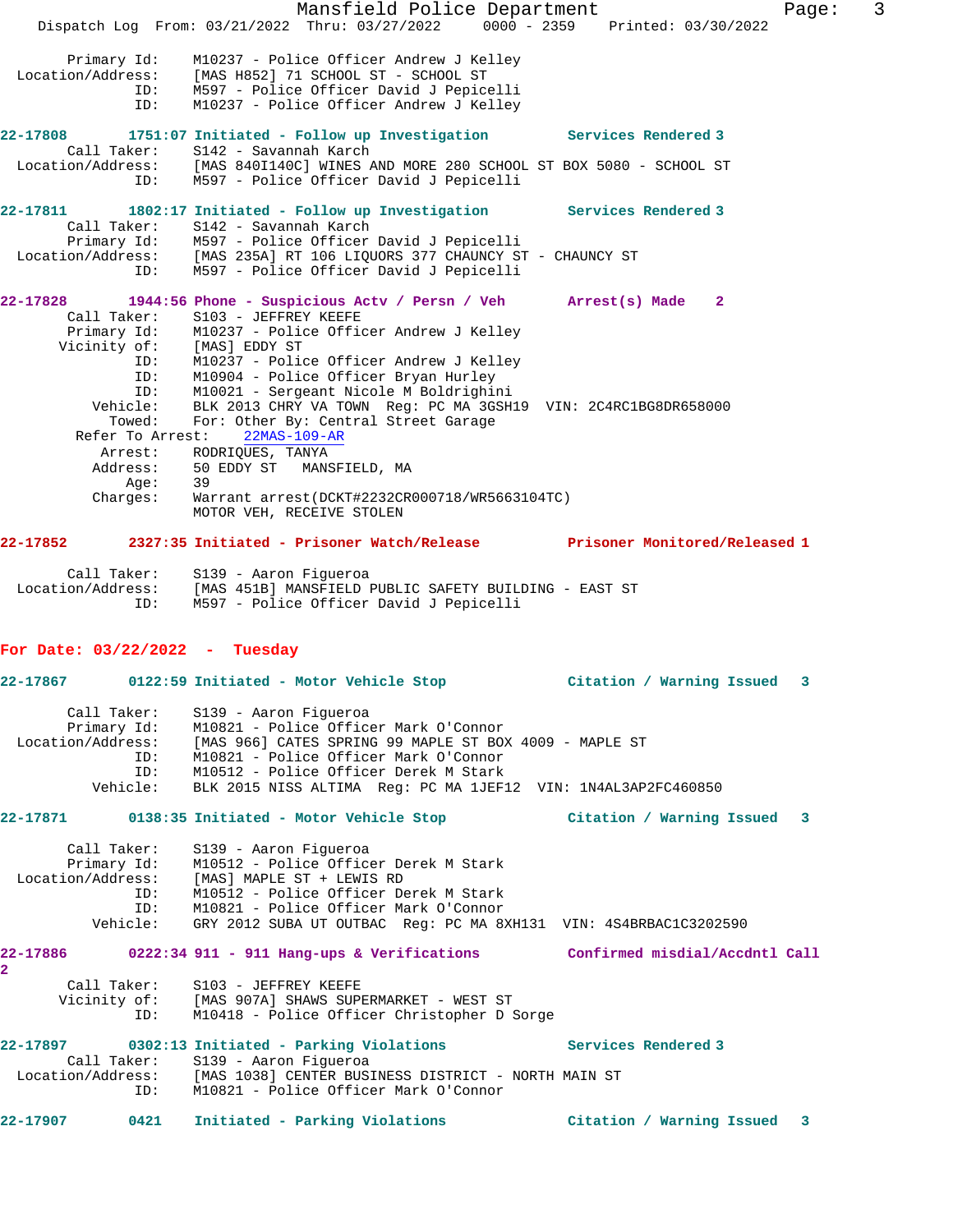Mansfield Police Department Fage: 4 Dispatch Log From: 03/21/2022 Thru: 03/27/2022 0000 - 2359 Printed: 03/30/2022 Call Taker: M10512 - Police Officer Derek M Stark Primary Id: M10512 - Police Officer Derek M Stark Location/Address: [MAS] CENTRAL ST ID: M10512 - Police Officer Derek M Stark Vehicle: GRY 2013 ACUR TL Reg: PC MA 685HD7 VIN: 19UUA9F56DA000656 Vehicle: GRY 2017 FORD EXPLOR Reg: PC MA 1BFW21 VIN: 1FM5K8F89HGE26330 **22-17909 0503:23 Initiated - Motor Vehicle Stop Citation / Warning Issued 3** Call Taker: S139 - Aaron Figueroa Primary Id: M10512 - Police Officer Derek M Stark Location/Address: [MAS 253] ST MARYS CHURCH - PRATT ST ID: M10512 - Police Officer Derek M Stark ID: M10821 - Police Officer Mark O'Connor Vehicle: GRY 2012 G37 Reg: PC RI SX723 VIN: JN1CV6AR2CM671135 **22-17910 0521:27 Initiated - Motor Vehicle Stop Citation / Warning Issued 3** Call Taker: S139 - Aaron Figueroa Primary Id: M10512 - Police Officer Derek M Stark Vicinity of: [MAS 992] BRISTOL PLAZA 660 EAST ST BASE BUILDING - EAST ST ID: M10512 - Police Officer Derek M Stark Vehicle: BLU 2011 MITS OUTLAN Reg: PAS MA BR19FD VIN: JA4AR4AU6BZ001228 **22-17914 0550:13 Initiated - Motor Vehicle Stop Citation / Warning Issued 3** Call Taker: S139 - Aaron Figueroa Primary Id: M10512 - Police Officer Derek M Stark Location/Address: [MAS 1015] 30 CHAUNCY PLAZA - CHAUNCY ST ID: M10512 - Police Officer Derek M Stark ID: M10821 - Police Officer Mark O'Connor Vehicle: BLK 2012 HOND ACCORD Reg: PC MA 1AEV83 VIN: 1HGCP2F77CA171787 **22-17916 0559:53 Initiated - Motor Vehicle Stop Citation / Warning Issued 3** Call Taker: S139 - Aaron Figueroa Primary Id: M10512 - Police Officer Derek M Stark Location/Address: [MAS] PRATT ST + BICENTENNIAL CT ID: M10512 - Police Officer Derek M Stark Vehicle: GRY 2015 HOND VA ODYSSEY Reg: PC MA 4SCM70 VIN: 5FNRL5H48FB063098 **22-17921 0627:20 Initiated - Motor Vehicle Stop Citation / Warning Issued 3** Call Taker: S139 - Aaron Figueroa Primary Id: M10418 - Police Officer Christopher D Sorge Vicinity of: [MAS H2443] 379 PRATT ST - PRATT ST ID: M10418 - Police Officer Christopher D Sorge ID: M10821 - Police Officer Mark O'Connor Vehicle: BRO 2001 FORD SRWSUP Reg: PC MA 2GGE16 VIN: 1FTNX21L91ED10867 Refer To Summons: 22MAS-110-AR Summons: RAMIREZ, ELCAR Address: 86 EASTMAN ST MANSFIELD, MA Age: 46 Charges: INSPECTION/STICKER, NO LICENSE SUSPENDED, OP MV WITH **22-17925 0651:25 Initiated - Assist Citizen - P S A Services Rendered 3**  Call Taker: S111 - NICHOLAS GOYETTE Location: [MAS 156] CENTRAL STREET GARAGE - FOXBORO ID: M10512 - Police Officer Derek M Stark Vehicle: WHI 2003 BMW 745 Reg: PC MA 1GKY83 VIN: WBAGL63443DP67657 **22-17942 0843:59 Phone - Assist Fire Department Services Rendered 2**  Call Taker: S126 - William Casey Location/Address: [MAS] OAKLAND ST ID: M10120 - Police Officer Gregg S Kennedy **22-17943 0846:14 Walk-In - Assist Walk-in Assisted Party 3**  Call Taker: M2438 - Support Staff Matthew Todesco Location: [MAS] **22-17944 0846:27 Walk-In - Assist Walk-in Assisted Party 3**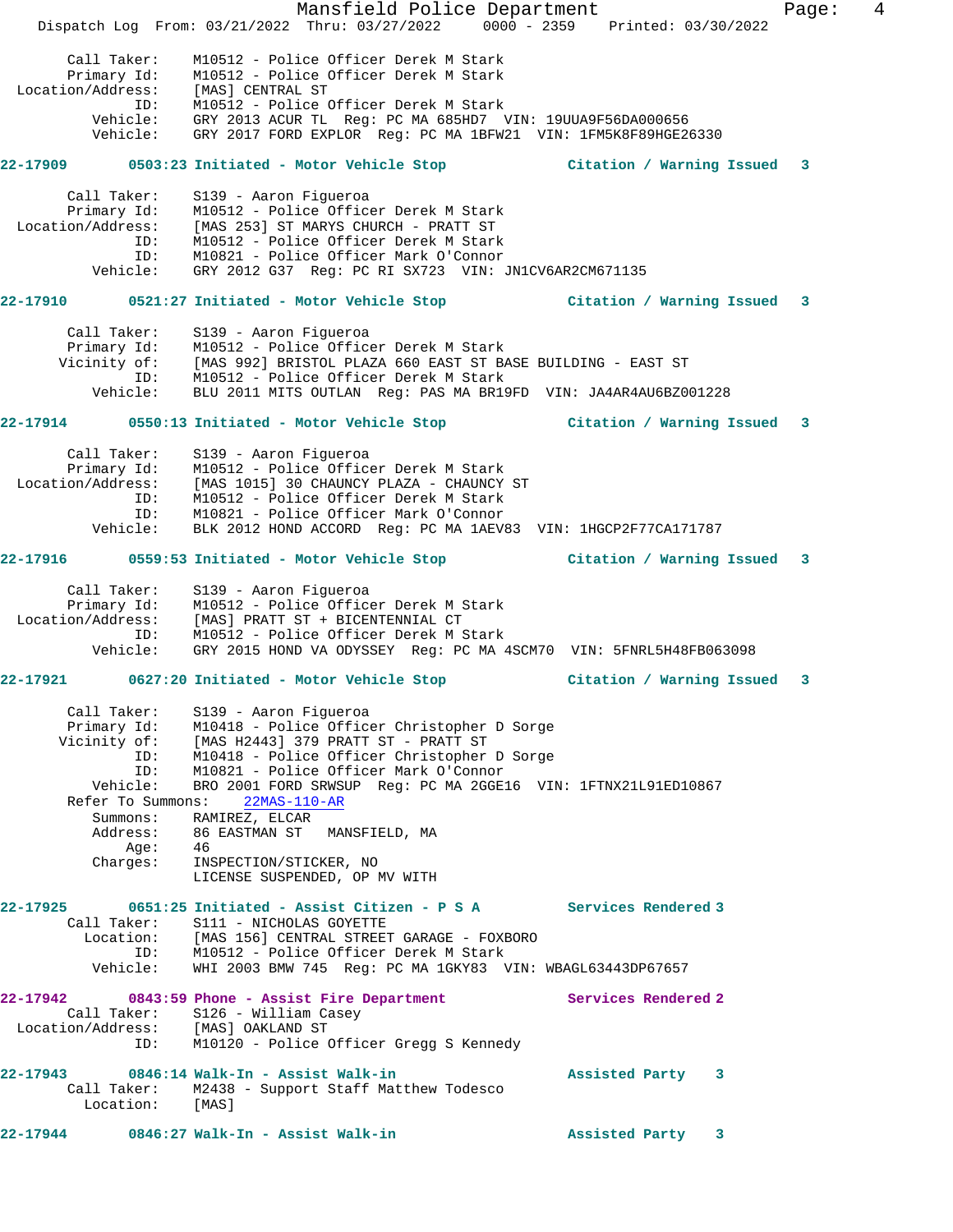Mansfield Police Department Fage: 5 Dispatch Log From: 03/21/2022 Thru: 03/27/2022 0000 - 2359 Printed: 03/30/2022 Call Taker: M2438 - Support Staff Matthew Todesco Location: [MAS] **22-17949 0904:57 Walk-In - Assist Walk-in Assisted Party 3**  Call Taker: M2438 - Support Staff Matthew Todesco Location: [MAS] **22-17951 0911:41 911 - Well Being Check Services Rendered 3**  Call Taker: S117 - MATTHEW BOMES Location/Address: [MAS] FRANCIS AVE **22-17954 0924:23 Walk-In - Assist Walk-in Assisted Party 3**  Call Taker: M2438 - Support Staff Matthew Todesco Location: [MAS] **22-17959 0951:20 Initiated - SELECT OR DIRECTED PATROL Citation / Warning Issued 3** Call Taker: S126 - William Casey Vicinity of: [MAS] WEST ST ID: M2442 - Police Officer Matthew A Souza Vehicle: WHI 2020 CHEV UT BLAZER Reg: PC MA 5VC286 VIN: 3GNKBJRS9LS635977 Vehicle: BLK 2008 NISS ALTIMA Reg: PC MA 4EEC21 VIN: 1N4AL21E78C250076 **22-17960 0954:08 Initiated - SELECT OR DIRECTED PATROL Citation / Warning Issued 3** Call Taker: S126 - William Casey Location/Address: [MAS 12] MANSFIELD HIGH SCHOOL - EAST ST ID: M2827 - Police Officer Joshua S Ellender Vehicle: WHI 2017 HYUN SANTAF Reg: PC MA 3DTX61 VIN: 5NMZUDLB5HH022717 Vehicle: WHI 2018 NISS ROGUE Reg: PC MA 762YK9 VIN: JN8AT2MVXJW353295 Vehicle: BLK 2011 CHEV EQUINO Reg: PC MA 9884JW VIN: 2CNFLEEC9B6343798 Vehicle: BRO 2007 TOYT CAMRY Reg: PC MA 693BYP VIN: 4T1BE46K57U590785 Vehicle: GRY 2021 TOYT VA SIENNA Reg: PC MA 2YDY87 VIN: 5TDKRKEC8MS067929 Vehicle: BLK 2012 TOYT PRIUSV Reg: PC MA 849RK3 VIN: JTDZN3EU9C3083789 **22-17963 1003:23 Initiated - SELECT OR DIRECTED PATROL Services Rendered 3**  Call Taker: S126 - William Casey Location/Address: [MAS] NORTH MAIN ST + PARK ST ID: M10120 - Police Officer Gregg S Kennedy **22-17964 1019:13 911 - 911 Hang-ups & Verifications Confirmed misdial/Accdntl Call 2**  Call Taker: S117 - MATTHEW BOMES Location/Address: [MAS 1005B] DYNAMIC DENTAL - CHAUNCY ST ID: M10120 - Police Officer Gregg S Kennedy **22-17965 1020:35 Walk-In - Assist Walk-in Assisted Party 3**  Call Taker: M2438 - Support Staff Matthew Todesco Location: [MAS] **22-17967 1025:49 Phone - 911 Hang-ups & Verifications Confirmed misdial/Accdntl Call 2**  Call Taker: S118 - Jarred Kohler Location/Address: [MAS H6461] 11 WARREN AVE - WARREN AVE ID: M10120 - Police Officer Gregg S Kennedy **22-17969 1037:33 Walk-In - Assist Walk-in Assisted Party 3**  Call Taker: M2438 - Support Staff Matthew Todesco Location: [MAS] **22-17970 1037:45 Walk-In - Assist Walk-in Assisted Party 3**  Call Taker: M2438 - Support Staff Matthew Todesco Location: [MAS] **22-17987 1149:54 Phone - Motor Veh Acc - w/Injury Transported to Hospital 1** Call Taker: S126 - William Casey Primary Id: M2827 - Police Officer Joshua S Ellender Vicinity of: [MAS H4564] 630 WARE ST - WARE ST + SHORT ST ID: M2827 - Police Officer Joshua S Ellender ID: M2442 - Police Officer Matthew A Souza ID: M822 - Sergeant Brian P Thibault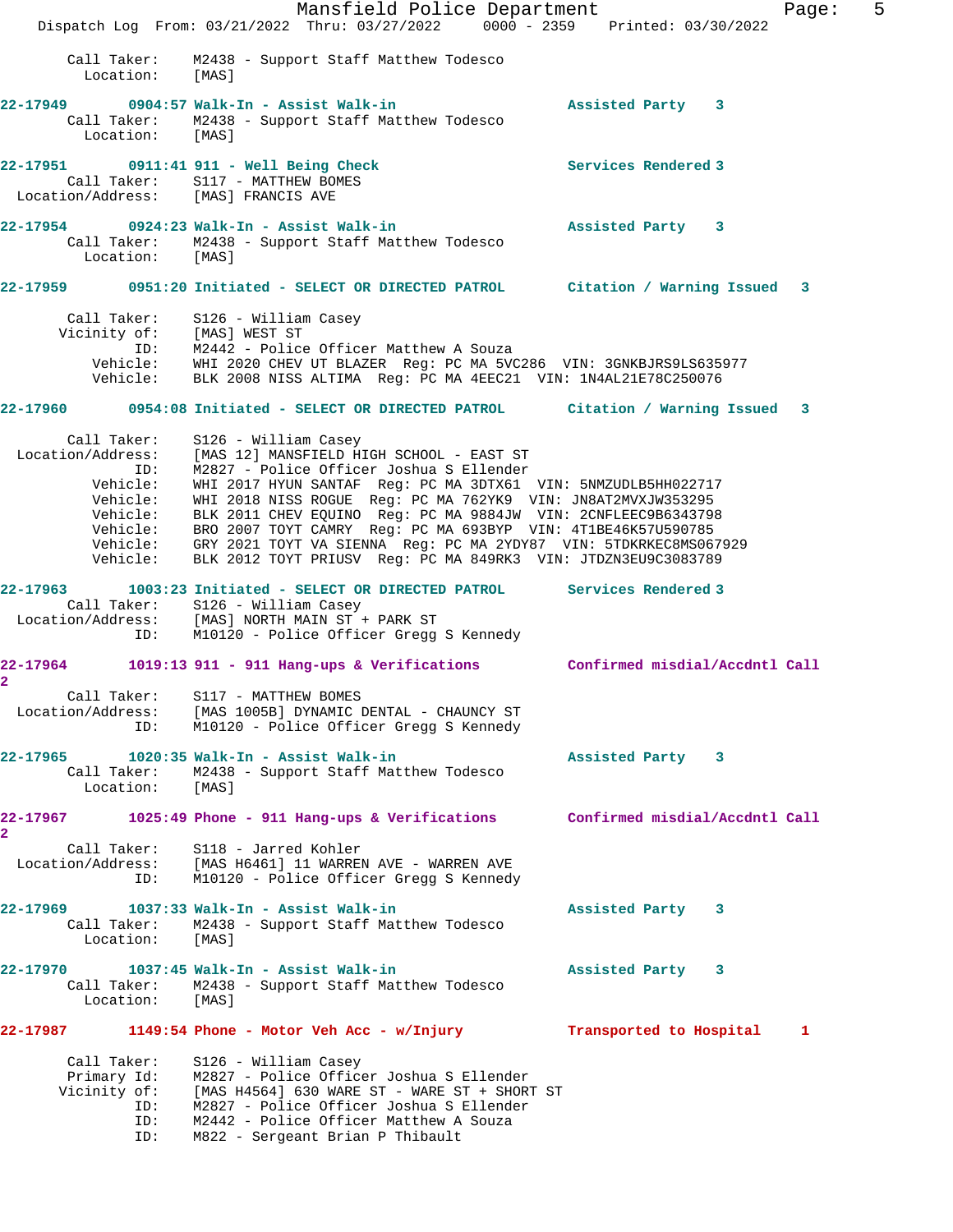Mansfield Police Department Fage: 6 Dispatch Log From: 03/21/2022 Thru: 03/27/2022 0000 - 2359 Printed: 03/30/2022 Vehicle: GRY 2017 HOND ACCORD Reg: PC MA 566VLE VIN: 1HGCR2F10HA237223 Vehicle: GRY 2015 ACUR ILX Reg: PC MA 7JN937 VIN: 19VDE1F31FE005212 Towed: For: OUI Related By: Central Street Garage To: Central Street Garage Released To: NORRIS On: 03/23/2022 @ 1257 Refer To Arrest: 22MAS-111-AR Arrest: NORIS, JILL MARIE Address: 6 GOWARD DR MANSFIELD, MA<br>Age: 44 Age:<br>:Charges OUI-LIQUOR OR .08% C90 S24(1)(A)(1) NEGLIGENT OPERATION OF MOTOR VEHICLE C90 S24(2)(A) MARKED LANES VIOLATION \* C89 S4A ALCOHOL IN MV, POSSESS OPEN CONTAINER OF \* C90 S24I<br>ht: 22MAS-92-AC Refer To Accident: **22-17994 1225:09 Initiated - Disabled Motor Vehicle Services Rendered 3**  Call Taker: S123 - Michael Mezhberg Location/Address: [MAS H6130] 345 PRATT ST - PRATT ST ID: M10120 - Police Officer Gregg S Kennedy **22-18002 1336:50 Walk-In - Assist Walk-in Assisted Party 3**  Call Taker: M2438 - Support Staff Matthew Todesco<br>Location: [MAS] Location: **22-18003 1337:04 Walk-In - Assist Walk-in Assisted Party 3**  Call Taker: M2438 - Support Staff Matthew Todesco Location: [MAS] **22-18008 1354:54 Walk-In - Fraud or Identity Theft Incident Report 1**  Call Taker: M2438 - Support Staff Matthew Todesco Primary Id: M10120 - Police Officer Gregg S Kennedy Location/Address: [MAS H6036] 112 PINE ST - PINE ST ID: M10120 - Police Officer Gregg S Kennedy<br>Co Incident: 22MAS-255-OF Refer To Incident: **22-18011 1419:28 Walk-In - Assist Walk-in Assisted Party 3**  Call Taker: M2438 - Support Staff Matthew Todesco<br>Location: [MAS] Location: **22-18012 1419:42 Walk-In - Assist Walk-in Assisted Party 3**  Call Taker: M2438 - Support Staff Matthew Todesco Location: [MAS] **22-18019 1457:14 Phone - Suspicious Actv / Persn / Veh Incident Report 2**  Call Taker: S126 - William Casey Primary Id: M10120 - Police Officer Gregg S Kennedy Location/Address: [MAS] SCHOOL ST + RTE 140 NB ID: M2442 - Police Officer Matthew A Souza M10120 - Police Officer Gregg S Kennedy ID: M822 - Sergeant Brian P Thibault Refer To Incident: 22MAS-256-OF **22-18022 1523:38 Walk-In - Assist Walk-in Assisted Party 3**  Call Taker: M2438 - Support Staff Matthew Todesco Location: [MAS] **22-18023 1523:51 Walk-In - Assist Walk-in Assisted Party 3**  Call Taker: M2438 - Support Staff Matthew Todesco Location: [MAS] **22-18024 1530:23 Walk-In - Assist Walk-in Assisted Party 3**  Call Taker: M2438 - Support Staff Matthew Todesco Location: [MAS] **22-18025 1530:35 Walk-In - Assist Walk-in Assisted Party 3**  Call Taker: M2438 - Support Staff Matthew Todesco<br>Location: [MAS] Location: **22-18027 1530:47 Phone - Suspicious Actv / Persn / Veh Transported to Hospital 2** Call Taker: M2438 - Support Staff Matthew Todesco Primary Id: M822 - Sergeant Brian P Thibault Location/Address: [MAS 451B] MANSFIELD PUBLIC SAFETY BUILDING - EAST ST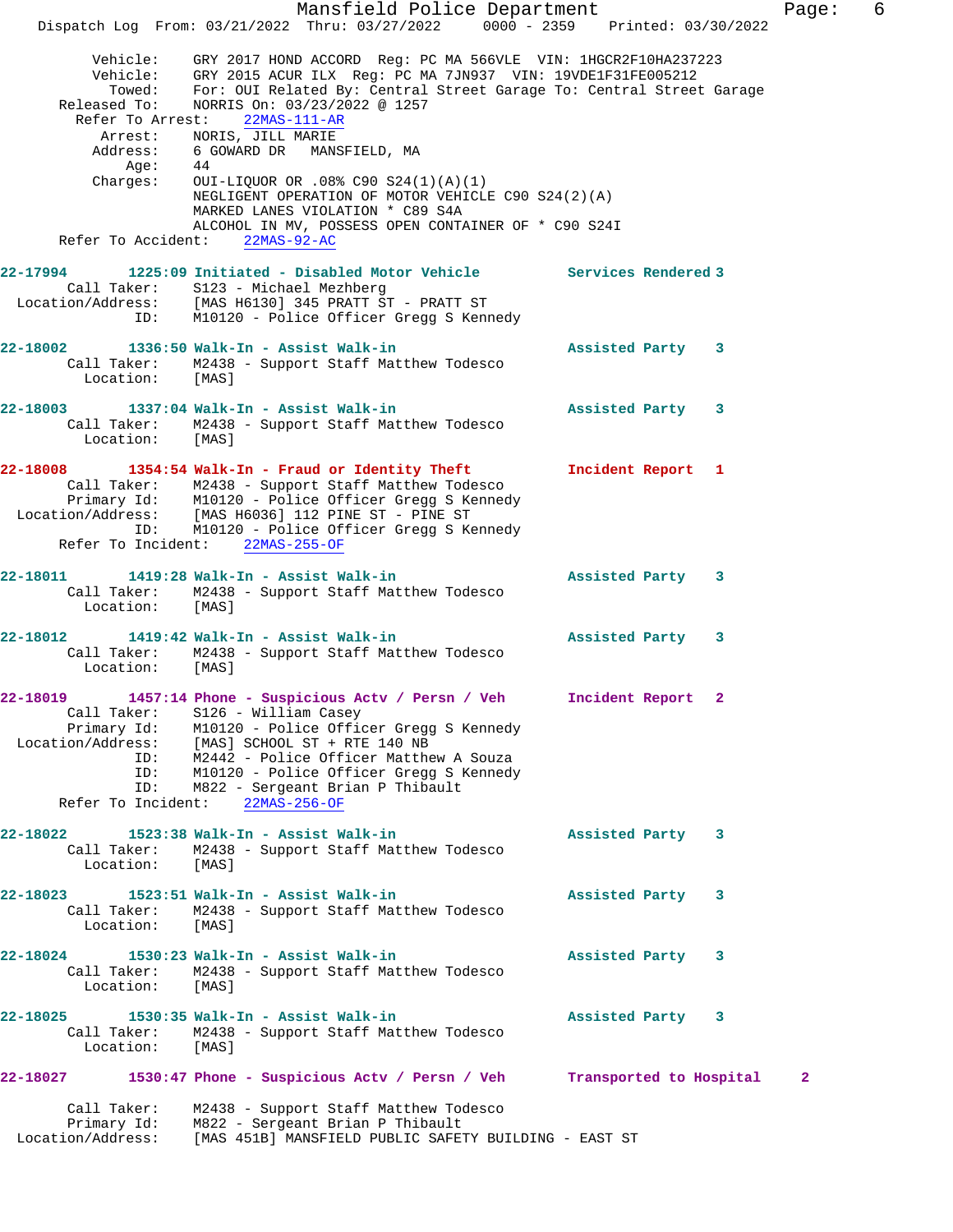Mansfield Police Department Fage: 7 Dispatch Log From: 03/21/2022 Thru: 03/27/2022 0000 - 2359 Printed: 03/30/2022 Refer To Incident: 22MAS-257-OF **22-18028 1543:08 911 - Assist Fire Department Services Rendered 2**  Call Taker: S123 - Michael Mezhberg Location/Address: [MAS H5377] 16 FAIRFIELD PARK - FAIRFIELD PARK ID: M2442 - Police Officer Matthew A Souza ID: M10237 - Police Officer Andrew J Kelley ID: M10512 - Police Officer Derek M Stark **22-18029 1552:59 Phone - Motor Veh Acc - No Injury Incident Report 1**  Call Taker: S126 - William Casey Primary Id: M10904 - Police Officer Bryan Hurley Location/Address: [MAS 840K] KOHLS 280 SCHOOL ST BLDG K BOX 4920 - SCHOOL ST ID: M10904 - Police Officer Bryan Hurley Vehicle: GRY 2018 TOYT COROLL Reg: PC MA 5973SF VIN: 2T1BURHE2JC120701 Vehicle: SIL 2019 ROGUE Reg: RI 715194 VIN: KNMAT2MVXKP518009 Refer To Accident: 22MAS-91-AC **22-18030 1611:08 Phone - Fraud or Identity Theft Investigated - Report Taken 1** Call Taker: S126 - William Casey Primary Id: M10237 - Police Officer Andrew J Kelley Location/Address: [MAS 191] NATIONAL LUMBER OFFICE 71 MAPLE ST BOX 7420 - MAPLE ST ID: M10237 - Police Officer Andrew J Kelley ID: M597 - Police Officer David J Pepicelli ID: M10021 - Sergeant Nicole M Boldrighini Vehicle: 2022 FORD TK UHAUL BOX TRUCK E-450 Reg: AP AZ AL57347 VIN: 1FDXE4FN7NDC29698 Towed: For: Arrest By: Central Street Garage To: Central Street Garage Released To: LEE On: 03/22/2022 @ 1841 Refer To Arrest: 22MAS-112-AR Arrest: BAKER, OSBERT M Address: 9 WESTMORE RD MATTAPAN, MA Age: 36 Charges: CREDIT CARD FRAUD OVER \$1200 c266 §37C(e) LARCENY OVER \$1200 BY FALSE PRETENSE Refer To Arrest: 22MAS-113-AR Arrest: FRASER, DAVID Address: 50 GLEDESIDE ST MATTAPAN, MA Age: 52 Charges: CREDIT CARD FRAUD OVER \$1200 c266 §37C(e) LARCENY OVER \$1200 BY FALSE PRETENSE **22-18037 1709:03 Initiated - Motor Vehicle Stop Citation / Warning Issued 3** Call Taker: S123 - Michael Mezhberg Primary Id: M2827 - Police Officer Joshua S Ellender Location/Address: [MAS] UNION ST + WEST ST ID: M2827 - Police Officer Joshua S Ellender Vehicle: GRY 2018 NISS ROGUE Reg: PC MA 2NTG38 VIN: KNMAT2MV1JP550099 **22-18038 1724:42 Phone - Animal Complaints Services Rendered 3**  Call Taker: S126 - William Casey Location/Address: [MAS] CLAIRE AVE ID: M10904 - Police Officer Bryan Hurley ID: M9470 - animal control Jeffrey S Collins **22-18041 1741:39 Phone - Vandalism Gone on Arrival 3**  Call Taker: S118 - Jarred Kohler Location/Address: [MAS] SWETT ST ID: M10021 - Sergeant Nicole M Boldrighini

**22-18058 1938:04 911 - 911 Hang-ups & Verifications Confirmed misdial/Accdntl Call 2**  Call Taker: S139 - Aaron Figueroa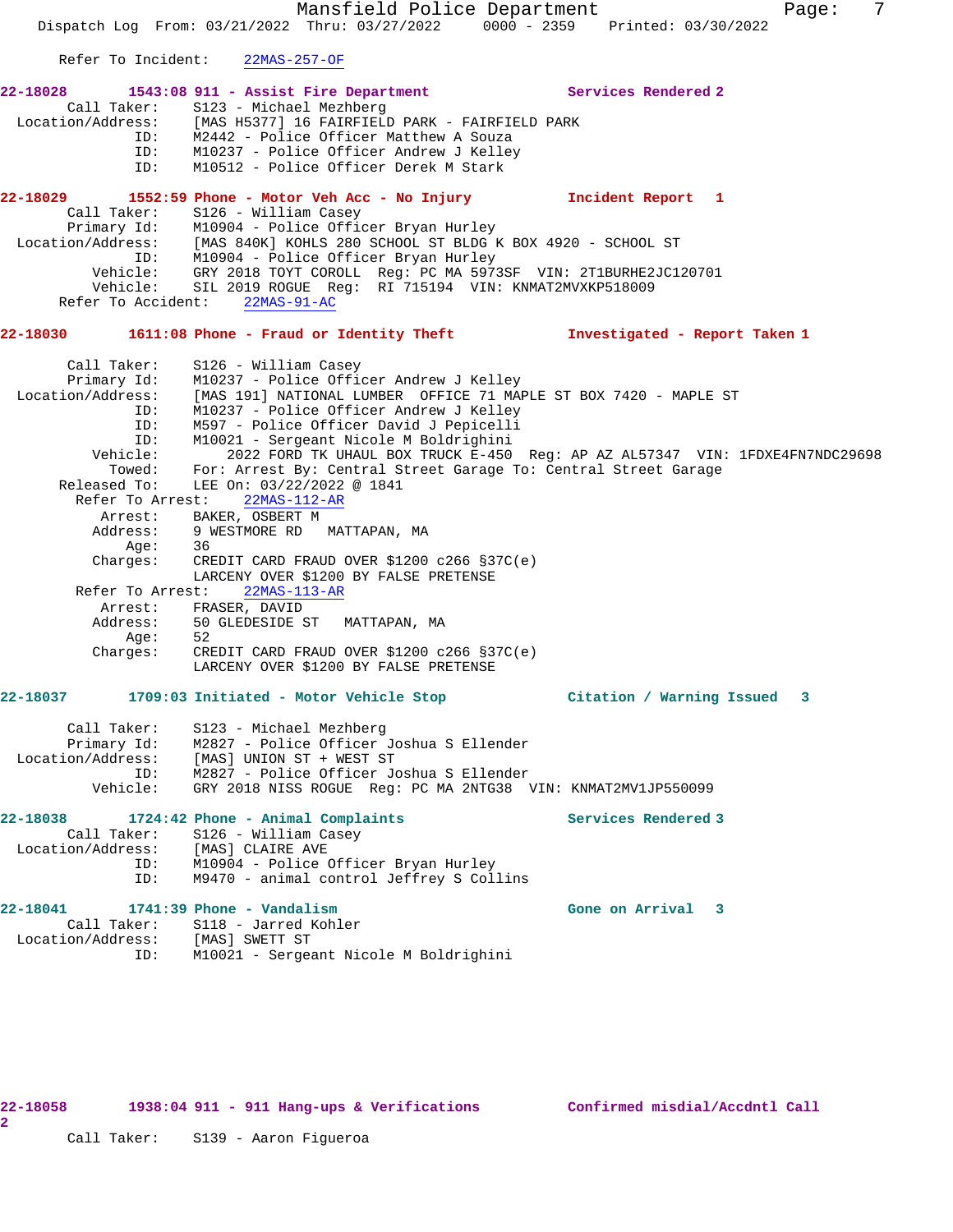Mansfield Police Department Fage: 8 Dispatch Log From: 03/21/2022 Thru: 03/27/2022 0000 - 2359 Printed: 03/30/2022 Location/Address: [MAS H843] 2 HARDING LN - HARDING LN ID: M10021 - Sergeant Nicole M Boldrighini **22-18059 1948:55 Initiated - Prisoner Watch/Release Prisoner Monitored/Released 1** Call Taker: S145 - Thomas Scanlan Location/Address: [MAS 451B] MANSFIELD PUBLIC SAFETY BUILDING - EAST ST ID: M2827 - Police Officer Joshua S Ellender **22-18070 2200:30 911 - Suspicious Actv / Persn / Veh Unfounded/Unverifed 2** Call Taker: S139 - Aaron Figueroa Location/Address: [MAS 12] MANSFIELD HIGH SCHOOL - EAST ST ID: M2827 - Police Officer Joshua S Ellender Vehicle: GRY 2020 HOND UT PILOT Reg: PC MA 9RJX80 VIN: 5FNYF6H58LB044032 **22-18075 2231:13 Phone - Suspicious Actv / Persn / Veh Services Rendered 2**  Call Taker: S103 - JEFFREY KEEFE Location/Address: [MAS 837F] 266 NORTH MAIN ST UNIT 7 - NORTH MAIN ST ID: M10904 - Police Officer Bryan Hurley ID: M2827 - Police Officer Joshua S Ellender Vehicle: WHI 2010 CHEV VA EXPRESS G3500 Reg: CO MA W23356 VIN: 1GC2GTBG8A1177133 **For Date: 03/23/2022 - Wednesday 22-18094 0124:29 Initiated - Motor Vehicle Stop Citation / Warning Issued 3** Call Taker: S145 - Thomas Scanlan Primary Id: M10418 - Police Officer Christopher D Sorge Location/Address: [MAS] HORACE ST + DAVIS ST ID: M10418 - Police Officer Christopher D Sorge Vehicle: BLK 2007 LEXS IS250 Reg: PC MA 1TAS53 VIN: JTHCK262X75008274 **22-18112 0204:54 Initiated - Motor Vehicle Stop Citation / Warning Issued 3** Call Taker: S145 - Thomas Scanlan Location/Address: [MAS] NORTH MAIN ST + FULLER PL ID: M10418 - Police Officer Christopher D Sorge Vehicle: BRO 2001 AUDI ST A6 Reg: PC MA 347JB2 VIN: WAULH54BX1N147846 **22-18121 0224:24 Initiated - Motor Vehicle Stop Citation / Warning Issued 3** Call Taker: S145 - Thomas Scanlan Primary Id: M10418 - Police Officer Christopher D Sorge Location/Address: [MAS] EAST ST + FRANKLIN ST ID: M10418 - Police Officer Christopher D Sorge ID: M2515 - Sergeant David Schepis Vehicle: BLK 2015 JEEP CHEROKEE Reg: PC MA 2MCM28 VIN: 1C4PJLAB7FW761398 **22-18130 0411:40 911 - Noise Complaint Gone on Arrival 2**  Call Taker: S139 - Aaron Figueroa Location/Address: [MAS] CONNORS AVE ID: M10821 - Police Officer Mark O'Connor ID: M10418 - Police Officer Christopher D Sorge **22-18147 0712:21 Walk-In - Assist Walk-in Assisted Party 3**  Call Taker: M10823 - Support Staff Matthew Gately Location: [MAS] **22-18151 0740:14 Walk-In - Assist Walk-in Assisted Party 3**  Call Taker: M10823 - Support Staff Matthew Gately Location: [MAS] **22-18161 0925:39 Walk-In - Fraud or Identity Theft Spoken To 1**  Call Taker: M5306 - Support Staff Heather A Sullivan Location/Address: [MAS 198] NORTH EASTON SAVINGS BANK 71 COPELAND DR - COPELAND DR ID: M2827 - Police Officer Joshua S Ellender **22-18162 0930:17 Phone - 911 Hang-ups & Verifications Confirmed misdial/Accdntl Call 2**  Call Taker: S118 - Jarred Kohler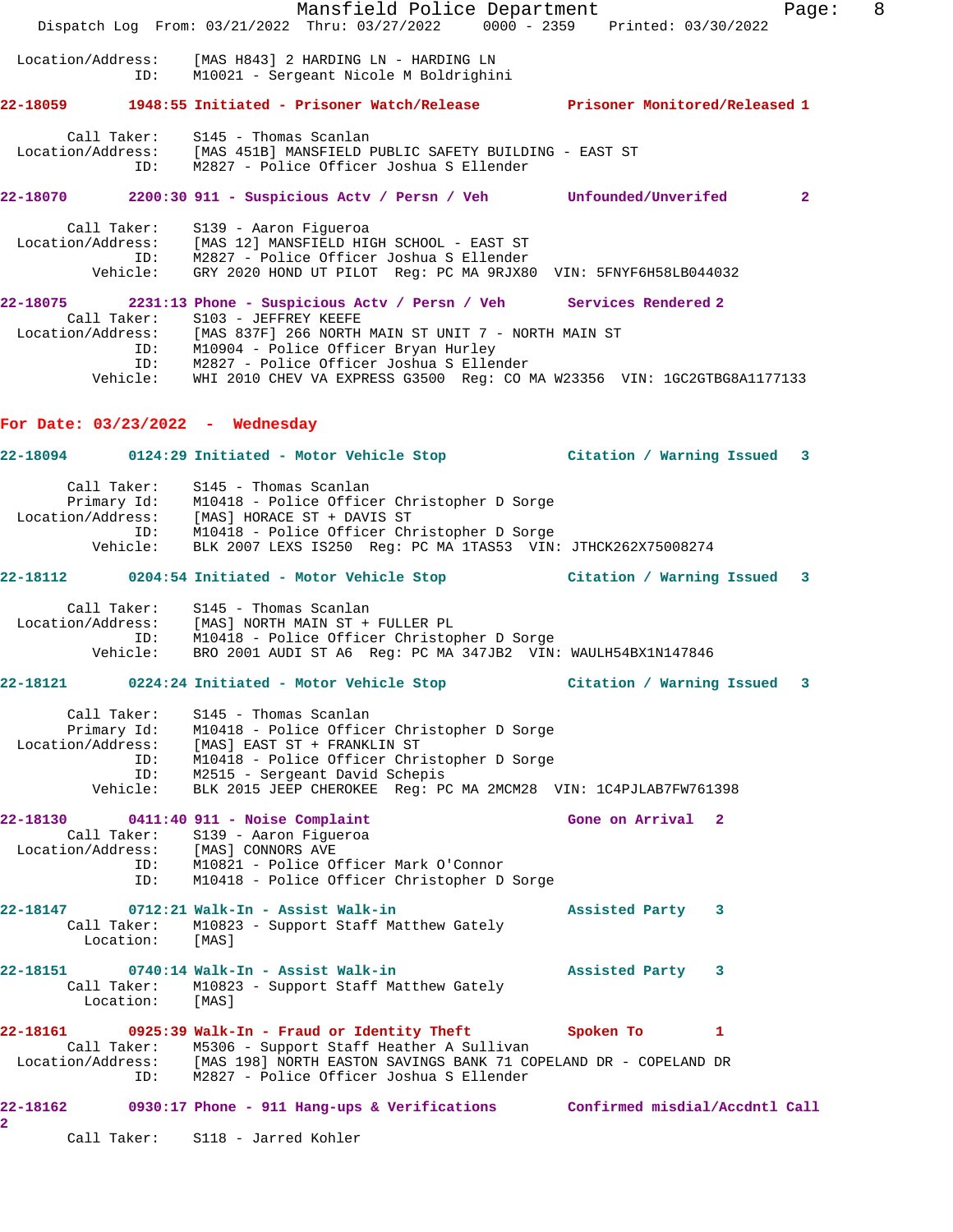|                         | Mansfield Police Department<br>Dispatch Log From: 03/21/2022 Thru: 03/27/2022 0000 - 2359 Printed: 03/30/2022                                                                                                                                                        |                      | 9<br>Page: |
|-------------------------|----------------------------------------------------------------------------------------------------------------------------------------------------------------------------------------------------------------------------------------------------------------------|----------------------|------------|
|                         | Location/Address: [MAS 907] HOME DEPOT 390 WEST ST BOX 7560 - WEST ST<br>ID: M2442 - Police Officer Matthew A Souza                                                                                                                                                  |                      |            |
| $\overline{\mathbf{2}}$ | 22-18169 1001:17 Phone - 911 Hang-ups & Verifications Confirmed misdial/Accdntl Call                                                                                                                                                                                 |                      |            |
|                         | Call Taker: S142 - Savannah Karch<br>Location/Address: [MAS 1007] BOSTON CEDAR - HAMPDEN RD<br>ID: M2442 - Police Officer Matthew A Souza                                                                                                                            |                      |            |
|                         | 22-18170 1019:44 Initiated - SELECT OR DIRECTED PATROL Citation / Warning Issued 3                                                                                                                                                                                   |                      |            |
| Location/Address:       | Call Taker: S120 - Ryan O'Rourke<br>[MAS] OTIS ST + PLANTINGFIELD RD<br>ID: M2442 - Police Officer Matthew A Souza<br>Vehicle: BLK 2017 NISS ROGUE Reg: PC MA 2WBX79 VIN: JN8AT2MV7HW026881                                                                          |                      |            |
| ID:                     | 22-18178 1051:11 Phone - Assist Fire Department<br>Call Taker: S120 - Ryan O'Rourke<br>Location/Address: [MAS H5074] 27 CHILSON AVE - CHILSON AVE<br>M2827 - Police Officer Joshua S Ellender                                                                        | Services Rendered 2  |            |
| ID:                     | Call Taker: S120 - Ryan O'Rourke<br>Location/Address: [MAS] RTE 140 NB + SCHOOL ST<br>ID: M2442 - Police Officer Matthew A Souza<br>M822 - Sergeant Brian P Thibault                                                                                                 | Services Rendered 3  |            |
|                         | 22-18191 1212:31 Initiated - Motor Vehicle Stop Citation / Warning Issued 3                                                                                                                                                                                          |                      |            |
| Vehicle:                | Call Taker: S120 - Ryan O'Rourke<br>Primary Id: M10150 - Police Officer Danielle C Titus<br>Location/Address: [MAS H5594] 50 HOPE ST - HOPE ST<br>ID: M10150 - Police Officer Danielle C Titus<br>WHI 2020 HYUN UT SANTA FE Reg: PC MA 1MC397 VIN: 5NMS5CAD6LH173331 |                      |            |
|                         | 22-18199 1240:40 Walk-In - Child Safety Seat Program                                                                                                                                                                                                                 | Inspection Performed | 3          |
| ID:                     | Call Taker: M5306 - Support Staff Heather A Sullivan<br>Location/Address: [MAS 451B] MANSFIELD PUBLIC SAFETY BUILDING - EAST ST<br>M5306 - Support Staff Heather A Sullivan                                                                                          |                      |            |
|                         | 22-18197 1242:18 Initiated - Assist Fire Department<br>Call Taker: S120 - Ryan O'Rourke<br>Location/Address: [MAS 331] JORDAN SCHOOL 255 EAST ST BOX 7960 (F) - EAST ST<br>ID: M2512 - Detective Kenneth E Wright                                                    | Services Rendered 2  |            |
|                         | 22-18202 1305:53 Initiated - Motor Vehicle Stop                 Citation / Warning Issued 3                                                                                                                                                                          |                      |            |
| Call Taker:<br>Vehicle: | S120 - Ryan O'Rourke<br>Primary Id: M2827 - Police Officer Joshua S Ellender<br>Location/Address: [MAS] RTE 140 NB + CHAUNCY ST<br>ID: M2827 - Police Officer Joshua S Ellender<br>WHI 2015 JEEP GRANDC Reg: PC MA 7RM176 VIN: 1C4RJFCT5FC165031                     |                      |            |
| ID:                     | 22-18203 1311:24 Initiated - Community Policing<br>Call Taker: S120 - Ryan O'Rourke<br>Location/Address: [MAS 170] LIBRARY / COA BOX 7860 (S) 255 HOPE ST - HOPE ST<br>M10150 - Police Officer Danielle C Titus                                                      | Services Rendered 3  |            |
|                         | 22-18208 1320:16 Radio - Assist Other Agency                                                                                                                                                                                                                         | Services Rendered 3  |            |
|                         | Call Taker: S120 - Ryan O'Rourke<br>Location/Address: [MAS] RTE 140 SB + WEST ST<br>ID: M2442 - Police Officer Matthew A Souza<br>ID: M822 - Sergeant Brian P Thibault<br>Vehicle: WHI 2019 BU AEROT Reg: BU MA BU43108 VIN: 1FDFE4FS7JDC37862                       |                      |            |
|                         | 22-18211 1326:46 Initiated - Motor Vehicle Stop Citation / Warning Issued 3                                                                                                                                                                                          |                      |            |
| Call Taker:<br>ID:      | S120 - Ryan O'Rourke<br>Primary Id: M2827 - Police Officer Joshua S Ellender<br>Location/Address: [MAS 834] CVS 261 CHAUNCY ST BOX 8000 - CHAUNCY ST<br>M2827 - Police Officer Joshua S Ellender                                                                     |                      |            |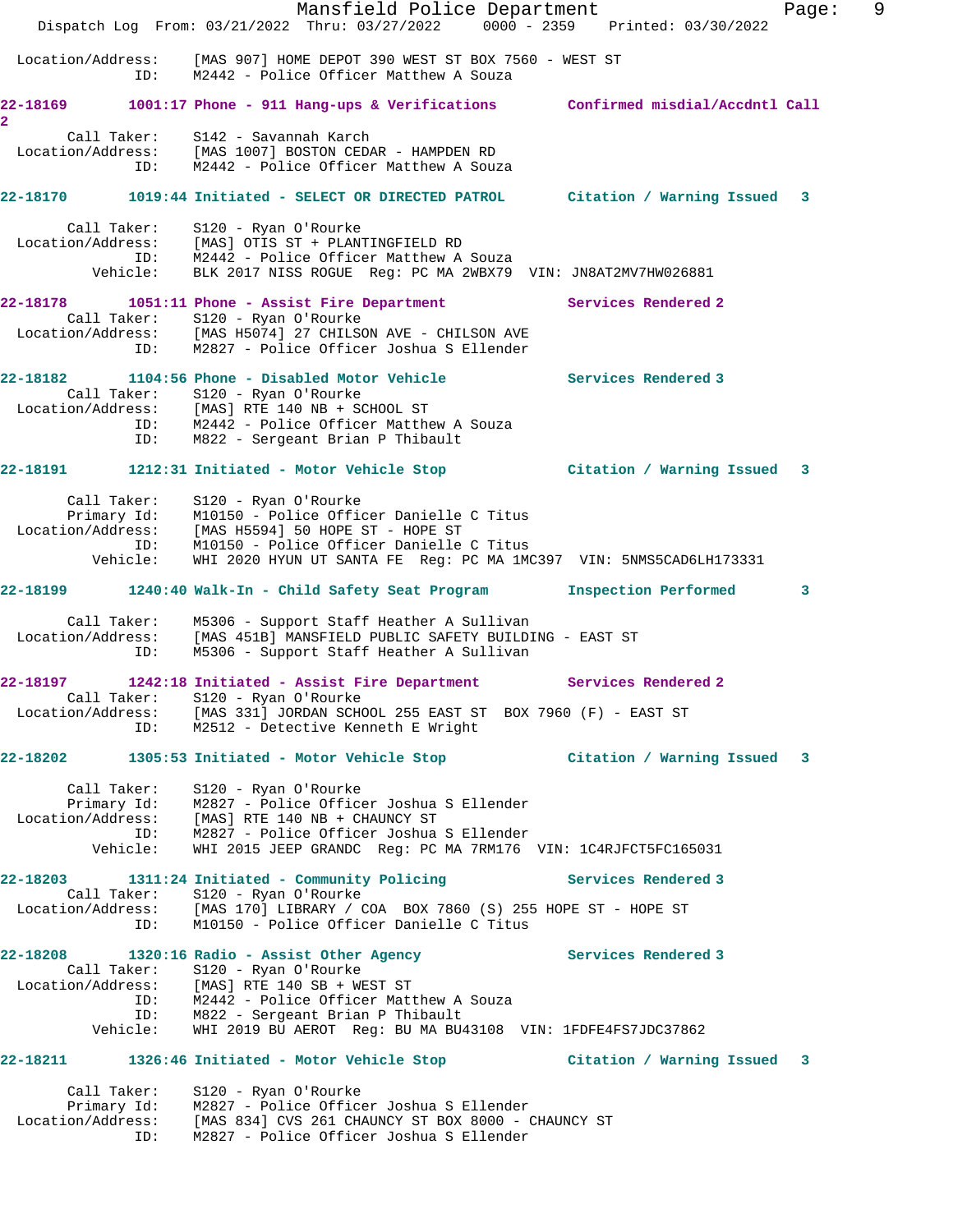Mansfield Police Department Fage: 10 Dispatch Log From: 03/21/2022 Thru: 03/27/2022 0000 - 2359 Printed: 03/30/2022 Vehicle: GRY 2020 TOYT VA SIENNA Reg: PC MA 1AZT92 VIN: 5TDYZ3DC5LS064504 **22-18214 1338 Initiated - SELECT OR DIRECTED PATROL Services Rendered 3**  Call Taker: M2524 - Animal Control Steven Simonds Primary Id: M2524 - Animal Control Steven Simonds Location/Address: [MAS 12] MANSFIELD HIGH SCHOOL - EAST ST ID: M2524 - Animal Control Steven Simonds **22-18237 1625:56 Initiated - SELECT OR DIRECTED PATROL Services Rendered 3**  Call Taker: S120 - Ryan O'Rourke Primary Id: M2827 - Police Officer Joshua S Ellender Vicinity of: [MAS] NORTH ST + EAST ST ID: M2827 - Police Officer Joshua S Ellender **22-18249 1712:22 Phone - Assist Fire Department Services Rendered 2**  Call Taker: S120 - Ryan O'Rourke Location/Address: [MAS 914] JENNERATIONS SALON 112 NORTH MAIN ST - NORTH MAIN ST ID: M597 - Police Officer David J Pepicelli **22-18251 1738:43 Initiated - Parking Violations Citation / Warning Issued 3** Call Taker: S120 - Ryan O'Rourke Vicinity of: [MAS] NORTH MAIN ST + VILLA ST ID: M597 - Police Officer David J Pepicelli Vehicle: WHI 2021 NISS SENTRA Reg: PC MA 6TR986 VIN: 3N1AB8CV9MY232602 Vehicle: GRY 2003 CADI DTS Reg: PC MA 4TWG70 VIN: 1G6KD54Y03U287334 **22-18252 1742:58 Initiated - Motor Vehicle Stop Citation / Warning Issued 3** Call Taker: S120 - Ryan O'Rourke Primary Id: M597 - Police Officer David J Pepicelli Vicinity of: [MAS] N MAIN ST + W CHURCH ST ID: M597 - Police Officer David J Pepicelli Vehicle: WHI 2013 LINC MKS Reg: PC MA 3ZL336 VIN: 1LNHL9DKXDG618011 **22-18259 1805:04 Phone - Disturbance / Gathering Spoken To 1**  Call Taker: S149 - Christopher Caron Location/Address: [MAS 309A] DOMINOS PIZZA 235 CHAUNCY ST - CHAUNCY ST ID: M597 - Police Officer David J Pepicelli Vehicle: BLU 2007 TOYT YARIS Reg: PC MA 1GXA13 VIN: JTDBT923671086026 **22-18260 1815:13 Initiated - SELECT OR DIRECTED PATROL Services Rendered 3**  Call Taker: S120 - Ryan O'Rourke Vicinity of: [MAS H9922] 600 WEST STREET, LLC - WEST ST ID: M405 - Police Officer Jay J Sparrow **22-18270 1903:47 Initiated - Motor Vehicle Stop Services Rendered 3**  Call Taker: S147 - Liam Omalley Primary Id: M2827 - Police Officer Joshua S Ellender Location/Address: [MAS] PARK ST + NORTH MAIN ST ID: M2827 - Police Officer Joshua S Ellender ID: M597 - Police Officer David J Pepicelli Vehicle: Reg: MC XX **22-18279 2002:58 Initiated - Motor Vehicle Stop Citation / Warning Issued 3** Call Taker: S147 - Liam Omalley Primary Id: M597 - Police Officer David J Pepicelli Location/Address: [MAS] NORTH MAIN ST + KINGMAN AVE ID: M597 - Police Officer David J Pepicelli ID: M10021 - Sergeant Nicole M Boldrighini Vehicle: BLK 2020 HOND UT HR-V Reg: PC MA 1NZL16 VIN: 3CZRU6H35LM706938 Refer To Summons: 22MAS-114-AR Summons: FEAGIN, BOBBY J Address: 5 FRANCIS AVE Apt. #516 MANSFIELD, MA Age: 54 Charges: LICENSE SUSPENDED, OP MV WITH (CRIMINAL SUBSQ.OFF.) C90 S23 LICENSE NOT IN POSSESSION \* C90 S11 LIGHTS VIOLATION, MV \* C90 S7 **22-18287 2038:38 Phone - Erratic Oper MV / Road Rage Gone on Arrival 3**  Call Taker: S103 - JEFFREY KEEFE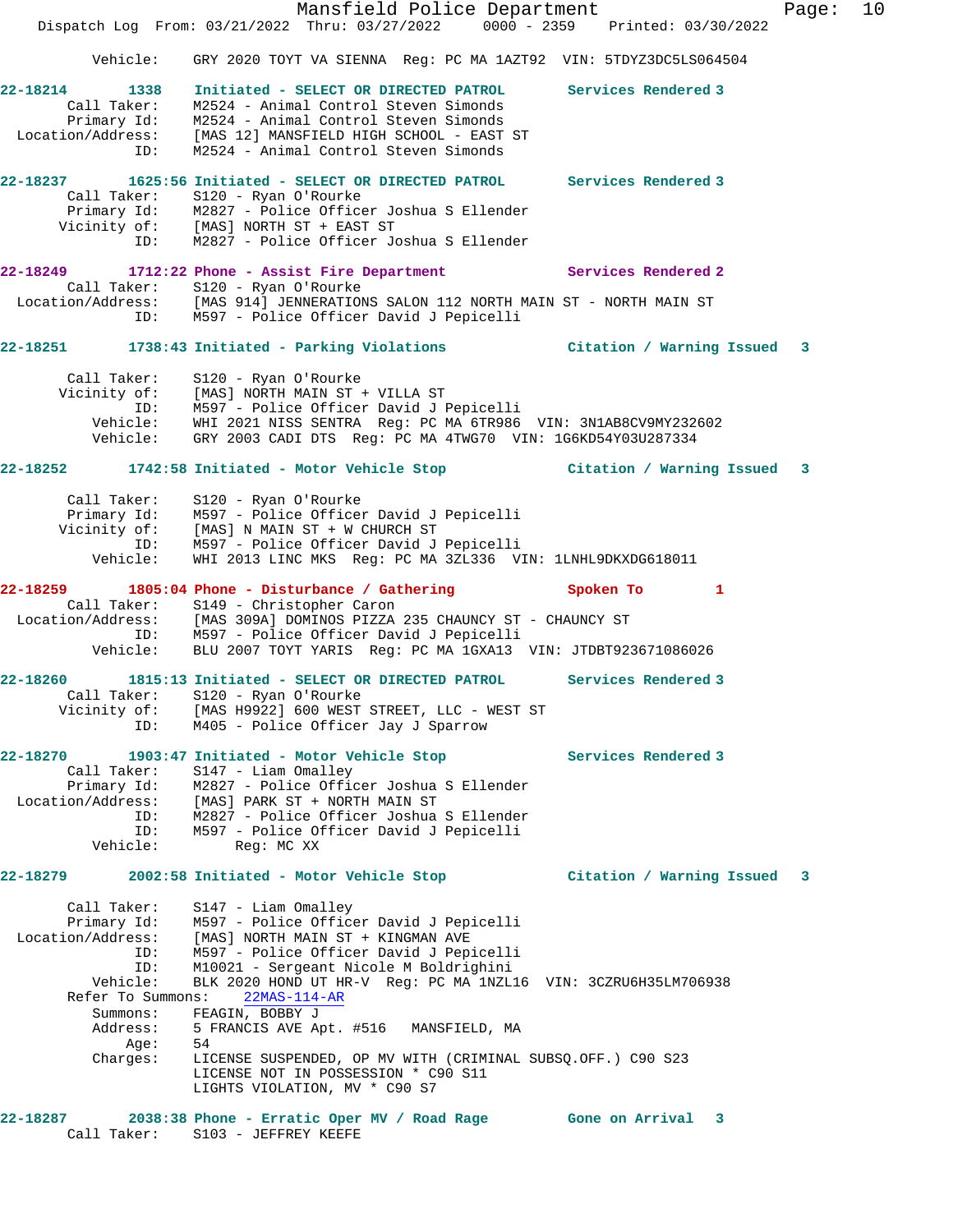Mansfield Police Department Fage: 11 Dispatch Log From: 03/21/2022 Thru: 03/27/2022 0000 - 2359 Printed: 03/30/2022 Vicinity of: [MAS] CHAUNCY ST ID: M2827 - Police Officer Joshua S Ellender ID: M10021 - Sergeant Nicole M Boldrighini ID: M405 - Police Officer Jay J Sparrow Vehicle: CANADA PLATE Reg: BLM5132 **22-18297 2153:30 Initiated - Motor Vehicle Stop Citation / Warning Issued 3** Call Taker: S147 - Liam Omalley Primary Id: M2827 - Police Officer Joshua S Ellender Vicinity of: [MAS] EAST ST + JASON LN ID: M2827 - Police Officer Joshua S Ellender Vehicle: BLK 2014 DODG JOURNE Reg: PC MA 1LSD74 VIN: 3C4PDDBG7ET174128 **22-18306** 2220:15 Phone - Assist Fire Department Services Rendered 2 Call Taker: S147 - Liam Omalley Location/Address: [MAS] HOPE ST ID: M10021 - Sergeant Nicole M Boldrighini **For Date: 03/24/2022 - Thursday 22-18338 0148:42 Initiated - Motor Vehicle Stop Citation / Warning Issued 3** Call Taker: S147 - Liam Omalley Primary Id: M10418 - Police Officer Christopher D Sorge Location/Address: [MAS 99] FRED'S AUTO REPAIR 334 CENTRAL ST - CENTRAL ST ID: M10418 - Police Officer Christopher D Sorge ID: M10542 - Police Officer Meghan Birnie Vehicle: BRO 2006 ACUR 3.2TL Reg: PC MA 3EBP91 VIN: 19UUA66206A001731 Towed: For: MOTOR VEHICLE OFFENSE By: Central Street Garage To: Central Street Garage Released To: CEBALLOS On: 03/24/2022 @ 1223 Refer To Summons: 22MAS-115-AR Summons: CEBALLOS, ELIAS DEJESUS Address: 13 POMONA AVE 1ST FL APT 1 PROVIDENCE, RI Age: 22<br>Charges: UNI UNINSURED MOTOR VEHICLE LICENSE SUSPENDED, OP MV WITH NUMBER PLATE VIOLATION REGISTRATION SUSPENDED, OP MV WITH DRUG, POSSESS CLASS E **22-18358 0617:06 Initiated - SELECT OR DIRECTED PATROL Services Rendered 3**  Call Taker: S147 - Liam Omalley Location/Address: [MAS] CHAUNCY ST + COPELAND DR ID: M10418 - Police Officer Christopher D Sorge 22-18381 0850:57 Phone - Well Being Check **Services Rendered 3**  Call Taker: S126 - William Casey Location/Address: [MAS H544] 52 EDDY ST - EDDY ST ID: M2512 - Detective Kenneth E Wright ID: M10023 - Detective Derek M McCune **22-18413 1202:40 Phone - Disabled Motor Vehicle Assisted Party 3**  Call Taker: S121 - Dispatcher Jacques Ryan Location/Address: [MAS] NORTH MAIN ST + CHAUNCY ST ID: M10279 - Police Officer Michael T Fitzgerald Vehicle: BLU 2000 CHEV CO CORVETTE Reg: PC MA 3HEZ29 VIN: 1G1YY22G4Y5110235 **22-18446 1503:34 Phone - Motor Veh Acc - No Injury Vehicle Towed 1**  Call Taker: S150 - Shawn Livernois Primary Id: M2827 - Police Officer Joshua S Ellender Location/Address: [MAS] FRANKLIN ST + MAPLE ST ID: M2827 - Police Officer Joshua S Ellender ID: M10279 - Police Officer Michael T Fitzgerald ID: M2442 - Police Officer Matthew A Souza ID: M2708 - Sergeant Jeffrey G Bombard Vehicle: GRY 2010 HOND ACCORD Reg: PC MA 9PR982 VIN: 1HGCP2F30AA041702 Towed: For: Accident By: Central Street Garage To: Central Street Garage Released To: LOUIS On:  $03/29/2022$  @ 1205 Vehicle: GRY 2010 TOYT COROLL Reg: CO MA M82060 VIN: JTDBU4EEXAJ081464 Towed: For: Accident By: Central Street Garage To: Central Street Garage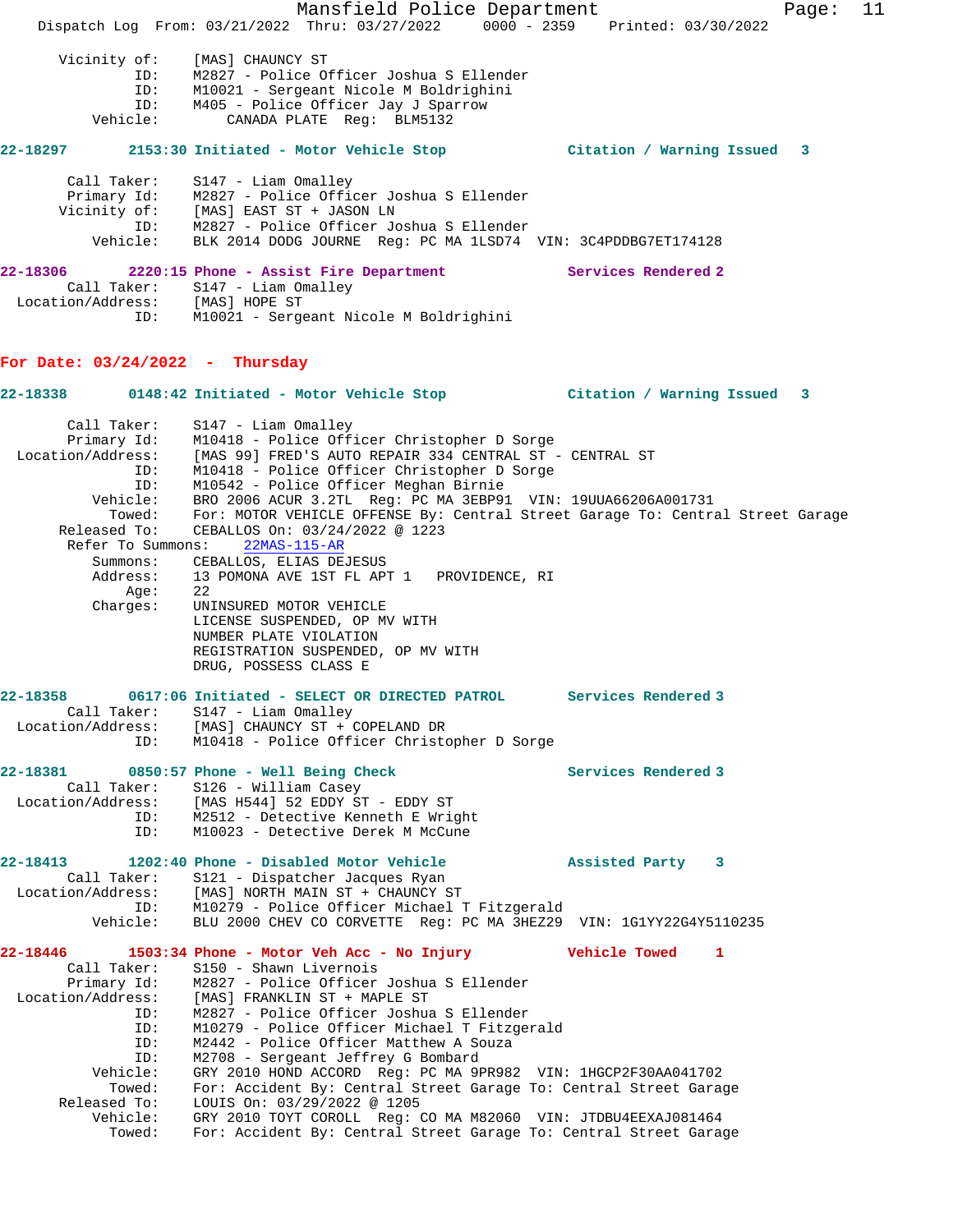Mansfield Police Department Form Page: 12 Dispatch Log From: 03/21/2022 Thru: 03/27/2022 0000 - 2359 Printed: 03/30/2022 Released To: KEANE On: 03/24/2022 @ 1600 Vehicle: WHI 2021 DODG VN PROMASTER 2500 Reg: PC CO ALYS59 VIN: 3C6LRVDGXME534196 Towed: For: Accident By: Central Street Garage To: Central Street Garage Refer To Accident: 22MAS-93-AC **22-18452 1629:46 Walk-In - Assist Citizen - P S A Spoken To 3**  Call Taker: M10823 - Support Staff Matthew Gately Location/Address: [MAS H5002] 14 CLAIRE AVE. - CLAIRE AVE ID: M10021 - Sergeant Nicole M Boldrighini **22-18454 1637:05 Phone - Fraud or Identity Theft Spoken To 1**  Call Taker: M10823 - Support Staff Matthew Gately Location/Address: [MAS 451B] MANSFIELD PUBLIC SAFETY BUILDING - EAST ST ID: M405 - Police Officer Jay J Sparrow **22-18462 1727:09 Phone - 911 Hang-ups & Verifications Confirmed misdial/Accdntl Call 2**  Call Taker: S150 - Shawn Livernois Location/Address: [MAS H3306] 756 WARE ST - WARE ST ID: M2011 - Police Officer William C Trudell ID: M10280 - Detective Patrick J Pennie **22-18463 1736:51 Walk-In - Assist Walk-in Assisted Party 3**  Call Taker: M10823 - Support Staff Matthew Gately Location: [MAS] **22-18465 1748:27 Initiated - Serve Warrant Not Home / No Answer 3** Call Taker: S118 - Jarred Kohler Location/Address: [MAS 1019] WEST VILLAGE APARTMENTS - WEST ST ID: M405 - Police Officer Jay J Sparrow **22-18466 1751:46 Initiated - SELECT OR DIRECTED PATROL Services Rendered 3**  Call Taker: S121 - Dispatcher Jacques Ryan Location/Address: [MAS] WEST ST + HAMPSHIRE ST ID: M2011 - Police Officer William C Trudell **22-18474 1825:00 Initiated - SELECT OR DIRECTED PATROL Services Rendered 3**  Call Taker: S118 - Jarred Kohler Location/Address: [MAS H100] 100 GILBERT ST - GILBERT ST ID: M405 - Police Officer Jay J Sparrow **22-18478 1848:24 Phone - Well Being Check Services Rendered 3**  Call Taker: S123 - Michael Mezhberg Location/Address: [MAS H5771] 558 MAPLE ST - MAPLE ST ID: M10280 - Detective Patrick J Pennie ID: M405 - Police Officer Jay J Sparrow ID: M597 - Police Officer David J Pepicelli **22-18524 1900:53 Walk-In - Assist Walk-in Assisted Party 3**  Call Taker: M10823 - Support Staff Matthew Gately Location: [MAS] **22-18493 2023:23 Initiated - Motor Vehicle Stop Citation / Warning Issued 3** Call Taker: S139 - Aaron Figueroa Primary Id: M597 - Police Officer David J Pepicelli Location/Address: [MAS] AT THE CURVE - EAST ST ID: M597 - Police Officer David J Pepicelli Vehicle: BLK 2011 GMC ST YUKON Reg: PAR MA E7H VIN: 1GKW2REG0BR268242 **For Date: 03/25/2022 - Friday 22-18601 0630:31 911 - 911 Hang-ups & Verifications Confirmed misdial/Accdntl Call 2**  Call Taker: S103 - JEFFREY KEEFE Vicinity of: [MAS H2497] 15 PLANTATION RD - PLANTATION RD ID: M10542 - Police Officer Meghan Birnie **22-18609 0652:42 Initiated - SELECT OR DIRECTED PATROL Citation / Warning Issued 3**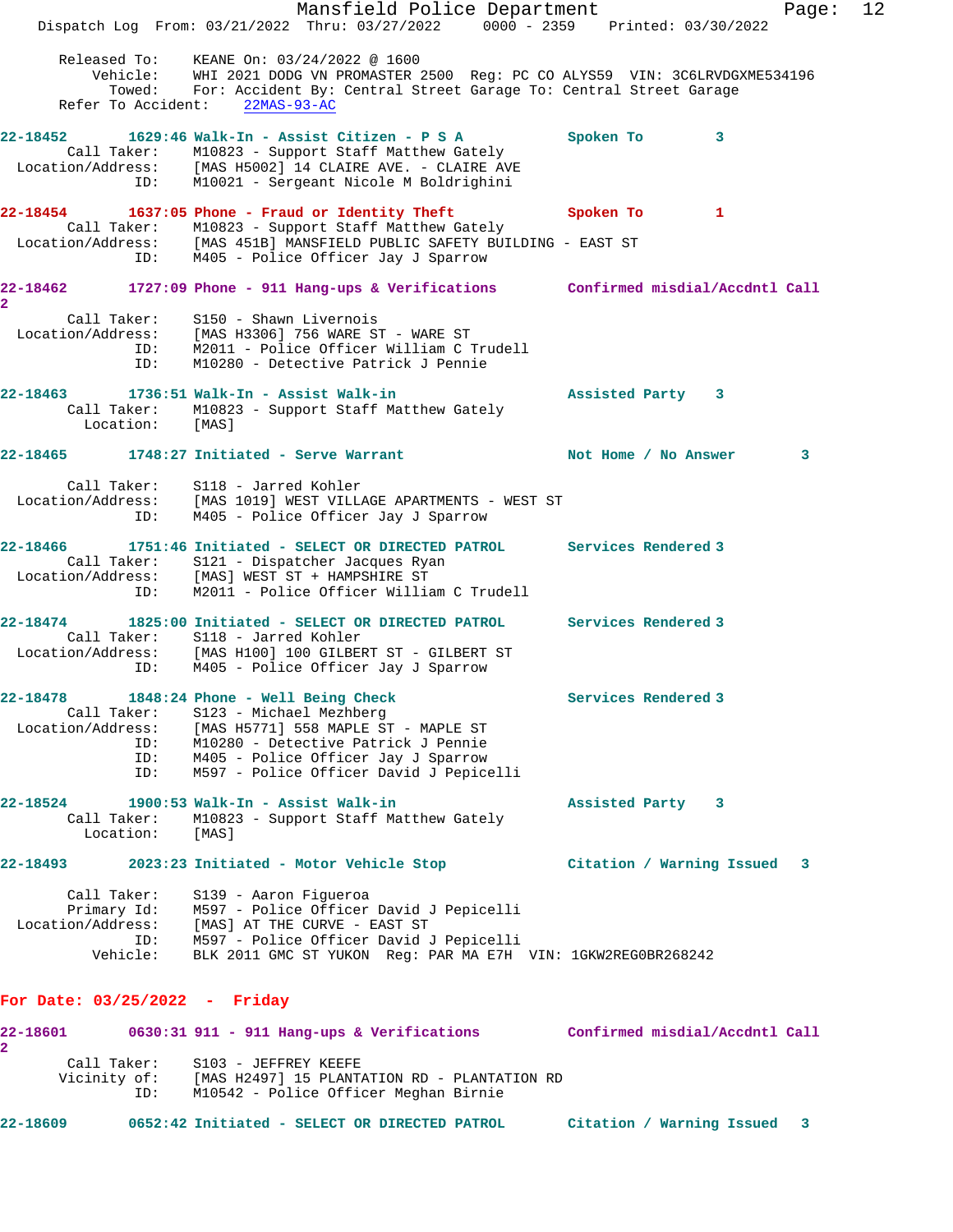Mansfield Police Department Fage: 13 Dispatch Log From: 03/21/2022 Thru: 03/27/2022 0000 - 2359 Printed: 03/30/2022 Call Taker: S120 - Ryan O'Rourke Vicinity of: [MAS] MAPLE ST + JENNIFER DR ID: M10542 - Police Officer Meghan Birnie Vehicle: BLK 2010 FORD FOCUS Reg: PC MA 3AEJ60 VIN: 1FAHP3HN8AW284448 **22-18613 0713:41 Initiated - Disabled Motor Vehicle Services Rendered 3**  Call Taker: S120 - Ryan O'Rourke Vicinity of: [MAS H966] 575 EAST ST - EAST ST ID: M10542 - Police Officer Meghan Birnie Vehicle: BLU 2012 SUBA UT OUTBAC Reg: PC MA 16Y750 VIN: 4S4BRBAC1C3200063 22-18619 **0755:03 Phone - Road Hazards** Services Rendered 3 Call Taker: S119 - Jennifer Napolitano Location/Address: [MAS] RTE 140 NB + FORBES BLVD ID: M10150 - Police Officer Danielle C Titus ID: M10120 - Police Officer Gregg S Kennedy **22-18627 0831:32 Phone - Assist Fire Department Cancelled Enroute 2**  Call Taker: S120 - Ryan O'Rourke Location/Address: [MAS 84] EAMES INSURANCE AGENCY 126 NORTH MAIN ST - NORTH MAIN ST ID: M10150 - Police Officer Danielle C Titus 22-18631 0852:35 Phone - ACO Activity **Services Rendered 3 Services** Rendered 3 Call Taker: S129 - Chelsey Ferstler Vicinity of: [MAS 848] AMAZON DISTRIBUTION CENTER - WEST ST ID: M10150 - Police Officer Danielle C Titus ID: M9470 - animal control Jeffrey S Collins ID: M9470 - animal control Jeffrey S Collins **22-18641 0941:06 Walk-In - Assist Walk-in Assisted Party 3**  Call Taker: M2438 - Support Staff Matthew Todesco Location: [MAS] **22-18642 0941:21 Walk-In - Assist Walk-in Assisted Party 3**  Call Taker: M2438 - Support Staff Matthew Todesco Location: [MAS] **22-18643 0941:33 Walk-In - Assist Walk-in Assisted Party 3**  Call Taker: M2438 - Support Staff Matthew Todesco Location: [MAS] **22-18646 1009:51 Initiated - Assist Citizen - P S A Services Rendered 3**  Call Taker: S120 - Ryan O'Rourke Primary Id: M10150 - Police Officer Danielle C Titus Vicinity of: [MAS 153] \*\*\*OLD\*\*\* MANSFIELD POLICE BOX 7880 - WEST ST ID: M10150 - Police Officer Danielle C Titus Vehicle: BRO 2014 CHEV TRAVER Reg: PC MA 7LP867 VIN: 1GNKVGKD5EJ317414 Vehicle: BLK 2018 DODG 2500 Reg: PC NH 4064664 VIN: 3C6UR5DL3JG290926 Refer To Incident: 22MAS-265-OF **22-18654 1039:13 Walk-In - Assist Walk-in Assisted Party 3**  Call Taker: M2438 - Support Staff Matthew Todesco Location: [MAS] **22-18655 1040:50 Walk-In - Assist Walk-in Assisted Party 3**  Call Taker: M2438 - Support Staff Matthew Todesco Location: [MAS] **22-18662 1116:49 Phone - 911 Hang-ups & Verifications Confirmed misdial/Accdntl Call 2**  Call Taker: S135 - Michael Chisholm Location/Address: [MAS H1990] 123 PLAIN ST - PLAIN ST ID: M2708 - Sergeant Jeffrey G Bombard **22-18663 1119:24 Initiated - Follow up Investigation Services Rendered 3**  Call Taker: S120 - Ryan O'Rourke Location/Address: [MAS] HIGH ST ID: M2709 - Detective Anthony R Lattanzio ID: M10610 - Detective Sgt Donald MacLean **22-18669 1146:19 Phone - Suspicious Actv / Persn / Veh Spoken To 2**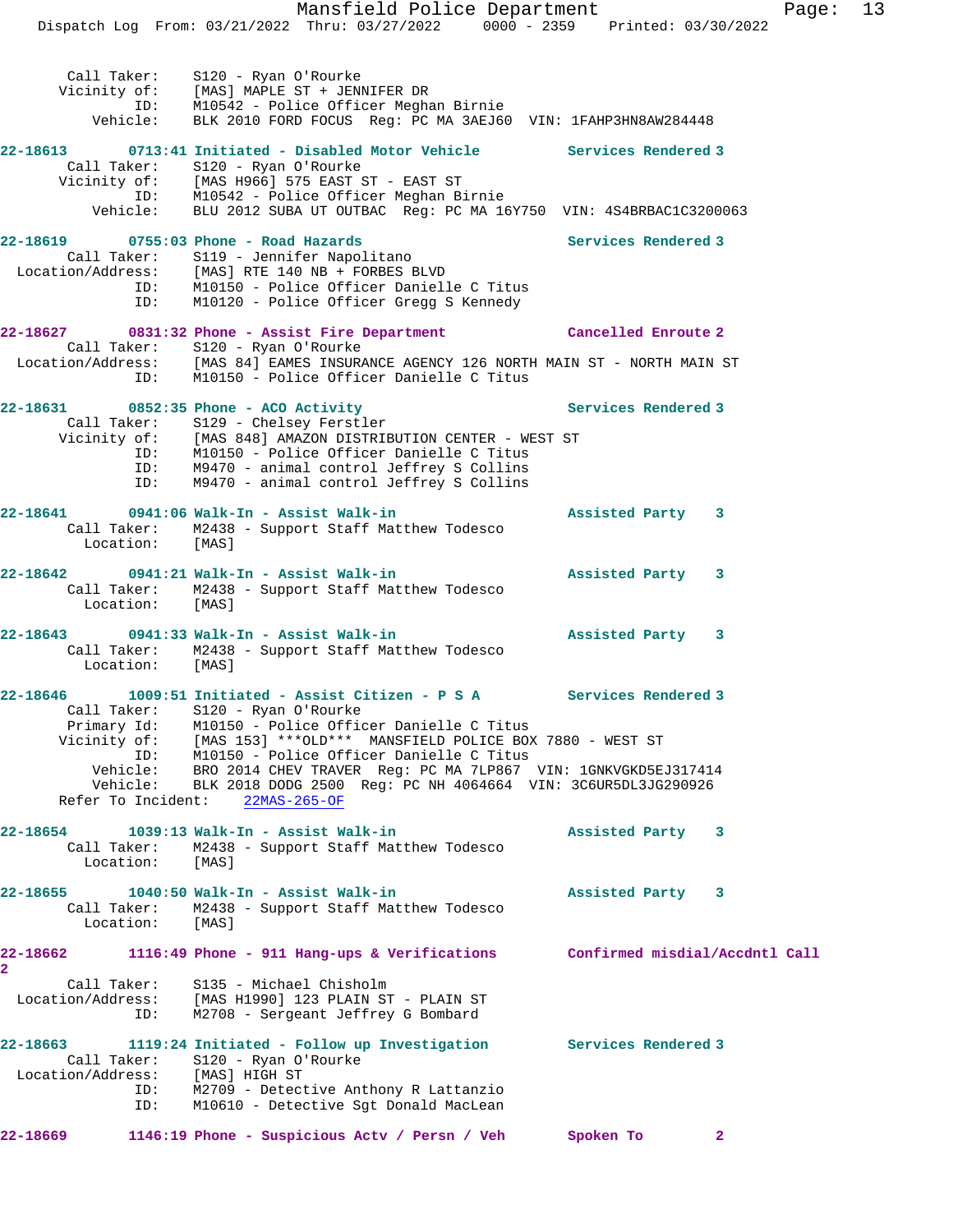|                                                                                                               | Mansfield Police Department<br>Dispatch Log From: 03/21/2022 Thru: 03/27/2022 0000 - 2359 Printed: 03/30/2022                                                                                                                                                                                                                                                  |                                   | 14<br>Page: |  |
|---------------------------------------------------------------------------------------------------------------|----------------------------------------------------------------------------------------------------------------------------------------------------------------------------------------------------------------------------------------------------------------------------------------------------------------------------------------------------------------|-----------------------------------|-------------|--|
| Call Taker:<br>Location/Address:<br>ID:<br>ID:<br>ID:<br>Vehicle:                                             | S129 - Chelsey Ferstler<br>[MAS 273] TIRE MAN 423 NORTH MAIN ST - NORTH MAIN ST<br>M2708 - Sergeant Jeffrey G Bombard<br>M10150 - Police Officer Danielle C Titus<br>M10120 - Police Officer Gregg S Kennedy<br>WHI 2020 VA PROMASTER CITY Reg: CO MA V32529 VIN: ZFBHRFAB4L6P38285                                                                            |                                   |             |  |
| 22-18679<br>Call Taker:<br>ID:                                                                                | 1213:32 Initiated - Community Policing<br>S120 - Ryan O'Rourke<br>Primary Id: M10120 - Police Officer Gregg S Kennedy<br>Location/Address: [MAS 331] JORDAN SCHOOL 255 EAST ST BOX 7960 (F) - EAST ST<br>M10120 - Police Officer Gregg S Kennedy                                                                                                               | <b>Services Rendered 3</b>        |             |  |
| 22-18689<br>$\overline{\mathbf{2}}$                                                                           | 1317:48 Phone - 911 Hang-ups & Verifications Confirmed misdial/Accdntl Call                                                                                                                                                                                                                                                                                    |                                   |             |  |
| ID:                                                                                                           | Call Taker: S120 - Ryan O'Rourke<br>Location/Address: [MAS 418C] 25 FRANCIS AVE - FRANCIS AVE<br>M10150 - Police Officer Danielle C Titus                                                                                                                                                                                                                      |                                   |             |  |
| 22-18694<br>ID:                                                                                               | 1330:54 Initiated - SELECT OR DIRECTED PATROL<br>Call Taker: S120 - Ryan O'Rourke<br>Location/Address: [MAS 1002] SCHOOL ZONE - EAST ST<br>M9470 - animal control Jeffrey S Collins                                                                                                                                                                            | Services Rendered 3               |             |  |
| 22-18708<br>Location/Address: [MAS] MILL ST<br>ID:<br>ID:<br>ID:                                              | 1443:40 Phone - Well Being Check<br>Call Taker: S129 - Chelsey Ferstler<br>M2708 - Sergeant Jeffrey G Bombard<br>M10150 - Police Officer Danielle C Titus<br>M10120 - Police Officer Gregg S Kennedy                                                                                                                                                           | Spoken To<br>3                    |             |  |
| 22-18713                                                                                                      | 1513:02 Phone - Motor Veh Acc - w/Injury                                                                                                                                                                                                                                                                                                                       | Citation / Warning Issued 1       |             |  |
| Call Taker:<br>Primary Id:<br>Location/Address:<br>ID:<br>ID:<br>ID:<br>ID:<br>Vehicle:<br>Refer To Accident: | S120 - Ryan O'Rourke<br>M2708 - Sergeant Jeffrey G Bombard<br>[MAS] NORTH MAIN ST + CHAUNCY ST<br>M10120 - Police Officer Gregg S Kennedy<br>M2708 - Sergeant Jeffrey G Bombard<br>M416 - Executive Lieutenant Francis W Archer JR<br>M10150 - Police Officer Danielle C Titus<br>BLK 2012 INFI G25X Reg: PC MA 2ETJ39 VIN: JN1DV6AR9CM861308<br>$22MAS-95-AC$ |                                   |             |  |
| 22-18724                                                                                                      | 1621:03 Phone - OFFICER WANTED                                                                                                                                                                                                                                                                                                                                 | Unfounded/Unverifed               | 3           |  |
| Call Taker:<br>Vicinity of:<br>ID:                                                                            | S129 - Chelsey Ferstler<br>[MAS] ACROSS FROM CHENG DU - NORTH MAIN ST<br>M405 - Police Officer Jay J Sparrow                                                                                                                                                                                                                                                   |                                   |             |  |
| Call Taker:<br>Location:                                                                                      | M10823 - Support Staff Matthew Gately<br>[MAS]                                                                                                                                                                                                                                                                                                                 | Assisted Party 3                  |             |  |
| 22-18729<br>Towed:                                                                                            | 1658:08 Phone - Disabled Motor Vehicle<br>Call Taker: S129 - Chelsey Ferstler<br>Location/Address: [MAS 840] MANSFIELD CROSSING 280 SCHOOL ST - SCHOOL ST<br>ID: M10904 - Police Officer Bryan Hurley<br>Vehicle: RED 2007 GMC YUKON Reg: PC MA 1CS643 VIN: 1GKFK63897J287386<br>For: Disabled Vehicle By: Central Street Garage To: Central Street Garage     | <b>Example 12 Vehicle Towed</b> 3 |             |  |
| Location:                                                                                                     | 22-18730 1703:26 Walk-In - Assist Walk-in<br>Call Taker: M10823 - Support Staff Matthew Gately<br>[MAS]                                                                                                                                                                                                                                                        | Assisted Party 3                  |             |  |
| 22-18737                                                                                                      | 1712:45 Walk-In - Child Safety Seat Program Services Rendered 3<br>Call Taker: M10823 - Support Staff Matthew Gately<br>Location/Address: [MAS 451B] MANSFIELD PUBLIC SAFETY BUILDING - EAST ST<br>ID: M10237 - Police Officer Andrew J Kelley                                                                                                                 |                                   |             |  |
|                                                                                                               | 22-18746 1804:50 Initiated - Motor Vehicle Stop                                                                                                                                                                                                                                                                                                                | Citation / Warning Issued 3       |             |  |
|                                                                                                               | Call Taker: S120 - Ryan O'Rourke                                                                                                                                                                                                                                                                                                                               |                                   |             |  |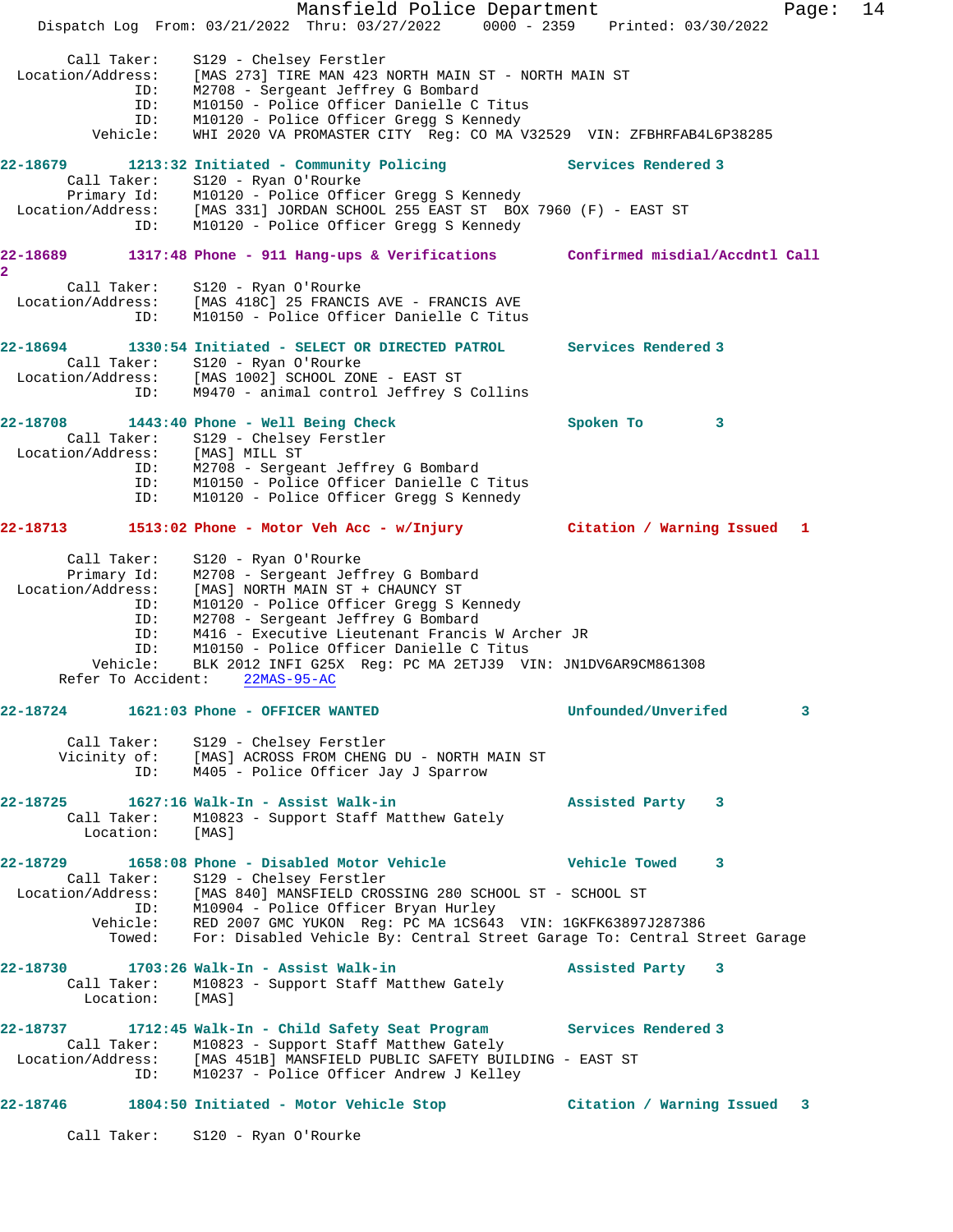Mansfield Police Department Fage: 15 Dispatch Log From: 03/21/2022 Thru: 03/27/2022 0000 - 2359 Printed: 03/30/2022 Primary Id: M10237 - Police Officer Andrew J Kelley Location/Address: [MAS] COPELAND DR ID: M10237 - Police Officer Andrew J Kelley Vehicle: BLK 2014 JEEP UT WRANGL Reg: PC ME 9681YG VIN: 1C4BJWDG1EL194706 **22-18749 1822:21 Initiated - Follow up Investigation Services Rendered 3**  Call Taker: S120 - Ryan O'Rourke Location/Address: [MAS H677] 89 OTIS ST - OTIS ST ID: M10904 - Police Officer Bryan Hurley **22-18751 1832:34 Initiated - Motor Vehicle Stop Citation / Warning Issued 3** Call Taker: S120 - Ryan O'Rourke Primary Id: M10237 - Police Officer Andrew J Kelley Vicinity of: [MAS H5779] 900 MAPLE ST - MAPLE ST ID: M10237 - Police Officer Andrew J Kelley Vehicle: GRY 2019 HOND CIVIC Reg: PC MA 5YG194 VIN: 2HGFC2F67KH580503 **22-18754 1835:00 Walk-In - Assist Walk-in Assisted Party 3**  Call Taker: M10823 - Support Staff Matthew Gately Location: [MAS] **22-18757 1905:26 Phone - Assist Fire Department Services Rendered 2**  Call Taker: S128 - Nicole Boyer Location/Address: [MAS H1031] 26 WEBB PL UNIT A3 - WEBB PL ID: M405 - Police Officer Jay J Sparrow **22-18758 1905:24 911 - 911 Hang-ups & Verifications Confirmed misdial/Accdntl Call 2**  Call Taker: S104 - TARA LAKO Location/Address: [MAS 417E] 11 FRANCIS AVE - FRANCIS AVE ID: M10237 - Police Officer Andrew J Kelley **22-18797 2247:51 Phone - Suspicious Actv / Persn / Veh Spoken To 2**  Call Taker: S143 - Fournier Elin Location/Address: [MAS 907] HOME DEPOT 390 WEST ST BOX 7560 - WEST ST ID: M10237 - Police Officer Andrew J Kelley **For Date: 03/26/2022 - Saturday 22-18822 0052:53 911 - 911 Hang-ups & Verifications Confirmed misdial/Accdntl Call 2**  Call Taker: S104 - TARA LAKO Vicinity of: [MAS H496] 63 OLD NORTH TRL - OLD NORTH TRL ID: M10821 - Police Officer Mark O'Connor

ID: M10542 - Police Officer Meghan Birnie

### **22-18867 0435:12 911 - OFFICER WANTED Services Rendered 3**

 Call Taker: S143 - Fournier Elin Primary Id: M10512 - Police Officer Derek M Stark Location/Address: [MAS 849B110A] CHIPOTLES 287B SCHOOL ST #110 BOX 4002 - SCHOOL ST ID: M10512 - Police Officer Derek M Stark ID: M10542 - Police Officer Meghan Birnie Refer To Incident: 22MAS-269-OF

### **22-18881 0700:01 Initiated - SELECT OR DIRECTED PATROL Citation / Warning Issued 3**

| Call Taker:       | S119 - Jennifer Napolitano                                    |
|-------------------|---------------------------------------------------------------|
| Location/Address: | [MAS] WEST ST                                                 |
| TD:               | M10512 - Police Officer Derek M Stark                         |
| Vehicle:          | GRY 2010 DODG JOURNE Req: PC MA 9HD654 VIN: 3D4PG5FV8AT121795 |
| Vehicle:          | WHI 2020 HOND ACCORD Req: PC MA 2BES97 VIN: 1HGCV3F1XLA014469 |
|                   |                                                               |

#### **22-18908 1027:13 Walk-In - OFFICER WANTED Spoken To 3**  Call Taker: M10574 - Civilian William Galarneau Location/Address: [MAS H4979] 590 MAPLE ST. - MAPLE ST ID: M10279 - Police Officer Michael T Fitzgerald

# 22-18915 1128:38 Phone - Road Hazards **Services Rendered 3**

 Call Taker: S124 - Josesph Shebertes Location/Address: [MAS] EDGEWOOD ST + SOUTH MAIN ST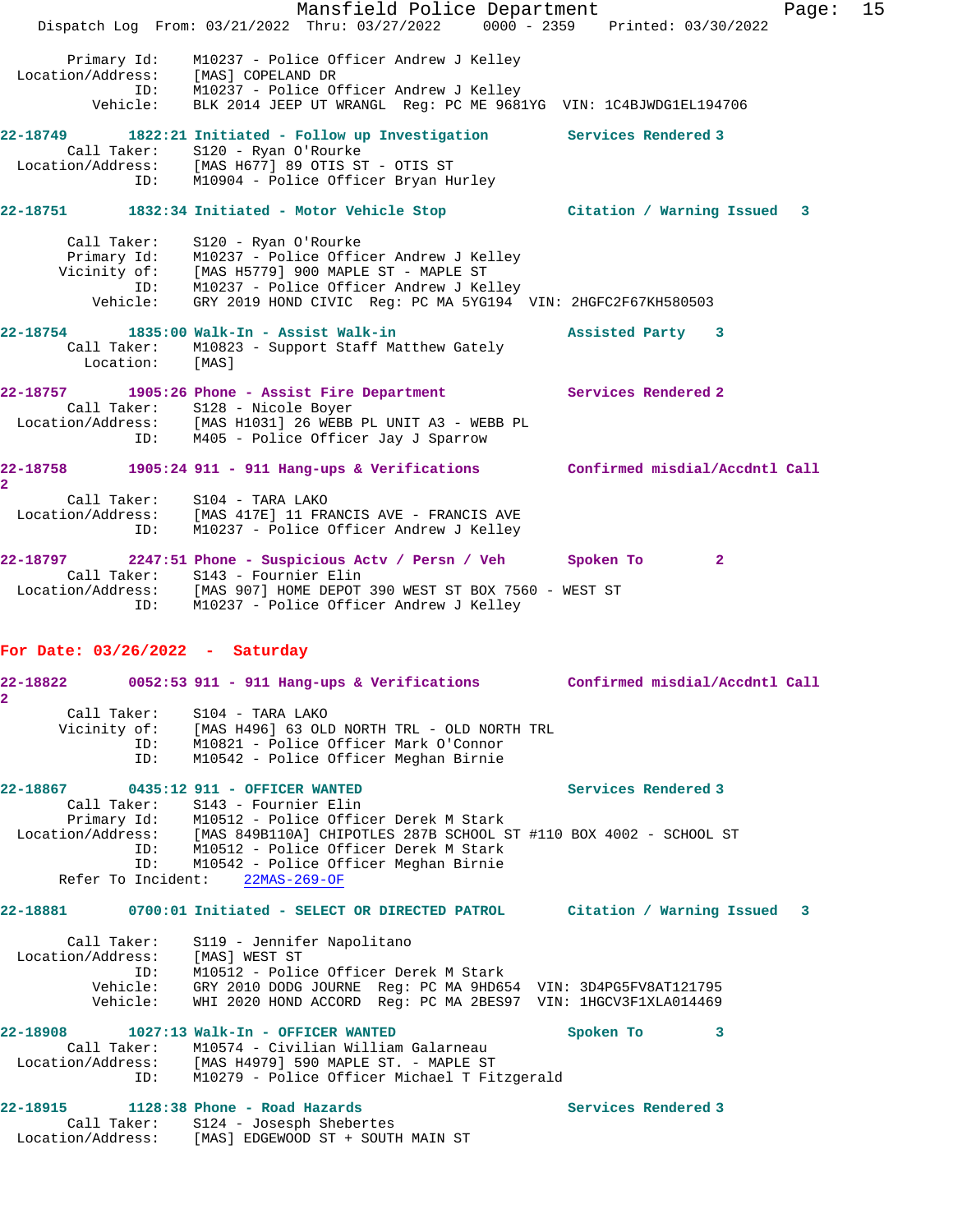Mansfield Police Department Fage: 16 Dispatch Log From: 03/21/2022 Thru: 03/27/2022 0000 - 2359 Printed: 03/30/2022 ID: M2511 - Police Officer David W Kinahan **22-18924 1207:15 Phone - Breaking and Entering Investigated - Report Taken 1** Call Taker: S124 - Josesph Shebertes Primary Id: M10279 - Police Officer Michael T Fitzgerald Location/Address: [MAS 1011] ALL AMERICAN SELF STORAGE 50 WOOD AVE - WOOD AVE ID: M10279 - Police Officer Michael T Fitzgerald Refer To Incident: 22MAS-270-OF **22-18930 1305:39 Phone - Erratic Oper MV / Road Rage Unfounded/Unverifed 3** Call Taker: S126 - William Casey Location/Address: [MAS] RTE 140 NB ID: M2708 - Sergeant Jeffrey G Bombard **22-18936 1328:06 Phone - Animal Complaints Services Rendered 3**  Call Taker: S124 - Josesph Shebertes Location/Address: [MAS 840J130] FAMOUS FTWR 280 SCHOOL ST SUITE J130 BOX 5000 - SCHOOL ST ID: M10120 - Police Officer Gregg S Kennedy Vehicle: RED 2017 GMC SIERRA Reg: PAS MA KC1/KIB VIN: 1GT22TEG2HZ175920 **22-18941 1356:09 911 - 911 Hang-ups & Verifications Confirmed misdial/Accdntl Call 2**  Call Taker: S112 - CARLY MORIARTY Location/Address: [MAS 418B] 23 FRANCIS AVE - FRANCIS AVE ID: M2511 - Police Officer David W Kinahan **22-18945 1437:10 Phone - Motor Veh Acc - No Injury Citation / Warning Issued 1** Call Taker: S124 - Josesph Shebertes Primary Id: M10150 - Police Officer Danielle C Titus Location/Address: [MAS] NORTH MAIN ST + CHAUNCY ST ID: M10280 - Detective Patrick J Pennie ID: M10150 - Police Officer Danielle C Titus Vehicle: RED 2017 KIA SORENT Reg: PC MA 3578MT VIN: 5XYPGDA50HG229845 Vehicle: BLK 2009 MAZD CX-7 Reg: PC RI RJ710 VIN: JM3ER29L590216967 Vehicle: BRO 2016 TOYT SD COR Reg: PC RI DJ908 VIN: 2T1BURHEXGC693466 Refer To Arrest:  $\frac{22MAS-118-AR}{22MAS-96-AC}$ Refer To Accident: **22-18957 1604:46 Phone - 911 Hang-ups & Verifications Spoken To 2**  Call Taker: S124 - Josesph Shebertes Location/Address: [MAS H6750] 1371 EAST ST - EAST ST ID: M10821 - Police Officer Mark O'Connor

| 22-18966 1630<br>Call Taker:<br>Primary Id:<br>Location/Address:<br>ID: | Initiated - Community Policing<br>M10237 - Police Officer Andrew J Kelley<br>M10237 - Police Officer Andrew J Kelley<br>[MAS] SUZANNE LN<br>M10237 - Police Officer Andrew J Kelley | Services Rendered 3 |
|-------------------------------------------------------------------------|-------------------------------------------------------------------------------------------------------------------------------------------------------------------------------------|---------------------|
|                                                                         | 22-18968 1651:03 Phone - Well Being Check                                                                                                                                           | Services Rendered 3 |
|                                                                         | Call Taker: S142 - Savannah Karch                                                                                                                                                   |                     |
|                                                                         | Primary Id: M10821 - Police Officer Mark O'Connor                                                                                                                                   |                     |
| Location/Address:                                                       | [MAS 37] BRISTOL LIOUORS 670 EAST ST - EAST ST                                                                                                                                      |                     |
| ID:                                                                     | M2827 - Police Officer Joshua S Ellender                                                                                                                                            |                     |
| ID:                                                                     | M10821 - Police Officer Mark O'Connor                                                                                                                                               |                     |
| ID:                                                                     | M2710 - Sergeant Robert S Pierce                                                                                                                                                    |                     |
| Vehicle:                                                                | BLK 2003 TOYT COROLL Req: PC MA 1WF146 VIN: 1NXBR32E13Z096741                                                                                                                       |                     |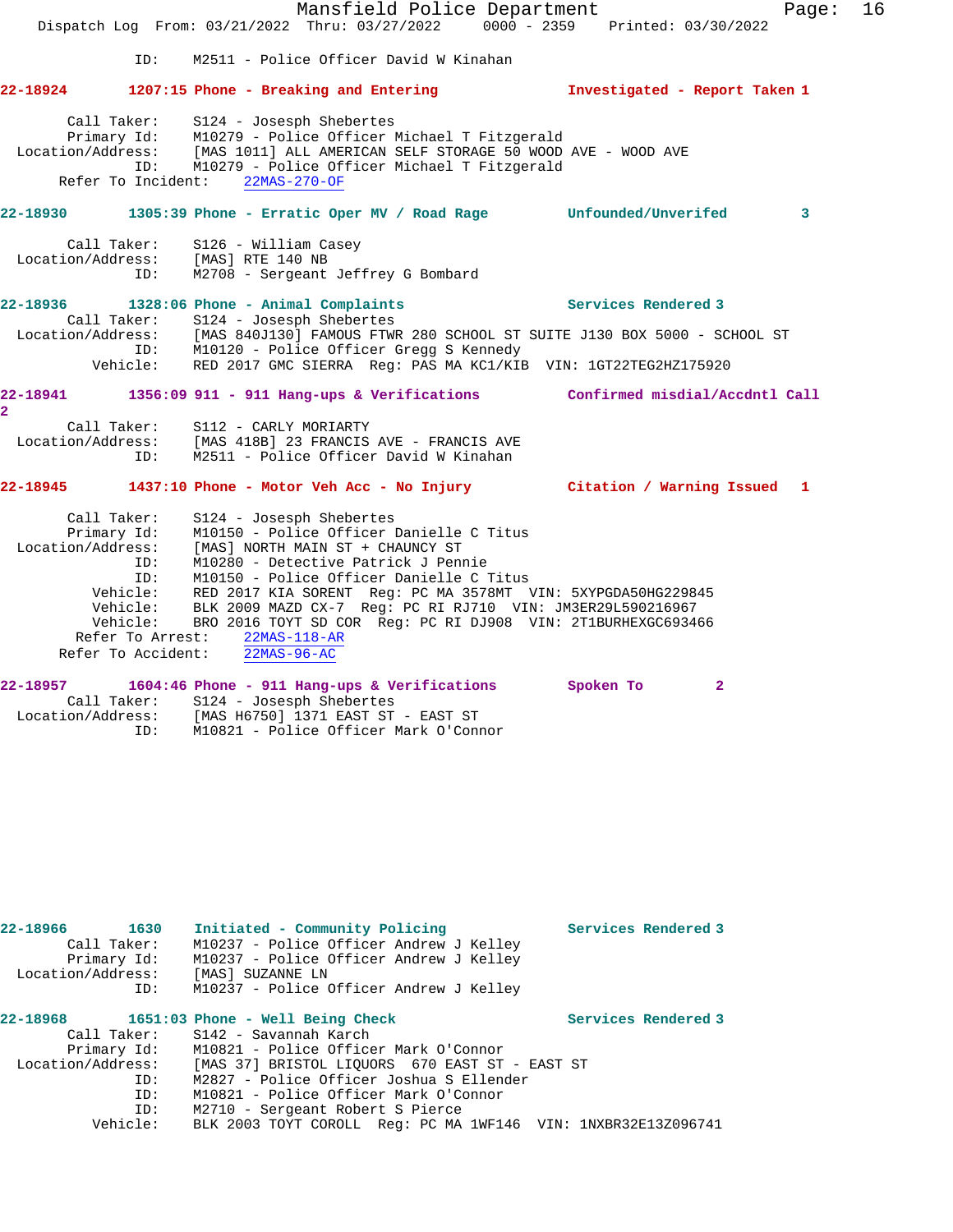Mansfield Police Department Page: 17 Dispatch Log From: 03/21/2022 Thru: 03/27/2022 0000 - 2359 Printed: 03/30/2022 Refer To P/C: 22MAS-119-AR P/C: CRUMP, CORRY L Address: 561 NORTH MAIN ST MANSFIELD, MA Age: 61 Charges: PROTECTIVE CUSTODY **22-18978 1742:02 Initiated - Motor Vehicle Stop Citation / Warning Issued 3** Call Taker: S119 - Jennifer Napolitano Primary Id: M10237 - Police Officer Andrew J Kelley Location/Address: [MAS] LANCASHIRE DR + WEST ST ID: M10237 - Police Officer Andrew J Kelley Vehicle: GRY 2020 JEEP UT GRANDC Reg: PC MA 2KCW65 VIN: 1C4RJFBG0LC340883 **22-18982 1758:02 Initiated - Motor Vehicle Stop Citation / Warning Issued 3** Call Taker: S119 - Jennifer Napolitano Primary Id: M10237 - Police Officer Andrew J Kelley Location/Address: [MAS] RTE 140 NB + SCHOOL ST ID: M10237 - Police Officer Andrew J Kelley Vehicle: WHI 2015 HYUN SONATA Reg: PC MA 9AJG80 VIN: 5NPE34AB7FH127425 **22-18983 1759:15 Walk-In - Assist Walk-in Assisted Party 3**  Call Taker: M10857 - Support Staff Thomas Plunkett Location: [MAS] **22-18987 1759:46 Walk-In - Assist Walk-in Assisted Party 3**  Call Taker: M10857 - Support Staff Thomas Plunkett Location: [MAS] **22-18986 1805:21 Phone - Road Hazards Services Rendered 3**  Call Taker: S120 - Ryan O'Rourke Vicinity of: [MAS] 495 OVERPASS - SOUTH MAIN ST ID: M2709 - Detective Anthony R Lattanzio **22-18989 1828:36 Initiated - Motor Vehicle Stop Citation / Warning Issued 3** Call Taker: S119 - Jennifer Napolitano Primary Id: M10237 - Police Officer Andrew J Kelley Location/Address: [MAS] @ FOXBORO LINE - COPELAND DR ID: M10237 - Police Officer Andrew J Kelley Vehicle: GRY 2013 CHEV IMPALA Reg: PC MA 1LGX55 VIN: 2G1WG5E31D1174085 **22-18991 1829:09 Phone - Assist Other Agency Services Rendered 3**  Call Taker: S129 - Chelsey Ferstler Location/Address: [MAS] COPELAND DR ID: 900843 - Police Officer BRENDAN FAYLES **22-18993 1853:33 Phone - Suspicious Actv / Persn / Veh Unfounded/Unverifed 2** Call Taker: S142 - Savannah Karch Location/Address: [MAS 2] RED ROOF INN - FORBES BLVD ID: M10237 - Police Officer Andrew J Kelley ID: M2827 - Police Officer Joshua S Ellender **22-18997 1906:16 Initiated - Suspicious Actv / Persn / Veh Investigated - Report Taken 2** Call Taker: S143 - Fournier Elin Primary Id: M10237 - Police Officer Andrew J Kelley Location/Address: [MAS 411] RED ROOF INN 60 FORBES BLVD BOX 8060 (F) - FORBES BLVD ID: M10237 - Police Officer Andrew J Kelley **22-19007 2000:46 Initiated - Motor Vehicle Stop Citation / Warning Issued 3** Call Taker: S128 - Nicole Boyer Primary Id: M10821 - Police Officer Mark O'Connor Vicinity of: [MAS] PRATT ST ID: M10821 - Police Officer Mark O'Connor ID: M2710 - Sergeant Robert S Pierce Vehicle: BLK 2015 TERRAIN Reg: RI QD342 VIN: 2GKFLVEK3F6299609 **22-19010 2012:53 Phone - Disturbance / Gathering Spoken To 1**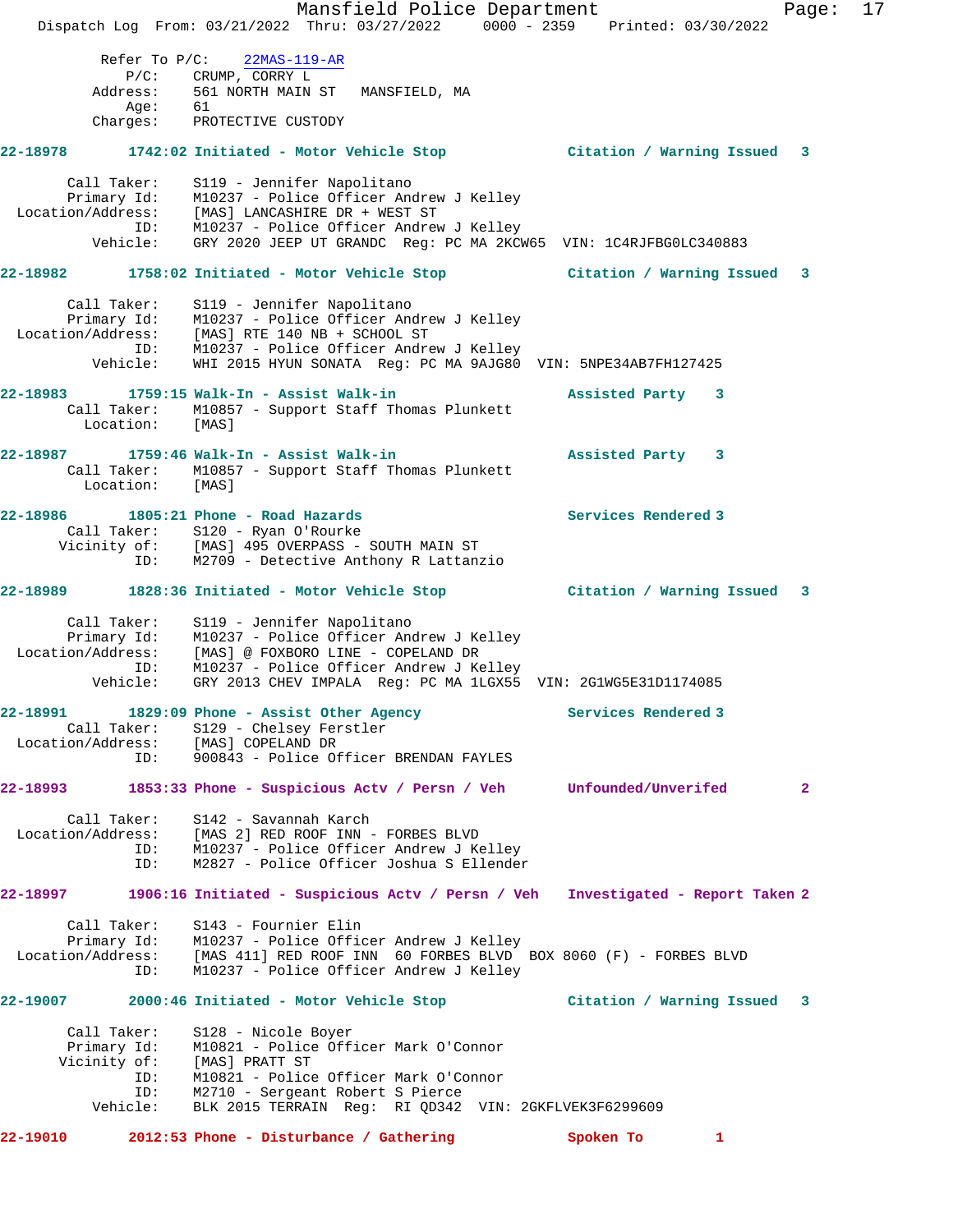Mansfield Police Department Fage: 18 Dispatch Log From: 03/21/2022 Thru: 03/27/2022 0000 - 2359 Printed: 03/30/2022 Call Taker: S142 - Savannah Karch Location/Address: [MAS 840I120] BEST BUY - SCHOOL ST ID: M10237 - Police Officer Andrew J Kelley ID: M405 - Police Officer Jay J Sparrow ID: M2710 - Sergeant Robert S Pierce Vehicle: BLK 2021 VOLK UT TIGUAN Reg: PC MA 2NWZ47 VIN: 3VV2B7AX2MM011402 **22-19013 2029:22 Phone - Suspicious Actv / Persn / Veh Services Rendered 2**  Call Taker: S142 - Savannah Karch Location/Address: [MAS] LAWNDALE RD ID: M10821 - Police Officer Mark O'Connor ID: M405 - Police Officer Jay J Sparrow ID: NON103 - Sergeant John D Eisnor **22-19017 2053:32 Initiated - Motor Vehicle Stop Citation / Warning Issued 3** Call Taker: S104 - TARA LAKO Primary Id: 900843 - Police Officer BRENDAN FAYLES Vicinity of: [MAS 324] BAY STATE ENVELOPE 440 CHAUNCY ST BOX 7520 - CHAUNCY ST ID: 900843 - Police Officer BRENDAN FAYLES Vehicle: WHI 2020 FORD F350 Reg: PC MA 162EH4 VIN: 1FT8W3BT6LEE14224 **22-19022 2121:56 911 - 911 Hang-ups & Verifications Confirmed misdial/Accdntl Call 2**  Call Taker: S128 - Nicole Boyer Location/Address: [MAS] SOUTH ST ID: NEVE - Officer Jared Nevens ID: M2827 - Police Officer Joshua S Ellender **22-19043 2253:07 911 - Suspicious Actv / Persn / Veh Unfounded/Unverifed 2** Call Taker: S143 - Fournier Elin Location/Address: [MAS 281A] MBTA TRAIN STATION - CROCKER ST ID: M2827 - Police Officer Joshua S Ellender ID: M405 - Police Officer Jay J Sparrow ID: M10237 - Police Officer Andrew J Kelley ID: M10821 - Police Officer Mark O'Connor ID: M2710 - Sergeant Robert S Pierce **For Date: 03/27/2022 - Sunday 22-19058 0038:07 Initiated - Prisoner Watch/Release Services Rendered 1**  Call Taker: S143 - Fournier Elin Location/Address: [MAS] NORTH MAIN ST ID: M10821 - Police Officer Mark O'Connor **22-19066 0105:37 Initiated - Motor Vehicle Stop Vehicle Towed 3**  Call Taker: S143 - Fournier Elin Primary Id: M10821 - Police Officer Mark O'Connor Location/Address: [MAS] CHILSON AVE + PRATT ST ID: M10821 - Police Officer Mark O'Connor ID: M10512 - Police Officer Derek M Stark ID: M10024 - Patrolman Gregory S Martell Vehicle: GRY 2006 TOYT SCIOTC Reg: PC MA 3DTH34 VIN: JTKDE177660141409 Towed: For: Unregistered/Uninsured By: Central Street Garage To: Central Street Garage Refer To Summons: 22MAS-120-AR **22-19110 0311:17 Phone - Well Being Check Services Rendered 3**  Call Taker: S145 - Thomas Scanlan<br>Location/Address: [MAS 240A] MANSFIELD S [MAS 240A] MANSFIELD SERVICE INC 189 CHAUNCY ST BOX 7700 - CHAUNCY ST ID: M10512 - Police Officer Derek M Stark ID: M10821 - Police Officer Mark O'Connor Vehicle: GRY 2020 JEEP WRANGL Reg: PC MA 3HFF69 VIN: 1C4HJXDN5LW165249 **22-19113 0320:52 Initiated - Suspicious Actv / Persn / Veh Returned to Home / Family 2** Call Taker: S143 - Fournier Elin Primary Id: M10542 - Police Officer Meghan Birnie Location/Address: [MAS] EAST ST + EDDY ST ID: M10542 - Police Officer Meghan Birnie ID: M10024 - Patrolman Gregory S Martell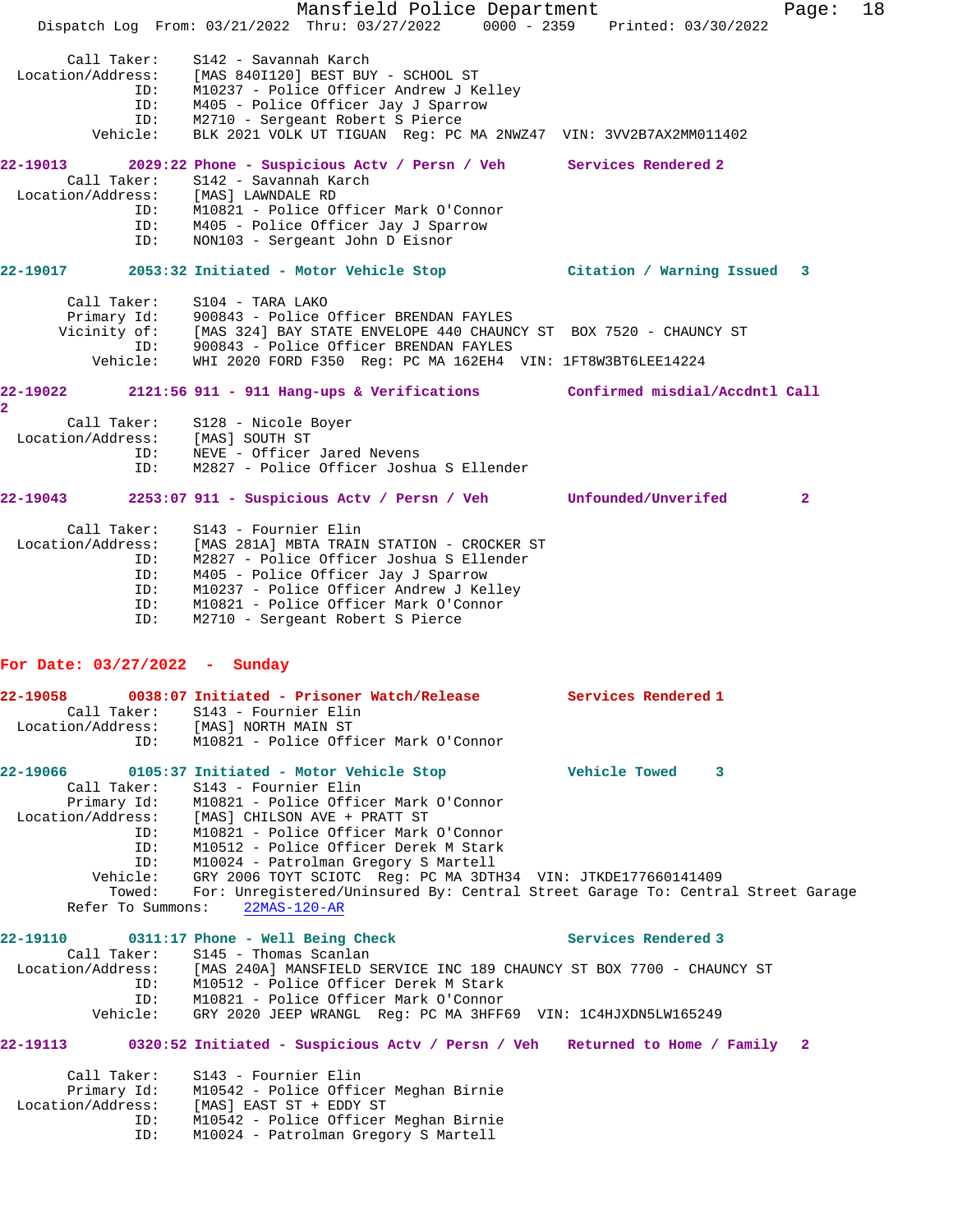Mansfield Police Department Fage: 19 Dispatch Log From: 03/21/2022 Thru: 03/27/2022 0000 - 2359 Printed: 03/30/2022 ID: M10821 - Police Officer Mark O'Connor Vehicle: BLK 2014 HOND PILOT Reg: PC MA 8SC527 VIN: 5FNYF4H51EB030402 Vehicle: WHI 2021 TOYT RAV4 Reg: PC MA 2FLR53 VIN: 4T3LWRFV4MU017758 Vehicle: GRY 2011 ARMADA Reg: RI MD607 VIN: 5N1BA0ND0BN601217 **22-19125 0605:56 Phone - OFFICER WANTED Building Checked / Secured 3** Call Taker: S128 - Nicole Boyer Location/Address: [MAS] NORFOLK ST ID: M10512 - Police Officer Derek M Stark ID: M10821 - Police Officer Mark O'Connor **22-19127 0631:17 Initiated - Motor Vehicle Stop Citation / Warning Issued 3** Call Taker: S143 - Fournier Elin Primary Id: M10512 - Police Officer Derek M Stark Vicinity of: [MAS 907A] SHAWS SUPERMARKET - WEST ST ID: M10512 - Police Officer Derek M Stark ID: M10024 - Patrolman Gregory S Martell Vehicle: BLU 2016 TOYT TACOMA Reg: PC MA 831RT6 VIN: 3TMCZ5ANXGM019074 **22-19137 0704:52 Initiated - SELECT OR DIRECTED PATROL Services Rendered 3**  Call Taker: S126 - William Casey Location/Address: [MAS] WEST ST + HAMPSHIRE ST ID: M10821 - Police Officer Mark O'Connor **22-19140 0736:51 Phone - Assist Fire Department Services Rendered 2**  Call Taker: S126 - William Casey Location/Address: [MAS] STURBRIDGE DR ID: M10542 - Police Officer Meghan Birnie **22-19227 1706:34 Initiated - SELECT OR DIRECTED PATROL Services Rendered 3**  Call Taker: S126 - William Casey Vicinity of: [MAS H100] 100 GILBERT ST - GILBERT ST ID: M2827 - Police Officer Joshua S Ellender **22-19232 1734:15 Initiated - SELECT OR DIRECTED PATROL Services Rendered 3**  Call Taker: S126 - William Casey Primary Id: M10021 - Sergeant Nicole M Boldrighini Vicinity of: [MAS] RUMFORD AVE ID: M10021 - Sergeant Nicole M Boldrighini **22-19238 1818:37 Initiated - Motor Vehicle Stop Citation / Warning Issued 3** Call Taker: S126 - William Casey Primary Id: M10237 - Police Officer Andrew J Kelley Vicinity of: [MAS] CHAUNCY ST + PERKINS AVE ID: M10237 - Police Officer Andrew J Kelley Vehicle: WHI 2021 NISS ROGUE Reg: PC MA 2CZV28 VIN: JN8AT3BBXMW214996 **22-19239 1824:49 Initiated - Motor Vehicle Stop Citation / Warning Issued 3** Call Taker: S126 - William Casey Primary Id: M10237 - Police Officer Andrew J Kelley Location/Address: [MAS] CHAUNCY ST + WINTHROP AVE ID: M10237 - Police Officer Andrew J Kelley Vehicle: WHI 2019 TOYT VA SIENNA Reg: PC MA 3VLE71 VIN: 5TDDZ3DC1KS227484 **22-19240 1829:59 Initiated - Motor Vehicle Stop Citation / Warning Issued 3** Call Taker: S126 - William Casey Primary Id: M2827 - Police Officer Joshua S Ellender Location/Address: [MAS] WEST ST ID: M2827 - Police Officer Joshua S Ellender Vehicle: BLU 2021 ACUR RDX Reg: PC MA 85WY21 VIN: 5J8TC2H34ML005237 **22-19244 1841:39 Initiated - Motor Vehicle Stop Citation / Warning Issued 3** Call Taker: S129 - Chelsey Ferstler Primary Id: M10904 - Police Officer Bryan Hurley Location/Address: [MAS] PRATT ST + EAST ST ID: M10904 - Police Officer Bryan Hurley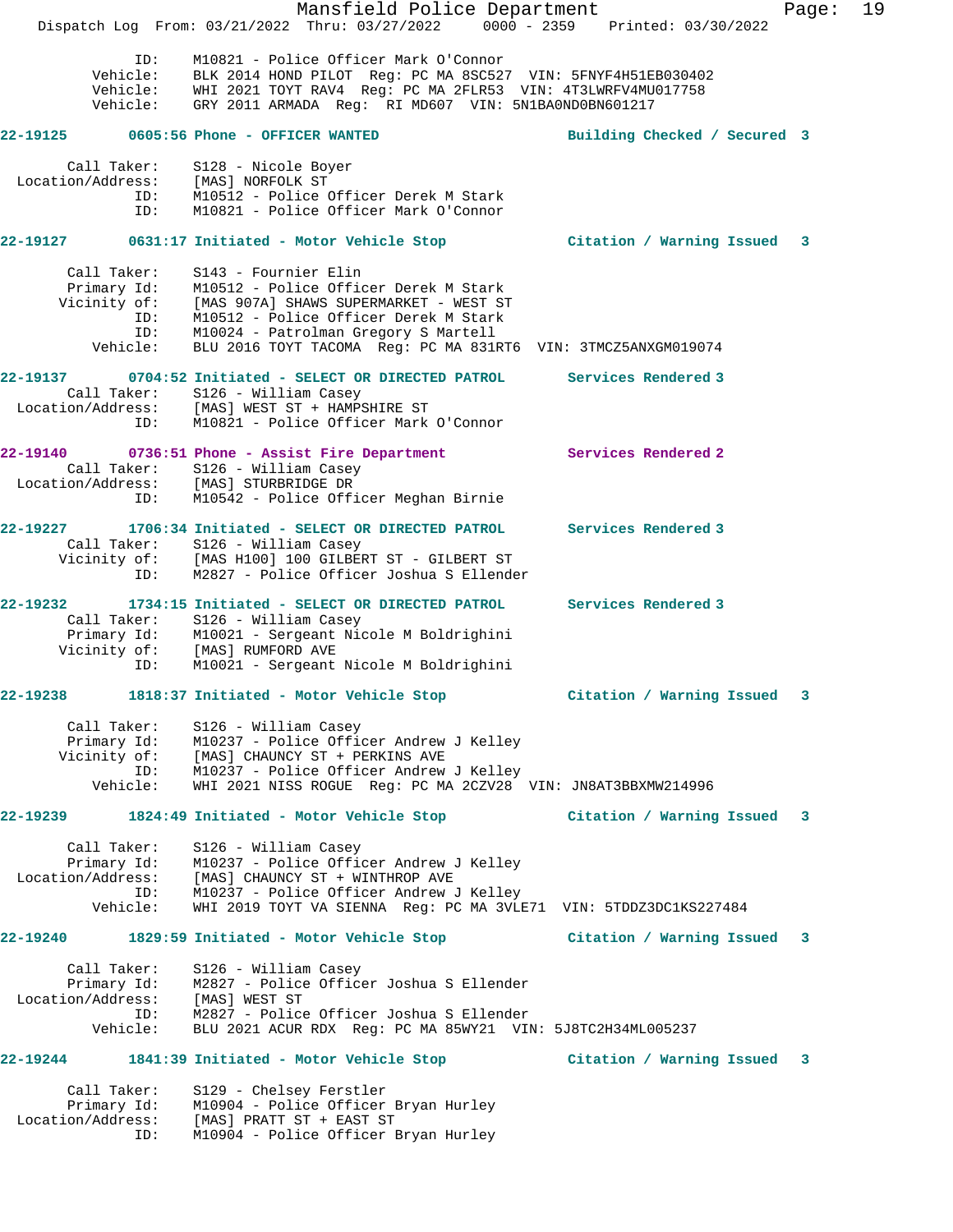|                                  | Mansfield Police Department<br>Dispatch Log From: 03/21/2022 Thru: 03/27/2022 0000 - 2359 Printed: 03/30/2022 |                             | 20<br>Page: |
|----------------------------------|---------------------------------------------------------------------------------------------------------------|-----------------------------|-------------|
| Vehicle:                         | GRY 2010 CHEV CO CAMARO Req: PC MA 574YW4 VIN: 2G1FC1EV2A9102654                                              |                             |             |
|                                  |                                                                                                               |                             |             |
|                                  | 22-19245 1852:07 Initiated - Motor Vehicle Stop                                                               | Citation / Warning Issued 3 |             |
| Call Taker:<br>Primary Id:       | S145 - Thomas Scanlan<br>M10237 - Police Officer Andrew J Kelley                                              |                             |             |
|                                  | Location/Address: [MAS] CHAUNCY ST + PERKINS AVE                                                              |                             |             |
| ID:<br>Vehicle:                  | M10237 - Police Officer Andrew J Kelley<br>BLK 2019 HOND ACCORD Reg: PC MA 9NXY50 VIN: 1HGCV1F14KA065081      |                             |             |
|                                  | 22-19248 1906:55 Initiated - Motor Vehicle Stop                                                               | Citation / Warning Issued 3 |             |
| Call Taker:                      | S145 - Thomas Scanlan                                                                                         |                             |             |
| Primary Id:                      | M597 - Police Officer David J Pepicelli                                                                       |                             |             |
| Vicinity of:                     | [MAS 82] DUNKIN DONUTS 45 CHAUNCY ST - CHAUNCY ST                                                             |                             |             |
| ID:<br>ID:                       | M597 - Police Officer David J Pepicelli<br>M10904 - Police Officer Bryan Hurley                               |                             |             |
| Vehicle:                         | BLK 2008 DODG CHARGE Reg: PC MA 645RT5 VIN: 2B3KA43G98H316138                                                 |                             |             |
|                                  | 22-19251               1917:22 Initiated - Motor Vehicle Stop                                                 | Citation / Warning Issued 3 |             |
| Call Taker:                      | S145 - Thomas Scanlan                                                                                         |                             |             |
|                                  | Primary Id: M597 - Police Officer David J Pepicelli<br>Vicinity of: [MAS] OAK ST + CHURCH ST                  |                             |             |
| ID:                              | M597 - Police Officer David J Pepicelli                                                                       |                             |             |
| Vehicle:                         | BLK 2018 JEEP UT CHEROKEE Req: PC MA 4NNR99 VIN: 1C4PJMLX2JD515927                                            |                             |             |
|                                  | 22-19252 1921:38 Phone - Suspicious Actv / Persn / Veh Services Rendered 2                                    |                             |             |
| Call Taker:                      | S103 - JEFFREY KEEFE                                                                                          |                             |             |
| ID:                              | Vicinity of: [MAS] WARREN AVE + WINTHROP AVE<br>M2827 - Police Officer Joshua S Ellender                      |                             |             |
| ID:                              | M597 - Police Officer David J Pepicelli                                                                       |                             |             |
|                                  | 22-19254 1923:30 Initiated - Motor Vehicle Stop 5 7 Vehicle Towed 3                                           |                             |             |
| Call Taker:                      | S145 - Thomas Scanlan                                                                                         |                             |             |
| Primary Id:                      | M10904 - Police Officer Bryan Hurley                                                                          |                             |             |
| Location/Address:<br>ID:         | [MAS] BONNEY LN + STEARNS AVE<br>M10904 - Police Officer Bryan Hurley                                         |                             |             |
| ID:                              | M10021 - Sergeant Nicole M Boldrighini                                                                        |                             |             |
| Vehicle:                         | GRY 2017 NISS ROGUE Reg: PC MA 989YS2 VIN: KNMAT2MV6HP619282                                                  |                             |             |
| Towed:                           | For: Unregistered/Uninsured By: Central Street Garage To: Central Street Garage                               |                             |             |
| Released To:                     | WHEELER On: 03/29/2022 @ 1703<br>Refer To Arrest: 22MAS-121-AR                                                |                             |             |
|                                  |                                                                                                               |                             |             |
| 22-19256 1949                    | Initiated - SELECT OR DIRECTED PATROL Citation / Warning Issued                                               |                             | 3           |
| Call Taker:<br>Location/Address: | M10237 - Police Officer Andrew J Kelley<br>[MAS] COPELAND DR + CHAUNCY ST                                     |                             |             |
| ID:                              | M10237 - Police Officer Andrew J Kelley                                                                       |                             |             |
| Vehicle:                         | RED 2014 BUIC REGAL Req: PC MA 6GA161 VIN: 2G4GK5EX6E9176474                                                  |                             |             |
|                                  | 22-19259 2010:09 Initiated - Motor Vehicle Stop                                                               | Citation / Warning Issued 3 |             |
| Call Taker:                      | S145 - Thomas Scanlan                                                                                         |                             |             |
|                                  | Primary Id: M10904 - Police Officer Bryan Hurley                                                              |                             |             |
| ID:                              | Location/Address: [MAS] BEFORE TRAIN UNDERPASS - CHAUNCY ST<br>M10904 - Police Officer Bryan Hurley           |                             |             |
| Vehicle:                         | GRY 2013 HOND ACCORD Req: PC MA 2HMB41 VIN: 1HGCR2F30DA146805                                                 |                             |             |
|                                  |                                                                                                               | Citation / Warning Issued 3 |             |
| Call Taker:                      | S145 - Thomas Scanlan                                                                                         |                             |             |
|                                  | Primary Id: M2827 - Police Officer Joshua S Ellender                                                          |                             |             |
|                                  | Vicinity of: [MAS H6667] 1200 WEST ST - WEST ST                                                               |                             |             |
| ID:<br>Vehicle:                  | M2827 - Police Officer Joshua S Ellender<br>GRY 2008 HYUN UT TUCSON Req: PC MA 2MVX41 VIN: KM8JM12B58U912314  |                             |             |
|                                  |                                                                                                               |                             |             |
|                                  | 22-19269 2057:39 Initiated - Motor Vehicle Stop                                                               | Dispersed Gathering         | 3           |
| Call Taker:                      | S145 - Thomas Scanlan                                                                                         |                             |             |
|                                  | Primary Id: M10237 - Police Officer Andrew J Kelley<br>Vicinity of: [MAS 253] ST MARYS CHURCH - PRATT ST      |                             |             |
|                                  |                                                                                                               |                             |             |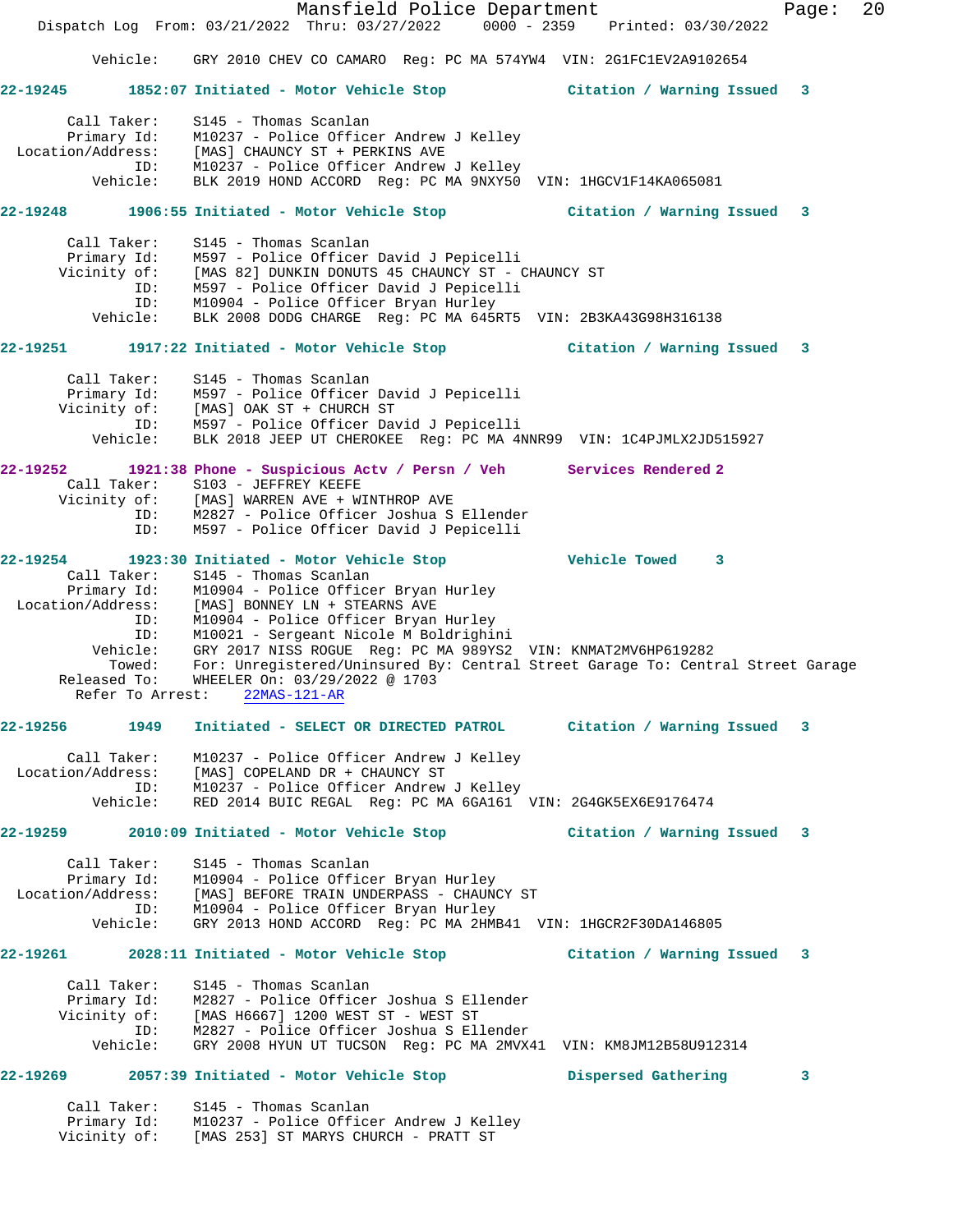Mansfield Police Department Page: 21 Dispatch Log From: 03/21/2022 Thru: 03/27/2022 0000 - 2359 Printed: 03/30/2022 ID: M10237 - Police Officer Andrew J Kelley Vehicle: GRY 2006 NISS 4D SENTRA 18S Reg: PC MA 7CH219 VIN: 3N1CB51A06L582420 **22-19274 2116:12 Phone - Assist Citizen - P S A Assisted Party 3**  Call Taker: M10857 - Support Staff Thomas Plunkett Primary Id: M10021 - Sergeant Nicole M Boldrighini Location/Address: [MAS 840I180] PETCO 280 SCHOOL ST SUITE I180 BOX 5120 - SCHOOL ST<br>Refer To Incident: 22MAS-273-OF Refer To Incident: **22-19276 2132:13 Initiated - Motor Vehicle Stop Citation / Warning Issued 3** Call Taker: S145 - Thomas Scanlan Primary Id: M10237 - Police Officer Andrew J Kelley Vicinity of: [MAS] BEFORE 495 NB RAMP - RTE 140 SB ID: M10237 - Police Officer Andrew J Kelley<br>Vehicle: SIL 2022 TUCSON Reg: PC RI BR56 VIN: SIL 2022 TUCSON Reg: PC RI BR56 VIN: 5NMJBCAE5NH085838 **22-19278 2150:34 Initiated - Motor Vehicle Stop Citation / Warning Issued 3** Call Taker: S145 - Thomas Scanlan Primary Id: M10237 - Police Officer Andrew J Kelley Location/Address: [MAS] PRIOR TO EXIT 30 - RTE 140 SB ID: M10237 - Police Officer Andrew J Kelley Vehicle: BRO 2002 VOLK NEWBEE Reg: PC MA 5XK247 VIN: 3VWCK21C52M432866 **22-19283 2217:23 Phone - Motor Veh Acc - Hit & Run Arrest(s) Made 1**  Call Taker: S103 - JEFFREY KEEFE<br>Primary Id: M10237 - Police Offic M10237 - Police Officer Andrew J Kelley Vicinity of: [MAS 165] STATION CHRYSLER JEEP - CHAUNCY ST ID: M10021 - Sergeant Nicole M Boldrighini ID: M10237 - Police Officer Andrew J Kelley ID: M10904 - Police Officer Bryan Hurley ID: M597 - Police Officer David J Pepicelli ID: M10021 - Sergeant Nicole M Boldrighini M10021 - Sergeant Nicole M Boldrighini ID: M597 - Police Officer David J Pepicelli Vehicle: BLU 2016 JEEP PATRIO Reg: PC MA 7PN552 VIN: 1C4NJRFB4GD573390 Vehicle: WHI 2017 FORD VA TRANSI Reg: CO MA T40723 VIN: 1FTYR2CM1HKA26464 Towed: For: Accident By: Central Street Garage To: Central Street Garage Released To: DESOUZA On: 03/28/2022 @ 1410 Refer To Arrest: 22MAS-122-AR Arrest: LIMA, DRAYTON Address: 602 W UNION ST EAST BRIDGEWATER, MA<br>Age: 43 Age: Charges: LICENSE SUSPENDED, OP MV WITH LEAVE SCENE OF PROPERTY DAMAGE NEGLIGENT OPERATION OF MOTOR VEHICLE<br>nt: 22MAS-274-OF Refer To Incident: 22MAS-274-0<br>Refer To Accident: 22MAS-98-AC Refer To Accident: **22-19295 2316:31 911 - Well Being Check Spoken To 3**  Call Taker: S104 - TARA LAKO<br>Location/Address: [MAS 417A] 1 FRAM [MAS 417A] 1 FRANCIS AVE - FRANCIS AVE ID: M10021 - Sergeant Nicole M Boldrighini ID: M597 - Police Officer David J Pepicelli ID: M10904 - Police Officer Bryan Hurley Vehicle: GRY 2014 FORD EXPLORER Reg: PC MA 3DHG49 VIN: 1FM5K8D81EGC55636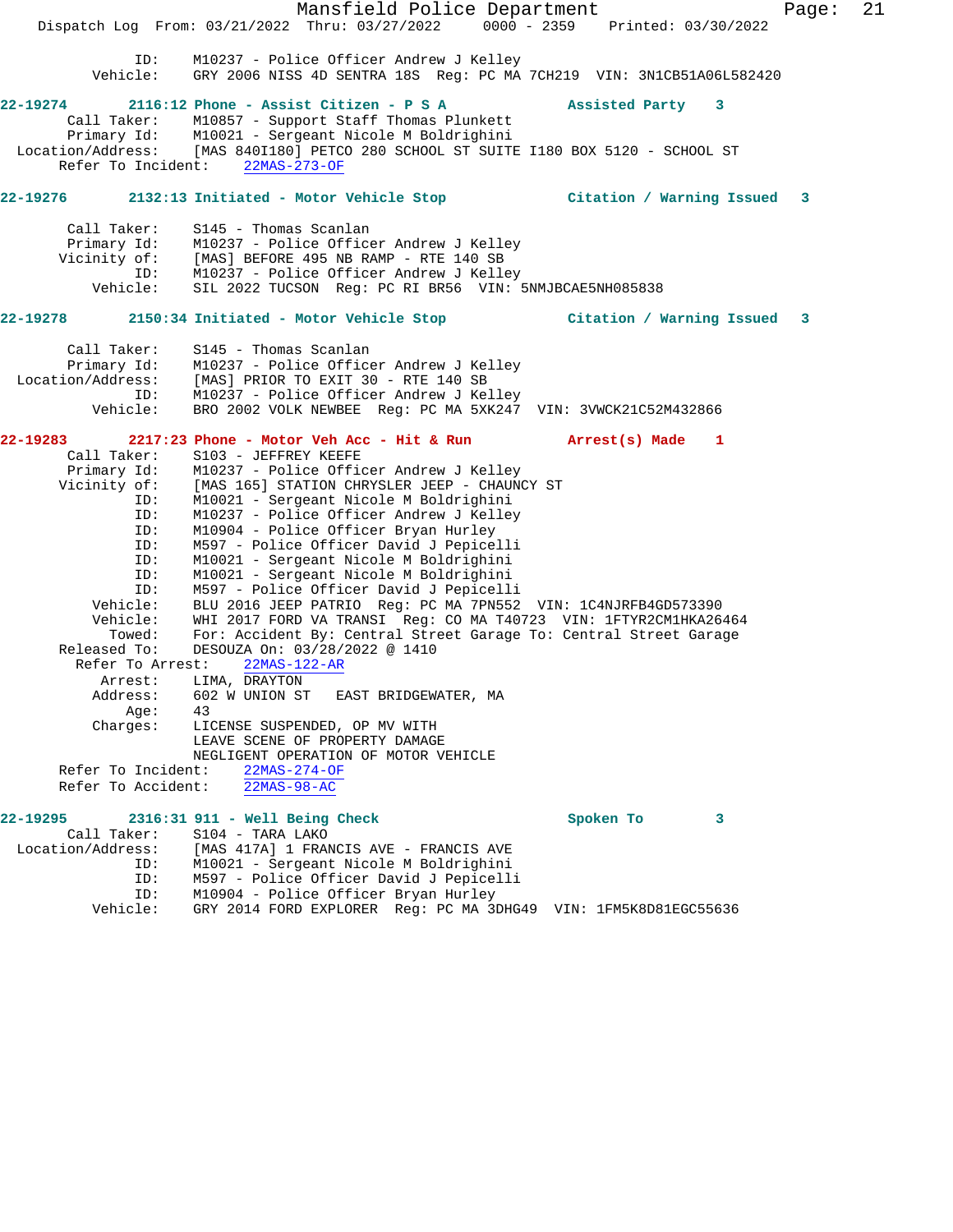**For Date: 03/28/2022 - Monday Call Number Time Call Reason Action Priority 22-19298 0002:50 911 - 911 Hang-ups & Verifications Confirmed misdial/Accdntl Call 2**  Call Taker: S143 - Fournier Elin Location/Address: [MAS] PRATT ST ID: M10512 - Police Officer Derek M Stark **22-19299 0021:31 Initiated - Motor Vehicle Stop Arrest(s) Made 3**  Call Taker: S145 - Thomas Scanlan Primary Id: M10512 - Police Officer Derek M Stark Vicinity of: [MAS] EASTMAN ST ID: M10512 - Police Officer Derek M Stark ID: M10821 - Police Officer Mark O'Connor ID: M10821 - Police Officer Mark O'Connor Vehicle: RED 2018 JEEP UT GRAND CHEROKEE Reg: PC MA 2FRY26 VIN: 1C4RJFBG2JC388446 Refer To Arrest: 22MAS-123-AR Arrest: FERNANDES, DONIZETE Address: 35 COUNTRY CLUB DR Apt. #1 BRIDGEWATER, MA Age: 25 Charges: STRAIGHT WARRANT **22-19341 0225:40 Initiated - Suspicious Actv / Persn / Veh Building Checked / Secured 2** Call Taker: S145 - Thomas Scanlan Location/Address: [MAS 293] MCGOVERN GMC - CHAUNCY ST ID: M10512 - Police Officer Derek M Stark ID: M10821 - Police Officer Mark O'Connor **22-19360 0613:21 Initiated - Motor Vehicle Stop Citation / Warning Issued 3** Call Taker: S145 - Thomas Scanlan Location/Address: [MAS 992] BRISTOL PLAZA 660 EAST ST BASE BUILDING - EAST ST ID: M10512 - Police Officer Derek M Stark Vehicle: RED 2011 CHEV CRUZE Reg: PC MA 791ZG4 VIN: 1G1PH5S96B7219239 **22-19367 0653:14 Initiated - SELECT OR DIRECTED PATROL Services Rendered 3**  Call Taker: S147 - Liam Omalley Primary Id: M10821 - Police Officer Mark O'Connor Location/Address: [MAS] NORTH MAIN ST ID: M10821 - Police Officer Mark O'Connor ID: M10821 - Police Officer Mark O'Connor **22-19374 0705:57 Initiated - SELECT OR DIRECTED PATROL Services Rendered 3**  Call Taker: S147 - Liam Omalley Primary Id: M10512 - Police Officer Derek M Stark Location/Address: [MAS 1002] SCHOOL ZONE - EAST ST ID: M10512 - Police Officer Derek M Stark **22-19382 0823 Initiated - Parking Violations Services Rendered 3**  Call Taker: M2524 - Animal Control Steven Simonds Primary Id: M2524 - Animal Control Steven Simonds Location/Address: [MAS] NORTH MAIN ST + PARK ST ID: M2524 - Animal Control Steven Simonds **22-19392 0852:40 Initiated - SELECT OR DIRECTED PATROL Citation / Warning Issued 3** Call Taker: S147 - Liam Omalley Location/Address: [MAS 1002] SCHOOL ZONE - EAST ST ID: M2511 - Police Officer David W Kinahan Vehicle: WHI 2019 VOLK UT ATLAS Reg: PC MA 131NJ5 VIN: 1V2MR2CA3KC547271 **22-19393 0853:03 Initiated - ACO Activity Services Rendered 3**  Call Taker: S147 - Liam Omalley Location/Address: [MAS] CONCETTA DR ID: M9470 - animal control Jeffrey S Collins **22-19413 1053:06 Initiated - Follow up Investigation Services Rendered 3**  Call Taker: S112 - CARLY MORIARTY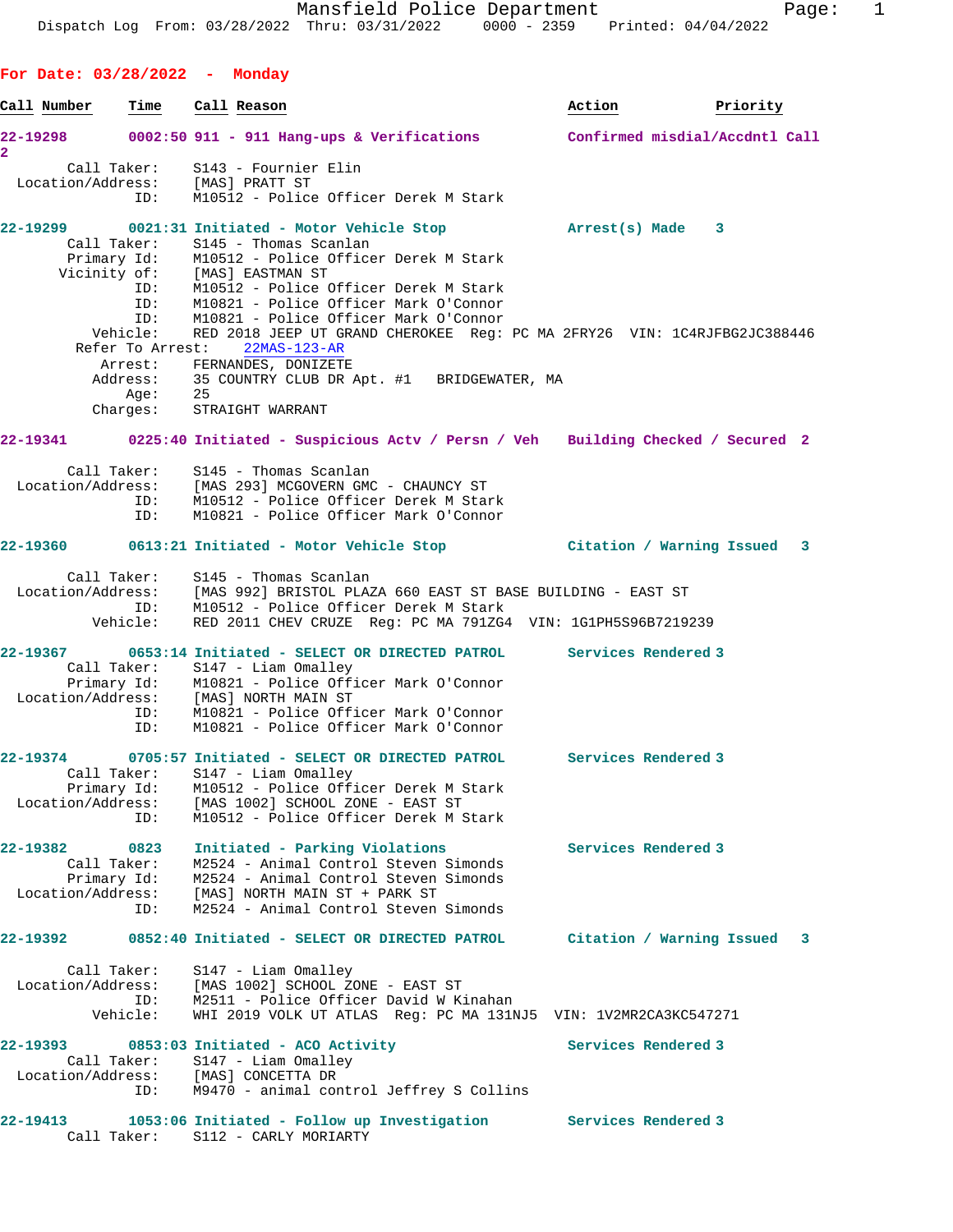Mansfield Police Department Fage: 2 Dispatch Log From: 03/28/2022 Thru: 03/31/2022 0000 - 2359 Printed: 04/04/2022 Location/Address: [MAS 156] CENTRAL STREET GARAGE - CENTRAL ST ID: M2511 - Police Officer David W Kinahan ID: M10120 - Police Officer Gregg S Kennedy **22-19420 1141:45 Initiated - SELECT OR DIRECTED PATROL Services Rendered 3**  Call Taker: S111 - NICHOLAS GOYETTE Location/Address: [MAS] RTE 140 NB + CHAUNCY ST ID: M2442 - Police Officer Matthew A Souza **22-19428 1232:37 Initiated - Traffic / Roadway Complaint Services Rendered 2**  Call Taker: S111 - NICHOLAS GOYETTE Vicinity of: [MAS 165] STATION CHRYSLER JEEP - CHAUNCY ST ID: M2511 - Police Officer David W Kinahan **22-19431 1246:36 Initiated - SELECT OR DIRECTED PATROL Services Rendered 3**  Call Taker: S111 - NICHOLAS GOYETTE Location/Address: [MAS] NORTH MAIN ST + PARK ST ID: M10120 - Police Officer Gregg S Kennedy **22-19440 1332:14 Phone - Trespassing / Unwanted Person Services Rendered 1**  Call Taker: S119 - Jennifer Napolitano Location/Address: [MAS] CLEMMY LOT - HOWE ST ID: M2442 - Police Officer Matthew A Souza **22-19442 1347:15 Initiated - SELECT OR DIRECTED PATROL Services Rendered 3**  Call Taker: S111 - NICHOLAS GOYETTE Primary Id: M2511 - Police Officer David W Kinahan Location/Address: [MAS 1002] SCHOOL ZONE - EAST ST ID: M2511 - Police Officer David W Kinahan **22-19443 1348:14 Phone - OFFICER WANTED Spoken To 3**  Call Taker: S119 - Jennifer Napolitano Location/Address: [MAS 25A] BANK OF AMERICA 355 NORTH MAIN ST BOX 4000 - NORTH MAIN ST ID: M2511 - Police Officer David W Kinahan **22-19444 1349:57 Initiated - Motor Vehicle Stop Citation / Warning Issued 3** Call Taker: S111 - NICHOLAS GOYETTE Primary Id: M416 - Executive Lieutenant Francis W Archer JR Location/Address: [MAS] CHAUNCY ST + CENTRAL ST ID: M822 - Sergeant Brian P Thibault ID: M416 - Executive Lieutenant Francis W Archer JR Vehicle: RED 2011 FORD FUSION Reg: PC MA 7NT162 VIN: 3FAHP0HAXBR254383 Refer To Incident: 22MAS-276-OF **22-19455 1445:14 Walk-In - OFFICER WANTED Assisted Party 3**  Call Taker: M10574 - Civilian William Galarneau Location/Address: [MAS 445] GRAIN MILL APTS 1 SAMOSET AVE BOX 7380 (G) - SAMOSET AVE ID: M10120 - Police Officer Gregg S Kennedy **22-19461 1550:44 Walk-In - Child Safety Seat Program Services Rendered 3**  Call Taker: M5306 - Support Staff Heather A Sullivan Location/Address: [MAS 451B] MANSFIELD PUBLIC SAFETY BUILDING - EAST ST ID: M10237 - Police Officer Andrew J Kelley **22-19475 1733:07 Initiated - SELECT OR DIRECTED PATROL Citation / Warning Issued 3** Call Taker: S111 - NICHOLAS GOYETTE Location/Address: [MAS] BALCOM ST + CLAIRE AVE ID: M10819 - Police Officer Beau J Palanza ID: M10819 - Police Officer Beau J Palanza Vehicle: GRY 2016 LNDR RANGEROVER Reg: PC MA 3MKJ64 VIN: SALGS2EF4GA284943 **22-19477 1735:06 Initiated - Motor Vehicle Stop Citation / Warning Issued 3** Call Taker: S111 - NICHOLAS GOYETTE Primary Id: M597 - Police Officer David J Pepicelli Location/Address: [MAS 195A] CIBO MATTO CAFE 254 CHAUNCY ST - CHAUNCY ST ID: M597 - Police Officer David J Pepicelli Vehicle: RED 2022 HYUN UT KONA Reg: PC MA 9KP984 VIN: KM8K6CAB3NU762713 **22-19478 1744:00 Phone - 911 Hang-ups & Verifications Confirmed misdial/Accdntl Call**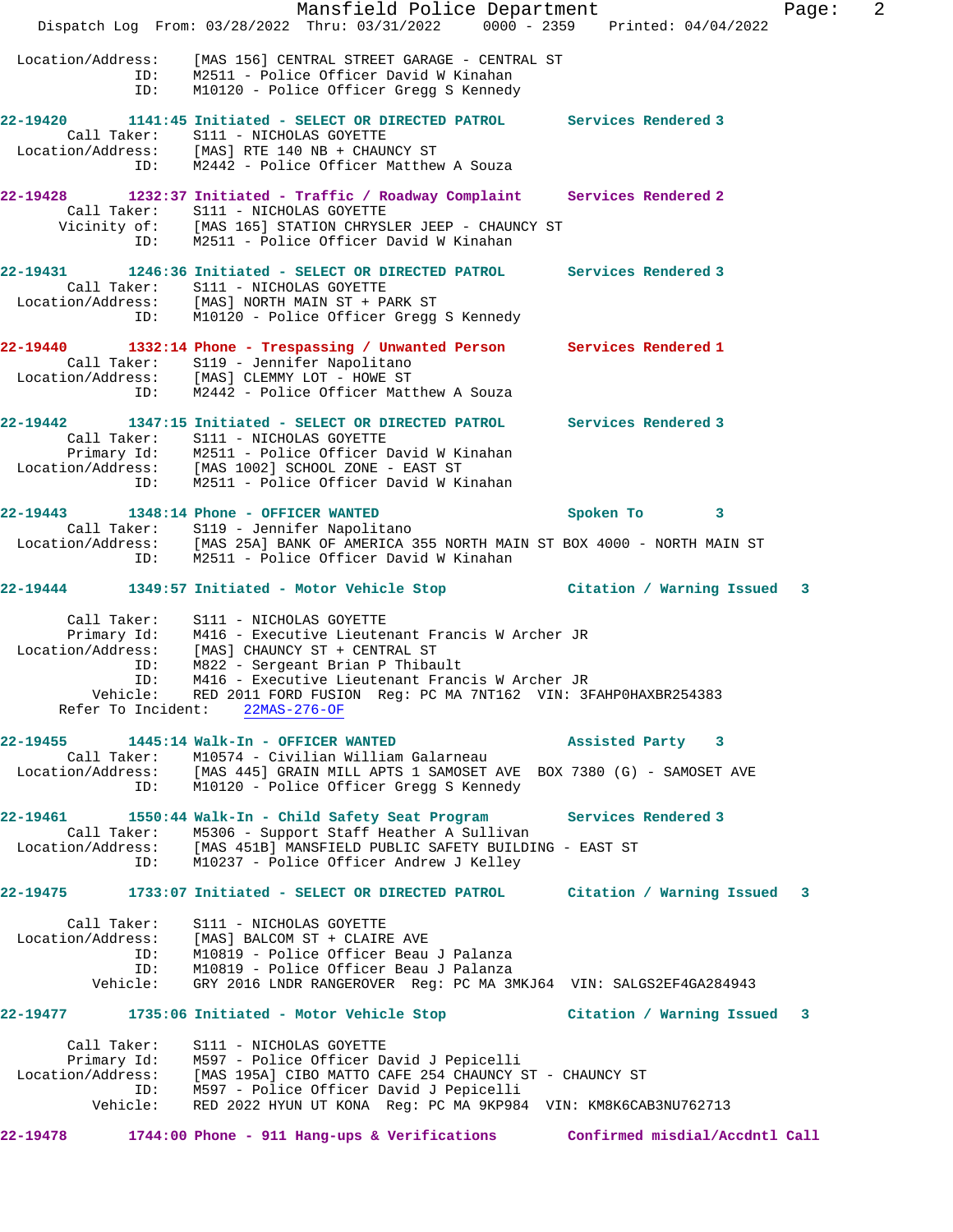Mansfield Police Department Fage: 3 Dispatch Log From: 03/28/2022 Thru: 03/31/2022 0000 - 2359 Printed: 04/04/2022 **2**  Call Taker: S119 - Jennifer Napolitano Location/Address: [MAS 1005B] DYNAMIC DENTAL - CHAUNCY ST ID: M10237 - Police Officer Andrew J Kelley **22-19482 1811:39 Phone - Disabled Motor Vehicle Gone on Arrival 3**  Call Taker: S119 - Jennifer Napolitano Location/Address: [MAS] N MAIN ST + CHAUNCY ST ID: M2827 - Police Officer Joshua S Ellender **22-19486 1845:05 Phone - 911 Hang-ups & Verifications Confirmed misdial/Accdntl Call 2**  Call Taker: S145 - Thomas Scanlan Location/Address: [MAS 417D] 7 FRANCIS AVE - FRANCIS AVE ID: M10237 - Police Officer Andrew J Kelley **22-19487 1849:48 911 - 911 Hang-ups & Verifications Unfounded/Unverifed 2** Call Taker: S128 - Nicole Boyer Location/Address: [MAS] THORNTON RD ID: M10819 - Police Officer Beau J Palanza ID: M597 - Police Officer David J Pepicelli **22-19490 1936:53 Initiated - Motor Vehicle Stop Citation / Warning Issued 3** Call Taker: S104 - TARA LAKO Primary Id: M597 - Police Officer David J Pepicelli Location/Address: [MAS] EAST ST + STEARNS AVE ID: M597 - Police Officer David J Pepicelli Vehicle: BLU 2012 SUBA UT OUTBAC Reg: PC MA 16Y750 VIN: 4S4BRBAC1C3200063 **For Date: 03/29/2022 - Tuesday 22-19556 0211:38 Initiated - Motor Vehicle Stop Citation / Warning Issued 3** Call Taker: S104 - TARA LAKO Primary Id: M10418 - Police Officer Christopher D Sorge<br>Vicinity of: [MAS 939] DIGIOVANI SQUARE 389 NORTH MAIN ST [MAS 939] DIGIOVANI SQUARE 389 NORTH MAIN ST BOX 5540 - NORTH MAIN ST ID: M10418 - Police Officer Christopher D Sorge ID: M10512 - Police Officer Derek M Stark Vehicle: GRY 2005 TOYT CAMRY Reg: PC MA 29LZ41 VIN: 4T1BE32K75U532819 **22-19584 0314:28 Initiated - Motor Vehicle Stop Citation / Warning Issued 3** Call Taker: S104 - TARA LAKO Primary Id: M10418 - Police Officer Christopher D Sorge Location/Address: [MAS] 495 OVERPASS - SOUTH MAIN ST ID: M10418 - Police Officer Christopher D Sorge ID: M10821 - Police Officer Mark O'Connor Vehicle: BLK 2019 HYUN SANTA FE Reg: PC MA 2VXL48 VIN: 5NMS5CAA3KH021026 **22-19585 0323:41 Initiated - Motor Vehicle Stop Incident Report 3**  Call Taker: S104 - TARA LAKO Primary Id: M10418 - Police Officer Christopher D Sorge Location/Address: [MAS] JUST PRIOR TO FORBES - RTE 140 NB ID: M10418 - Police Officer Christopher D Sorge ID: M10512 - Police Officer Derek M Stark ID: M10821 - Police Officer Mark O'Connor ID: M10024 - Patrolman Gregory S Martell ID: M10024 - Patrolman Gregory S Martell Vehicle: GRY 2011 HOND CIVIC Reg: PC MA 2PDX96 VIN: 2HGFA1F53BH300079 Towed: For: Unlicensed Operation By: Central Street Garage To: Central Street Garage Released To: VAPINHERIRO On: 03/30/2022 @ 1536 Refer To Incident: 22MAS-279-OF **22-19587 0342:23 Initiated - Motor Vehicle Stop Citation / Warning Issued 3**

| Call Taker:       | S104 - TARA LAKO                      |
|-------------------|---------------------------------------|
| Primary Id:       | M10512 - Police Officer Derek M Stark |
| Location/Address: | [MAS] BY THE TOWN LINE - COPELAND DR  |
| TD:               | M10512 - Police Officer Derek M Stark |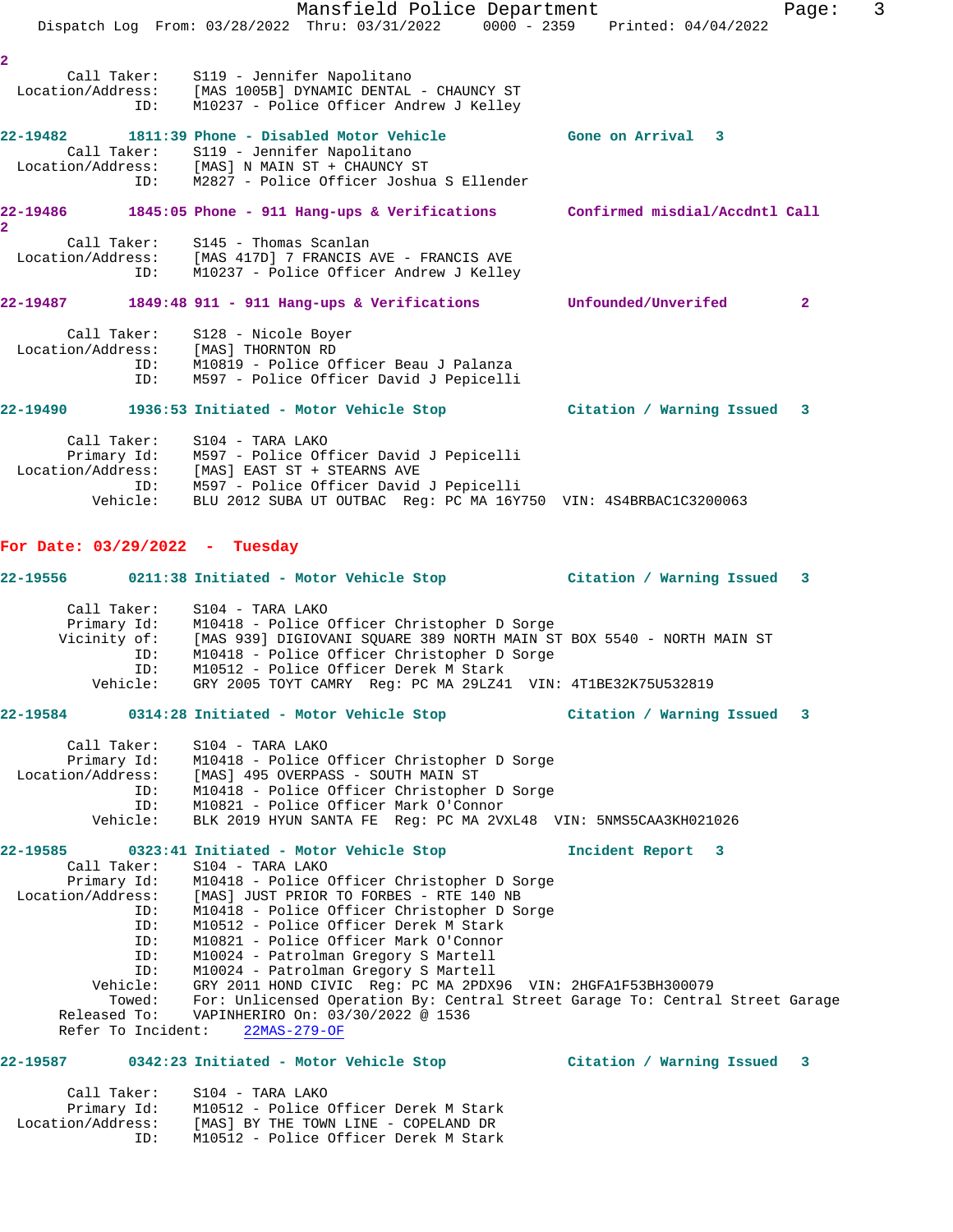Mansfield Police Department Fage: 4 Dispatch Log From: 03/28/2022 Thru: 03/31/2022 0000 - 2359 Printed: 04/04/2022 ID: M10024 - Patrolman Gregory S Martell Vehicle: GRY 2015 HOND CR-V Reg: PC MA 2SAT68 VIN: 2HKRM4H50FH673708 **22-19591 0612:42 Initiated - Motor Vehicle Stop Citation / Warning Issued 3** Call Taker: S104 - TARA LAKO Primary Id: M10418 - Police Officer Christopher D Sorge Vicinity of: [MAS H5916] 380 PRATT ST - PRATT ST ID: M10418 - Police Officer Christopher D Sorge ID: M10821 - Police Officer Mark O'Connor Vehicle: BLK 2019 HOND CR-V Reg: PC MA 2JJG63 VIN: 2HKRW6H35KH207626 **22-19593 0620:34 Initiated - SELECT OR DIRECTED PATROL Services Rendered 3**  Call Taker: S104 - TARA LAKO Primary Id: M10512 - Police Officer Derek M Stark Vicinity of: [MAS] 200 BLOCK - WILLIAMS ST ID: M10512 - Police Officer Derek M Stark **22-19596 0627:01 Initiated - SELECT OR DIRECTED PATROL Citation / Warning Issued 3** Call Taker: S104 - TARA LAKO Location/Address: [MAS] MAPLE ST + JENNIFER DR ID: M10821 - Police Officer Mark O'Connor Vehicle: WHI 2014 DODG CHARGE Reg: PC MA 473PZ6 VIN: 2C3CDXJG7EH224332 **22-19624 0902:25 Initiated - SELECT OR DIRECTED PATROL Department / Admin Action 3** Call Taker: S150 - Shawn Livernois Location/Address: [MAS H1797] 8 BUNGAY ST - BUNGAY ST ID: M2442 - Police Officer Matthew A Souza **22-19626 0910:46 Phone - Assist Fire Department Referred to Other Agency 2** Call Taker: S150 - Shawn Livernois Location/Address: [MAS 160] BLUESTONE BANK 80 NORTH MAIN ST BOX 8480 - NORTH MAIN ST ID: M2511 - Police Officer David W Kinahan **22-19635 0936:30 911 - Parking Violations Department / Admin Action 3** Call Taker: S117 - MATTHEW BOMES Location/Address: [MAS 281A] MBTA TRAIN STATION - CROCKER ST ID: M2442 - Police Officer Matthew A Souza **22-19645 1017:08 Walk-In - Assist Walk-in Assisted Party 3**  Call Taker: M5306 - Support Staff Heather A Sullivan Location: [MAS] **22-19656 1122:18 Initiated - Motor Vehicle Stop Citation / Warning Issued 3** Call Taker: S150 - Shawn Livernois Primary Id: M2442 - Police Officer Matthew A Souza Location/Address: [MAS] WEST ST ID: M2442 - Police Officer Matthew A Souza Vehicle: WHI 2021 VOLK JETTA Reg: PC MA 3HJW99 VIN: 3VWC57BU7MM055911 **22-19657 1122:52 Initiated - SELECT OR DIRECTED PATROL Department / Admin Action 3** Call Taker: S150 - Shawn Livernois Location/Address: [MAS] EAST ST ID: M10150 - Police Officer Danielle C Titus **22-19660 1129:17 Initiated - Motor Vehicle Stop Citation / Warning Issued 3** Call Taker: S150 - Shawn Livernois Primary Id: M2442 - Police Officer Matthew A Souza Location/Address: [MAS H6620] 90 WEST ST - WEST ST ID: M2442 - Police Officer Matthew A Souza Vehicle: BLU 2010 NISS ALTIMA Reg: PC MA 2WSZ28 VIN: 1N4AL2AP3AN444891 **22-19662 1152:20 Initiated - Motor Vehicle Stop Citation / Warning Issued 3**

Call Taker: S150 - Shawn Livernois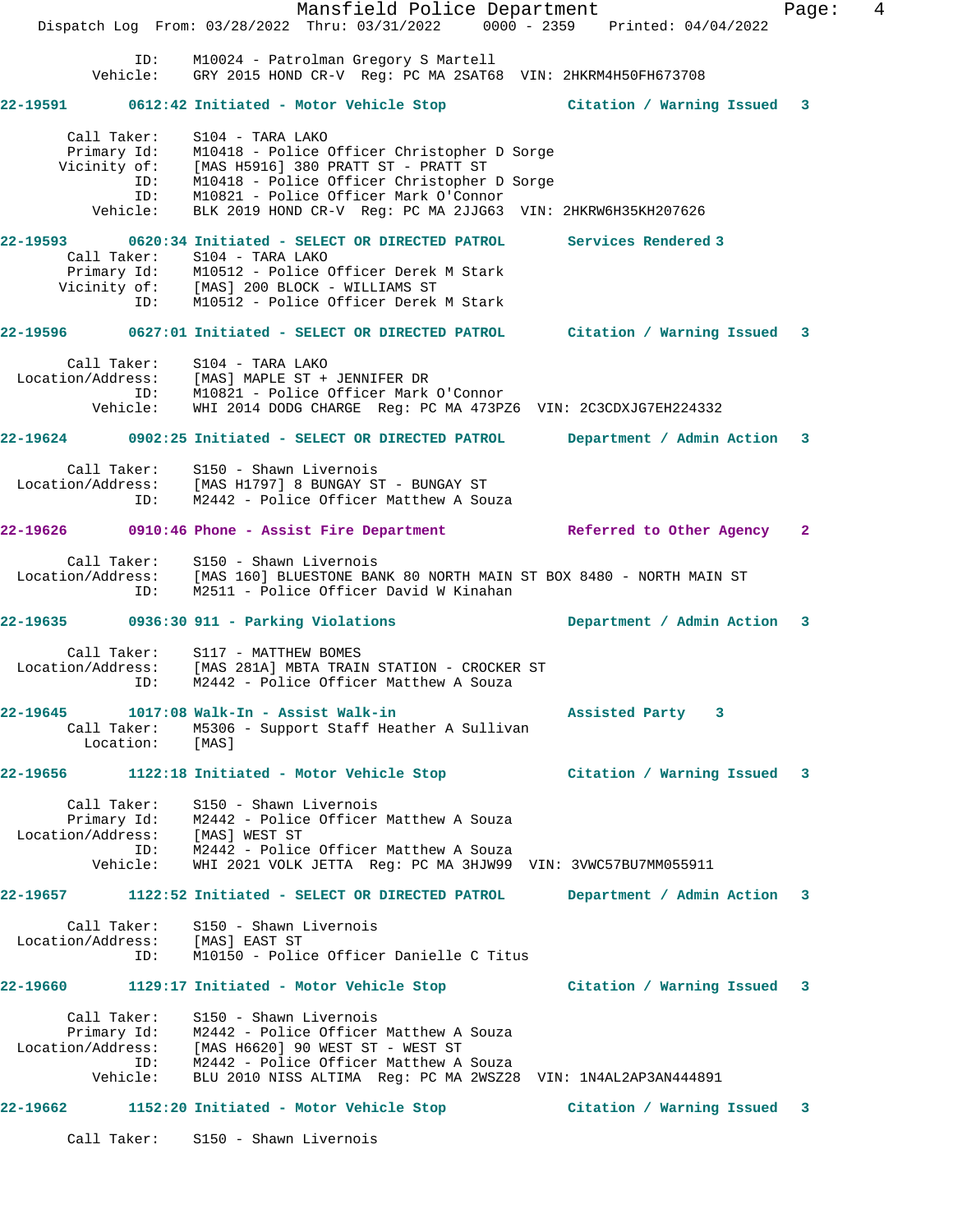|                   |                  |                                                                                                                                            | Mansfield Police Department |                     |  |                             | Page:        | 5 |
|-------------------|------------------|--------------------------------------------------------------------------------------------------------------------------------------------|-----------------------------|---------------------|--|-----------------------------|--------------|---|
|                   |                  | Dispatch Log From: 03/28/2022 Thru: 03/31/2022 0000 - 2359 Printed: 04/04/2022                                                             |                             |                     |  |                             |              |   |
| Location/Address: | Primary Id:      | M2511 - Police Officer David W Kinahan<br>[MAS] PRATT ST + HOPE ST                                                                         |                             |                     |  |                             |              |   |
|                   |                  | ID: M2511 - Police Officer David W Kinahan                                                                                                 |                             |                     |  |                             |              |   |
|                   |                  | Vehicle: WHI 2019 JEEP UT COMPAS Reg: PC MA 1JGX37 VIN: 3C4NJDBB4KT709822                                                                  |                             |                     |  |                             |              |   |
|                   |                  | 22-19666 1208:36 Phone - Assist Other Agency Not Home / No Answer                                                                          |                             |                     |  |                             | 3            |   |
|                   |                  | Call Taker: S119 - Jennifer Napolitano                                                                                                     |                             |                     |  |                             |              |   |
|                   | ID:              | Location/Address: [MAS H5413] 120 FRANKLIN ST - FRANKLIN ST<br>M10150 - Police Officer Danielle C Titus                                    |                             |                     |  |                             |              |   |
|                   |                  | Vehicle: BLU 2000 TOYT COROLL Reg: PC MA 7MZ488 VIN: 2T1BR18E7YC345757                                                                     |                             |                     |  |                             |              |   |
|                   |                  | 22-19684 1335:55 Initiated - Community Policing                                                                                            |                             |                     |  | Department / Admin Action 3 |              |   |
|                   |                  | Call Taker: S150 - Shawn Livernois<br>Location/Address: [MAS 332] MIDDLE SCHOOL 240 EAST ST BOX 7900 (F) - EAST ST                         |                             |                     |  |                             |              |   |
|                   |                  | ID: M9470 - animal control Jeffrey S Collins                                                                                               |                             |                     |  |                             |              |   |
|                   |                  | 22-19685 1338:13 Initiated - SELECT OR DIRECTED PATROL Department / Admin Action 3                                                         |                             |                     |  |                             |              |   |
|                   |                  | Call Taker: S150 - Shawn Livernois                                                                                                         |                             |                     |  |                             |              |   |
|                   |                  | Location/Address: [MAS 1002] SCHOOL ZONE - EAST ST                                                                                         |                             |                     |  |                             |              |   |
|                   | ID:              | M10150 - Police Officer Danielle C Titus                                                                                                   |                             |                     |  |                             |              |   |
|                   |                  | 22-19686 1339:25 Radio - Assist Other Agency                                                                                               |                             | Unfounded/Unverifed |  |                             | 3            |   |
|                   |                  | Call Taker: S150 - Shawn Livernois                                                                                                         |                             |                     |  |                             |              |   |
|                   |                  | Location/Address: [MAS H6748] 1369 EAST ST - EAST ST<br>ID: M10150 - Police Officer Danielle C<br>M10150 - Police Officer Danielle C Titus |                             |                     |  |                             |              |   |
|                   | ID:              | M822 - Sergeant Brian P Thibault                                                                                                           |                             |                     |  |                             |              |   |
|                   |                  | 22-19696 1429:14 Phone - Well Being Check                                                                                                  |                             |                     |  | Department / Admin Action 3 |              |   |
|                   |                  | Call Taker: S120 - Ryan O'Rourke<br>Location/Address: [MAS] NORTH MAIN ST + CHAUNCY ST                                                     |                             |                     |  |                             |              |   |
|                   |                  |                                                                                                                                            |                             |                     |  |                             |              |   |
|                   | ID:              | ID: M2511 - Police Officer David W Kinahan<br>M2442 - Police Officer Matthew A Souza                                                       |                             |                     |  |                             |              |   |
|                   |                  | 22-19704 1515:44 911 - Suspicious Actv / Persn / Veh Transported to Hospital                                                               |                             |                     |  |                             | $\mathbf{2}$ |   |
|                   |                  |                                                                                                                                            |                             |                     |  |                             |              |   |
|                   |                  | Call Taker: S117 - MATTHEW BOMES<br>Primary Id: M2442 - Police Officer Matthew A Souza                                                     |                             |                     |  |                             |              |   |
|                   |                  | Vicinity of: [MAS] BROOK ST                                                                                                                |                             |                     |  |                             |              |   |
|                   | ID:              | M10150 - Police Officer Danielle C Titus                                                                                                   |                             |                     |  |                             |              |   |
|                   | ID:              | M2511 - Police Officer David W Kinahan                                                                                                     |                             |                     |  |                             |              |   |
|                   |                  | ID: M2442 - Police Officer Matthew A Souza                                                                                                 |                             |                     |  |                             |              |   |
|                   | ID:<br>ID:       | M2511 - Police Officer David W Kinahan<br>M10150 - Police Officer Danielle C Titus                                                         |                             |                     |  |                             |              |   |
|                   | Refer To $P/C$ : | $22MAS-125-AR$                                                                                                                             |                             |                     |  |                             |              |   |
|                   | $P/C$ :          | VELASQUEZ, LUIS FILIPE III                                                                                                                 |                             |                     |  |                             |              |   |
|                   | Address:         | 86 SOUTH ST MANSFIELD, MA                                                                                                                  |                             |                     |  |                             |              |   |
|                   | Age:             | 18                                                                                                                                         |                             |                     |  |                             |              |   |
|                   | Charges:         | PROTECTIVE CUSTODY                                                                                                                         |                             |                     |  |                             |              |   |
| 22-19710          |                  | 1633:19 Initiated - Motor Vehicle Stop                                                                                                     |                             |                     |  | Citation / Warning Issued 3 |              |   |
|                   | Call Taker:      | S150 - Shawn Livernois                                                                                                                     |                             |                     |  |                             |              |   |
|                   |                  | Primary Id: M597 - Police Officer David J Pepicelli<br>Vicinity of: [MAS 281A] MBTA TRAIN STATION - CROCKER ST                             |                             |                     |  |                             |              |   |
|                   | ID:              | M597 - Police Officer David J Pepicelli                                                                                                    |                             |                     |  |                             |              |   |
|                   | Vehicle:         | BLK 2013 VOLK CC Req: PC MA 397YCR VIN: WVWRP7AN9DE523113                                                                                  |                             |                     |  |                             |              |   |
| 22-19716          |                  | 1701:01 Initiated - SELECT OR DIRECTED PATROL Citation / Warning Issued 3                                                                  |                             |                     |  |                             |              |   |
|                   | Call Taker:      | S150 - Shawn Livernois                                                                                                                     |                             |                     |  |                             |              |   |
| Location/Address: | ID:              | [MAS] THOMAS ST                                                                                                                            |                             |                     |  |                             |              |   |
|                   | Vehicle:         | M597 - Police Officer David J Pepicelli<br>BLU 2019 HOND VA ODYSSE Reg: PC MA 65BT78 VIN: 5FNRL6H73KB032688                                |                             |                     |  |                             |              |   |
|                   | Vehicle:         | BLK 2020 TR UTILIT Reg: MA E63008 VIN: 5JWCA1423LP504088                                                                                   |                             |                     |  |                             |              |   |
|                   | Vehicle:         | BLK 2005 FORD DRWSUP Req: CO MA L72598 VIN: 1FDWF37P85EB40946                                                                              |                             |                     |  |                             |              |   |
| 22-19718          |                  | 1703:24 Initiated - SELECT OR DIRECTED PATROL                                                                                              |                             |                     |  | Citation / Warning Issued 3 |              |   |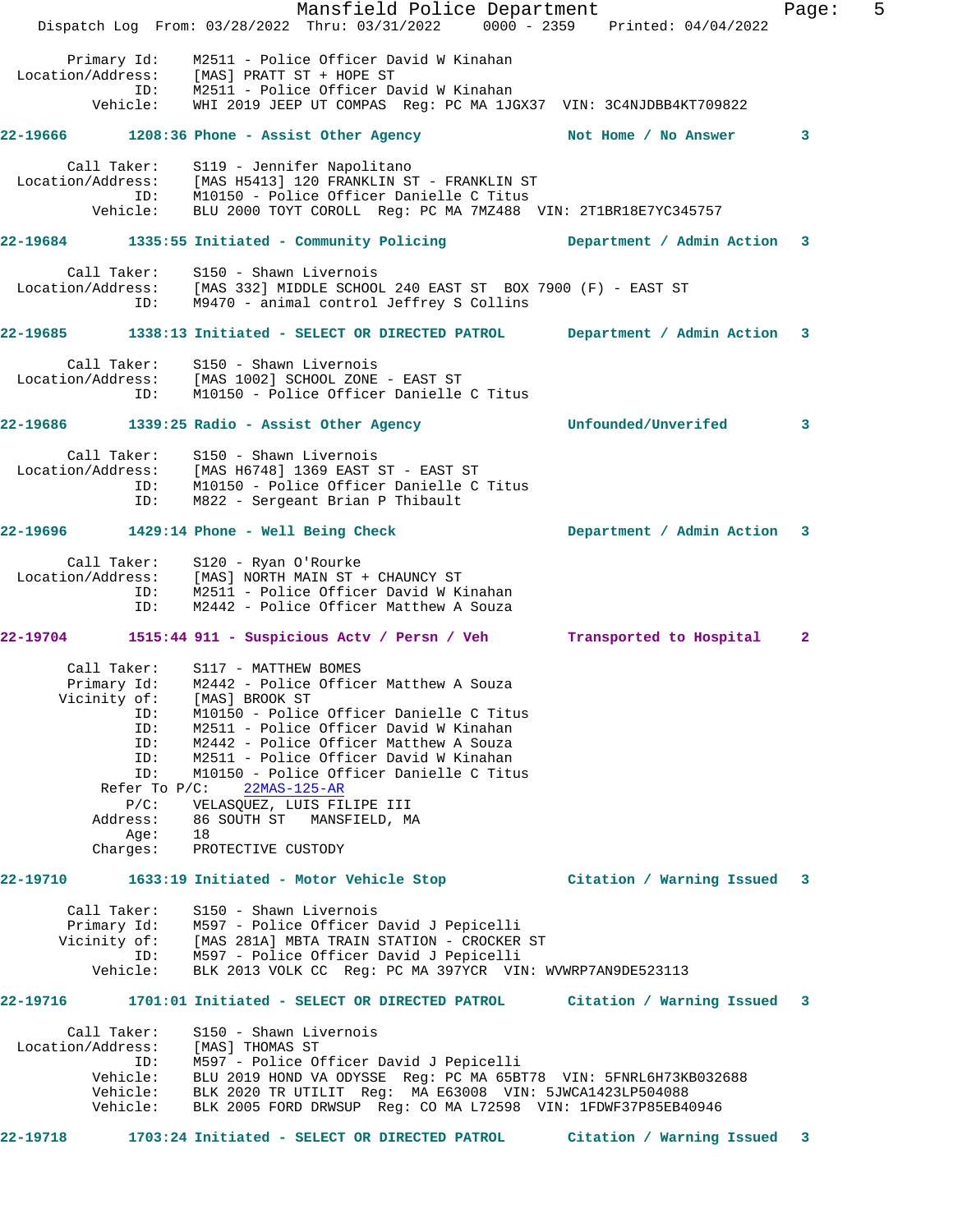|                                                                                                      |                 | Dispatch Log From: 03/28/2022 Thru: 03/31/2022 0000 - 2359 Printed: 04/04/2022                                                        | Mansfield Police Department                                   |  |           |                     |                           | Page: | 6 |
|------------------------------------------------------------------------------------------------------|-----------------|---------------------------------------------------------------------------------------------------------------------------------------|---------------------------------------------------------------|--|-----------|---------------------|---------------------------|-------|---|
|                                                                                                      |                 |                                                                                                                                       |                                                               |  |           |                     |                           |       |   |
| Call Taker:                                                                                          |                 | S150 - Shawn Livernois                                                                                                                |                                                               |  |           |                     |                           |       |   |
| Location/Address: [MAS H920] 1600 WEST ST - WEST ST                                                  |                 |                                                                                                                                       |                                                               |  |           |                     |                           |       |   |
|                                                                                                      | ID:             | M10819 - Police Officer Beau J Palanza                                                                                                |                                                               |  |           |                     |                           |       |   |
|                                                                                                      | Vehicle:        | Vehicle: RED 2014 MUSTANG Reg: PC RI 1BT696 VIN: 1ZVBP8AM9E5324060<br>BLU 2015 CHEV Malibu 21t Reg: CT AH62463 VIN: 1G11D5SL4FF163827 |                                                               |  |           |                     |                           |       |   |
|                                                                                                      |                 |                                                                                                                                       |                                                               |  |           |                     |                           |       |   |
| 22-19726 1755:18 Initiated - SELECT OR DIRECTED PATROL Citation / Warning Issued 3                   |                 |                                                                                                                                       |                                                               |  |           |                     |                           |       |   |
| Call Taker:                                                                                          |                 | S118 - Jarred Kohler                                                                                                                  |                                                               |  |           |                     |                           |       |   |
| Location/Address:                                                                                    |                 | [MAS] MAPLE ST + JENNIFER DR                                                                                                          |                                                               |  |           |                     |                           |       |   |
|                                                                                                      | ID:<br>Vehicle: | M405 - Police Officer Jay J Sparrow                                                                                                   | 2012 CAMRY BASE/SE/ Reg: PC SC JHW4271 VIN: 4T1BF1FK7CU509467 |  |           |                     |                           |       |   |
|                                                                                                      |                 | Vehicle: BLK 2008 HOND CO ACCORD Reg: PAS MA BR89JJ VIN: 1HGCS22808A001694                                                            |                                                               |  |           |                     |                           |       |   |
|                                                                                                      | Vehicle:        | BLU 2022 HOND SD CIVIC Reg: PC MA 3ZKD89 VIN: 2HGFE2F51NH555229                                                                       |                                                               |  |           |                     |                           |       |   |
| 22-19727 1800:14 Initiated - Motor Vehicle Stop [11] Citation / Warning Issued 3                     |                 |                                                                                                                                       |                                                               |  |           |                     |                           |       |   |
|                                                                                                      |                 |                                                                                                                                       |                                                               |  |           |                     |                           |       |   |
| Call Taker:                                                                                          |                 | S118 - Jarred Kohler<br>Primary Id: M597 - Police Officer David J Pepicelli                                                           |                                                               |  |           |                     |                           |       |   |
| Location/Address: [MAS 81] DUB'S LIQUORS 30 CHAUNCY ST - CHAUNCY ST                                  |                 |                                                                                                                                       |                                                               |  |           |                     |                           |       |   |
|                                                                                                      |                 | ID: M597 - Police Officer David J Pepicelli                                                                                           |                                                               |  |           |                     |                           |       |   |
|                                                                                                      | Vehicle:        | GRY 2017 TOYT PRIUS Reg: PC MA 5RY227 VIN: JTDKBRFU5H3044748                                                                          |                                                               |  |           |                     |                           |       |   |
| 22-19731 1830:21 Initiated - Motor Vehicle Stop 6 (itation / Warning Issued 3                        |                 |                                                                                                                                       |                                                               |  |           |                     |                           |       |   |
| Call Taker:                                                                                          |                 | S118 - Jarred Kohler                                                                                                                  |                                                               |  |           |                     |                           |       |   |
|                                                                                                      |                 | Primary Id: M10819 - Police Officer Beau J Palanza                                                                                    |                                                               |  |           |                     |                           |       |   |
|                                                                                                      |                 | Vicinity of: [MAS] SCHOOL ST                                                                                                          |                                                               |  |           |                     |                           |       |   |
|                                                                                                      |                 | ID: M10819 - Police Officer Beau J Palanza                                                                                            |                                                               |  |           |                     |                           |       |   |
|                                                                                                      | Vehicle:        | BLU 2009 HOND VN ODYSSE Reg: PC MA 332ZY2 VIN: 5FNRL38799B055076                                                                      |                                                               |  |           |                     |                           |       |   |
| 22-19734 1841:51 911 - 911 Hang-ups & Verifications Confirmed misdial/Accdntl Call<br>$\overline{2}$ |                 |                                                                                                                                       |                                                               |  |           |                     |                           |       |   |
| Call Taker:                                                                                          |                 | S117 - MATTHEW BOMES                                                                                                                  |                                                               |  |           |                     |                           |       |   |
| Location/Address: [MAS 4] ENVISION HOTEL - HAMPSHIRE ST                                              |                 |                                                                                                                                       |                                                               |  |           |                     |                           |       |   |
|                                                                                                      | ID:             | M405 - Police Officer Jay J Sparrow                                                                                                   |                                                               |  |           |                     |                           |       |   |
| 22-19737 1855:54 Initiated - SELECT OR DIRECTED PATROL Citation / Warning Issued 3                   |                 |                                                                                                                                       |                                                               |  |           |                     |                           |       |   |
| Call Taker:                                                                                          |                 | S128 - Nicole Boyer                                                                                                                   |                                                               |  |           |                     |                           |       |   |
| Vicinity of:                                                                                         |                 | [MAS] HOPE ST + CHURCH ST                                                                                                             |                                                               |  |           |                     |                           |       |   |
|                                                                                                      | ID:             | M2827 - Police Officer Joshua S Ellender                                                                                              |                                                               |  |           |                     |                           |       |   |
|                                                                                                      | Vehicle:        | SIL 2020 RENEGADE Reg: PC RI VX458 VIN: ZACNJBBBXLPL69196                                                                             |                                                               |  |           |                     |                           |       |   |
| 22-19742                                                                                             |                 | 1941:34 Phone - Well Being Check                                                                                                      |                                                               |  | Spoken To |                     | 3                         |       |   |
| Call Taker:                                                                                          |                 | S111 - NICHOLAS GOYETTE                                                                                                               |                                                               |  |           |                     |                           |       |   |
| Location/Address: [MAS] FULLER PL                                                                    |                 |                                                                                                                                       |                                                               |  |           |                     |                           |       |   |
|                                                                                                      | ID:             | M10021 - Sergeant Nicole M Boldrighini                                                                                                |                                                               |  |           |                     |                           |       |   |
| 22-19743                                                                                             |                 | 1956:50 Initiated - Follow up Investigation                                                                                           |                                                               |  |           | Services Rendered 3 |                           |       |   |
| Call Taker:                                                                                          |                 | S128 - Nicole Boyer                                                                                                                   |                                                               |  |           |                     |                           |       |   |
| Location/Address: [MAS 907] HOME DEPOT 390 WEST ST BOX 7560 - WEST ST                                |                 |                                                                                                                                       |                                                               |  |           |                     |                           |       |   |
|                                                                                                      | ID:             | M10819 - Police Officer Beau J Palanza                                                                                                |                                                               |  |           |                     |                           |       |   |
| 22-19751                                                                                             |                 | 2046:22 Initiated - Motor Vehicle Stop                                                                                                |                                                               |  |           |                     | Citation / Warning Issued | 3     |   |
| Call Taker:                                                                                          |                 | S128 - Nicole Boyer                                                                                                                   |                                                               |  |           |                     |                           |       |   |
| Primary Id:                                                                                          |                 | M10819 - Police Officer Beau J Palanza                                                                                                |                                                               |  |           |                     |                           |       |   |
| Vicinity of:                                                                                         |                 | [MAS] SCHOOL ST + PLYMOUTH ST                                                                                                         |                                                               |  |           |                     |                           |       |   |
|                                                                                                      | ID:             | M10819 - Police Officer Beau J Palanza                                                                                                |                                                               |  |           |                     |                           |       |   |
|                                                                                                      | Vehicle:        | WHI 2012 DODG AVENGE Reg: PC MA 1EDD68 VIN: 1C3CDZCB7CN196226                                                                         |                                                               |  |           |                     |                           |       |   |
| 22-19766                                                                                             |                 | 2202:06 Phone - 911 Hang-ups & Verifications Confirmed misdial/Accdntl Call                                                           |                                                               |  |           |                     |                           |       |   |
| 2                                                                                                    |                 |                                                                                                                                       |                                                               |  |           |                     |                           |       |   |
| Call Taker:                                                                                          |                 | S142 - Savannah Karch                                                                                                                 |                                                               |  |           |                     |                           |       |   |
| Location/Address:                                                                                    |                 | [MAS H5133] 69 CREEDEN ST - CREEDEN ST                                                                                                |                                                               |  |           |                     |                           |       |   |
|                                                                                                      | ID:<br>ID:      | M405 - Police Officer Jay J Sparrow<br>M597 - Police Officer David J Pepicelli                                                        |                                                               |  |           |                     |                           |       |   |
|                                                                                                      |                 |                                                                                                                                       |                                                               |  |           |                     |                           |       |   |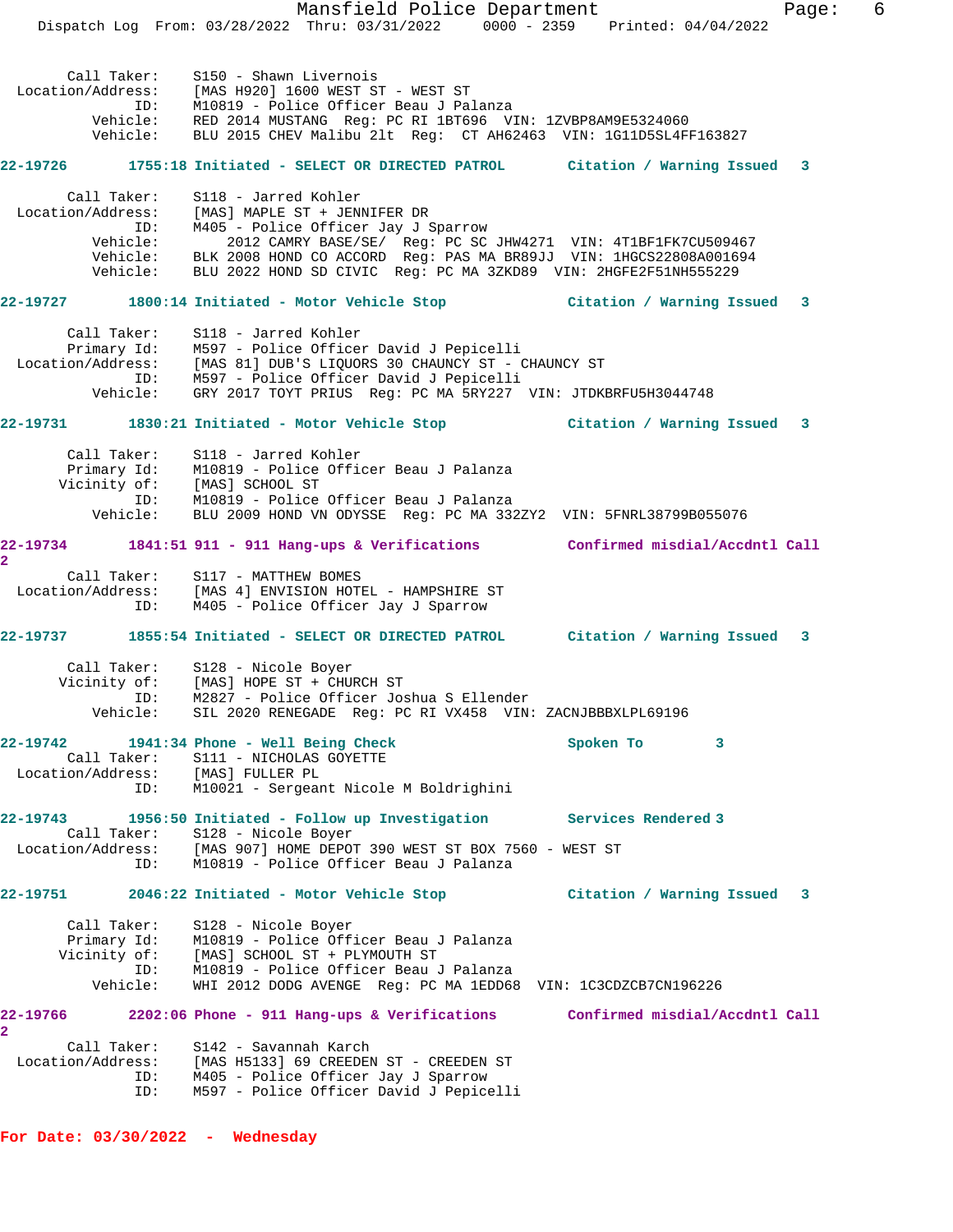Mansfield Police Department Fage: 7 Dispatch Log From: 03/28/2022 Thru: 03/31/2022 0000 - 2359 Printed: 04/04/2022 **22-19859 0858:18 Phone - 911 Hang-ups & Verifications Unfounded/Unverifed 2** Call Taker: S121 - Dispatcher Jacques Ryan Location/Address: [MAS H549] 20 HAWTHORNE CT - HAWTHORNE CT ID: M2827 - Police Officer Joshua S Ellender Vehicle: WHI 2015 FORD FUSION Reg: PC MA 5MSJ10 VIN: 3FA6P0H79FR310900 **22-19864 0926:58 Initiated - SELECT OR DIRECTED PATROL Services Rendered 3**  Call Taker: S120 - Ryan O'Rourke Vicinity of: [MAS] ESSEX ST + FAWN LN ID: M2827 - Police Officer Joshua S Ellender Vehicle: GRY 2011 TOYT CAMRY Reg: PC MA 554XK8 VIN: 4T4BF3EK5BR160150 **22-19865 0932:56 Phone - Assist Fire Department Services Rendered 2**  Call Taker: S120 - Ryan O'Rourke Location/Address: [MAS 918B] 200 CHAUNCY ST UNIT 100 - CHAUNCY ST ID: M10279 - Police Officer Michael T Fitzgerald **22-19866 0957:40 Initiated - Follow up Investigation Services Rendered 3**  Call Taker: S120 - Ryan O'Rourke Location/Address: [MAS 1011] ALL AMERICAN SELF STORAGE 50 WOOD AVE - WOOD AVE ID: M10279 - Police Officer Michael T Fitzgerald **22-19871 1039:38 Initiated - Follow up Investigation Services Rendered 3**  Call Taker: S120 - Ryan O'Rourke Location/Address: [MAS] SOUTH MAIN ST ID: M2827 - Police Officer Joshua S Ellender **22-19874 1050:39 Initiated - Motor Vehicle Stop Citation / Warning Issued 3** Call Taker: S120 - Ryan O'Rourke Primary Id: M2827 - Police Officer Joshua S Ellender Location/Address: [MAS 1002] SCHOOL ZONE - EAST ST ID: M2827 - Police Officer Joshua S Ellender Vehicle: GRY 2013 LEXS ES350 Reg: PC MA 67AN27 VIN: JTHBK1GG2D2034879 **22-19878 1137:26 Initiated - Follow up Investigation Services Rendered 3**  Call Taker: S120 - Ryan O'Rourke Location/Address: [MAS] SOUTH MAIN ST ID: M2827 - Police Officer Joshua S Ellender

**22-19880 1143:05 Initiated - SELECT OR DIRECTED PATROL Services Rendered 3**  Call Taker: S118 - Jarred Kohler Location/Address: [MAS] WEST ST ID: M10150 - Police Officer Danielle C Titus

**22-19881 1145:25 Phone - 911 Hang-ups & Verifications Spoken To 2**  Call Taker: S121 - Dispatcher Jacques Ryan Location/Address: [MAS H1864] 115 STEARNS AVE - STEARNS AVE ID: M2827 - Police Officer Joshua S Ellender

**22-19884 1210:12 Phone - 911 Hang-ups & Verifications Spoken To 2**  Call Taker: S118 - Jarred Kohler Location/Address: [MAS 123] HUB FOLDING BOX COMPANY - NORFOLK ST ID: M10150 - Police Officer Danielle C Titus

**22-19888 1241:14 Initiated - SELECT OR DIRECTED PATROL Services Rendered 3**  Call Taker: S118 - Jarred Kohler Location/Address: [MAS] NORTH MAIN ST + COURT ST ID: M2442 - Police Officer Matthew A Souza

**22-19889 1246:12 Radio - Assist Fire Department Services Rendered 2**  Call Taker: S120 - Ryan O'Rourke Location/Address: [MAS 840I180] PETCO 280 SCHOOL ST SUITE I180 BOX 5120 - SCHOOL ST ID: M10279 - Police Officer Michael T Fitzgerald

**22-19891 1303:46 Radio - Assist Fire Department Services Rendered 2**  Call Taker: S120 - Ryan O'Rourke Location/Address: [MAS 1008] NEWPORT REALTY PROPERTIES BOX 5980 - OLD COLONY WAY ID: M10150 - Police Officer Danielle C Titus ID: M2442 - Police Officer Matthew A Souza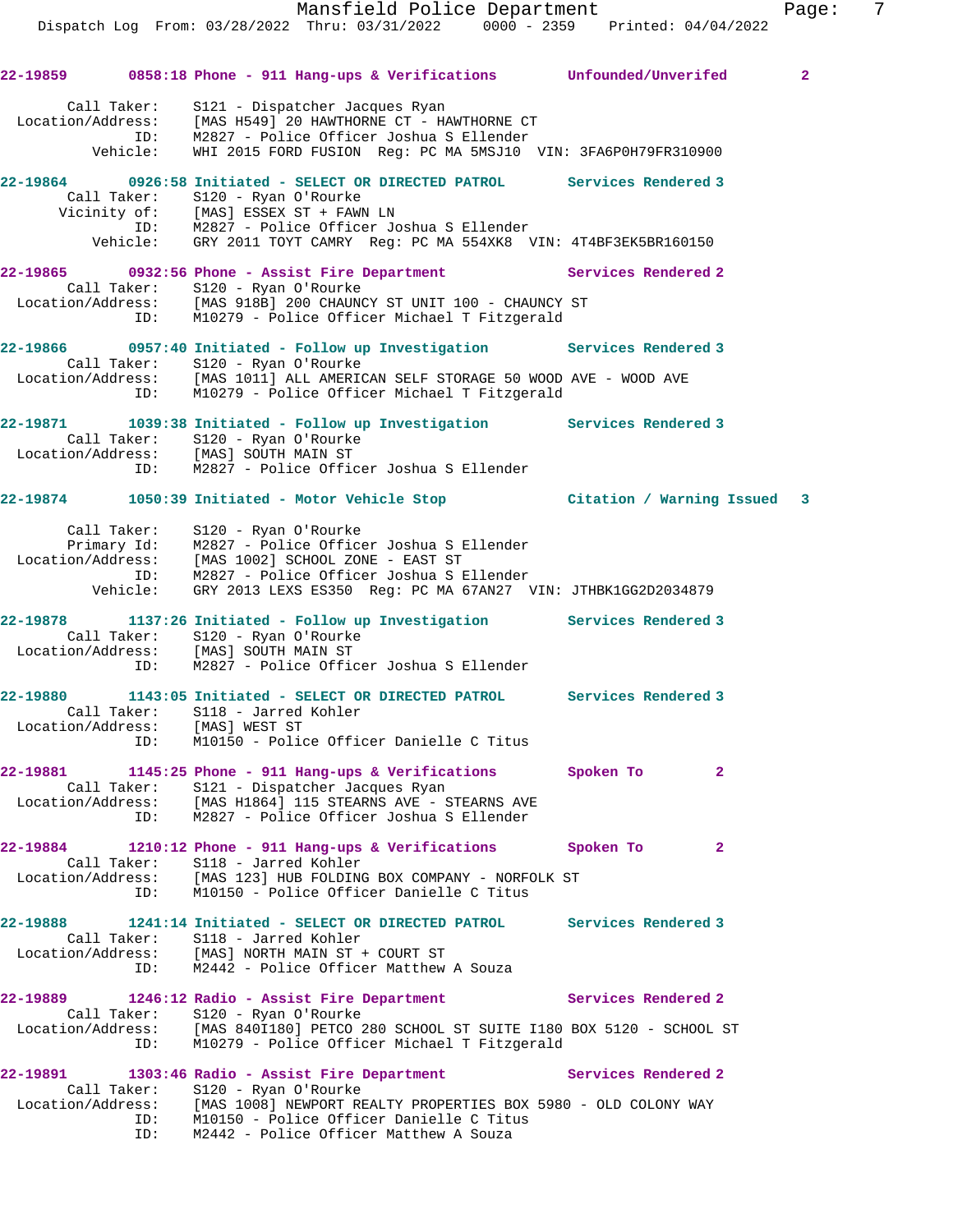**22-19893 1311:09 Phone - Assist Fire Department Services Rendered 2**  Call Taker: S120 - Ryan O'Rourke Location/Address: [MAS H3067] 15 POTASH RD - POTASH RD ID: M2827 - Police Officer Joshua S Ellender **22-19903 1355:32 Phone - 911 Hang-ups & Verifications Unfounded/Unverifed 2** Call Taker: S118 - Jarred Kohler Location/Address: [MAS 333] ROBINSON SCHOOL 245 EAST ST BOX 7940 (F) - EAST ST ID: M10023 - Detective Derek M McCune **22-19911 1424:34 Phone - 911 Hang-ups & Verifications Confirmed misdial/Accdntl Call 2**  Call Taker: S118 - Jarred Kohler Location/Address: [MAS 418B] 23 FRANCIS AVE - FRANCIS AVE ID: M2827 - Police Officer Joshua S Ellender **22-19917 1501:10 Walk-In - Follow up Investigation Spoken To 3**  Call Taker: M2438 - Support Staff Matthew Todesco Location/Address: [MAS 451B] MANSFIELD PUBLIC SAFETY BUILDING - EAST ST ID: M10150 - Police Officer Danielle C Titus **22-19919 1511:35 Phone - Assist Other Agency Services Rendered 3**  Call Taker: S118 - Jarred Kohler Location/Address: [MAS H5413] 120 FRANKLIN ST - FRANKLIN ST ID: M2827 - Police Officer Joshua S Ellender Vehicle: BLU 2000 TOYT COROLL Reg: PC MA 7MZ488 VIN: 2T1BR18E7YC345757 **22-19922 1533:52 Phone - Vandalism Spoken To 3**  Call Taker: S118 - Jarred Kohler Location/Address: [MAS U8] RAILROAD UNDERPASS @ NORTH MAIN STREET - NORTH MAIN ST ID: M10150 - Police Officer Danielle C Titus **22-19926 1600:46 Phone - 911 Hang-ups & Verifications Confirmed misdial/Accdntl Call 2**  Call Taker: S126 - William Casey Location/Address: [MAS 68] SALON THEORY - COPELAND DR ID: M10819 - Police Officer Beau J Palanza **22-19936 1634:57 Initiated - Motor Vehicle Stop Citation / Warning Issued 3** Call Taker: S120 - Ryan O'Rourke Primary Id: M10021 - Sergeant Nicole M Boldrighini Vicinity of: [MAS 834] CVS 261 CHAUNCY ST BOX 8000 - CHAUNCY ST ID: M10021 - Sergeant Nicole M Boldrighini Vehicle: GRY 2005 HOND PILOT Reg: PC MA 1HEF63 VIN: 2HKYF187X5H520886 **22-19937 1635:06 Phone - Suspicious Actv / Persn / Veh Gone on Arrival 2**  Call Taker: S118 - Jarred Kohler Primary Id: M405 - Police Officer Jay J Sparrow Location/Address: [MAS 840] BEST BUY - SCHOOL ST ID: M2011 - Police Officer William C Trudell ID: M405 - Police Officer Jay J Sparrow ID: M10819 - Police Officer Beau J Palanza Vehicle: WHI 2021 HOND ACCORD Reg: PC MA 2FKR23 VIN: 1HGCV1F18MA004884 Vehicle: GRY 2016 HOND CIVIC Reg: PC MA 2ASM87 VIN: 19XFC2F53GE211145 **22-19939 1643:15 Initiated - Parking Violations Citation / Warning Issued 3** Call Taker: S120 - Ryan O'Rourke Primary Id: M597 - Police Officer David J Pepicelli Location/Address: [MAS 898] MANSFIELD LITTLE LEAGUE COMPLEX OTIS ST - OTIS ST ID: M597 - Police Officer David J Pepicelli Vehicle: BLU 2000 BUIC CENTUR Reg: PC MA 1VZG99 VIN: 2G4WY55J1Y1151197 **22-19944 1654:29 Walk-In - Assist Walk-in Assisted Party 3**  Call Taker: M10823 - Support Staff Matthew Gately Location: [MAS] **22-19945 1655:22 Initiated - Motor Vehicle Stop Citation / Warning Issued 3**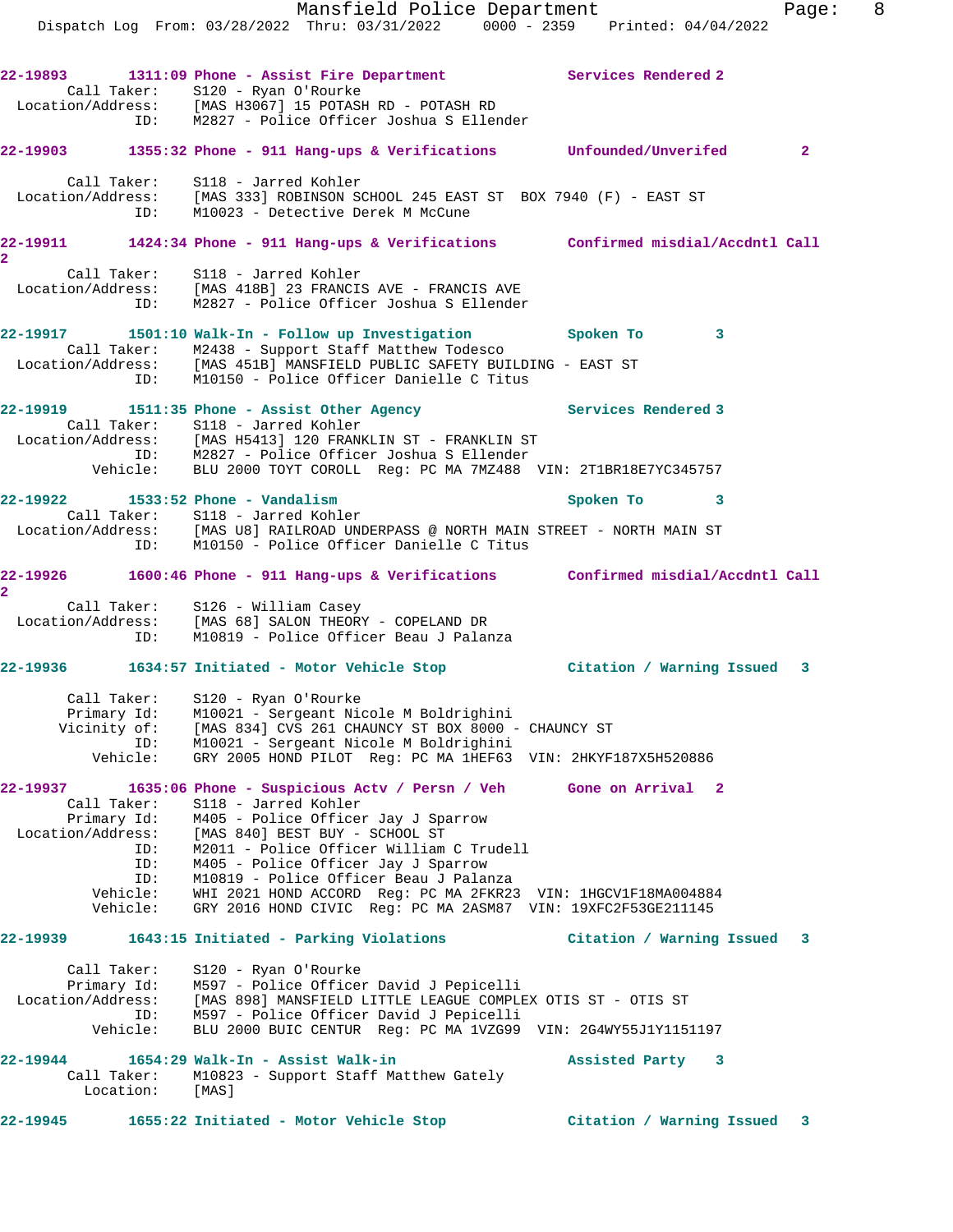Mansfield Police Department Fage: 9 Dispatch Log From: 03/28/2022 Thru: 03/31/2022 0000 - 2359 Printed: 04/04/2022 Call Taker: S120 - Ryan O'Rourke Primary Id: M10021 - Sergeant Nicole M Boldrighini Vicinity of: [MAS] OLD COLONY WAY ID: M10021 - Sergeant Nicole M Boldrighini Vehicle: WHI 2017 LEXS UT GX Reg: PC MA 2HZC30 VIN: JTJBM7FXXH5162353 **22-19949 1706:54 Initiated - SELECT OR DIRECTED PATROL Citation / Warning Issued 3** Call Taker: S120 - Ryan O'Rourke Location/Address: [MAS] EAST ST + JASON LN ID: M597 - Police Officer David J Pepicelli Vehicle: BLK 2017 HOND CRV Reg: PC MA 7RA395 VIN: 2HKRW2H84HH640108 Vehicle: BLK 2014 AUDI A7 Reg: PAS MA NE28LS VIN: WAUWMAFC3EN009238 **22-19950 1706:09 Phone - Erratic Oper MV / Road Rage Gone on Arrival 3**  Call Taker: S118 - Jarred Kohler Location/Address: [MAS] STRATTON RD ID: M2011 - Police Officer William C Trudell **22-19954 1720:47 Phone - Disabled Motor Vehicle Vehicle Towed 3**  Call Taker: S118 - Jarred Kohler Vicinity of: [MAS] SCHOOL ST ID: M405 - Police Officer Jay J Sparrow Vehicle: BLU 2017 TOYT VA SIENNA Reg: PC MA 1NZJ54 VIN: 5TDYZ3DCXHS835823 Towed: For: Disabled Vehicle By: AAA TOWING To: Other Location **22-19962 1821:53 Initiated - Motor Vehicle Stop Citation / Warning Issued 3** Call Taker: S120 - Ryan O'Rourke Primary Id: M597 - Police Officer David J Pepicelli Vicinity of: [MAS H142] 821 MAPLE ST - MAPLE ST + KELI LN ID: M597 - Police Officer David J Pepicelli Vehicle: BLK 2015 BMW CO 435XI Reg: PC MA 7WS453 VIN: WBA3R5C58FK371229 **22-19963 1835:02 Initiated - Motor Vehicle Stop Citation / Warning Issued 3** Call Taker: S120 - Ryan O'Rourke Primary Id: M597 - Police Officer David J Pepicelli Location/Address: [MAS] OLD COLONY WAY ID: M597 - Police Officer David J Pepicelli ID: M2011 - Police Officer William C Trudell Vehicle: GRY 2019 ACUR UT MDX Reg: PC MA 3JA272 VIN: 5J8YD4H3XKL024239 **22-19964 1839:58 Walk-In - Assist Walk-in Assisted Party 3**  Call Taker: M10823 - Support Staff Matthew Gately Location: [MAS] **22-19965 1848:10 Initiated - SELECT OR DIRECTED PATROL Services Rendered 3**  Call Taker: S116 - Stephen Martell Location/Address: [MAS] WEST ST ID: M405 - Police Officer Jay J Sparrow **22-19966 1848:59 Initiated - Motor Vehicle Stop Citation / Warning Issued 3** Call Taker: S116 - Stephen Martell Primary Id: M597 - Police Officer David J Pepicelli Location/Address: [MAS] SOUTH MAIN ST + WEST ST ID: M597 - Police Officer David J Pepicelli Vehicle: BLK 2016 LEXS ES350 Reg: PC MA 1CHE53 VIN: 58ABK1GG2GU015327 **22-19969 1855:19 Initiated - Motor Vehicle Stop Citation / Warning Issued 3** Call Taker: S103 - JEFFREY KEEFE Primary Id: M10819 - Police Officer Beau J Palanza Vicinity of: [MAS] OAKLAND ST + SWETT ST ID: M10819 - Police Officer Beau J Palanza Vehicle: BLK 2006 TOYT TACOMA Reg: PC MA 9RJ632 VIN: 5TETX22N96Z182948 **22-20014 1900:45 Walk-In - Assist Walk-in Assisted Party 3**  Call Taker: M10823 - Support Staff Matthew Gately Location: [MAS]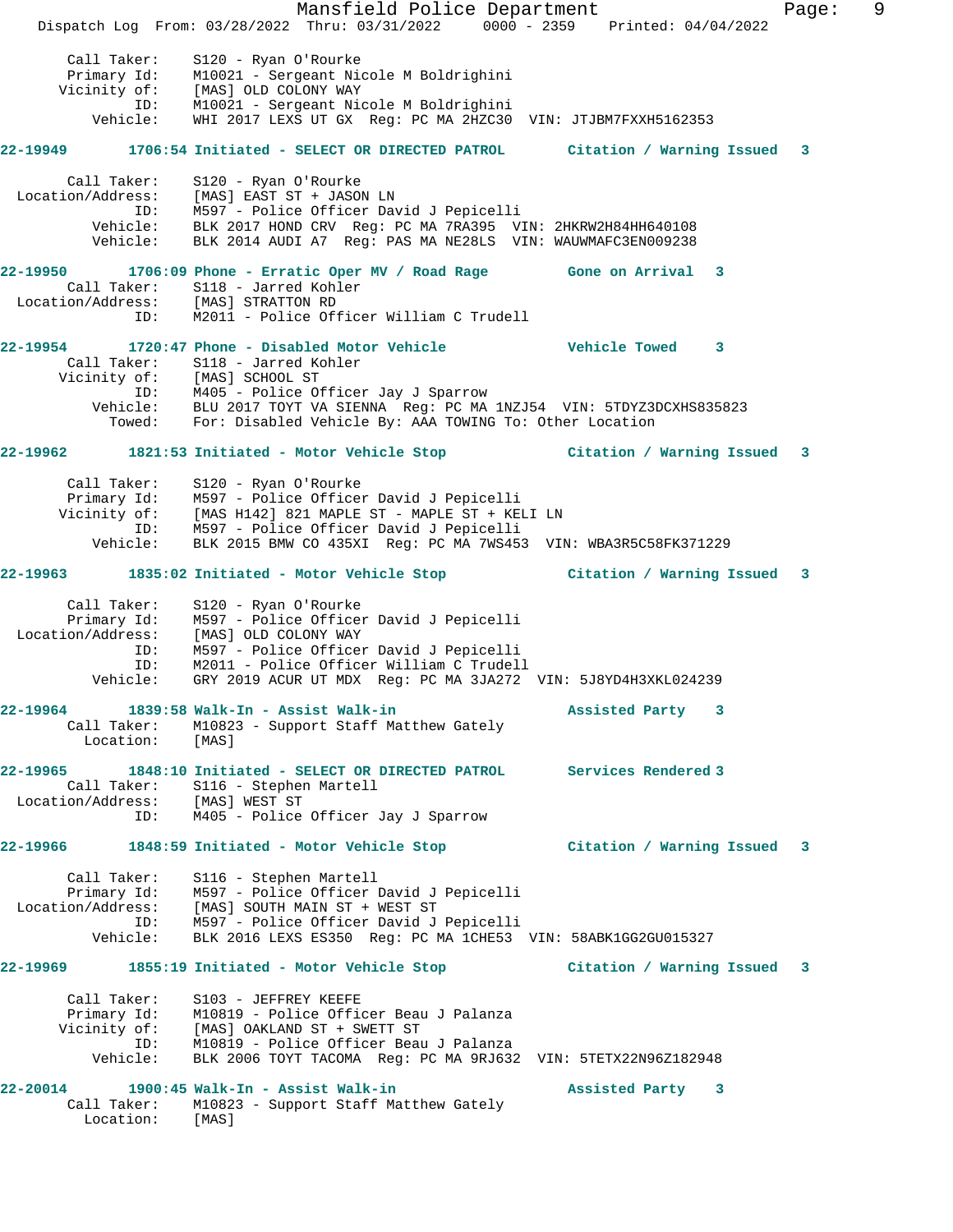|                                                                       |                 | Mansfield Police Department<br>Dispatch Log From: 03/28/2022 Thru: 03/31/2022 0000 - 2359 Printed: 04/04/2022                                                                                                                                                                                                     |                                | 10<br>Page:  |
|-----------------------------------------------------------------------|-----------------|-------------------------------------------------------------------------------------------------------------------------------------------------------------------------------------------------------------------------------------------------------------------------------------------------------------------|--------------------------------|--------------|
|                                                                       |                 | 22-19971 1907:26 Initiated - Motor Vehicle Stop Citation / Warning Issued 3                                                                                                                                                                                                                                       |                                |              |
| Call Taker:                                                           |                 | S116 - Stephen Martell<br>Primary Id: M597 - Police Officer David J Pepicelli<br>Location/Address: [MAS] NORTH MAIN ST<br>ID: M597 - Police Officer David J Pepicelli<br>Vehicle: GRY 2004 HOND CIVIC Reg: PC MA 2XCP81 VIN: 2HGES16384H607936                                                                    |                                |              |
|                                                                       |                 | 22-19975 1923:27 Initiated - Motor Vehicle Stop               Citation / Warning Issued 3                                                                                                                                                                                                                         |                                |              |
| Call Taker:                                                           | Vehicle:        | S116 - Stephen Martell<br>Primary Id: M10819 - Police Officer Beau J Palanza<br>Location/Address: [MAS] PRATT ST<br>ID: M10819 - Police Officer Beau J Palanza<br>BLK 2017 KIA FORTE Reg: PC MA 2HWL85 VIN: 3KPFK4A75HE103618                                                                                     |                                |              |
|                                                                       |                 | 22-19976 1931:32 Initiated - Suspicious Actv / Persn / Veh Spoken To 2<br>Call Taker: S116 - Stephen Martell<br>Location/Address: [MAS 1] ***OLD*** MANSFIELD POLICE DEPARTMENT - WEST ST<br>ID: M10021 - Sergeant Nicole M Boldrighini<br>Vehicle: WHI 2015 HOND CRVSPO Reg: PC MA 993CK2 VIN: 5J6RM4H5XFL027520 |                                |              |
| For Date: $03/31/2022 - Thursday$                                     |                 |                                                                                                                                                                                                                                                                                                                   |                                |              |
|                                                                       |                 | 22-20081 0340:01 Phone - Assist Fire Department Services Rendered 2<br>Call Taker: S116 - Stephen Martell                                                                                                                                                                                                         |                                |              |
|                                                                       |                 | Location/Address: [MAS 840I180] PETCO 280 SCHOOL ST SUITE I180 BOX 5120 - SCHOOL ST<br>ID: M10024 - Patrolman Gregory S Martell                                                                                                                                                                                   |                                |              |
|                                                                       |                 | 22-20109 0750:47 Phone - Assist Fire Department Referred to Other Agency                                                                                                                                                                                                                                          |                                | $\mathbf{2}$ |
|                                                                       | ID:             | Call Taker: S119 - Jennifer Napolitano<br>Location/Address: [MAS 933] MEDCO 572 WEST ST - WEST ST<br>M10024 - Patrolman Gregory S Martell                                                                                                                                                                         |                                |              |
|                                                                       |                 | 22-20122 0900:15 Phone - Assist Fire Department Cancelled Enroute 2<br>Call Taker: S119 - Jennifer Napolitano<br>Location/Address: [MAS] WEST ST<br>ID: M405 - Police Officer Jay J Sparrow                                                                                                                       |                                |              |
| Call Taker:<br>Primary Id:<br>Location/Address:                       | ID:             | 22-20133 0952 Initiated - Parking Violations<br>M2524 - Animal Control Steven Simonds<br>M2524 - Animal Control Steven Simonds<br>[MAS] NORTH MAIN ST + PARK ST<br>M2524 - Animal Control Steven Simonds                                                                                                          | <b>Services Rendered 3</b>     |              |
| 22-20138<br>Call Taker:<br>Primary Id:<br>Location/Address:           | 1013<br>ID:     | Initiated - SELECT OR DIRECTED PATROL<br>M10237 - Police Officer Andrew J Kelley<br>M10237 - Police Officer Andrew J Kelley<br>[MAS 1002] SCHOOL ZONE - EAST ST<br>M10237 - Police Officer Andrew J Kelley                                                                                                        | Services Rendered 3            |              |
| 22-20140                                                              |                 | $1031:17$ Phone - Motor Veh Acc - Hit & Run                                                                                                                                                                                                                                                                       | Investigated - Report Taken 1  |              |
| Call Taker:<br>Primary Id:<br>Location/Address:<br>Refer To Incident: | ID:<br>Vehicle: | S150 - Shawn Livernois<br>M405 - Police Officer Jay J Sparrow<br>[MAS] AUTOZONE - WEST ST<br>M405 - Police Officer Jay J Sparrow<br>GRN 1995 TOYT COROLLA Reg: PC MA 2GLK59 VIN: 2T1AE09B6SC106911<br>$22MAS-286$ -OF                                                                                             |                                |              |
| 22-20143                                                              |                 | $1104:34$ Phone - 911 Hang-ups & Verifications                                                                                                                                                                                                                                                                    | Unfounded/Unverifed            | $\mathbf{2}$ |
| Call Taker:<br>Location/Address:                                      | ID:             | S150 - Shawn Livernois<br>[MAS 64B] TRIMARK - HAMPSHIRE ST<br>M405 - Police Officer Jay J Sparrow                                                                                                                                                                                                                 |                                |              |
| 22-20149<br>2                                                         |                 | 1115:40 Phone - 911 Hang-ups & Verifications                                                                                                                                                                                                                                                                      | Confirmed misdial/Accdntl Call |              |
| Call Taker:                                                           |                 | S150 - Shawn Livernois                                                                                                                                                                                                                                                                                            |                                |              |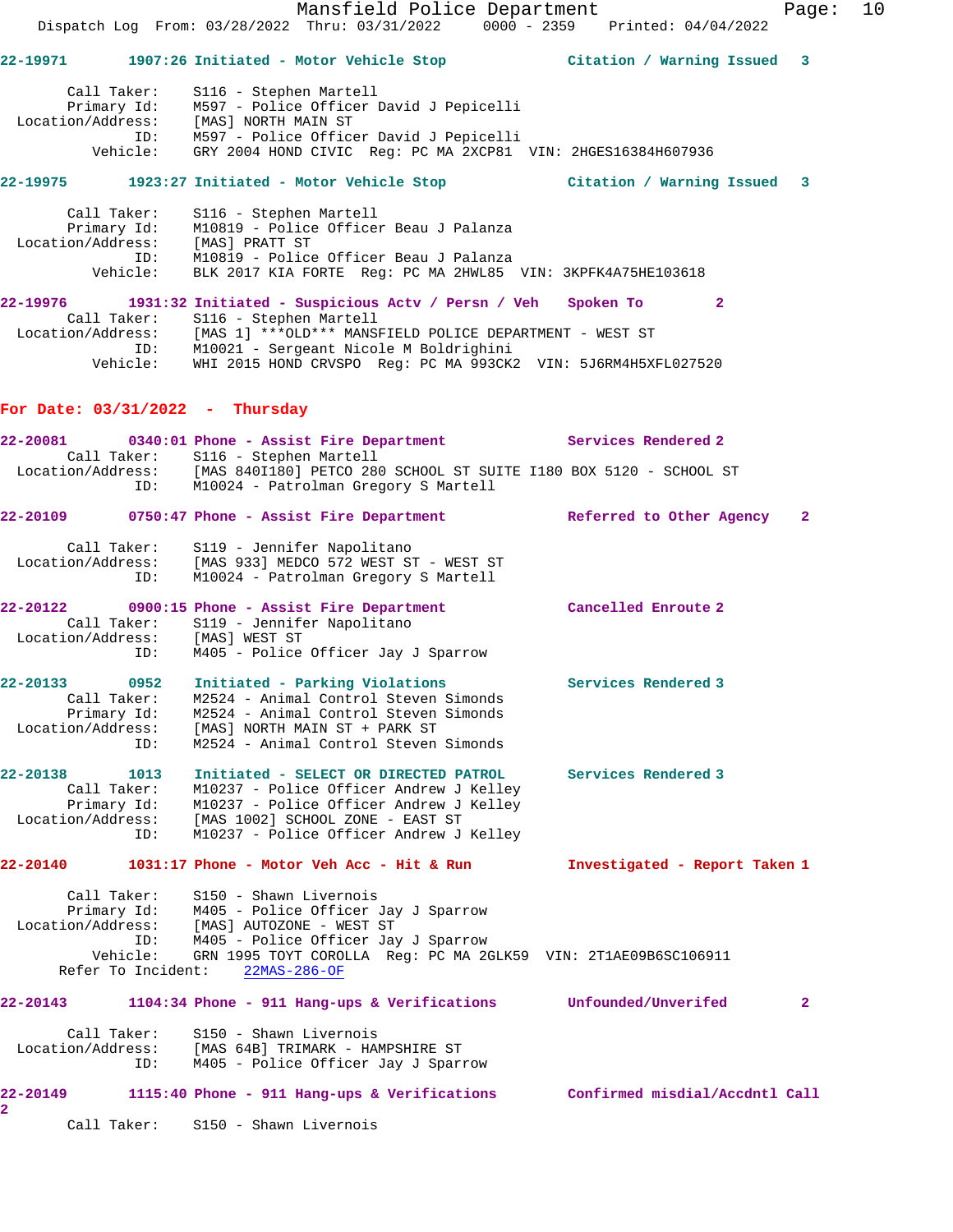Mansfield Police Department Fage: 11 Dispatch Log From: 03/28/2022 Thru: 03/31/2022 0000 - 2359 Printed: 04/04/2022 Location/Address: [MAS 907A] SHAWS SUPERMARKET - WEST ST ID: M405 - Police Officer Jay J Sparrow **22-20152 1127:03 Initiated - SELECT OR DIRECTED PATROL Citation / Warning Issued 3** Call Taker: S119 - Jennifer Napolitano Primary Id: M10150 - Police Officer Danielle C Titus Location/Address: [MAS] WEST ST + COPELAND DR ID: M10150 - Police Officer Danielle C Titus Vehicle: NISS UT Reg: J465 Vehicle: BLK 2016 CHRY 200 Reg: PAV MA OBSTER VIN: 1C3CCCABXGN160703 **22-20153 1134:20 Initiated - SELECT OR DIRECTED PATROL Citation / Warning Issued 3** Call Taker: S119 - Jennifer Napolitano Vicinity of: [MAS H6667] 1200 WEST ST - WEST ST ID: M405 - Police Officer Jay J Sparrow Vehicle: GRY 2018 MAZD CX-9 Reg: PC MA 2EE711 VIN: JM3TCBEY1J0204877 **22-20156 1151:42 Initiated - Animal Complaints Services Rendered 3**  Call Taker: S119 - Jennifer Napolitano Location/Address: [MAS H1146] 32 DOUGLAS DR - DOUGLAS DR ID: M9470 - animal control Jeffrey S Collins **22-20159 1211 Initiated - Parking Violations Services Rendered 3**  Call Taker: M2524 - Animal Control Steven Simonds Primary Id: M2524 - Animal Control Steven Simonds Location/Address: [MAS] NORTH MAIN ST + OLD COLONY WAY ID: M2524 - Animal Control Steven Simonds **22-20168 1309:39 Phone - Motor Veh Acc - No Injury Incident Report 1**  Call Taker: S150 - Shawn Livernois Primary Id: M10150 - Police Officer Danielle C Titus Location/Address: [MAS 783A304] GREAT WOODS FAMILY MED 800 SOUTH MAIN ST #304 - SOUTH MAIN ST ID: M10150 - Police Officer Danielle C Titus Vehicle: SIL 2015 FOR Reg: PC RI NZ840 VIN: JF2SJAHC9FH490413 Vehicle: GRY 2011 HOND UT PILOT Reg: PC MA 815CN9 VIN: 5FNYF4H61BB022661 Refer To Incident: 22MAS-287-OF **22-20172 1323:27 Phone - Suspicious Actv / Persn / Veh Arrest(s) Made 2**  Call Taker: S118 - Jarred Kohler Primary Id: M405 - Police Officer Jay J Sparrow Location/Address: [MAS 160] BLUESTONE BANK 80 NORTH MAIN ST BOX 8480 - NORTH MAIN ST ID: M405 - Police Officer Jay J Sparrow ID: M822 - Sergeant Brian P Thibault Refer To Arrest: 22MAS-127-AR Arrest: BREA, FRANCISCO ANTONIO Address: 41 RIDGEWAY AVE FL Apt. #1 PROVIDENCE, RI Age: 22 Charges: ATTEMPTED LARCENY BY CHECK UTTER FALSE CHECK **22-20175 1333 Initiated - SELECT OR DIRECTED PATROL Services Rendered 3**  Call Taker: M2524 - Animal Control Steven Simonds Primary Id: M2524 - Animal Control Steven Simonds Location/Address: [MAS 12] MANSFIELD HIGH SCHOOL - EAST ST ID: M2524 - Animal Control Steven Simonds **22-20179 1349:58 Phone - Erratic Oper MV / Road Rage Unfounded/Unverifed 3** Call Taker: S150 - Shawn Livernois Location/Address: [MAS] SCHOOL ST ID: M10150 - Police Officer Danielle C Titus Vehicle: Reg: PC MA 56ct07 Vehicle: RED 2006 SUZI ST FORENZ Reg: PC MA 56CT07 VIN: KL5JJ86Z96K281014 **22-20183 1358:33 Phone - Well Being Check Spoken To 3**  Call Taker: S150 - Shawn Livernois Location/Address: [MAS 1026] STATION SQUARE APT. - NORTH MAIN ST ID: M10150 - Police Officer Danielle C Titus ID: M822 - Sergeant Brian P Thibault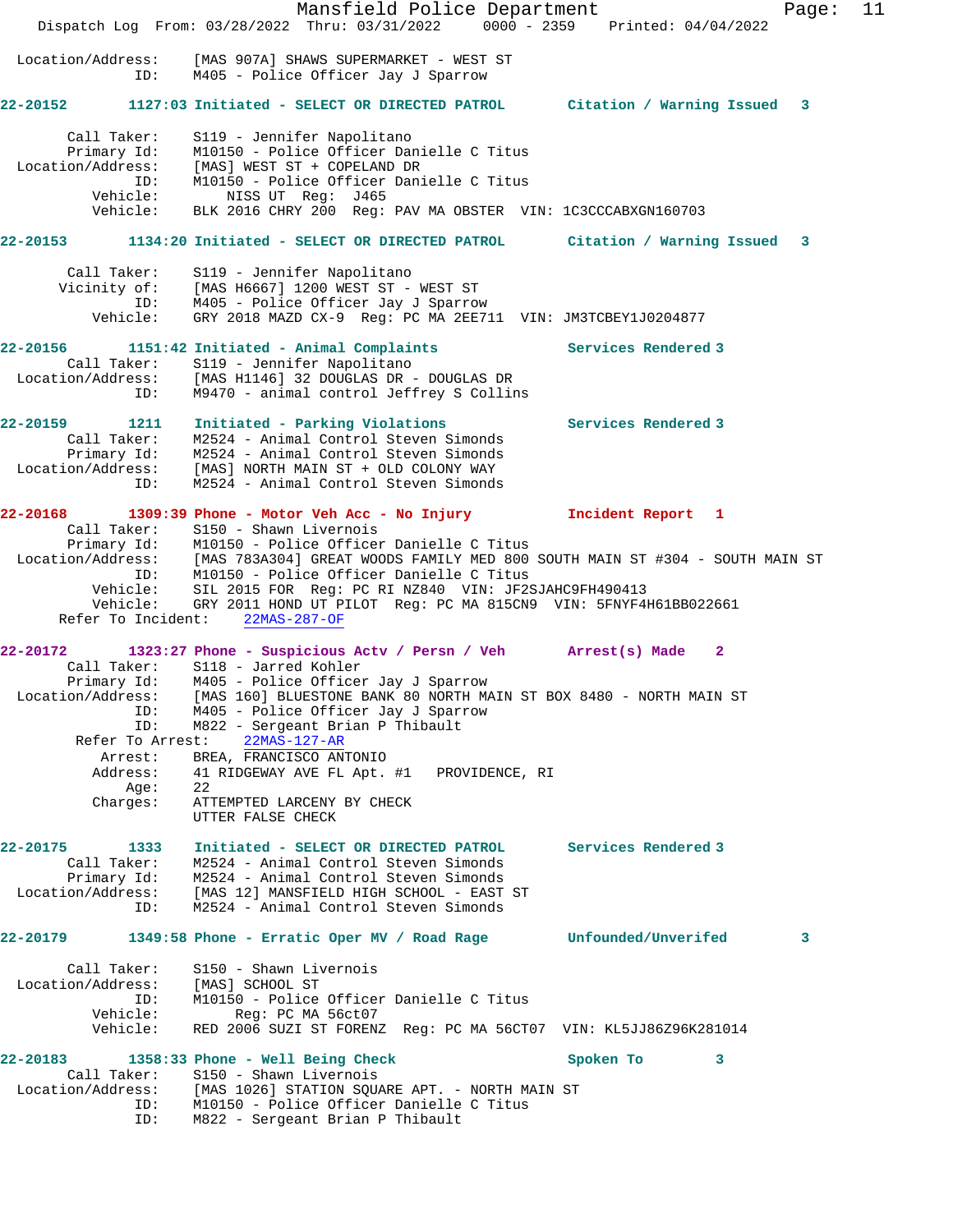Mansfield Police Department Fage: 12 Dispatch Log From: 03/28/2022 Thru: 03/31/2022 0000 - 2359 Printed: 04/04/2022 **22-20191 1424:22 Initiated - Motor Vehicle Stop Citation / Warning Issued 3** Call Taker: S119 - Jennifer Napolitano Primary Id: M10237 - Police Officer Andrew J Kelley Location/Address: [MAS] COPELAND DR + CHAUNCY ST ID: M10237 - Police Officer Andrew J Kelley Vehicle: WHI 2016 MAZD CX5 Reg: PC MA 1YRT33 VIN: JM3KE4CY9G0778723 **22-20196 1449:38 Initiated - Animal Complaints Services Rendered 3**  Call Taker: S119 - Jennifer Napolitano<br>Location/Address: [MAS H3787] 75 WINTER ST -[MAS H3787] 75 WINTER ST - WINTER ST ID: M9470 - animal control Jeffrey S Collins **22-20210 1634:33 Phone - Bomb Threat Investigated - Report Taken 2** Call Taker: S119 - Jennifer Napolitano Primary Id: M10279 - Police Officer Michael T Fitzgerald Location/Address: [MAS 26A] CITIZENS BANK 377 CHAUNCY ST BOX 8400 - CHAUNCY ST ID: M2011 - Police Officer William C Trudell ID: M10237 - Police Officer Andrew J Kelley ID: M10280 - Detective Patrick J Pennie ID: M10819 - Police Officer Beau J Palanza<br>ID: M416 - Executive Lieutenant Francis W J ID: M416 - Executive Lieutenant Francis W Archer JR M405 - Police Officer Jay J Sparrow ID: M2512 - Detective Kenneth E Wright ID: M10610 - Detective Sgt Donald MacLean ID: M10279 - Police Officer Michael T Fitzgerald Refer To Summons: 22MAS-128-AR Summons: INGOLIA, CHARLES A Address: 14 CONCETTA DR MANSFIELD, MA Age: 35 Charges: BOMB/HIJACK THREAT WITH SERIOUS PUBLIC ALARM THREAT TO COMMIT CRIME DISTURBING THE PEACE Refer To Incident: 22MAS-288-OF **22-20220 1713:10 Phone - 911 Hang-ups & Verifications Confirmed misdial/Accdntl Call 2**  Call Taker: S118 - Jarred Kohler Location/Address: [MAS 849A110A] AT&T 287A SCHOOL ST STE 110 BOX 4001 - SCHOOL ST ID: M10819 - Police Officer Beau J Palanza **22-20264 1800:00 Walk-In - Assist Walk-in Assisted Party 3**  Call Taker: M10823 - Support Staff Matthew Gately Location: [MAS] **22-20229 1811:04 Phone - Erratic Oper MV / Road Rage Spoken To 3**  Call Taker: S126 - William Casey Location/Address: [MAS 894] XTRA-MART 905C SOUTH MAIN ST - SOUTH MAIN ST ID: M2011 - Police Officer William C Trudell Vehicle: GRY 2020 3500 Reg: CO MA V29373 VIN: 3C63RRGL5LG155173 **22-20233 1832:56 Initiated - SELECT OR DIRECTED PATROL Citation / Warning Issued 3** Call Taker: S119 - Jennifer Napolitano Location/Address: [MAS] MAPLE ST + JENNIFER DR ID: M10819 - Police Officer Beau J Palanza Vehicle: RED 2013 SUBA ST OUTBAC Reg: PC MA 408XVL VIN: 4S4BRBLC4D3307624 **22-20236 1921:28 911 - Suspicious Actv / Persn / Veh Services Rendered 2**  Call Taker: S103 - JEFFREY KEEFE<br>Primary Id: M10819 - Police Offic Primary Id: M10819 - Police Officer Beau J Palanza<br>Vicinity of: [MAS H2461] 17 SUMMIT AVE - SUMMIT AVE [MAS H2461] 17 SUMMIT AVE - SUMMIT AVE ID: M10819 - Police Officer Beau J Palanza ID: M10237 - Police Officer Andrew J Kelley Refer To Incident: 22MAS-289-OF **22-20243 2004:41 Phone - Assist Fire Department Services Rendered 2**  Call Taker: S147 - Liam Omalley Location/Address: [MAS 455] APARTMENTS 30 WEBB PL 9240 (G) - WEBB PL ID: M10819 - Police Officer Beau J Palanza ID: M10819 - Police Officer Beau J Palanza